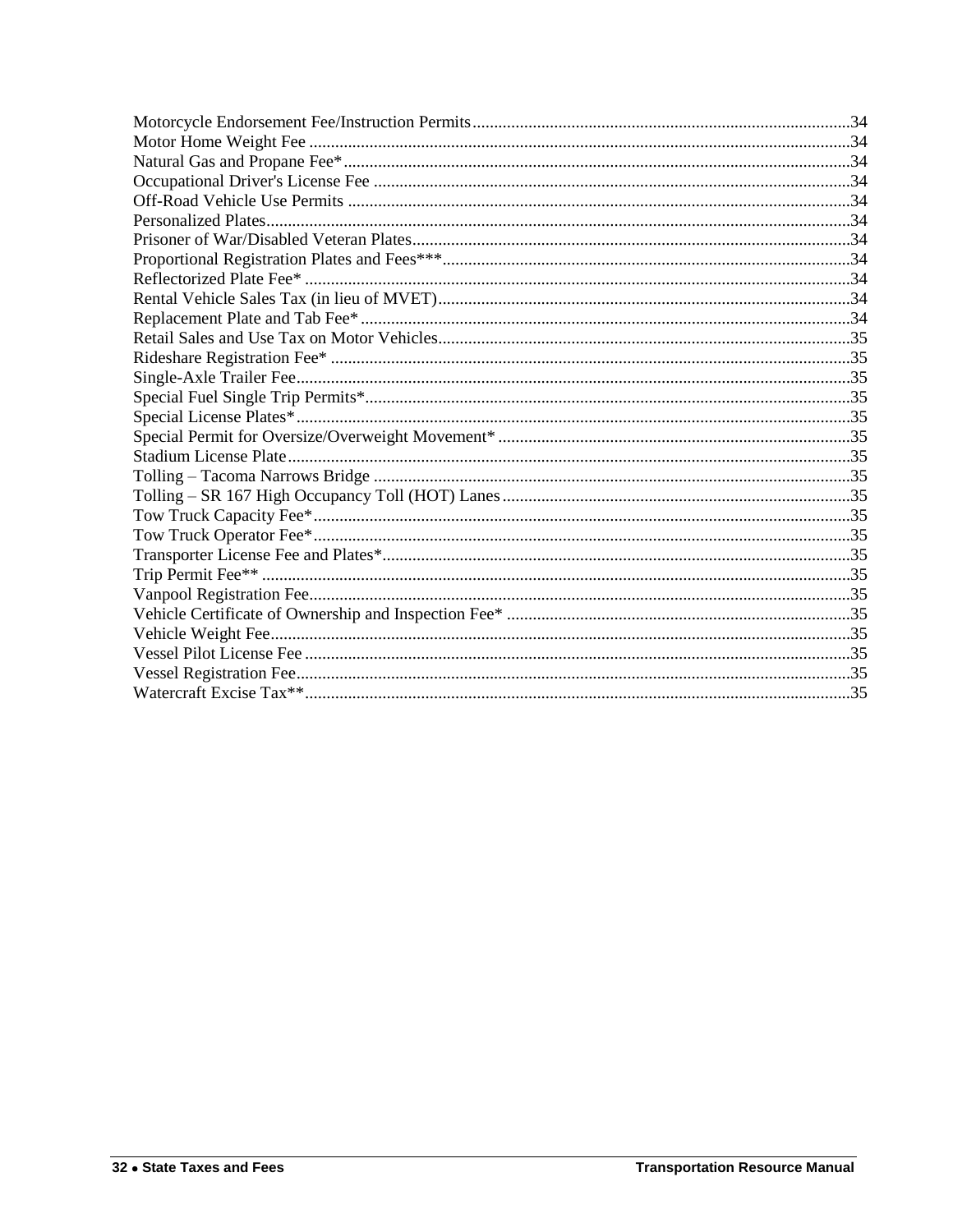| <b>State Taxes and Fees Table</b> |  |  |
|-----------------------------------|--|--|
|-----------------------------------|--|--|

<span id="page-2-22"></span><span id="page-2-21"></span><span id="page-2-20"></span><span id="page-2-19"></span><span id="page-2-18"></span><span id="page-2-17"></span><span id="page-2-16"></span><span id="page-2-15"></span><span id="page-2-14"></span><span id="page-2-13"></span><span id="page-2-12"></span><span id="page-2-11"></span><span id="page-2-10"></span><span id="page-2-9"></span><span id="page-2-8"></span><span id="page-2-7"></span><span id="page-2-6"></span><span id="page-2-5"></span><span id="page-2-4"></span><span id="page-2-3"></span><span id="page-2-2"></span><span id="page-2-1"></span><span id="page-2-0"></span>

|                                                 | \$75 per calendar year                                                | Minimal         |
|-------------------------------------------------|-----------------------------------------------------------------------|-----------------|
| <b>Aircraft Dealers License Fee</b>             | \$10 for additional certificates                                      |                 |
| <b>Aircraft Excise Tax</b>                      |                                                                       | \$576,000       |
|                                                 | \$20-\$125 per year                                                   |                 |
|                                                 | 11 cents per gallon                                                   | \$5.8 million   |
|                                                 |                                                                       |                 |
| <b>Aircraft Fuel Tax</b>                        |                                                                       |                 |
| <b>Aircraft Registration Fee</b>                | \$15 per year per aircraft                                            | \$177,000       |
|                                                 |                                                                       |                 |
| <b>Camper Registration Fee*</b>                 | \$4.90 Original; \$3.50 Renewal                                       | \$315,000       |
|                                                 | \$40 original                                                         |                 |
| <b>Collegiate License Plate</b>                 | \$30 renewal per year                                                 | 1,187,000       |
|                                                 |                                                                       |                 |
| Combined Licensing Fee*                         | \$40 to \$3,402 per year                                              | \$347.5 million |
| <b>Commercial Driver License</b>                | \$30 every five years in addition to \$25 for basic<br>driver license | \$3.3 million   |
|                                                 | \$10 for instruction permit                                           |                 |
|                                                 |                                                                       |                 |
| <b>Commercial Vehicle Safety Inspection Fee</b> | \$16 per vehicle per year                                             | \$3 million     |
| <b>Copies of Driver's Record</b>                |                                                                       | \$55.6 million  |
|                                                 | \$10 per copy<br>Original fee (Renewal fee)                           |                 |
|                                                 | Dealer, Principal location--\$750 (\$250)                             |                 |
|                                                 | Dealer, Subagency--\$100 (\$25)                                       |                 |
| Dealer/Manufacturer Business License*           | Dealer, Temporary subagent--\$125 (\$25)                              | \$3.1 million   |
|                                                 | Manufacturer--\$750 (\$250)                                           |                 |
|                                                 | Plates--\$10 replacement fee                                          | Minimal         |
| Disabled Person Parking Plates and Placards*    | Placards--no fee                                                      |                 |
|                                                 |                                                                       |                 |
| <b>Driver Instruction Permits</b>               | \$20 for photo or non-photo (good for one year)                       | \$7.1 million   |
|                                                 |                                                                       |                 |
| <b>Driver License Examination Fee</b>           | \$20 per exam                                                         | \$17.5 million  |
| <b>Driver License Fee</b>                       | \$25 for five year license                                            | \$47.8 million  |
|                                                 | \$75 (non-alcohol-related offense)                                    |                 |
| <b>Driver License Reinstatement Fee</b>         | \$150 (alcohol-related offense)                                       | \$14.8 million  |
|                                                 |                                                                       |                 |
| <b>Duplicate Driver License Fee</b>             | \$15 per license/ ID card/ permit                                     | \$7.0 million   |
|                                                 |                                                                       |                 |
| Enhanced Driver License/Identification Card     | \$15 additional fee original or renewal with                          | \$913,000       |
| Fee                                             | driver license or identification card                                 |                 |
|                                                 | Combined Licensing Fee (Annual)                                       |                 |
| Farm Vehicle (on-road)-Gross Weight Fee*        | less \$23, divided by 2, plus \$23                                    | \$2.3 million   |
|                                                 |                                                                       |                 |
| Farm Vehicle Licensing Fee*                     | \$5 one-time fee                                                      | Minimal         |
|                                                 | \$6.25 for partial month, up to four permits                          |                 |
| <b>Farm Vehicle Trip Permit Fee</b>             | authorized per year                                                   | Minimal         |
| <b>Ferry Fares</b>                              | Set by Transportation Commission                                      | \$298.4 million |
|                                                 |                                                                       |                 |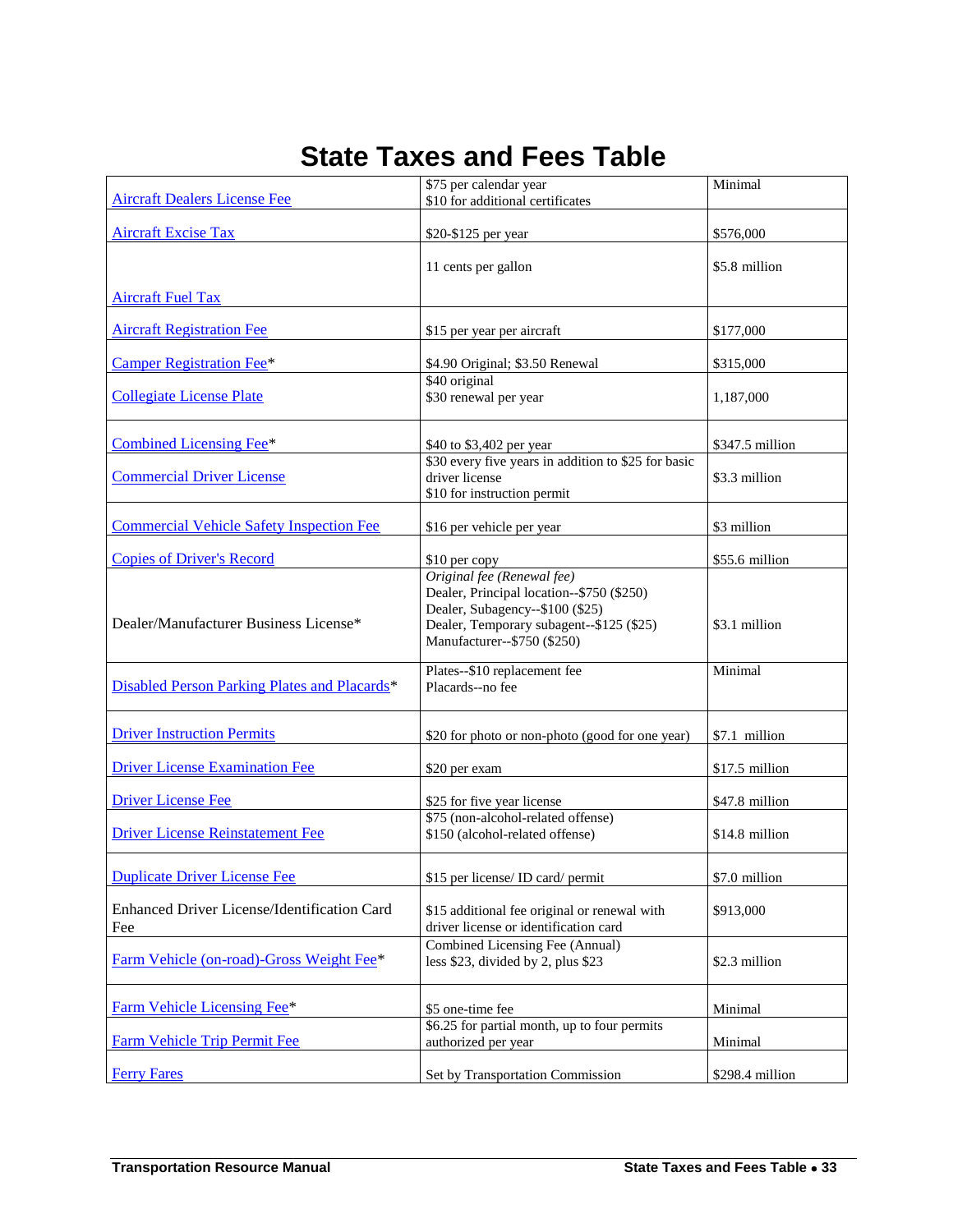<span id="page-3-19"></span><span id="page-3-18"></span><span id="page-3-17"></span><span id="page-3-16"></span><span id="page-3-15"></span><span id="page-3-14"></span><span id="page-3-13"></span><span id="page-3-12"></span><span id="page-3-11"></span><span id="page-3-10"></span><span id="page-3-9"></span><span id="page-3-8"></span><span id="page-3-7"></span><span id="page-3-6"></span><span id="page-3-5"></span><span id="page-3-4"></span><span id="page-3-3"></span><span id="page-3-2"></span><span id="page-3-1"></span><span id="page-3-0"></span>

| For Hire (taxi) Business Permit and Vehicle<br>Certificate                    | \$5 one-time permit fee<br>\$20 per year per vehicle for certificate                                                                                                                                                                      | \$87,100                                                                  |
|-------------------------------------------------------------------------------|-------------------------------------------------------------------------------------------------------------------------------------------------------------------------------------------------------------------------------------------|---------------------------------------------------------------------------|
| <b>Hulk Haulers, Scrap Processors, Wreckers</b><br>License Fees*              | \$10 new, renewal--Hulk Haulers<br>\$25 new, \$10 renewal--Scrap Processors<br>\$25 new, \$10 renewal--Wreckers<br>\$5 Original special license plates in addition to<br>regular license plates<br>\$2 Additional plates with same number | Included in Dealer<br>Mfg/Business License                                |
| <b>International Fuel Tax Agreement Decals</b>                                | \$10 per set per year                                                                                                                                                                                                                     | \$628,000                                                                 |
| <b>International/Nonresident Vessel Identification</b><br><b>Document Fee</b> | \$30 at the time of issuance of identification<br>document. Good for no more than six months in<br>a continuous 12-month period                                                                                                           | Minimal                                                                   |
| Log Truck Additional Weight Permit*                                           | \$50 per year, prorated for shorter time periods<br>\$35.50 if issued after July 1<br>\$25 if issued after October 1<br>\$12.50 if issued after January 1                                                                                 | Included in Special<br>Permit Fee for<br>Oversize/Overweight<br>Movements |
| Mobile Home Title Elimination Fee*                                            | \$25 per application (set by DOL Director)                                                                                                                                                                                                | \$445,000                                                                 |
| <b>Monthly Combined License Fee*</b>                                          | \$2 plus \$2 for each month vehicle used<br>(paid in addition to prorated combined license<br>fee)                                                                                                                                        | \$1.1 million                                                             |
| Motor Vehicle & Special Fuel Tax*                                             | 37.5 cents per gallon                                                                                                                                                                                                                     | \$2.360 billion<br>(net for distribution)                                 |
| Motor Vehicle Registration Fee (License Fee)*                                 | \$30--Original & Renewal                                                                                                                                                                                                                  | \$289 million                                                             |
| <b>Motorcycle Endorsement Fee/Instruction</b><br>Permits                      | \$10 initial license, \$5 exam fee<br>\$25 renewal endorsement, every five years<br>\$15 instruction permit<br>In addition to the basic drivers license                                                                                   | \$4.0 million                                                             |
| <b>Motor Home Weight Fee</b>                                                  | \$75 annual fee                                                                                                                                                                                                                           | \$10.2 million                                                            |
| <b>Natural Gas and Propane Fee*</b>                                           | \$145.63 to \$786.25 per year                                                                                                                                                                                                             | Minimal                                                                   |
| <b>Occupational Driver's License Fee</b>                                      | \$100 application fee                                                                                                                                                                                                                     | \$536,000                                                                 |
| <b>Off-Road Vehicle Use Permits</b>                                           | \$18 annual permit<br>\$7 for 60-day temporary permit<br>\$10 transfer fee                                                                                                                                                                | \$4.0 million                                                             |
| <b>Personalized Plates</b>                                                    | \$40 for original plates<br>\$30 for renewal<br>In addition to regular vehicle registration fee                                                                                                                                           | \$5.9 million                                                             |
| Prisoner of War/Disabled Veteran Plates                                       | no fee                                                                                                                                                                                                                                    | N/A                                                                       |
| Proportional Registration Plates and Fees***                                  | \$10 Plates<br>\$2 Cab Card<br>\$2 Validation Tab<br>\$4.50 Vehicle Transaction Fee                                                                                                                                                       | \$1.5 million                                                             |
| Reflectorized Plate Fee*                                                      | \$2 per plate                                                                                                                                                                                                                             | \$10.9 million                                                            |
| Rental Vehicle Sales Tax (in lieu of MVET)                                    | 5.9% of rental contract amount                                                                                                                                                                                                            | \$46.9 million                                                            |
| Replacement Plate and Tab Fee*                                                | \$10 per plate Replacement;<br>\$2 Motorcycle plate Replacement,<br>\$1 per set of replacement license plate tabs<br>\$20 per vehicle for retaining current license plate<br>number                                                       | \$29.4 million                                                            |
|                                                                               |                                                                                                                                                                                                                                           |                                                                           |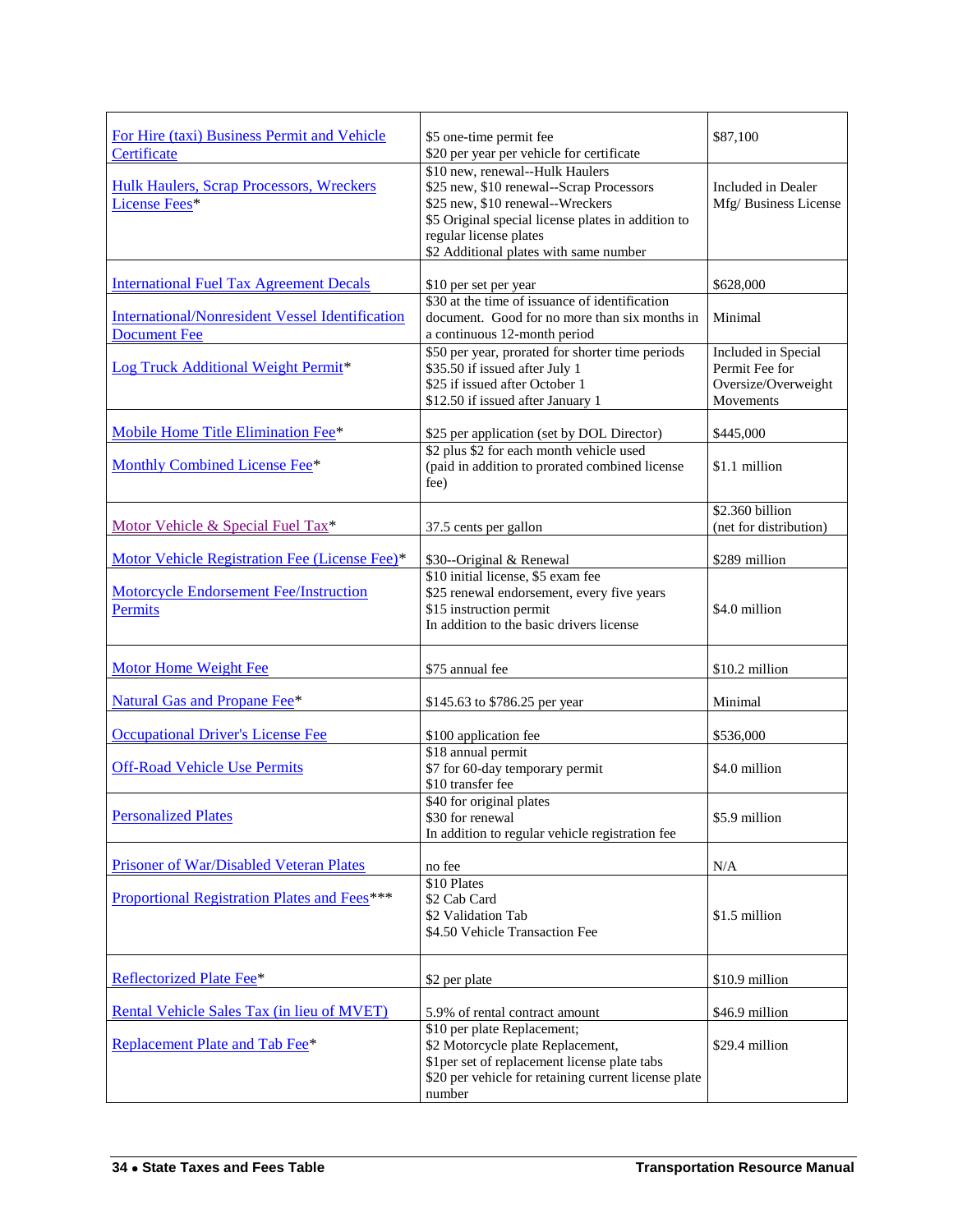<span id="page-4-8"></span><span id="page-4-7"></span><span id="page-4-6"></span><span id="page-4-5"></span><span id="page-4-4"></span><span id="page-4-3"></span><span id="page-4-2"></span><span id="page-4-1"></span><span id="page-4-0"></span>

| Retail Sales and Use Tax on Motor Vehicles                 | 0.3% of selling price in addition to state and<br>local sales taxes                                                                                                                                                   | \$65.8 million                                               |
|------------------------------------------------------------|-----------------------------------------------------------------------------------------------------------------------------------------------------------------------------------------------------------------------|--------------------------------------------------------------|
| <b>Rideshare Registration Fee*</b>                         | 25 one-time plate fee                                                                                                                                                                                                 | Minimal                                                      |
| <b>Single-Axle Trailer Fee</b>                             | \$15 annual fee for trailers of 2,000 pound scale<br>weight or less                                                                                                                                                   | \$13.7 million                                               |
| Special Fuel Single Trip Permits*                          | \$30 (\$1 filing fee, \$15 administrative fee, \$9<br>excise tax, \$5 surcharge)                                                                                                                                      | \$524,000                                                    |
| <b>Special License Plates*</b>                             | $$0 - $45$                                                                                                                                                                                                            | N/A                                                          |
| <b>Special Permit for Oversize/Overweight</b><br>Movement* | Single Trip--\$10<br>30 day permit (Oversize)--\$10 to \$20<br>30 day permit (Overweight)--\$70 to \$90<br>1 year permit (Oversize)--\$100 to \$150<br>1 year permit (Overweight garbage trucks pay<br>\$42/1000 lbs. | \$16.8 million                                               |
| <b>Stadium License Plate</b>                               | \$40 per year for original plates<br>\$30 fee upon renewal registrations<br>Paid in addition to the regular registration fees                                                                                         | Minimal                                                      |
| Tolling – Tacoma Narrows Bridge                            | July 1, 2008 - June 30, 2009 base tolls (for four<br>axles or less):<br>cash toll = $$4.00$ ; electronic toll = $$2.75$<br>Toll amounts increase for more than four axles                                             | \$74.5 million                                               |
| Tolling – SR 167 High Occupancy Toll (HOT)<br>Lanes        | Minimum Toll Rate $= .50$ cents<br>Maximum Toll Rate = $$9.00$                                                                                                                                                        | \$427,700                                                    |
| <b>Tow Truck Capacity Fee*</b>                             | \$25 per year in addition to the basic motor<br>vehicle license fee, but in lieu of the combined<br>licensing fee                                                                                                     | \$79,400                                                     |
| Tow Truck Operator Fee*                                    | \$100 per year for business; \$50 per vehicle per<br>year                                                                                                                                                             | Included in Dealer<br>Mfg/ Business License                  |
| <b>Transporter License Fee and Plates*</b>                 | \$25 for new license<br>\$15 for annual renewal<br>\$2 per set of plates                                                                                                                                              | Included in Dealer<br>Mfg/Business License                   |
| Trip Permit Fee**                                          | \$20 for three days (\$3 filing fee, \$11<br>administration fee, \$1 excise tax, \$5 surcharge)                                                                                                                       | \$6.7 million                                                |
| <b>Vanpool Registration Fee</b>                            | \$25 per year in addition to basic registration fee                                                                                                                                                                   | Minimal                                                      |
| Vehicle Certificate of Ownership and Inspection<br>Fee*    | Inspection--\$15 if previously registered in<br>another state or country; \$50 for all other<br>inspections<br>Certificate of Ownership--\$5                                                                          | \$3.9 million<br>Inspection<br>\$22.6 million<br>Certificate |
| <b>Vehicle Weight Fee</b>                                  | Vehicle Weight fee at \$10, \$20, and \$30 for<br>most vehicles                                                                                                                                                       | \$106.1 million                                              |
| <b>Vessel Pilot License Fee</b>                            | \$3,000 per year                                                                                                                                                                                                      | \$318,000                                                    |
| <b>Vessel Registration Fee</b>                             | \$10.50 per year                                                                                                                                                                                                      | \$6.1 million                                                |
| Watercraft Excise Tax**                                    | 0.5% of fair market value (\$5 minimum)                                                                                                                                                                               | \$35.3 million                                               |

<span id="page-4-18"></span><span id="page-4-17"></span><span id="page-4-16"></span><span id="page-4-15"></span><span id="page-4-14"></span><span id="page-4-13"></span><span id="page-4-12"></span><span id="page-4-11"></span><span id="page-4-10"></span><span id="page-4-9"></span> $\,^*$  18<sup>th</sup> Amendment tax or fee

\*\* Revenues deposited in General Fund

\*\*\* Portion of tax or fee restricted by  $18^{th}$  Amendment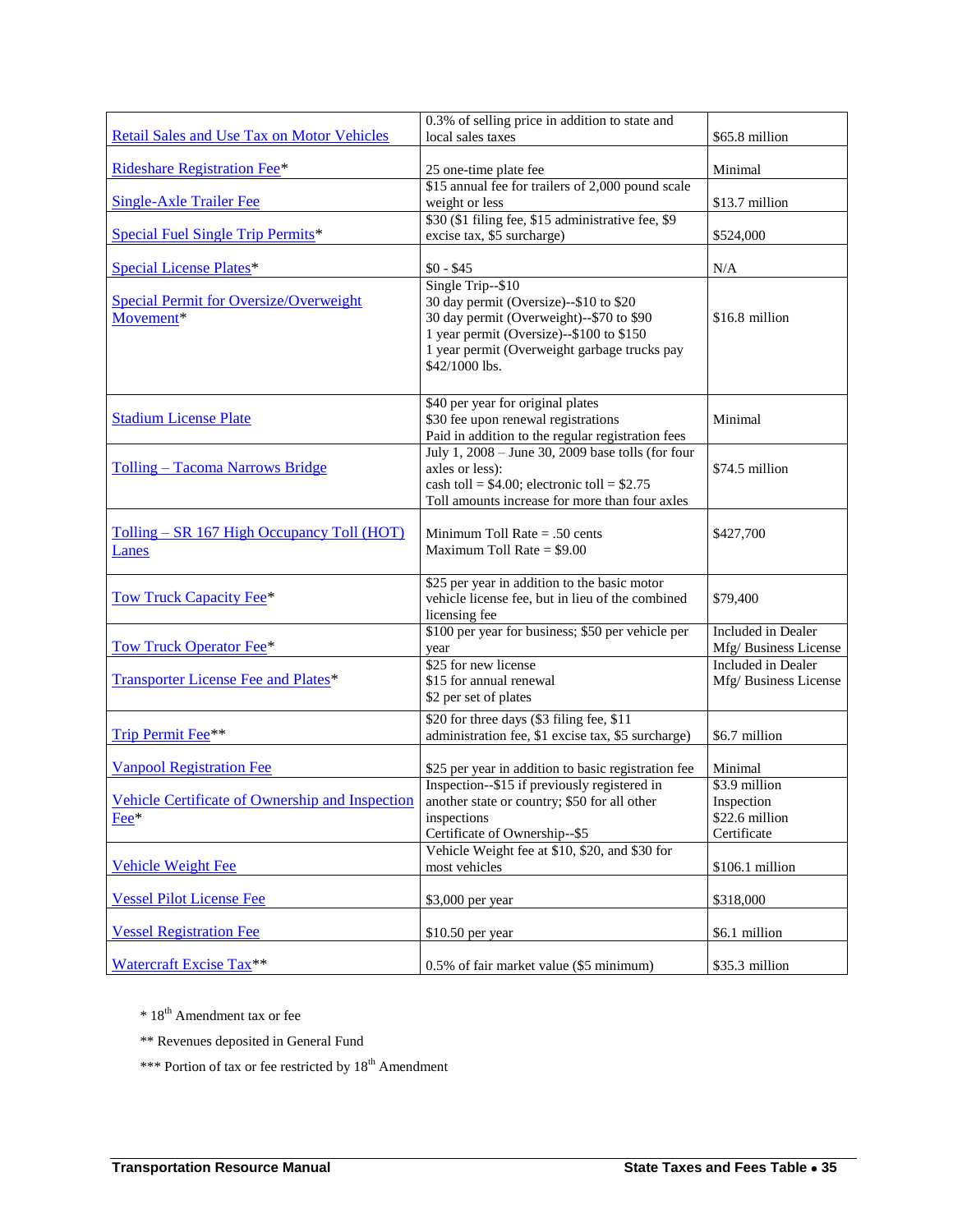<span id="page-5-0"></span>

| <b>REVENUE SOURCE:</b>         | <b>Aircraft Dealers License Fee</b>                                                                                |  |  |
|--------------------------------|--------------------------------------------------------------------------------------------------------------------|--|--|
| RCW:                           | 14.20.050, 14.20.060                                                                                               |  |  |
| <b>WHO'S TAXED:</b>            | Aircraft dealers                                                                                                   |  |  |
| TAX RATE:                      | \$75 per calendar year. Additional certificates are \$10 each per<br>calendar year.                                |  |  |
| <b>ADMINISTERED BY:</b>        | Department of Transportation – Aviation Division.                                                                  |  |  |
| <b>WHERE DEPOSITED:</b>        | <b>Aeronautics Account</b>                                                                                         |  |  |
| <b>DISTRIBUTION &amp; USE:</b> | 100% to the Aeronautics Account, appropriated to cover the cost of<br>administration of the DOT Aviation Division. |  |  |
| <b>TAX EXEMPTIONS:</b>         | None                                                                                                               |  |  |
| <b>TAX HISTORY:</b>            | \$25 per calendar year<br>1955<br>\$75 per calendar year<br>1998                                                   |  |  |
| 2005-07 ESTIMATE:              | \$8,070                                                                                                            |  |  |
| 2007-09 FORECAST:              | \$8,070                                                                                                            |  |  |
| <b>VALUE OF INCREASE:</b>      | \$96 per \$1 of increase per biennium                                                                              |  |  |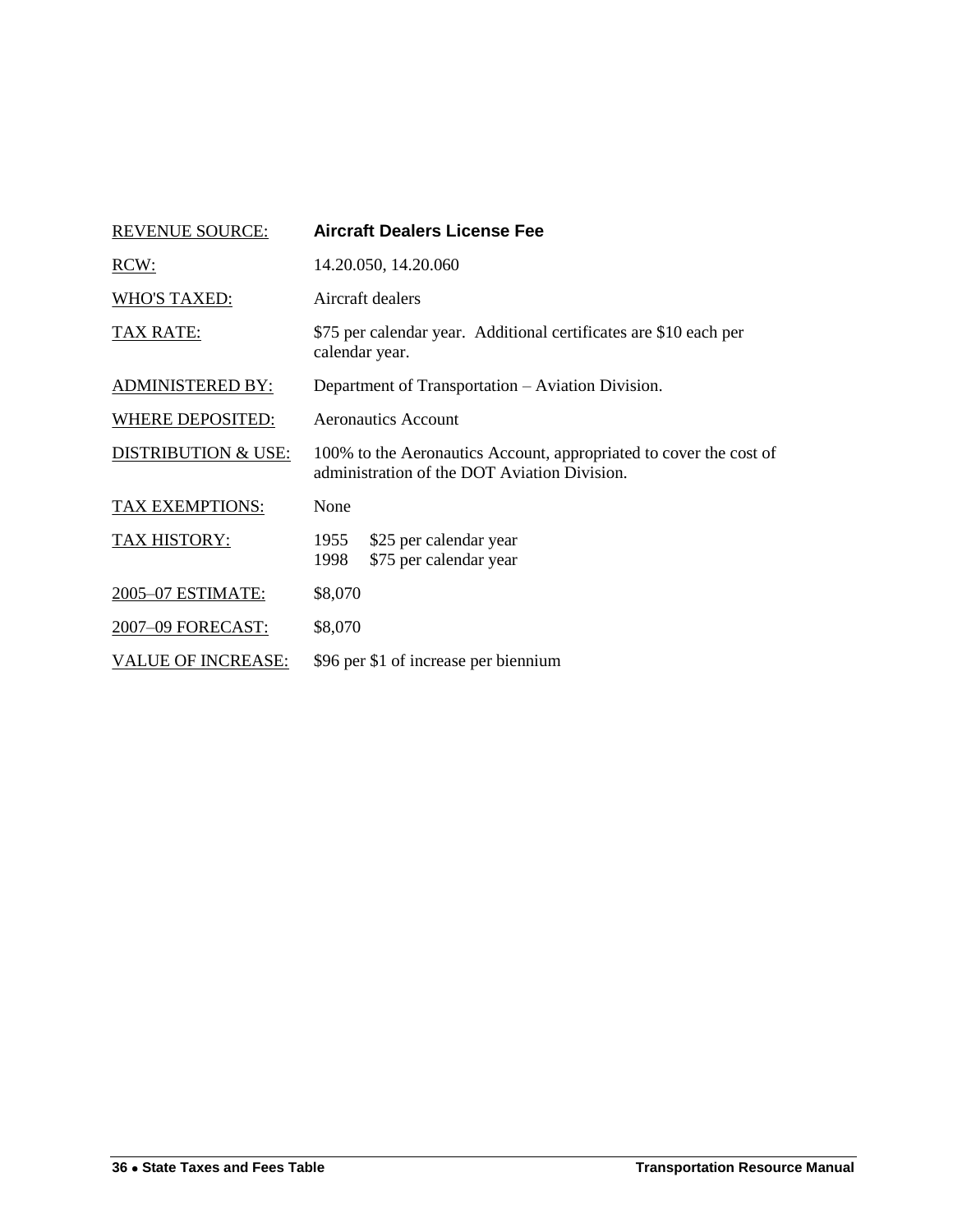<span id="page-6-0"></span>

| <b>REVENUE SOURCE:</b>         | <b>Aircraft Excise Tax</b>                                                                                                                                                                                                                                                                                                          |  |  |
|--------------------------------|-------------------------------------------------------------------------------------------------------------------------------------------------------------------------------------------------------------------------------------------------------------------------------------------------------------------------------------|--|--|
| RCW:                           | 82.48.030                                                                                                                                                                                                                                                                                                                           |  |  |
| <b>WHO'S TAXED:</b>            | Aircraft owner                                                                                                                                                                                                                                                                                                                      |  |  |
| TAX RATE:                      | Single-engine fixed wing, \$50; small multiengine fixed wing, \$65;<br>large multi-engine fixed wing, \$80; turboprop multiengine fixed<br>wing, \$100; turbojet multiengine fixed wing, \$125; helicopter, \$75;<br>sailplane, \$20; lighter than air, \$20; home built, \$20.                                                     |  |  |
| <b>ADMINISTERED BY:</b>        | Department of Transportation - Aviation Division                                                                                                                                                                                                                                                                                    |  |  |
| <b>WHERE DEPOSITED:</b>        | General Fund 90%; Aeronautics Account 10%                                                                                                                                                                                                                                                                                           |  |  |
| <b>DISTRIBUTION &amp; USE:</b> | 90% to General Fund for purposes of general government as<br>appropriated by the Legislature; 10% to Aeronautics Account<br>appropriated to cover the cost of administration of the DOT<br><b>Aviation Division.</b>                                                                                                                |  |  |
| <b>TAX EXEMPTIONS:</b>         | Aircraft owned by U.S. government or political subdivision; aircraft<br>registered by foreign country; aircraft registered in another state<br>unless based in this state for 90 days or longer; aircraft engaged in<br>interstate commerce; aircraft owned by manufacturer or dealer if<br>part of stock in trade (RCW 82.48.100). |  |  |
| TAX HISTORY:                   | 1949<br>1% of fair market value of aircraft per year<br>\$15 single-engine aircraft; \$25 multiengine<br>1967<br>See current tax rates above<br>1983                                                                                                                                                                                |  |  |
| 2005-07 ESTIMATE:              | $$568,252 = $511,427$ General Fund<br>\$56,825 Aeronautics Account                                                                                                                                                                                                                                                                  |  |  |
| 2007-09 FORECAST:              | $$579,292 = $521,363$ General Fund<br>\$57,929 Aeronautics Account                                                                                                                                                                                                                                                                  |  |  |
| <b>VALUE OF INCREASE:</b>      | \$52,136 per 10% increase per biennium for General Fund<br>\$5,793 per 10% increase per biennium for Aeronautics Account                                                                                                                                                                                                            |  |  |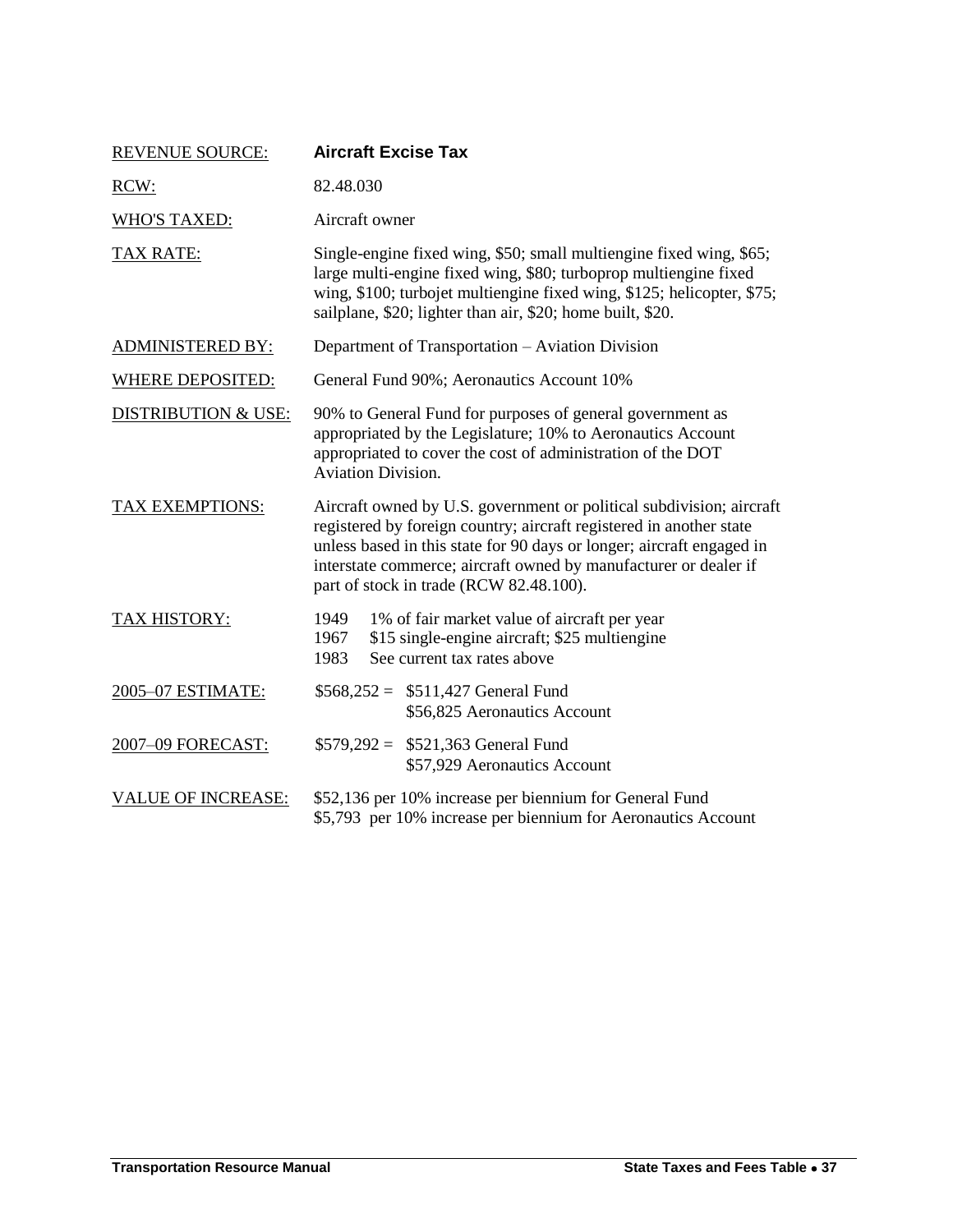<span id="page-7-0"></span>

| <b>REVENUE SOURCE:</b>         | <b>Aircraft Fuel Tax</b>                                                                                                                                                                                                                                                                                                                                                                                                                      |  |  |
|--------------------------------|-----------------------------------------------------------------------------------------------------------------------------------------------------------------------------------------------------------------------------------------------------------------------------------------------------------------------------------------------------------------------------------------------------------------------------------------------|--|--|
| RCW:                           | 82.42.025                                                                                                                                                                                                                                                                                                                                                                                                                                     |  |  |
| <b>WHO'S TAXED:</b>            | Aircraft fuel users                                                                                                                                                                                                                                                                                                                                                                                                                           |  |  |
| <b>TAX RATE:</b>               | 11 cents per gallon                                                                                                                                                                                                                                                                                                                                                                                                                           |  |  |
| <b>ADMINISTERED BY:</b>        | Department of Licensing                                                                                                                                                                                                                                                                                                                                                                                                                       |  |  |
| <b>WHERE DEPOSITED:</b>        | <b>Aeronautics Account</b>                                                                                                                                                                                                                                                                                                                                                                                                                    |  |  |
| <b>DISTRIBUTION &amp; USE:</b> | Appropriated for administration of the DOT Aviation Division,<br>airport construction and maintenance, and local airport aid.                                                                                                                                                                                                                                                                                                                 |  |  |
| <b>TAX EXEMPTIONS:</b>         | Commercial use, farm use, research, testing, training, emergency<br>medical air transport entities (RCW 84.42.030).                                                                                                                                                                                                                                                                                                                           |  |  |
| TAX HISTORY:                   | 2 cents/gallon on retail sales<br>1967<br>Agricultural spray planes exempted 3% x weighted average<br>1982<br>retail price in third month of fiscal 1/2 year.<br>Minimum rate set at 5 cents<br>1983<br>5.5 cents<br>1989<br>1991<br>January 6.5 cents<br>July 6.0 cents<br>1991<br>June 6.0 cents<br>1997<br>2000<br>July 6.5 cents<br>2001<br>January 7.5 cents<br>July 7.0 cents<br>2002<br>2003<br>July 10 cents<br>July 11 cents<br>2005 |  |  |
| 2005-07 ESTIMATE:              | \$5,498,494                                                                                                                                                                                                                                                                                                                                                                                                                                   |  |  |
| 2007-09 FORECAST:              | \$5,977,300                                                                                                                                                                                                                                                                                                                                                                                                                                   |  |  |
| <b>VALUE OF INCREASE:</b>      | \$543,400 per one-cent increase per biennium                                                                                                                                                                                                                                                                                                                                                                                                  |  |  |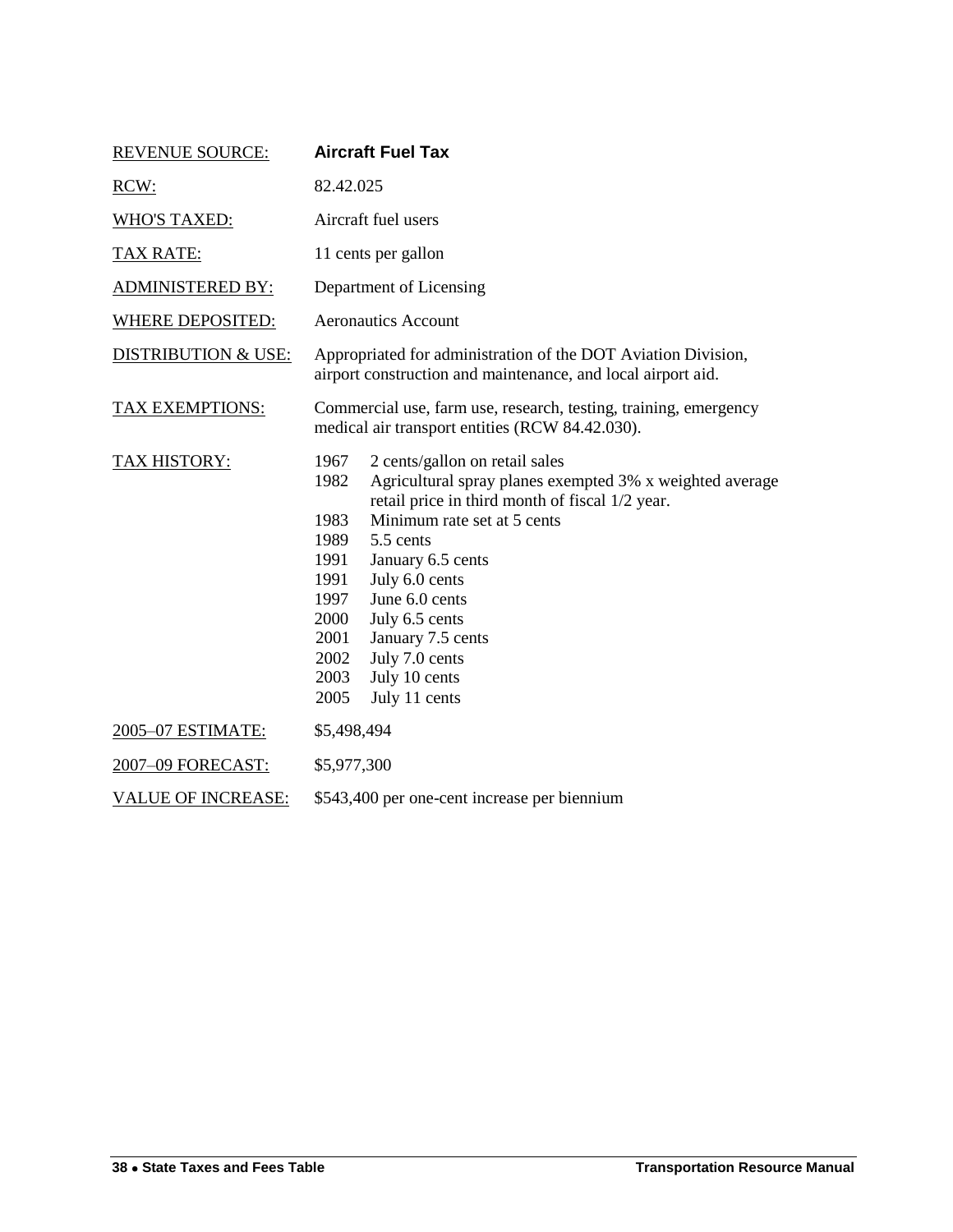| <b>REVENUE SOURCE:</b>         | <b>Aircraft Pilot Registration Fee</b>                                                                                                                                                                                                                                                                                                                                                                                                                                       |  |
|--------------------------------|------------------------------------------------------------------------------------------------------------------------------------------------------------------------------------------------------------------------------------------------------------------------------------------------------------------------------------------------------------------------------------------------------------------------------------------------------------------------------|--|
|                                | Fee Repealed                                                                                                                                                                                                                                                                                                                                                                                                                                                                 |  |
| RCW:                           | 47.68.233                                                                                                                                                                                                                                                                                                                                                                                                                                                                    |  |
| <b>WHO'S TAXED:</b>            | Pilots residing in Washington or who regularly operate any aircraft<br>in the state; applies to each pilot who is a resident of this state and<br>each nonresident pilot who regularly operates aircraft in this state.                                                                                                                                                                                                                                                      |  |
| <b>TAX RATE:</b>               | Current fee is \$15 per year.                                                                                                                                                                                                                                                                                                                                                                                                                                                |  |
| <b>ADMINISTERED BY:</b>        | Department of Transportation - Aviation Division                                                                                                                                                                                                                                                                                                                                                                                                                             |  |
| <b>WHERE DEPOSITED:</b>        | Aircraft Search and Rescue Safety & Education Account and<br>Aeronautics Account (only in 2003–2005 Biennium).                                                                                                                                                                                                                                                                                                                                                               |  |
| <b>DISTRIBUTION &amp; USE:</b> | Appropriated for aircraft search and rescue and for pilot safety and<br>education activities.                                                                                                                                                                                                                                                                                                                                                                                |  |
| <b>TAX EXEMPTIONS:</b>         | A pilot who operates an aircraft exclusively in the service of U.S.<br>government or political subdivision; a pilot registered under the<br>laws of a foreign country; a pilot engaged in commercial flying in<br>interstate or foreign commerce; a person piloting a dual-controlled<br>aircraft where a licensed instructor is in full charge of one set of<br>controls and flight is solely for instruction or demonstration to<br>prospective purchaser (RCW 47.68.233). |  |
| <b>TAX HISTORY:</b>            | 1967<br>Not to exceed \$5<br>1987<br>Not to exceed \$10<br>1996<br>\$8<br>2003<br>\$15 to Aircraft Search and Rescue Safety & Education<br>Account except for \$7 of \$15 fee to Aeronautics Account in<br>2003-2005 Biennium.<br>2005<br>Effective July 1, 2005, the aircraft pilot registration fee was<br>repealed by SSB 5414 (C 341, Laws of 2005).                                                                                                                     |  |
| 2005-07 ESTIMATE:              | \$0                                                                                                                                                                                                                                                                                                                                                                                                                                                                          |  |
| 2007-09 FORECAST:              | \$0                                                                                                                                                                                                                                                                                                                                                                                                                                                                          |  |
| <b>VALUE OF INCREASE:</b>      | \$0 per \$1 increase per biennium                                                                                                                                                                                                                                                                                                                                                                                                                                            |  |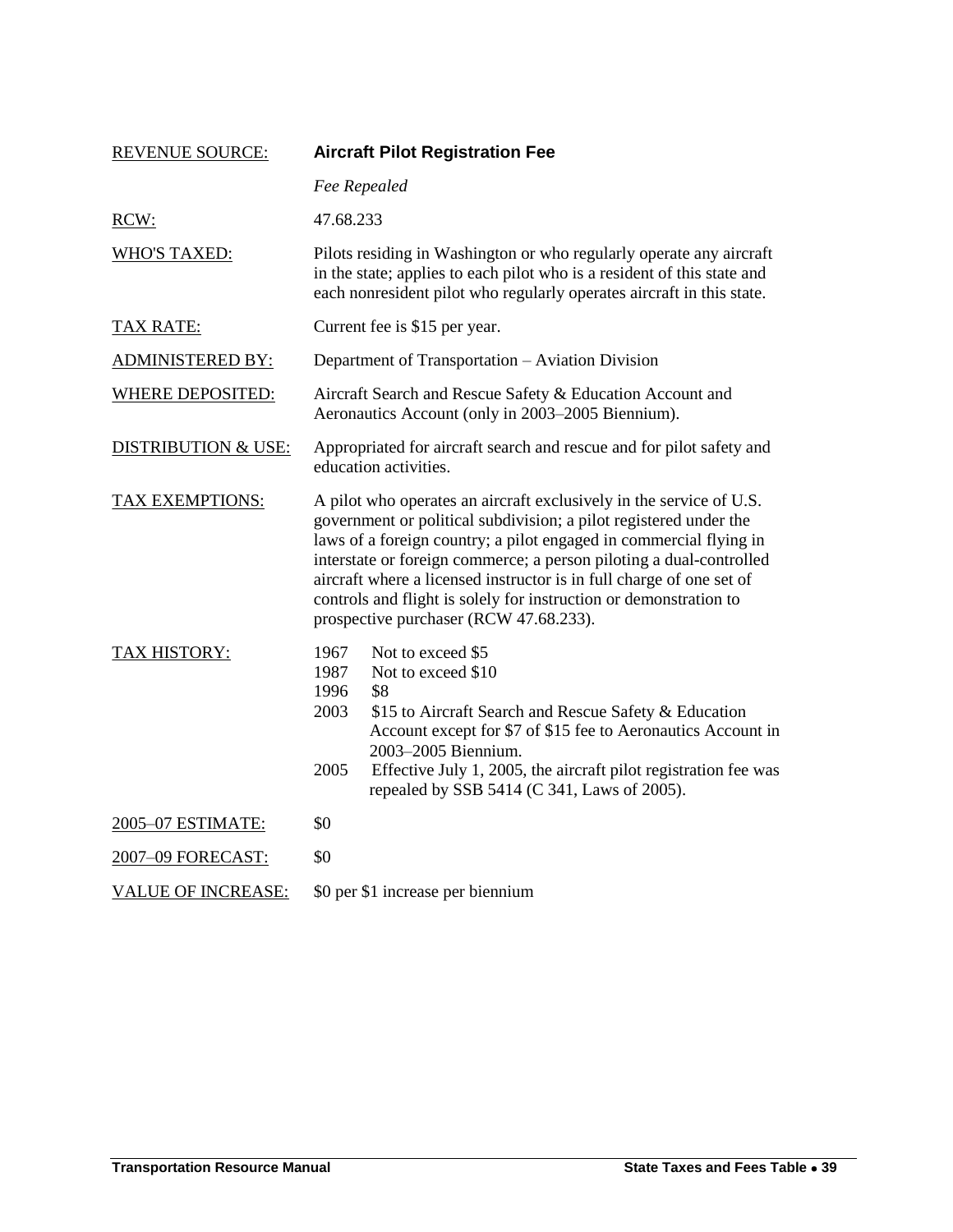<span id="page-9-0"></span>

| <b>REVENUE SOURCE:</b>         | <b>Aircraft Registration Fee</b>                                                                                                                                                                                                                                                                                                                 |  |  |
|--------------------------------|--------------------------------------------------------------------------------------------------------------------------------------------------------------------------------------------------------------------------------------------------------------------------------------------------------------------------------------------------|--|--|
| RCW:                           | 47.68.250                                                                                                                                                                                                                                                                                                                                        |  |  |
| <b>WHO'S TAXED:</b>            | Aircraft owner                                                                                                                                                                                                                                                                                                                                   |  |  |
| <u>TAX RATE:</u>               | \$15 per annum per aircraft                                                                                                                                                                                                                                                                                                                      |  |  |
| <b>ADMINISTERED BY:</b>        | Department of Transportation - Aviation Division                                                                                                                                                                                                                                                                                                 |  |  |
| <b>WHERE DEPOSITED:</b>        | <b>Aeronautics Account</b>                                                                                                                                                                                                                                                                                                                       |  |  |
| <b>DISTRIBUTION &amp; USE:</b> | Appropriated for activities of the DOT Aviation Division.                                                                                                                                                                                                                                                                                        |  |  |
| <b>TAX EXEMPTIONS:</b>         | Aircraft owned by U.S. government or any political subdivision;<br>aircraft registered by foreign country; aircraft engaged in interstate<br>commerce; aircraft owned by manufacturer or dealer if part of stock<br>in trade; aircraft registered in another state unless aircraft based in<br>this state for 90 days or longer (RCW 47.68.250). |  |  |
| <b>TAX HISTORY:</b>            | Up to $$10$<br>1947<br>\$2<br>1949<br>1967<br>\$4<br>\$8<br>1999<br>\$15<br>2003                                                                                                                                                                                                                                                                 |  |  |
| 2005-07 ESTIMATE:              | \$174,321                                                                                                                                                                                                                                                                                                                                        |  |  |
| 2007-09 FORECAST:              | \$177,707                                                                                                                                                                                                                                                                                                                                        |  |  |
| <b>VALUE OF INCREASE:</b>      | \$11,847 per \$1 increase per biennium                                                                                                                                                                                                                                                                                                           |  |  |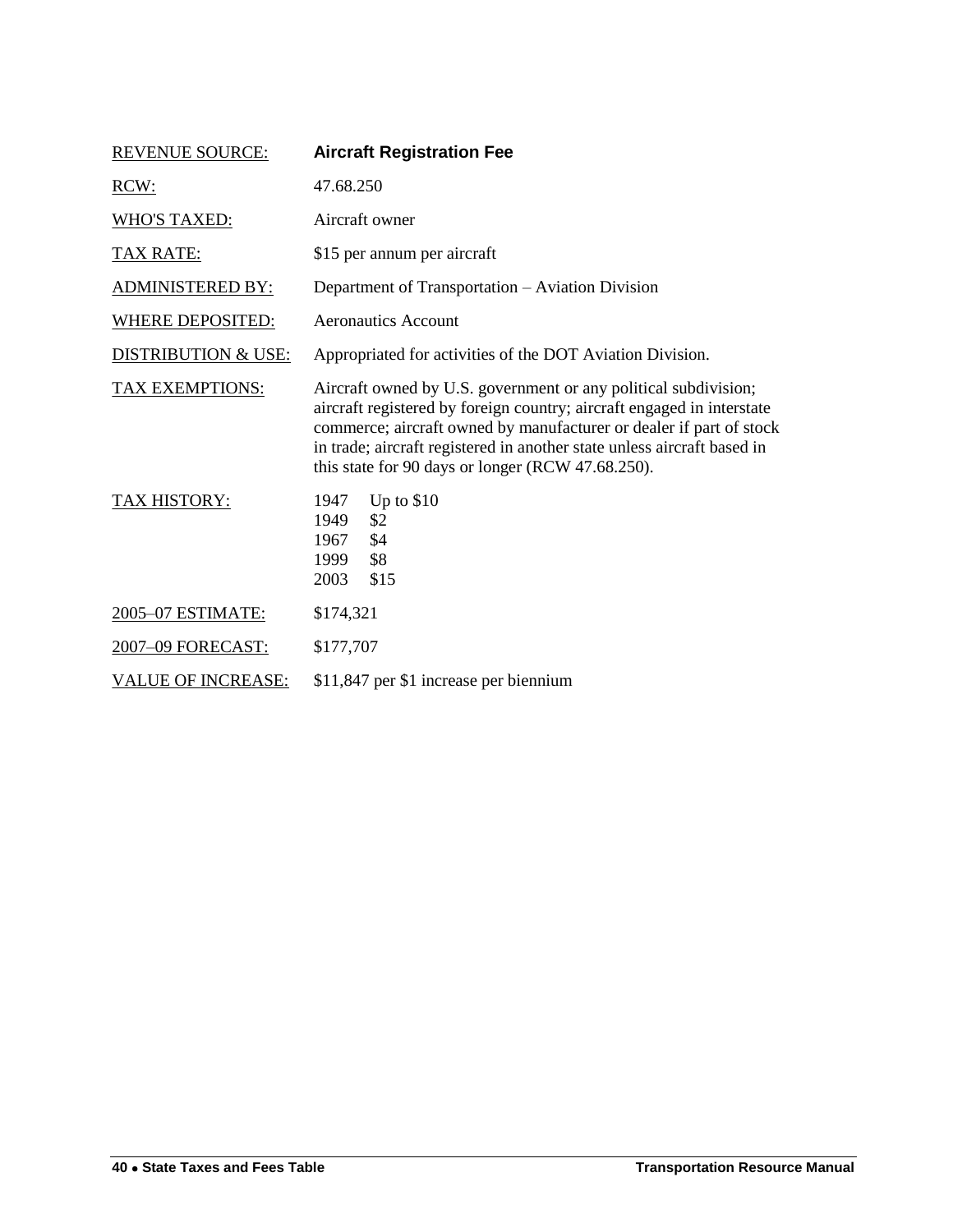| <b>REVENUE SOURCE:</b>         | <b>Airman/Airwoman Registration Fee</b>                                                                                                                                                                                                             |                                                                                                                                                                                         |  |
|--------------------------------|-----------------------------------------------------------------------------------------------------------------------------------------------------------------------------------------------------------------------------------------------------|-----------------------------------------------------------------------------------------------------------------------------------------------------------------------------------------|--|
|                                | Fee Repealed                                                                                                                                                                                                                                        |                                                                                                                                                                                         |  |
| RCW:                           | 47.68.234                                                                                                                                                                                                                                           |                                                                                                                                                                                         |  |
| <b>WHO'S TAXED:</b>            |                                                                                                                                                                                                                                                     | Any airman or airwoman not registered as a pilot who resides in<br>Washington or regularly performs the duties of an airman or<br>airwomen in the state.                                |  |
|                                |                                                                                                                                                                                                                                                     | Airman/airwoman includes in-flight crew members; persons directly<br>in charge of aircraft inspection, maintenance, or repair; and aircraft<br>dispatchers and control tower operators. |  |
| <b>TAX RATE:</b>               | Current fee is \$15 per year                                                                                                                                                                                                                        |                                                                                                                                                                                         |  |
| <b>ADMINISTERED BY:</b>        |                                                                                                                                                                                                                                                     | Department of Transportation - Aviation Division                                                                                                                                        |  |
| <b>WHERE DEPOSITED:</b>        | Aircraft Search and Rescue Safety & Education Account and<br>Aeronautics Account (only in 2003–2005 Biennium).                                                                                                                                      |                                                                                                                                                                                         |  |
| <b>DISTRIBUTION &amp; USE:</b> | Appropriated for aircraft search and rescue and for pilot safety and<br>education activities.                                                                                                                                                       |                                                                                                                                                                                         |  |
| TAX EXEMPTIONS:                | Airman/airwoman employed outside the U.S., employed as an<br>inspector or mechanic by a manufacturer of aircraft or aircraft<br>components, or who performs inspection and mechanical duties<br>only on his or her own aircraft (RCW 47.68.020(9)). |                                                                                                                                                                                         |  |
| TAX HISTORY:                   | 1993<br>2003<br>2005                                                                                                                                                                                                                                | Not to exceed \$10<br>\$15<br>Effective July 1, 2005, the airman/airwoman registration fee<br>was repealed by SSB 5414 (C 341, Laws of 2005)                                            |  |
| 2005-07 ESTIMATE:              | \$0                                                                                                                                                                                                                                                 |                                                                                                                                                                                         |  |
| 2007-09 FORECAST:              | \$0                                                                                                                                                                                                                                                 |                                                                                                                                                                                         |  |
| <b>VALUE OF INCREASE:</b>      | \$0                                                                                                                                                                                                                                                 |                                                                                                                                                                                         |  |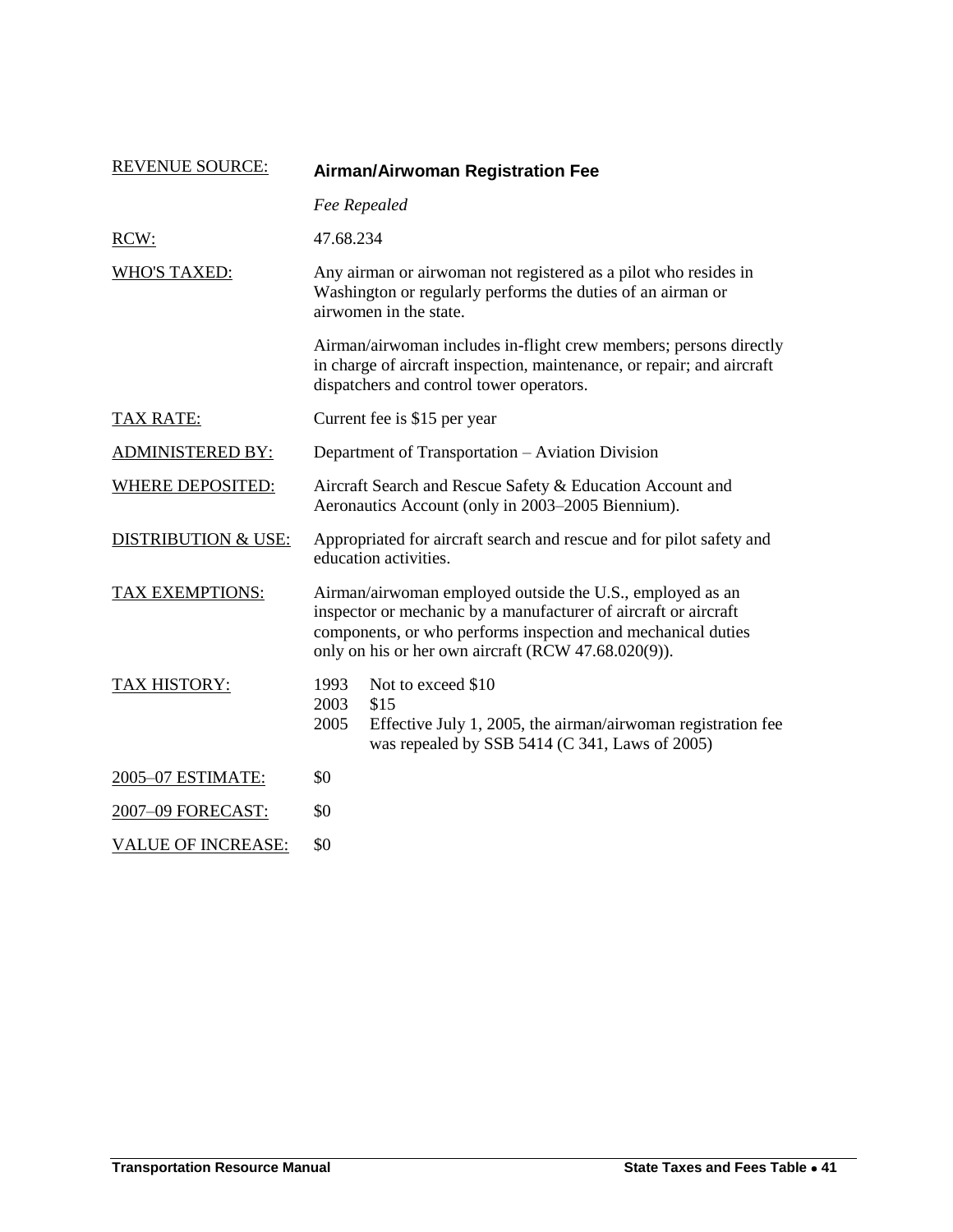<span id="page-11-0"></span>

| <b>REVENUE SOURCE:</b>         | <b>Camper Registration Fee</b>                                     |
|--------------------------------|--------------------------------------------------------------------|
| RCW:                           | 46.16.505                                                          |
| <b>WHO'S TAXED:</b>            | Vehicle owner                                                      |
| <b>TAX RATE:</b>               | Original \$4.90, renewal \$3.50; paid annually.                    |
| <b>ADMINISTERED BY:</b>        | Department of Licensing                                            |
| WHERE DEPOSITED:               | Motor Vehicle Account                                              |
| <b>DISTRIBUTION &amp; USE:</b> | Appropriated for highway-related purposes.                         |
| <b>TAX EXEMPTIONS:</b>         | None                                                               |
| TAX HISTORY:                   | 1971<br>\$3.50 per year<br>Original \$4.90; renewal \$3.50<br>1975 |
| 2005-07 ESTIMATE:              | \$215,491                                                          |
| 2007-09 FORECAST:              | \$223,400                                                          |
| <b>VALUE OF INCREASE:</b>      | \$64,800 per \$1 increase per biennium                             |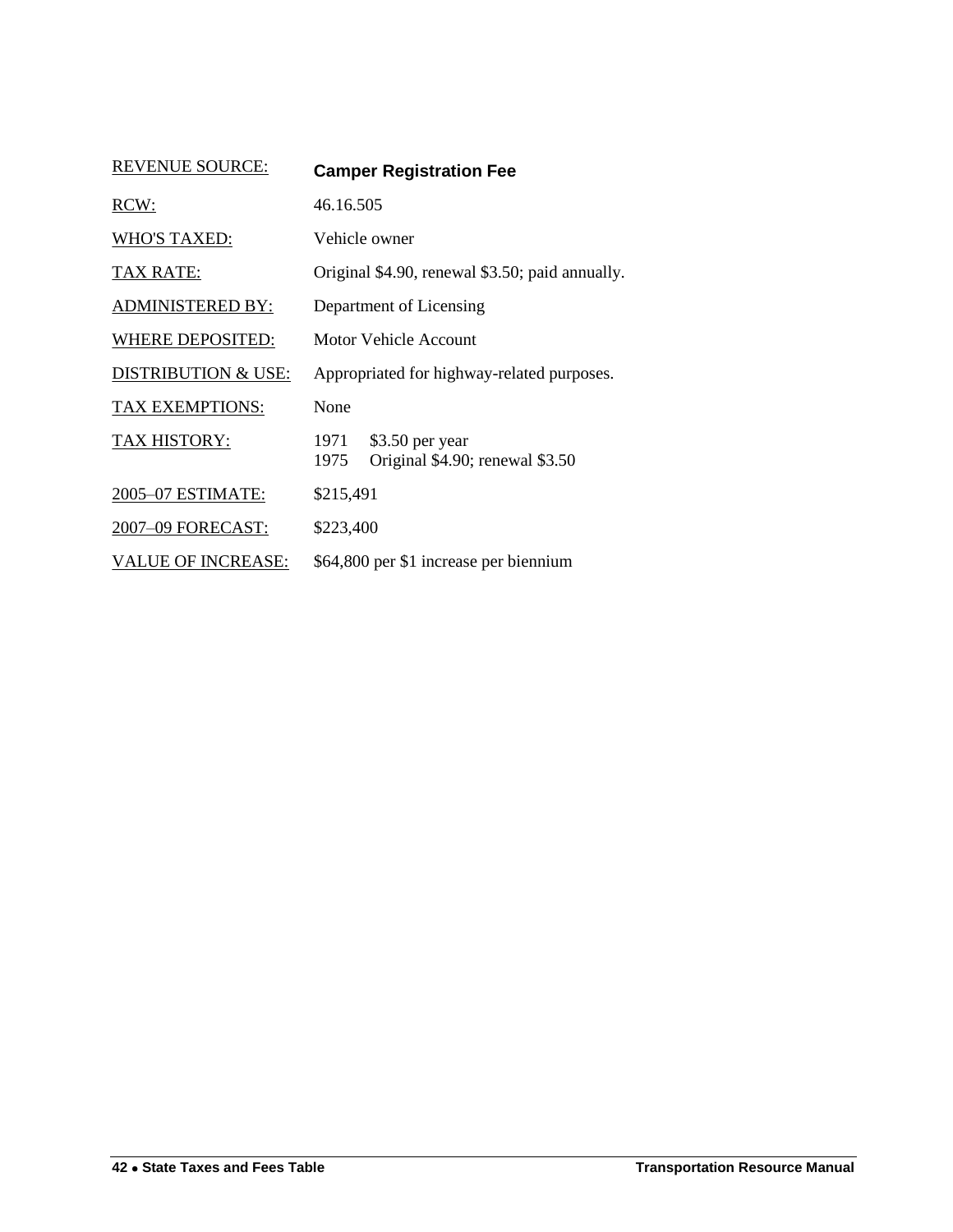| <b>REVENUE SOURCE:</b>         | <b>Centennial License Plates</b>                                                                                                                                                                                                |
|--------------------------------|---------------------------------------------------------------------------------------------------------------------------------------------------------------------------------------------------------------------------------|
| RCW:                           | 46.16.650<br>Chapter 1, 1st Special Session, Laws of 2000 repealed the<br>centennial license plates fee, effective January 1, 2000                                                                                              |
| <b>WHO'S TAXED:</b>            | Consumers who purchase new plates.                                                                                                                                                                                              |
| <b>TAX RATE:</b>               | \$1 per plate                                                                                                                                                                                                                   |
| <b>ADMINISTERED BY:</b>        | Department for Licensing                                                                                                                                                                                                        |
| <b>WHERE DEPOSITED:</b>        | Motor Vehicle Account                                                                                                                                                                                                           |
| <b>DISTRIBUTION &amp; USE:</b> | As appropriated for highway-related purposes                                                                                                                                                                                    |
| <b>TAX EXEMPTIONS:</b>         | State/local government vehicles (RCW 46.16.020)                                                                                                                                                                                 |
| <b>TAX HISTORY:</b>            | \$1 per plate (from 1-87 to 6-89, 1/2 to Centennial Account<br>1986<br>and 1/2 to Motor Vehicle Fund; after 6-89, all to Motor<br>Vehicle Fund)<br>Repealed by Chapter 1, 1 <sup>st</sup> Special Session, Laws of 2000<br>2000 |
| 2005-07 ESTIMATE:              | \$0                                                                                                                                                                                                                             |
| 2007-09 FORECAST:              | \$0                                                                                                                                                                                                                             |
| <b>VALUE OF INCREASE:</b>      | \$0                                                                                                                                                                                                                             |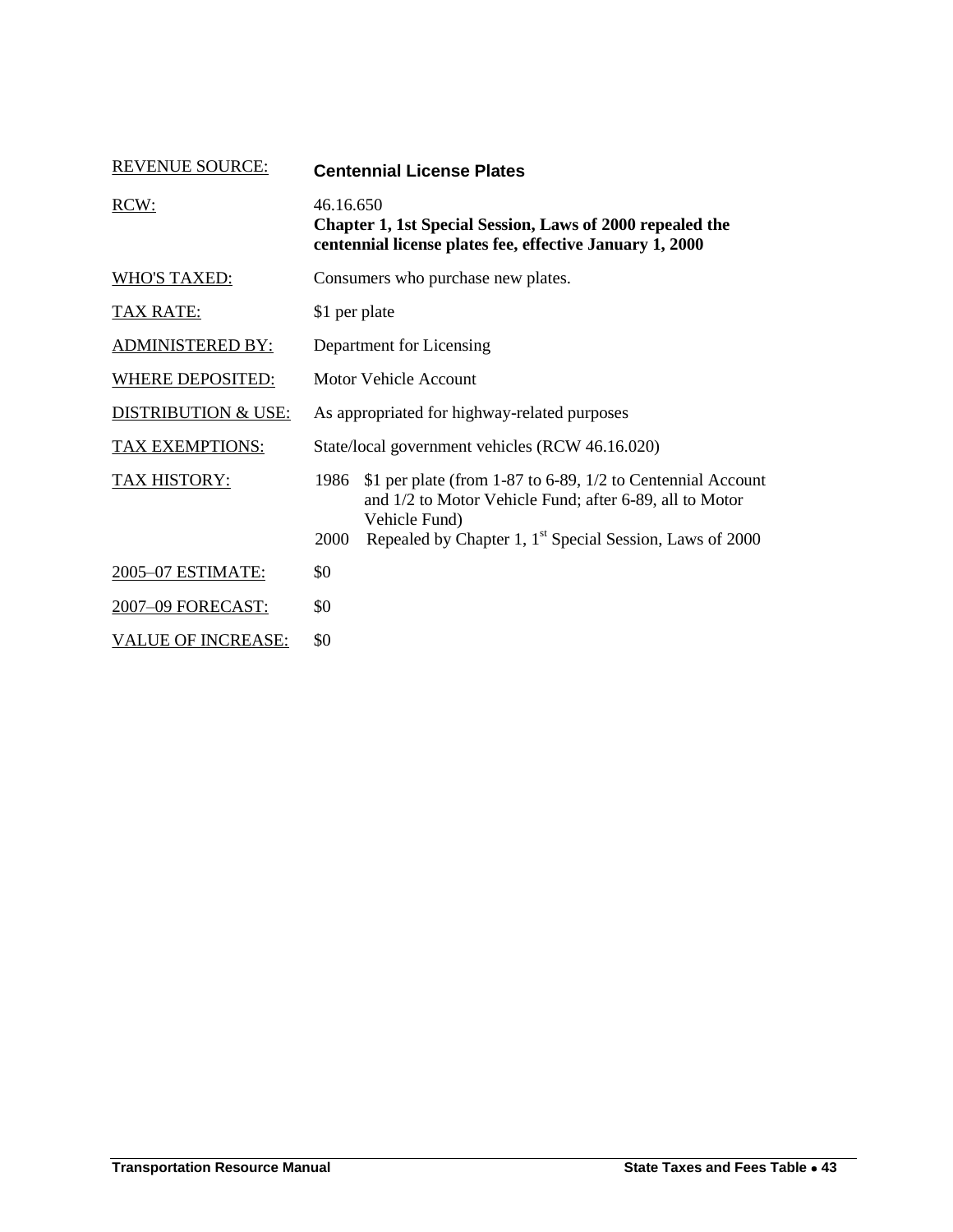| <b>REVENUE SOURCE:</b>         | <b>Clean Air Excise Tax</b>                                                                                                                                                                                                                                                                                                   |
|--------------------------------|-------------------------------------------------------------------------------------------------------------------------------------------------------------------------------------------------------------------------------------------------------------------------------------------------------------------------------|
| RCW:                           | 82.44.020 (basic tax)<br>Chapter 1, 1st Special Session, Laws of 2000 repealed the clean<br>air excise tax, effective January 1, 2000                                                                                                                                                                                         |
| <b>WHO'S TAXED:</b>            | Owners of motor vehicles, campers, travel trailers, trailers, and<br>semitrailers.                                                                                                                                                                                                                                            |
| <b>TAX RATE:</b>               | \$2.00 per vehicle                                                                                                                                                                                                                                                                                                            |
| <b>ADMINISTERED BY:</b>        | Department of Licensing                                                                                                                                                                                                                                                                                                       |
| <b>WHERE DEPOSITED:</b>        | Air Pollution Control Account                                                                                                                                                                                                                                                                                                 |
| <b>DISTRIBUTION &amp; USE:</b> | To implement provisions of Clean Air Act (RCW 70.84)                                                                                                                                                                                                                                                                          |
| TAX EXEMPTIONS:                | Farm vehicles (RCW 82.44.020)<br>Vehicles owned by government agencies (RCW 82.44.010)<br>Vehicles owned by nonresident military personnel (RCW 82.44.010)<br>Vehicles used entirely on private property (RCW 82.44.010)<br>Mobile home, travel trailers, and campers (RCW 82.44.010)<br>Private school buses (RCW 82.44.010) |
| TAX HISTORY:                   | 1991<br>\$2.25<br>1994<br>\$2.00<br>2000<br>Repealed by Chapter 1, 1 <sup>st</sup> Special Session, Laws of 2000.                                                                                                                                                                                                             |
| 2005-07 ESTIMATE:              | \$0                                                                                                                                                                                                                                                                                                                           |
| 2007-09 FORECAST:              | \$0                                                                                                                                                                                                                                                                                                                           |
| <b>VALUE OF INCREASE:</b>      | \$0                                                                                                                                                                                                                                                                                                                           |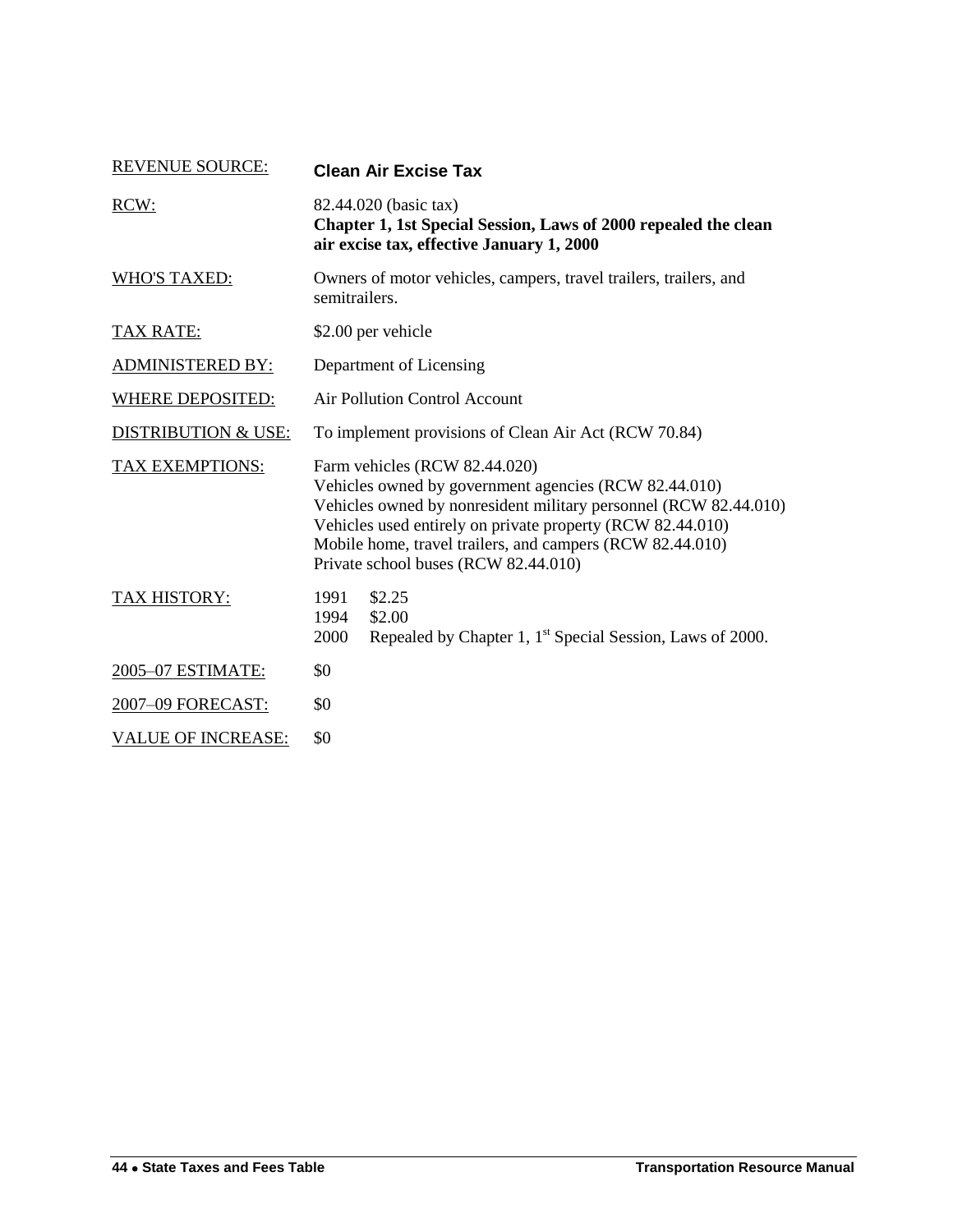<span id="page-14-0"></span>

| <b>REVENUE SOURCE:</b>         | <b>Collegiate License Plates</b>                                                                                                                                                                                                        |
|--------------------------------|-----------------------------------------------------------------------------------------------------------------------------------------------------------------------------------------------------------------------------------------|
| RCW:                           | 46.16.313<br>46.16.324                                                                                                                                                                                                                  |
| <b>WHO'S TAXED:</b>            | Purchasers of plates that depict the name and mascot or symbol of a<br>state university, regional university, or state college.                                                                                                         |
| <b>TAX RATE:</b>               | \$40 fee for original plates, \$30 fee upon renewal registration; paid<br>in addition to the regular vehicle registration fee and any other<br>required fees or taxes.                                                                  |
| <b>ADMINISTERED BY:</b>        | Department of Licensing                                                                                                                                                                                                                 |
| <b>WHERE DEPOSITED:</b>        | <b>Motor Vehicle Account</b><br>Collegiate license plate fund of college depicted on plate.                                                                                                                                             |
| <b>DISTRIBUTION &amp; USE:</b> | The Department of Licensing may deduct up to \$2 to cover<br>administration expenses (\$12 for initial plates); remaining proceeds,<br>less the cost of plate production, credited to the appropriate<br>collegiate license plate fund. |
| <b>TAX EXEMPTIONS:</b>         | None                                                                                                                                                                                                                                    |
| <b>TAX HISTORY:</b>            | 1994<br>\$30 per year<br>New plates \$40; renewal \$30 per year<br>1998                                                                                                                                                                 |
| 2005-07 ESTIMATE:              | \$1,121,440                                                                                                                                                                                                                             |
| 2007-09 FORECAST:              | \$1,263,700                                                                                                                                                                                                                             |
| <b>VALUE OF INCREASE:</b>      | \$42,300 per \$1 increase per biennium                                                                                                                                                                                                  |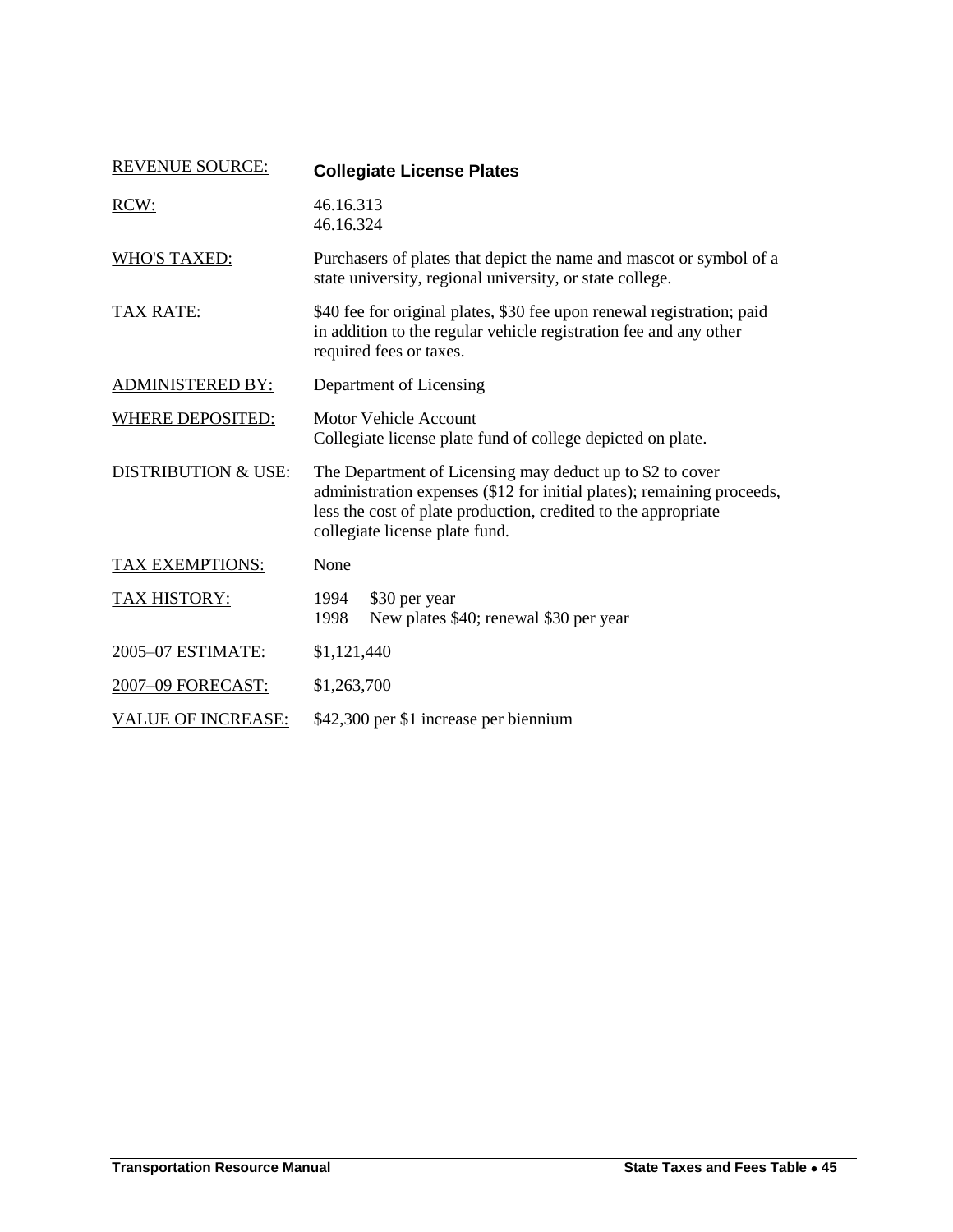<span id="page-15-0"></span>

| <b>REVENUE SOURCE:</b>         | <b>Combined Licensing Fee</b>                                                                                                                                                                                                                                                                                                                                                                                                                                                                                                                                                                                                                                                                                                                                                                                                                                                                                                                                                                                  |
|--------------------------------|----------------------------------------------------------------------------------------------------------------------------------------------------------------------------------------------------------------------------------------------------------------------------------------------------------------------------------------------------------------------------------------------------------------------------------------------------------------------------------------------------------------------------------------------------------------------------------------------------------------------------------------------------------------------------------------------------------------------------------------------------------------------------------------------------------------------------------------------------------------------------------------------------------------------------------------------------------------------------------------------------------------|
| RCW:                           | 46.16.070 and 46.16.085 (fee)<br>46.68.035 (distribution)                                                                                                                                                                                                                                                                                                                                                                                                                                                                                                                                                                                                                                                                                                                                                                                                                                                                                                                                                      |
| <b>WHO'S TAXED:</b>            | Vehicle owners registering trucks with gross weight of 4,000 pounds or more;<br>commercial trailers; and prorate vehicles (i.e., vehicles engaged in interstate<br>commerce; see <i>Proportional Registration Plates and Fees</i> ).                                                                                                                                                                                                                                                                                                                                                                                                                                                                                                                                                                                                                                                                                                                                                                           |
| <b>TAX RATE:</b>               | Combines fees formerly charged separately; basic fee, gross weight fee, and<br>filing fee; \$40 to \$3,402 annual fee for trucks, depending on gross weight;<br>proportionate amount of truck fee depending on miles driven in Washington<br>for prorate trucks; \$36 annual fee for commercial trailers; a \$36 one-time fee<br>applied to trailers registered in combination with power units above 40,000<br>pounds.                                                                                                                                                                                                                                                                                                                                                                                                                                                                                                                                                                                        |
| <b>ADMINISTERED BY:</b>        | Department of Licensing                                                                                                                                                                                                                                                                                                                                                                                                                                                                                                                                                                                                                                                                                                                                                                                                                                                                                                                                                                                        |
| <b>WHERE DEPOSITED:</b>        | Multimodal Transportation Account/County (filing fee) \$2.00                                                                                                                                                                                                                                                                                                                                                                                                                                                                                                                                                                                                                                                                                                                                                                                                                                                                                                                                                   |
|                                | Remainder distributed as follows:<br><b>Motor Vehicle Account</b><br>59.495%<br><b>State Patrol Highway Account</b><br>22.36%<br><b>Puget Sound Ferry Operations Account</b><br>1.375%<br><b>Transportation 2003 Account</b><br>5.237%<br><b>Transportation Partnership Account</b><br>11.533%<br><b>TOTAL</b><br>100.000%                                                                                                                                                                                                                                                                                                                                                                                                                                                                                                                                                                                                                                                                                     |
| <b>DISTRIBUTION &amp; USE:</b> | As appropriated for highway-related purposes, State Patrol, and Washington<br><b>State Ferries.</b>                                                                                                                                                                                                                                                                                                                                                                                                                                                                                                                                                                                                                                                                                                                                                                                                                                                                                                            |
| <b>TAX EXEMPTIONS:</b>         | Certain on-road use of farm vehicles (RCW 46.16.025)<br>Tow trucks pay motor vehicle registration fee (RCW 46.16.079)                                                                                                                                                                                                                                                                                                                                                                                                                                                                                                                                                                                                                                                                                                                                                                                                                                                                                          |
| <b>TAX HISTORY:</b>            | 1987 Effective January 1, 1987, with fees ranging from \$27.75 to \$1,085.95,<br>depending on licensed gross weight of the vehicle.<br>\$1 increase in filing fee, \$4.75 increase for State Patrol, and 40%<br>1990<br>increase in gross weight fee; combined fee ranges from \$37 to \$1,518.<br>Fee schedule extended to include vehicles with gross weight of up to<br>1993<br>105,500 pounds, and \$90 was added for vehicles weighing more than<br>40,000 pounds that are used to tow trailers; combined fee ranges from<br>\$37 to \$2,973.<br>Initiative 776 limited combined fee to \$30 for vehicles under 10,000<br>2002<br>pounds licensed gross weight.<br>15% increase in gross weight fee for vehicles over 10,000 pounds.<br>2003<br>New revenue to go into the Transportation 2003 (Nickel) Account.<br>2005<br>Increased fee for vehicles under 10,000 pounds gross weight.<br>Revised distribution percentages, adding a distribution to the<br>2006<br>Transportation Partnership Account. |
| 2005-07 ESTIMATE:              | \$323 million (includes \$4.3 million from trailers; \$72 million from prorate<br>vehicles).                                                                                                                                                                                                                                                                                                                                                                                                                                                                                                                                                                                                                                                                                                                                                                                                                                                                                                                   |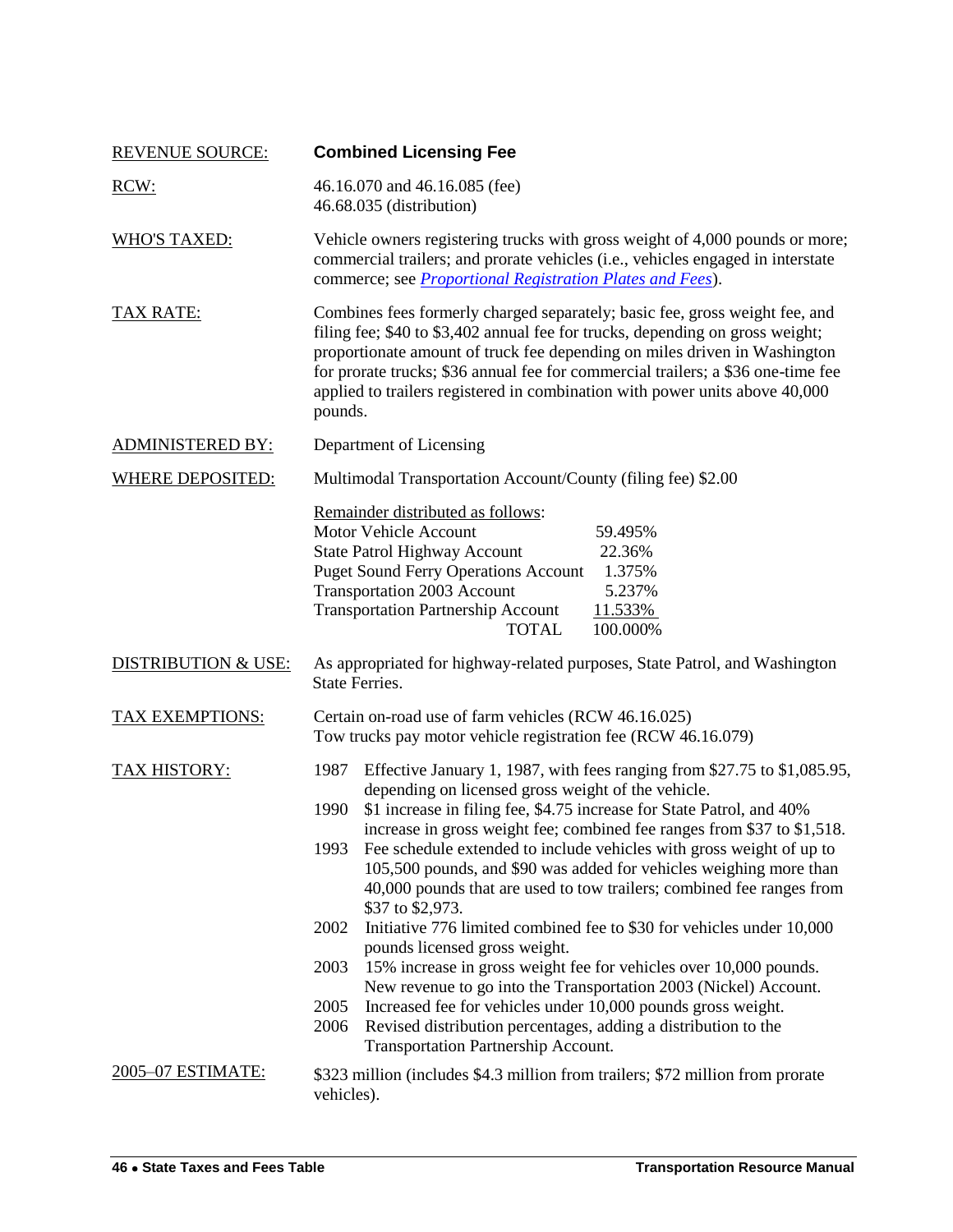| 2007-09 FORECAST:         | \$349 million (includes \$4.4 million from trailers; \$75 million from prorate<br>vehicles). |
|---------------------------|----------------------------------------------------------------------------------------------|
| <b>VALUE OF INCREASE:</b> | \$3.5 million per 1% increase per biennium                                                   |
| <b>REVENUE SOURCE:</b>    | Combined Licensing Fee                                                                       |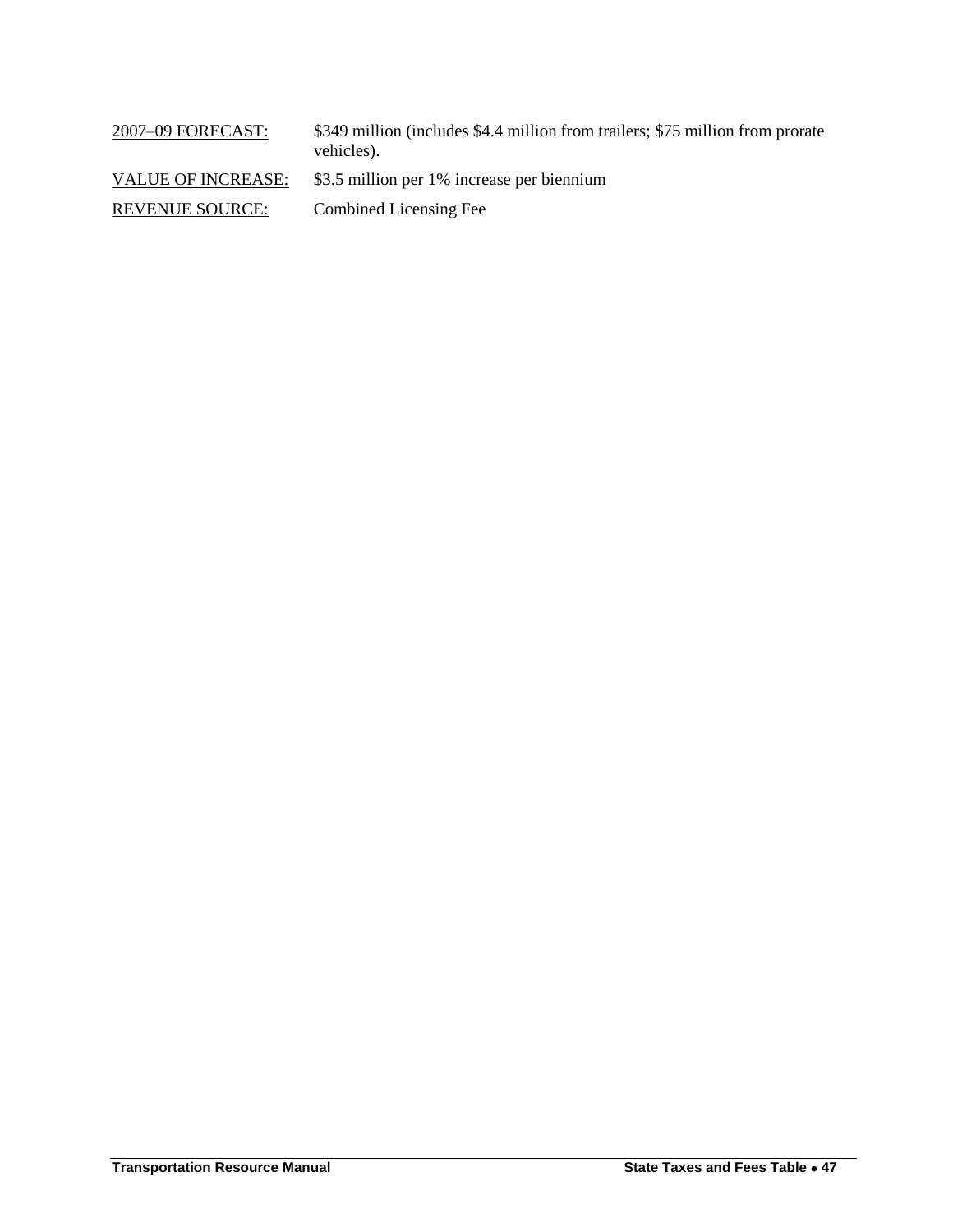<span id="page-17-0"></span>

| <b>REVENUE SOURCE:</b>         | <b>Commercial Driver License</b>                                                                                                                                                                                                                                                                                                                                                                                                                       |
|--------------------------------|--------------------------------------------------------------------------------------------------------------------------------------------------------------------------------------------------------------------------------------------------------------------------------------------------------------------------------------------------------------------------------------------------------------------------------------------------------|
| RCW:                           | 46.20.470                                                                                                                                                                                                                                                                                                                                                                                                                                              |
| <b>WHO'S TAXED:</b>            | Drivers endorsed to operate specialized vehicles (e.g., large trucks,<br>buses); went into effect in 1989.                                                                                                                                                                                                                                                                                                                                             |
| <b>TAX RATE:</b>               | \$30 every five years in addition to \$25 for basic driver license;<br>\$10 for instruction permit.                                                                                                                                                                                                                                                                                                                                                    |
| <b>ADMINISTERED BY:</b>        | Department of Licensing                                                                                                                                                                                                                                                                                                                                                                                                                                |
| <b>WHERE DEPOSITED:</b>        | <b>Highway Safety Fund</b>                                                                                                                                                                                                                                                                                                                                                                                                                             |
| <b>DISTRIBUTION &amp; USE:</b> | Appropriated for administration of commercial driver license (CDL)<br>program.                                                                                                                                                                                                                                                                                                                                                                         |
| TAX EXEMPTIONS:                | None                                                                                                                                                                                                                                                                                                                                                                                                                                                   |
| TAX HISTORY:                   | 1967<br>Original endorsement not to exceed \$10; renewal not to<br>exceed \$8<br>Original not to exceed \$10; renewal fee eliminated<br>1969<br>1985<br>Original not to exceed \$10; renewal not to exceed \$3<br>Original, renewal not to exceed \$12; \$5 instruction permit<br>1989<br>Original, renewal not to exceed \$25<br>2000<br>Instruction permit increased from \$5 to \$10<br>2002<br>2005<br>(July) Original, renewal not to exceed \$30 |
| 2005-07 ESTIMATE:              | \$3,240,339                                                                                                                                                                                                                                                                                                                                                                                                                                            |
| 2007-09 FORECAST:              | \$3,325,100                                                                                                                                                                                                                                                                                                                                                                                                                                            |
| <b>VALUE OF INCREASE:</b>      | \$124,800 per \$1 increase per biennium                                                                                                                                                                                                                                                                                                                                                                                                                |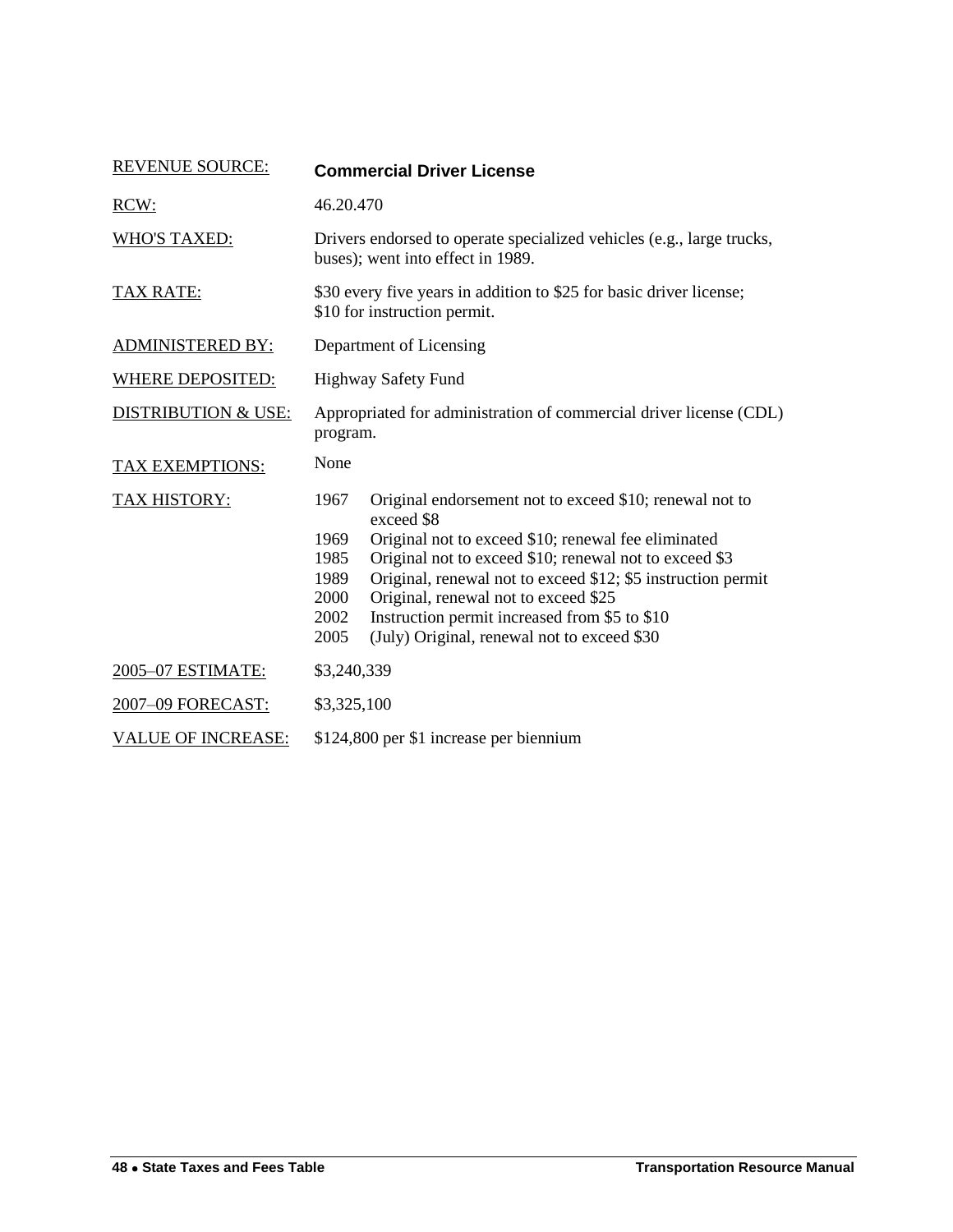<span id="page-18-0"></span>

| <b>REVENUE SOURCE:</b>         | <b>Commercial Vehicle Safety Inspection Fee</b>                                                                                                                                                          |
|--------------------------------|----------------------------------------------------------------------------------------------------------------------------------------------------------------------------------------------------------|
| RCW:                           | 46.32.090                                                                                                                                                                                                |
| <b>WHO'S TAXED:</b>            | Commercial motor vehicle carriers that have terminals in this state.                                                                                                                                     |
| <b>TAX RATE:</b>               | \$10 per year per vehicle; fee is apportioned for interstate vehicles<br>operating under the International Registration Plan.                                                                            |
| <b>ADMINISTERED BY:</b>        | Department of Licensing                                                                                                                                                                                  |
| <b>WHERE DEPOSITED:</b>        | State Patrol Highway Account                                                                                                                                                                             |
| <b>DISTRIBUTION &amp; USE:</b> | Appropriated for highway-related purposes                                                                                                                                                                |
| <b>TAX EXEMPTIONS:</b>         | Motor vehicles owned by farmers for their own products (RCW)<br>46.32.080).                                                                                                                              |
|                                | Regulated vehicles owned by passenger charter companies, auto<br>transportation companies, solid waste collection companies, motor<br>freight carriers under 81.80 RCW, and limousine charter companies. |
| <b>TAX HISTORY:</b>            | \$10<br>1995<br>1996<br>Fee for IRP vehicles added                                                                                                                                                       |
| 2005-07 ESTIMATE:              | \$3.1 million                                                                                                                                                                                            |
| 2007-09 FORECAST:              | \$3.2 million                                                                                                                                                                                            |
| <b>VALUE OF INCREASE:</b>      | \$320,000 per \$1 increase per biennium                                                                                                                                                                  |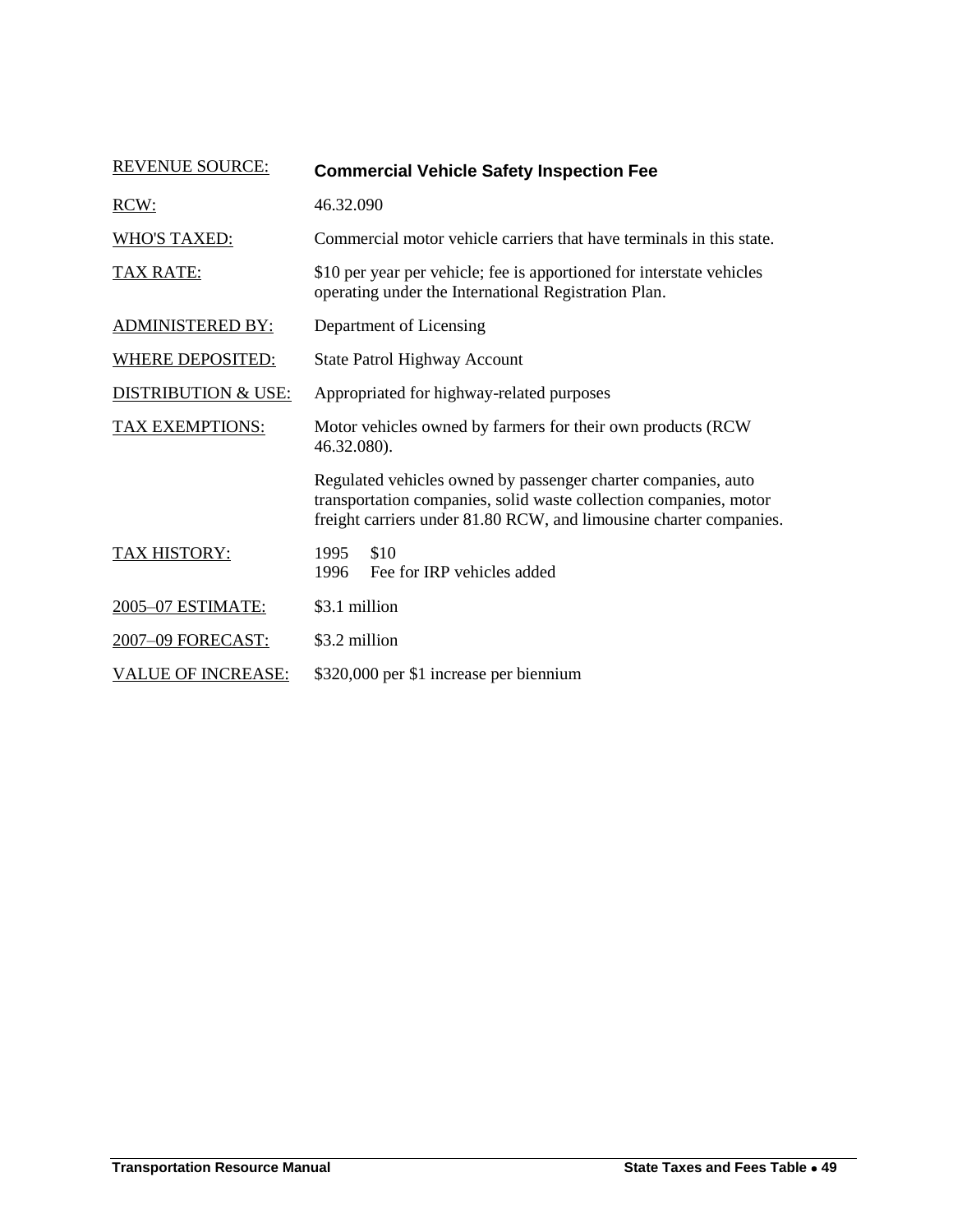<span id="page-19-0"></span>

| <b>REVENUE SOURCE:</b>         | <b>Copies of Driver Records</b>                                                                                 |
|--------------------------------|-----------------------------------------------------------------------------------------------------------------|
| RCW:                           | 46.52.130                                                                                                       |
| <b>WHO'S TAXED:</b>            | Drivers; insurance companies                                                                                    |
| <b>TAX RATE:</b>               | \$5.00 per copy of any Department of Licensing record (records for<br>confidential use only are not available). |
| <b>ADMINISTERED BY:</b>        | Department of Licensing                                                                                         |
| <b>WHERE DEPOSITED:</b>        | Highway Safety Fund                                                                                             |
| <b>DISTRIBUTION &amp; USE:</b> | Appropriated to cover the cost of supplying records.                                                            |
| TAX EXEMPTIONS:                | None                                                                                                            |
| <b>TAX HISTORY:</b>            | \$1 per abstract<br>1961<br>\$1.50<br>1963<br>1985<br>\$3.50<br>\$4.50<br>1987<br>2002<br>\$5.00                |
| 2005-07 ESTIMATE:              | \$29,138,407                                                                                                    |
| 2007-09 FORECAST:              | \$26,981,100                                                                                                    |
| <b>VALUE OF INCREASE:</b>      | \$6.1 million per \$1 increase per biennium                                                                     |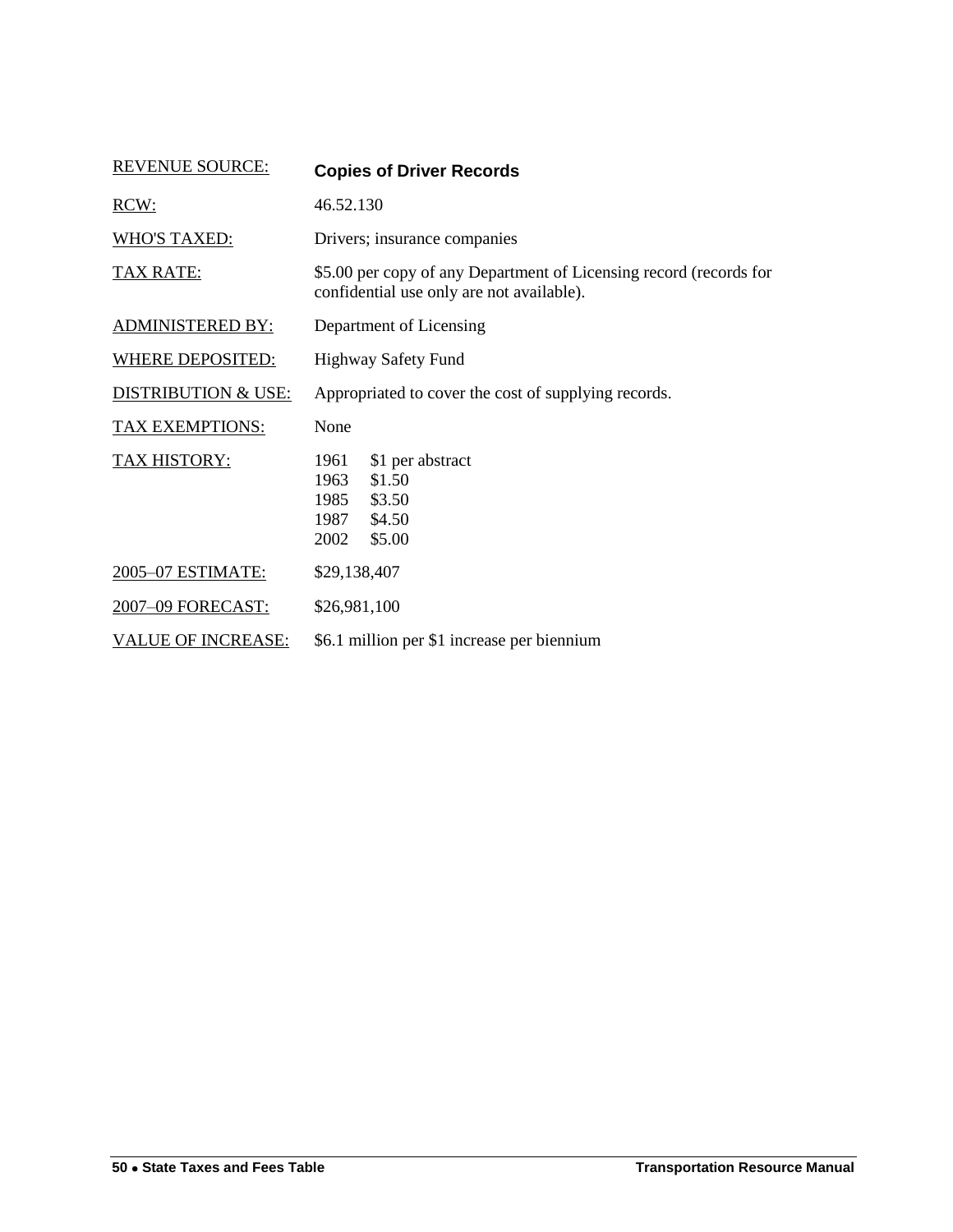<span id="page-20-0"></span>

| <b>REVENUE SOURCE:</b>         | Disabled Person Parking Plates, Placards, and<br><b>Identification Cards</b>                                                                                                          |
|--------------------------------|---------------------------------------------------------------------------------------------------------------------------------------------------------------------------------------|
| RCW:                           | 46.16.381                                                                                                                                                                             |
| <b>WHO'S TAXED:</b>            | Disabled persons who meet established criteria in RCW 46.16.381;<br>organizations that regularly transport disabled persons.                                                          |
| <u>TAX RATE:</u>               | Disabled person plates $-$ \$9 replacement plate fee<br>Disabled person placard – no fee<br>Disabled-person identification card – no fee                                              |
| <b>ADMINISTERED BY:</b>        | Department of Licensing                                                                                                                                                               |
| <b>WHERE DEPOSITED:</b>        | Motor Vehicle Account                                                                                                                                                                 |
| <b>DISTRIBUTION &amp; USE:</b> | Appropriated for highway-related purposes.                                                                                                                                            |
| TAX EXEMPTIONS:                | None                                                                                                                                                                                  |
| <b>TAX HISTORY:</b>            | Normal registration fee; no additional charge for card, decal.<br>1984<br>Placards replace cards, decals.<br>1991<br>1998<br>Identification cards are issued with permanent placards. |
| 2005-07 ESTIMATE:              | Minimal                                                                                                                                                                               |
| 2007-09 FORECAST:              | Minimal                                                                                                                                                                               |
| <b>VALUE OF INCREASE:</b>      | Minimal                                                                                                                                                                               |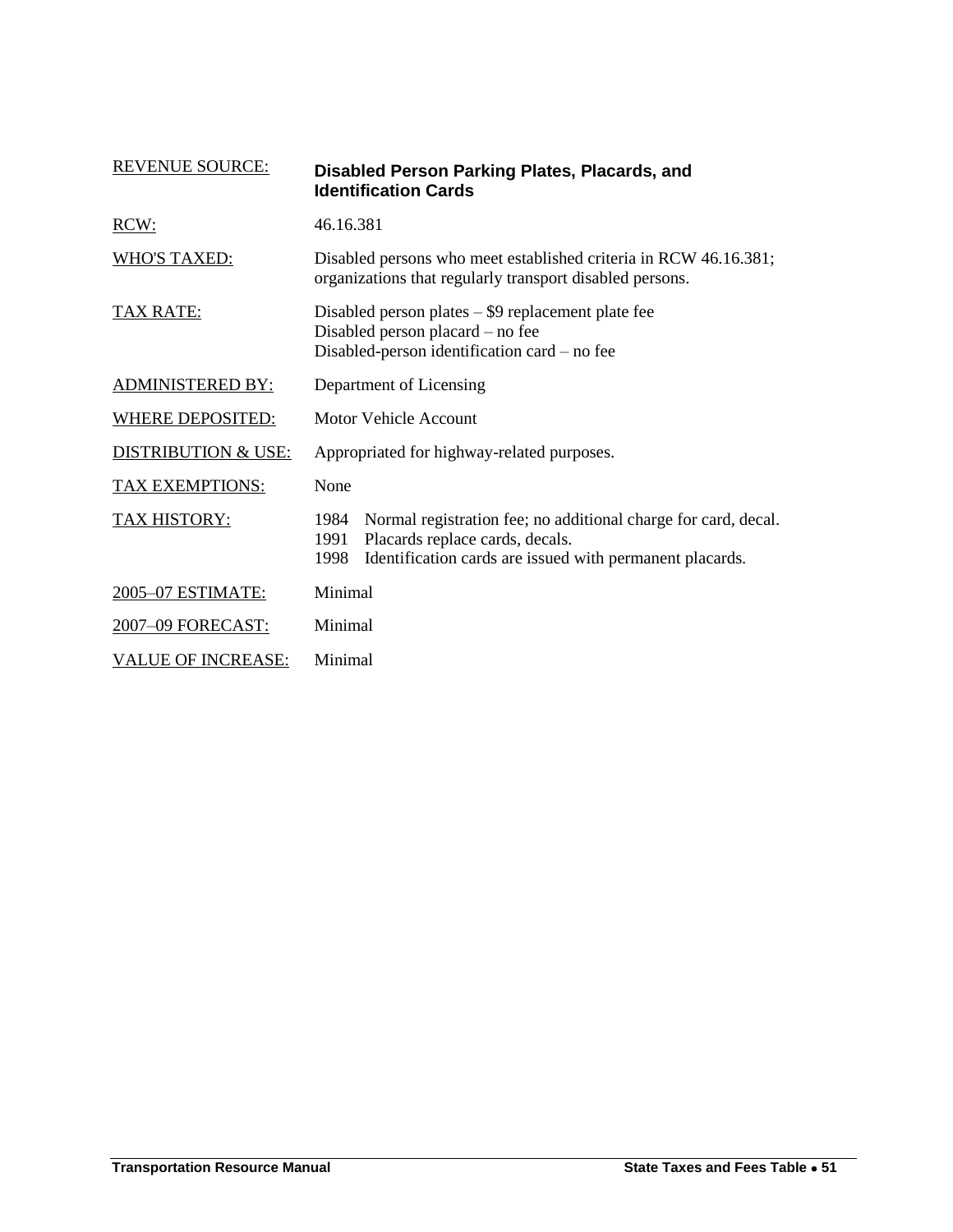<span id="page-21-0"></span>

| <b>REVENUE SOURCE:</b>         | <b>Driver Instruction Permit</b><br>(See Motorcycle Endorsement Fee/Instruction Permit)  |
|--------------------------------|------------------------------------------------------------------------------------------|
| RCW:                           | 46.20.091                                                                                |
| <b>WHO'S TAXED:</b>            | Individuals learning to drive (must be fifteen and a half years of age<br>or older).     |
| <b>TAX RATE:</b>               | \$20 for photo or nonphoto permit (good for one year).                                   |
| <b>ADMINISTERED BY:</b>        | Department of Licensing                                                                  |
| <b>WHERE DEPOSITED:</b>        | <b>Highway Safety Fund</b>                                                               |
| <b>DISTRIBUTION &amp; USE:</b> | Appropriated for driver-related programs.                                                |
| TAX EXEMPTIONS:                | None                                                                                     |
| <b>TAX HISTORY:</b>            | \$1.50<br>1965<br>1979<br>\$2.50<br>1985<br>\$5.00<br>\$15.00<br>2002<br>\$20.00<br>2006 |
| 2005-07 ESTIMATE:              | \$8,097,370                                                                              |
| 2007-09 FORECAST:              | \$7,671,300                                                                              |
| <b>VALUE OF INCREASE:</b>      | \$476,300 per \$1 increase per biennium                                                  |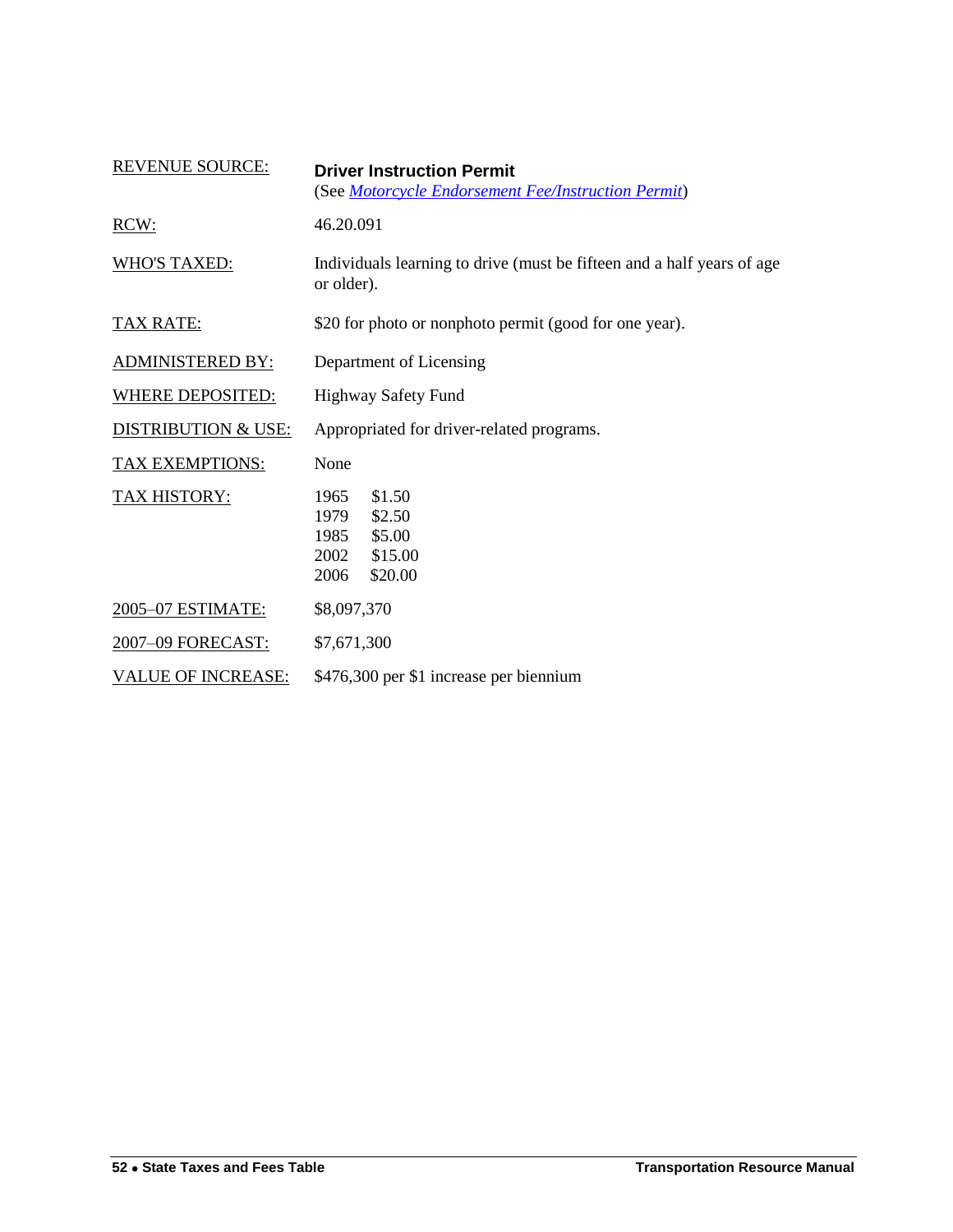<span id="page-22-0"></span>

| <b>REVENUE SOURCE:</b>         | <b>Driver License Examination Fee</b>                                                                                                                                                                             |
|--------------------------------|-------------------------------------------------------------------------------------------------------------------------------------------------------------------------------------------------------------------|
| RCW:                           | 46.20.120                                                                                                                                                                                                         |
| <b>WHO'S TAXED:</b>            | Any individual applying for a new driver license (including<br>individuals who already have a license from another state and those<br>whose previous Washington license has been expired for over four<br>years). |
| <b>TAX RATE:</b>               | \$20 per examination                                                                                                                                                                                              |
| <b>ADMINISTERED BY:</b>        | Department of Licensing                                                                                                                                                                                           |
| <b>WHERE DEPOSITED:</b>        | Highway Safety Fund                                                                                                                                                                                               |
| <b>DISTRIBUTION &amp; USE:</b> | Appropriated for driver-related programs.                                                                                                                                                                         |
| TAX EXEMPTIONS:                | None                                                                                                                                                                                                              |
| <b>TAX HISTORY:</b>            | \$2 exam fee<br>1953<br>1975<br>\$3<br>\$7<br>1985<br>2002<br>\$10<br>2005<br>\$20 exam fee                                                                                                                       |
| 2005-07 ESTIMATE:              | \$18,474,197                                                                                                                                                                                                      |
| 2007-09 FORECAST:              | \$19,618,000                                                                                                                                                                                                      |
| <b>VALUE OF INCREASE:</b>      | \$1,814,900 per \$1 increase per biennium                                                                                                                                                                         |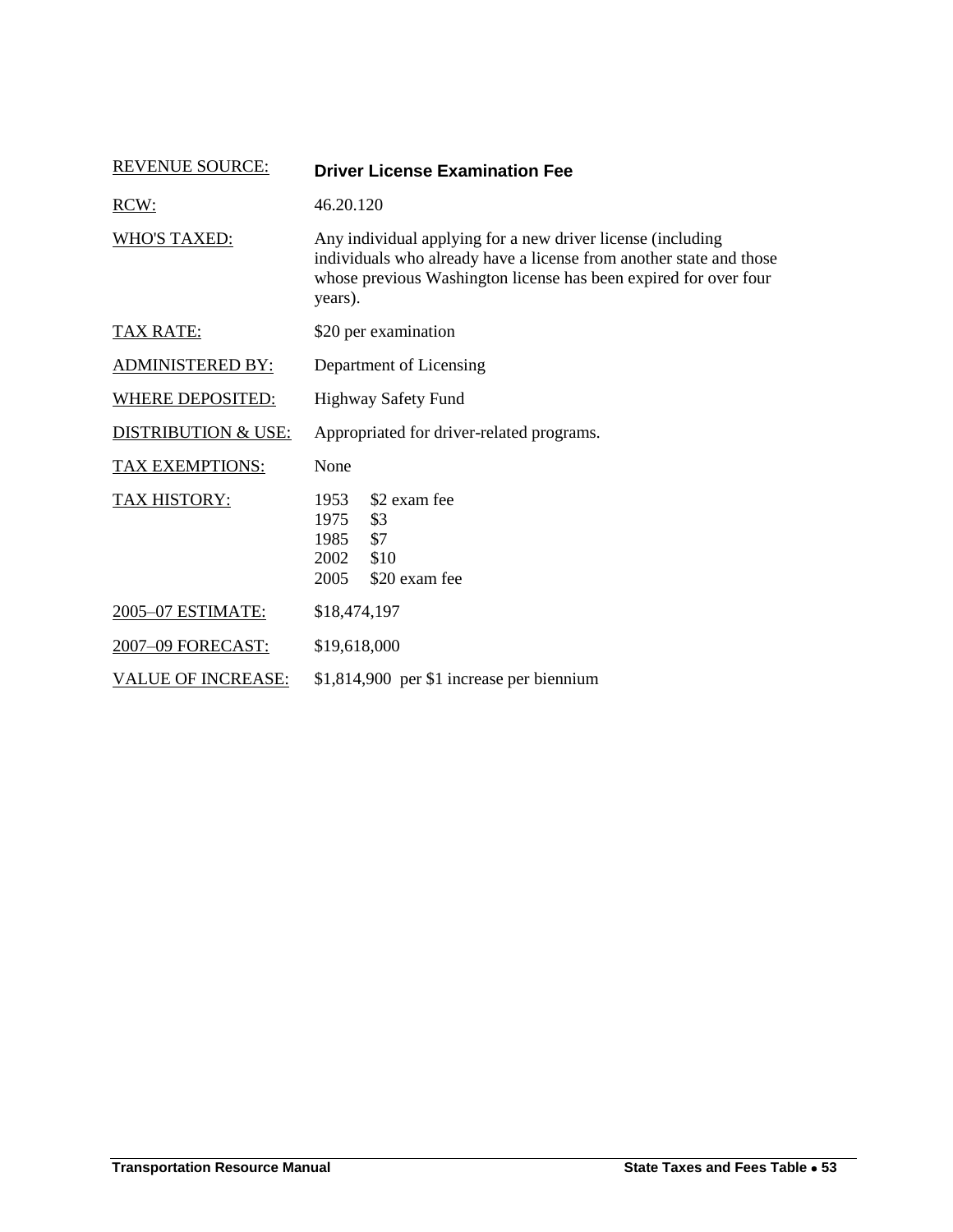<span id="page-23-0"></span>

| <b>REVENUE SOURCE:</b>         | <b>Driver License Fee</b>                                                                                                                                                                                                                                                                                                                                                                                        |  |
|--------------------------------|------------------------------------------------------------------------------------------------------------------------------------------------------------------------------------------------------------------------------------------------------------------------------------------------------------------------------------------------------------------------------------------------------------------|--|
| RCW:                           | 46.20.161 (original)<br>46.20.181 (renewal)<br>46.68.041 (where deposited)                                                                                                                                                                                                                                                                                                                                       |  |
| <b>WHO'S TAXED:</b>            | Drivers                                                                                                                                                                                                                                                                                                                                                                                                          |  |
| <b>TAX RATE:</b>               | \$25 for 5-year license                                                                                                                                                                                                                                                                                                                                                                                          |  |
| <b>ADMINISTERED BY:</b>        | Department of Licensing                                                                                                                                                                                                                                                                                                                                                                                          |  |
| <b>WHERE DEPOSITED</b>         | <b>Highway Safety Fund</b>                                                                                                                                                                                                                                                                                                                                                                                       |  |
| <b>DISTRIBUTION &amp; USE:</b> | Appropriated for general government and driver-related purposes.                                                                                                                                                                                                                                                                                                                                                 |  |
| <b>TAX EXEMPTIONS:</b>         | None                                                                                                                                                                                                                                                                                                                                                                                                             |  |
| <b>TAX HISTORY:</b>            | 1971 \$1.90 temporarily dedicated to General Fund<br>1975 General Fund diversion made permanent; increased from \$5<br>to \$6 (two-year license)<br>Increased from \$6 for two-year license to \$14 for four-year<br>1980<br>license<br>1995 Entire fee to Highway Safety Account (formerly, \$3.80 of fee<br>went to General Fund)<br>\$25 for five-year license; gradually implemented through<br>2000<br>2005 |  |
| 2005-07 ESTIMATE:              | \$111,528,725                                                                                                                                                                                                                                                                                                                                                                                                    |  |
| 2007-09 FORECAST:              | \$112,778,200                                                                                                                                                                                                                                                                                                                                                                                                    |  |
| <b>VALUE OF INCREASE:</b>      | \$2 million per \$1 increase per biennium                                                                                                                                                                                                                                                                                                                                                                        |  |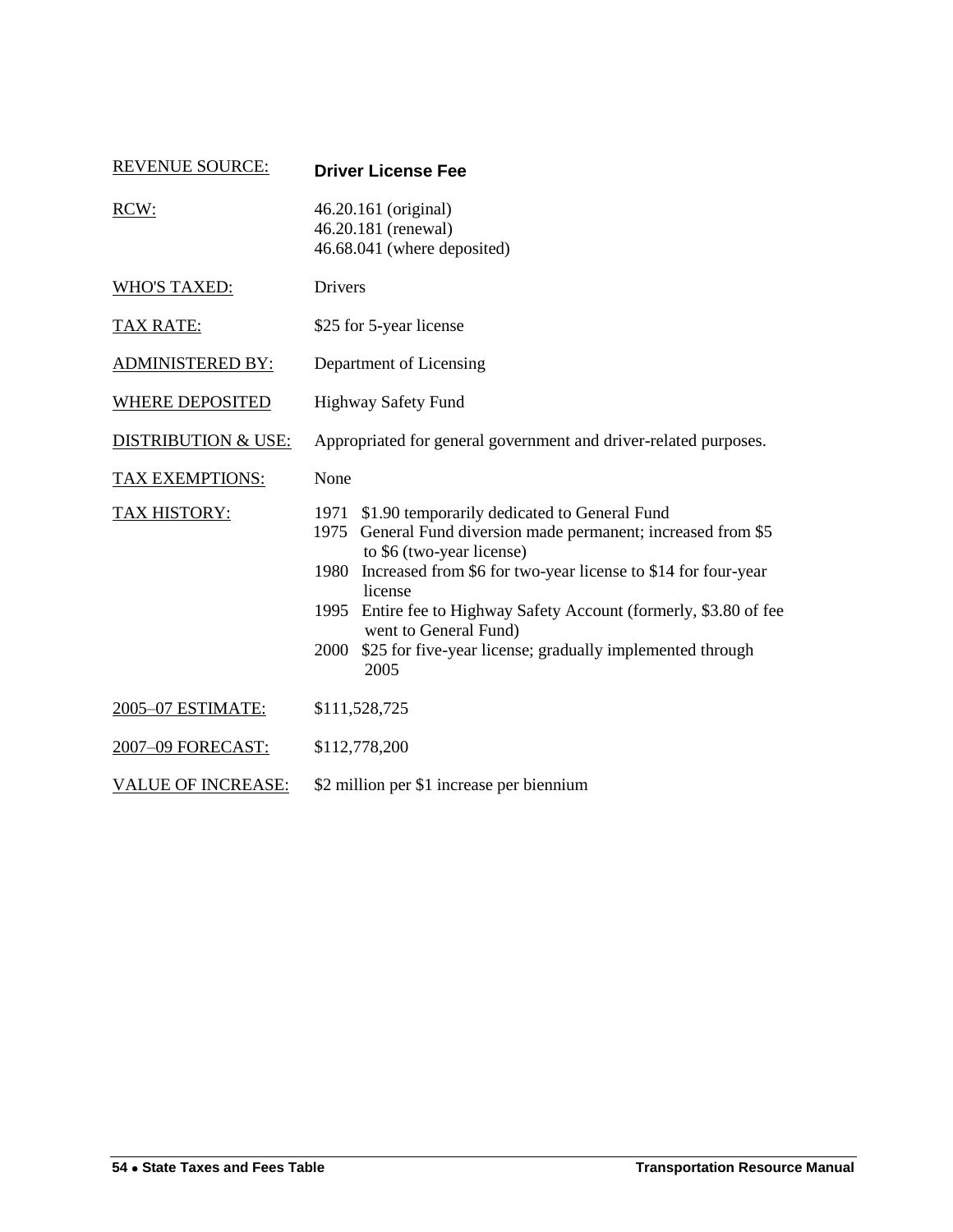<span id="page-24-0"></span>

| <b>REVENUE SOURCE:</b>         | <b>Driver License Reinstatement Fee</b>                                                                                                                                                                                                                              |  |
|--------------------------------|----------------------------------------------------------------------------------------------------------------------------------------------------------------------------------------------------------------------------------------------------------------------|--|
| RCW:                           | 46.20.311                                                                                                                                                                                                                                                            |  |
| <b>WHO'S TAXED:</b>            | Drivers who have had their licenses suspended; drivers may not<br>receive a new license following suspension or revocation until the<br>reinstatement fee has been paid.                                                                                             |  |
| TAX RATE:                      | \$75 (nonalcohol-related offense)<br>\$150 (alcohol-related offense), June 1998                                                                                                                                                                                      |  |
| <b>ADMINISTERED BY:</b>        | Department of Licensing                                                                                                                                                                                                                                              |  |
| <b>WHERE DEPOSITED:</b>        | <b>Highway Safety Fund</b><br><b>Impaired Driver Safety Account</b>                                                                                                                                                                                                  |  |
| <b>DISTRIBUTION &amp; USE:</b> | As appropriated for driver-related programs.                                                                                                                                                                                                                         |  |
| <b>TAX EXEMPTIONS:</b>         | None                                                                                                                                                                                                                                                                 |  |
| <b>TAX HISTORY:</b>            | \$4 (same as regular license fee)<br>1965<br>\$10 in addition to regular fee<br>1973<br>\$20<br>1982<br>\$20 (\$50 for alcohol or drug-related offense)<br>1983<br>\$150 for alcohol or drug-related offense<br>1998<br>\$75 for non-alcohol-related offense<br>2005 |  |
| 2005-07 ESTIMATE:              | \$7,732,731                                                                                                                                                                                                                                                          |  |
| 2007-09 FORECAST:              | \$10,528,700                                                                                                                                                                                                                                                         |  |
| <b>VALUE OF INCREASE:</b>      | \$87,000 per \$1 increase per biennium                                                                                                                                                                                                                               |  |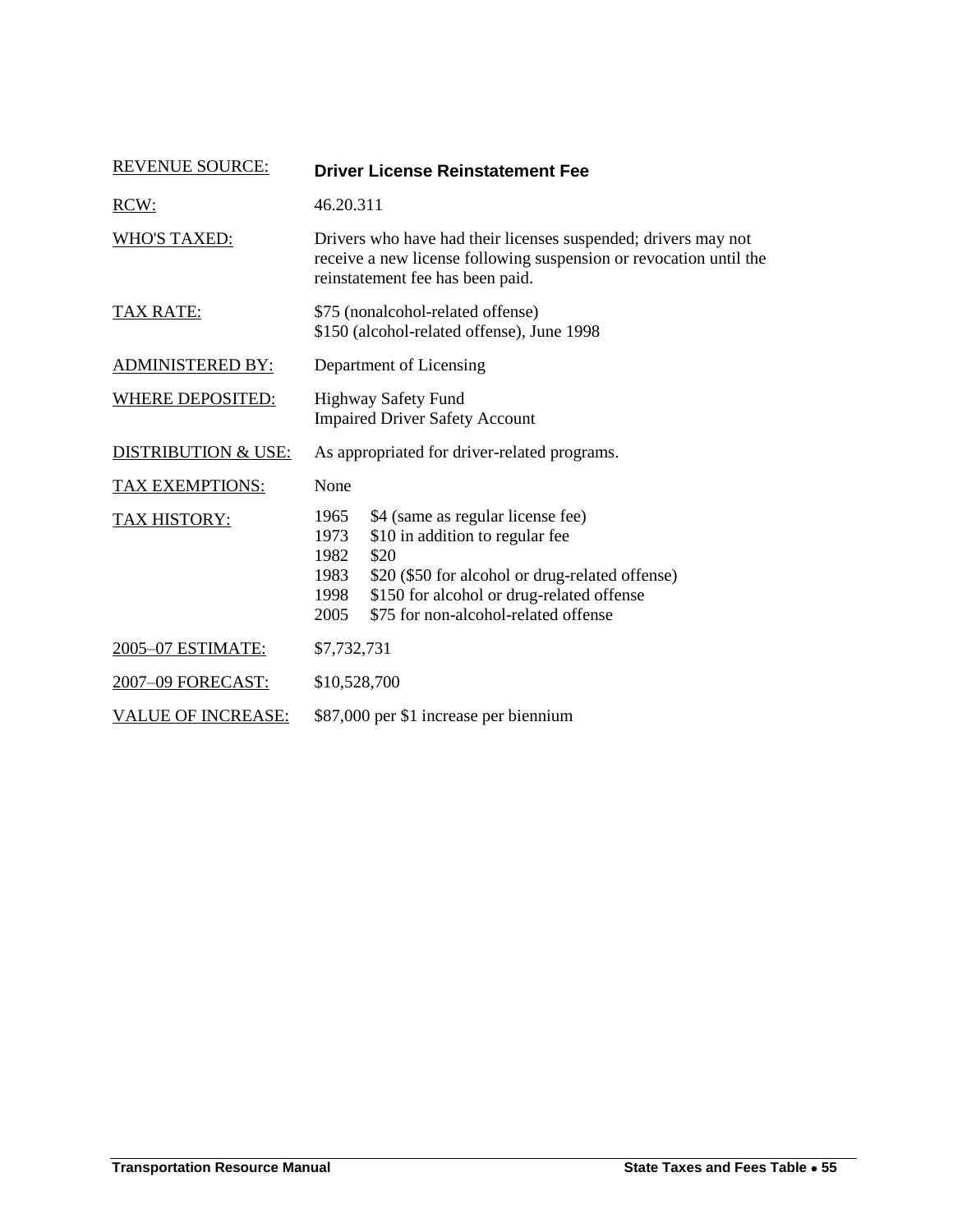<span id="page-25-0"></span>

| <b>REVENUE SOURCE:</b>         | <b>Duplicate Driver License Fee</b>                                                            |  |  |
|--------------------------------|------------------------------------------------------------------------------------------------|--|--|
| RCW:                           | 46.20.200                                                                                      |  |  |
| <b>WHO'S TAXED:</b>            | Individuals who wish to replace lost or destroyed permits,<br>identicards, or driver licenses. |  |  |
| TAX RATE:                      | \$15 per license/ID card/permit                                                                |  |  |
| <b>ADMINISTERED BY:</b>        | Department of Licensing                                                                        |  |  |
| WHERE DEPOSITED:               | Highway Safety Fund                                                                            |  |  |
| <b>DISTRIBUTION &amp; USE:</b> | Appropriated for driver-related programs                                                       |  |  |
| TAX EXEMPTIONS:                | None                                                                                           |  |  |
| <b>TAX HISTORY:</b>            | 1921<br>50 cents<br>1975<br>\$2.50<br>\$5.00<br>1985<br>\$15.00<br>2002                        |  |  |
| 2005-07 ESTIMATE:              | \$7,484,555                                                                                    |  |  |
| 2007-09 FORECAST:              | \$7,023,900                                                                                    |  |  |
| <b>VALUE OF INCREASE:</b>      | \$435,600 per \$1 increase per biennium                                                        |  |  |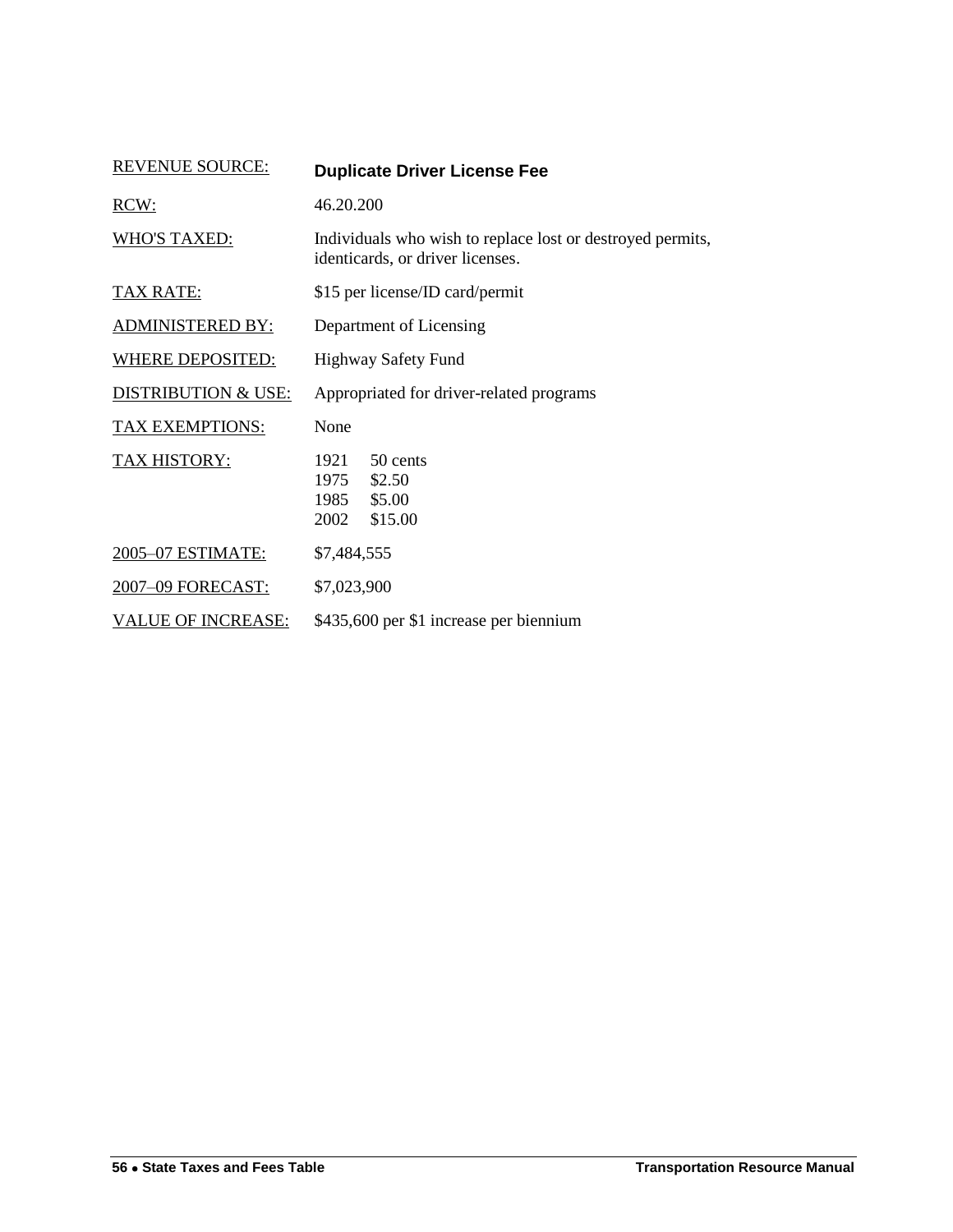<span id="page-26-0"></span>

| <b>REVENUE SOURCE:</b>         | Farm Vehicle (On-Road) Gross Weight Fee                                                                                                                         |
|--------------------------------|-----------------------------------------------------------------------------------------------------------------------------------------------------------------|
| RCW:                           | 46.16.090                                                                                                                                                       |
| <b>WHO'S TAXED:</b>            | Farmers (for trucks and tractors moving farmer's own products to<br>warehouse or market, or for moving a neighboring farmer's products<br>on a seasonal basis). |
| TAX RATE:                      | Combined licensing fee (defined in RCW 46.16.070), less \$23,<br>divided by two, plus \$23; paid annually.                                                      |
| <b>ADMINISTERED BY:</b>        | Department of Licensing                                                                                                                                         |
| <b>WHERE DEPOSITED:</b>        | Motor Vehicle Account                                                                                                                                           |
| <b>DISTRIBUTION &amp; USE:</b> | As appropriated for highway-related purposes                                                                                                                    |
| TAX EXEMPTIONS:                | None                                                                                                                                                            |
| 2005-07 ESTIMATE:              | \$2.3 million                                                                                                                                                   |
| 2007-09 FORECAST:              | \$2.3 million                                                                                                                                                   |
| <b>VALUE OF INCREASE:</b>      | \$32,000 per \$1 added to gross weight fee per biennium                                                                                                         |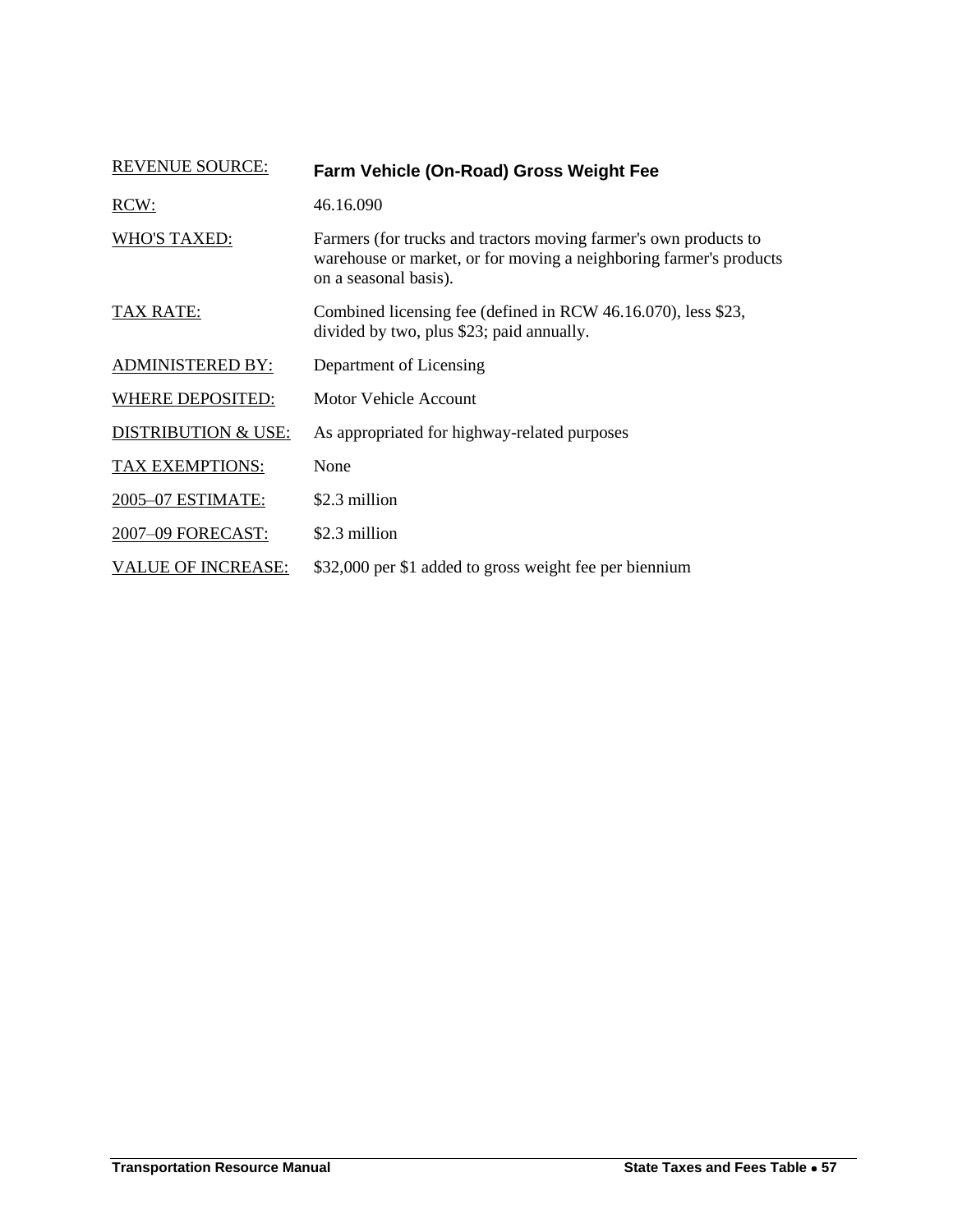<span id="page-27-0"></span>

| <b>REVENUE SOURCE:</b>         | <b>Farm Vehicle Licensing Fee</b>                                                                                                                                                                                                            |
|--------------------------------|----------------------------------------------------------------------------------------------------------------------------------------------------------------------------------------------------------------------------------------------|
| RCW:                           | 46.04.181, 46.16.025                                                                                                                                                                                                                         |
| <b>WHO'S TAXED:</b>            | Owners of farm vehicles as defined in RCW 46.04.081, which are<br>only incidentally used on highways are exempt from normal<br>licensing requirements; decal from Department of Licensing allows<br>limited use on or along public highways. |
| TAX RATE:                      | \$5, one-time charge; valid as long as vehicle is used as a farm<br>vehicle.                                                                                                                                                                 |
| <b>ADMINISTERED BY:</b>        | Department of Licensing                                                                                                                                                                                                                      |
| <b>WHERE DEPOSITED:</b>        | <b>Motor Vehicle Account</b>                                                                                                                                                                                                                 |
| <b>DISTRIBUTION &amp; USE:</b> | As appropriated for highway-related purposes.                                                                                                                                                                                                |
| TAX EXEMPTIONS:                | None                                                                                                                                                                                                                                         |
| TAX HISTORY:                   | \$5<br>1967                                                                                                                                                                                                                                  |
| 2005-07 ESTIMATE:              | \$16,000                                                                                                                                                                                                                                     |
| 2007-09 FORECAST:              | \$16,000                                                                                                                                                                                                                                     |
| <b>VALUE OF INCREASE:</b>      | \$3,200 per \$1 per biennium                                                                                                                                                                                                                 |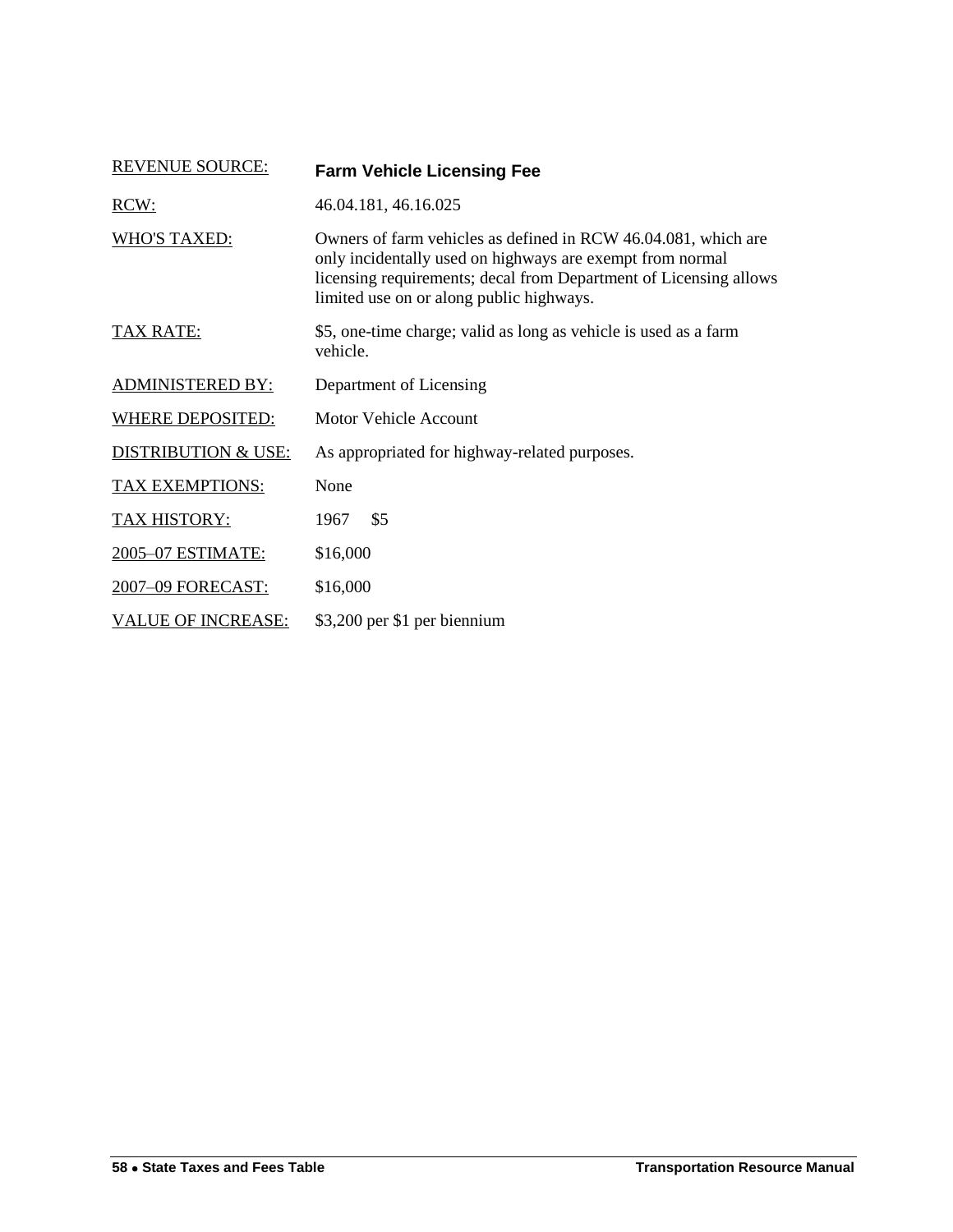<span id="page-28-0"></span>

| <b>REVENUE SOURCE:</b>         | <b>Farm Vehicle Trip Permit Fee</b>                                                                                                                                                                                                                                                                                                                                                                         |                                                              |  |
|--------------------------------|-------------------------------------------------------------------------------------------------------------------------------------------------------------------------------------------------------------------------------------------------------------------------------------------------------------------------------------------------------------------------------------------------------------|--------------------------------------------------------------|--|
| RCW:                           | 46.16.162                                                                                                                                                                                                                                                                                                                                                                                                   |                                                              |  |
| <b>WHO'S TAXED:</b>            | Farm vehicles licensed under RCW 46.16.090 purchasing a monthly<br>license under RCW 46.16.135 may, as an alternative to the first partial<br>month of the license registration, operate the vehicle using a farm vehicle<br>trip permit. The licensed gross weight may not exceed 80,000 pounds for a<br>combination of vehicles, nor 40,000 pounds for a single-unit vehicle with<br>three or more axles. |                                                              |  |
| <b>TAX RATE:</b>               | \$6.25 for partial month, up to four permits authorized per year.                                                                                                                                                                                                                                                                                                                                           |                                                              |  |
| <b>ADMINISTERED BY:</b>        | Department of Licensing                                                                                                                                                                                                                                                                                                                                                                                     |                                                              |  |
| <b>WHERE DEPOSITED:</b>        | <b>Motor Vehicle Account</b><br><b>State Patrol Highway Account</b><br><b>Puget Sound Ferry Operations Account</b><br>Transportation 2003 Account<br><b>Transportation Partnership Account</b><br><b>TOTAL</b>                                                                                                                                                                                              | 59.495%<br>22.36%<br>1.375%<br>5.237%<br>11.533%<br>100.000% |  |
| <b>DISTRIBUTION &amp; USE:</b> | As appropriated for highway-related purposes, State Patrol, and<br>Washington State Ferries.                                                                                                                                                                                                                                                                                                                |                                                              |  |
| <b>TAX EXEMPTIONS:</b>         | None                                                                                                                                                                                                                                                                                                                                                                                                        |                                                              |  |
| TAX HISTORY:                   | Farm trip permit created at \$6.50<br>2005                                                                                                                                                                                                                                                                                                                                                                  |                                                              |  |
| 2005-07 ESTIMATE:              | \$2,246                                                                                                                                                                                                                                                                                                                                                                                                     |                                                              |  |
| 2007-09 FORECAST:              | \$3,792                                                                                                                                                                                                                                                                                                                                                                                                     |                                                              |  |
| <b>VALUE OF INCREASE:</b>      | Insignificant                                                                                                                                                                                                                                                                                                                                                                                               |                                                              |  |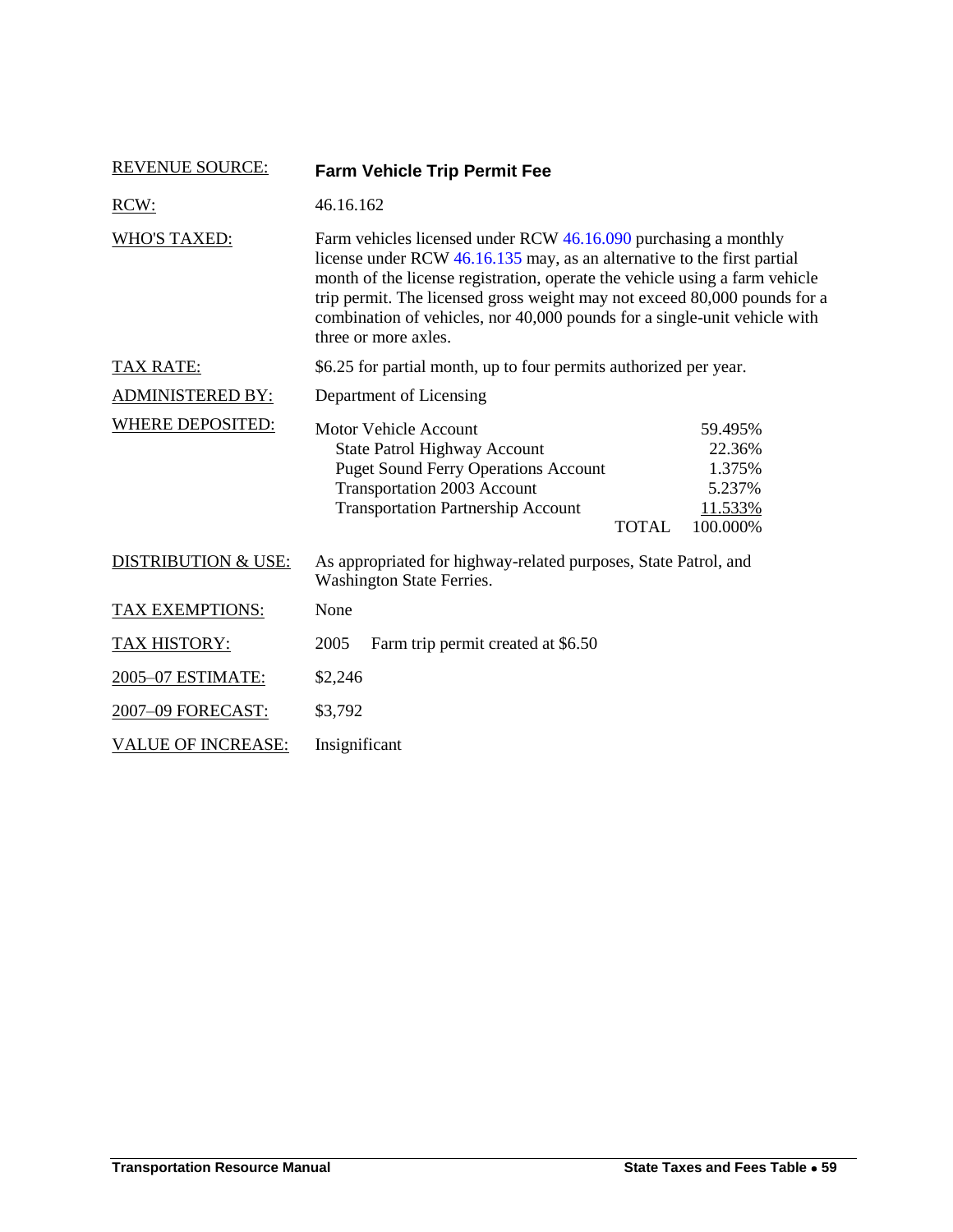<span id="page-29-0"></span>

| <b>REVENUE SOURCE:</b>         | <b>Ferry Fares</b>                                                                                                                                                                                                                                                                                                                                                                                                                                                                                                                                                                                                                                                                                                                                                                                                                                                                                                                                                                                                                                                                                                                                                                                                                                                      |  |  |
|--------------------------------|-------------------------------------------------------------------------------------------------------------------------------------------------------------------------------------------------------------------------------------------------------------------------------------------------------------------------------------------------------------------------------------------------------------------------------------------------------------------------------------------------------------------------------------------------------------------------------------------------------------------------------------------------------------------------------------------------------------------------------------------------------------------------------------------------------------------------------------------------------------------------------------------------------------------------------------------------------------------------------------------------------------------------------------------------------------------------------------------------------------------------------------------------------------------------------------------------------------------------------------------------------------------------|--|--|
| RCW:                           | 47.60.326                                                                                                                                                                                                                                                                                                                                                                                                                                                                                                                                                                                                                                                                                                                                                                                                                                                                                                                                                                                                                                                                                                                                                                                                                                                               |  |  |
| <b>WHO'S CHARGED:</b>          | People using ferries                                                                                                                                                                                                                                                                                                                                                                                                                                                                                                                                                                                                                                                                                                                                                                                                                                                                                                                                                                                                                                                                                                                                                                                                                                                    |  |  |
| RATE:                          | Set by Transportation Commission; may be revised during the<br>biennium if total revenue from fares and other revenue deposited in<br>the Puget Sound Ferry Operations Account are less than projected<br>total cost of maintenance and operations for the biennium.                                                                                                                                                                                                                                                                                                                                                                                                                                                                                                                                                                                                                                                                                                                                                                                                                                                                                                                                                                                                    |  |  |
| <b>ADMINISTERED BY:</b>        | Department of Transportation - Washington State Ferries                                                                                                                                                                                                                                                                                                                                                                                                                                                                                                                                                                                                                                                                                                                                                                                                                                                                                                                                                                                                                                                                                                                                                                                                                 |  |  |
| <b>WHERE DEPOSITED:</b>        | <b>Puget Sound Ferry Operations Account</b>                                                                                                                                                                                                                                                                                                                                                                                                                                                                                                                                                                                                                                                                                                                                                                                                                                                                                                                                                                                                                                                                                                                                                                                                                             |  |  |
| <b>DISTRIBUTION &amp; USE:</b> | Appropriated for ferry system operations.                                                                                                                                                                                                                                                                                                                                                                                                                                                                                                                                                                                                                                                                                                                                                                                                                                                                                                                                                                                                                                                                                                                                                                                                                               |  |  |
| <b>TAX EXEMPTIONS:</b>         | Frequent users have the option of purchasing reduced fares; children<br>under five years of age are free (determined by Transportation<br>Commission).                                                                                                                                                                                                                                                                                                                                                                                                                                                                                                                                                                                                                                                                                                                                                                                                                                                                                                                                                                                                                                                                                                                  |  |  |
| <b>TAX HISTORY:</b>            | 1951<br>State took over system.<br>Reduction in cross-Sound fares to better match shorter routes<br>1952<br>on a cost-per-mile basis.<br>1955<br>Across-the-board increase of 5 cents for passenger and 10<br>cents for auto fares.<br>Across-the-board increase of 10% for all fares; actual fare<br>1957<br>increases ranged from 0% to 15% due to rounding.<br>Passenger fares increased 10 to 20 cents, and auto fares<br>1959<br>increased by 10 cents.<br>1964<br>Across-the-board fare increase of 5 cents for both passengers<br>and autos, except for Bremerton, Clinton, and Sidney routes.<br>Across the board increase of 5 cents for passengers and 10<br>1968<br>cents for autos, except Anacortes/San Juans.<br>Fare increases ranged from 5 to 15 cents for passengers, and<br>1969<br>15 to 20 cents for autos.<br>1972<br>Raised Anacortes-Sidney fares only.<br>1975<br>Fare increases ranged from 0 to 20 cents for passengers, and<br>10 cents to \$1.05 for autos in attempt to establish uniform<br>multiple of 3.4 for auto fares vs. passenger fares.<br>Raised Anacortes-Sidney fares only.<br>1977<br>1979<br>Across-the-board fare increase of 13%; 20% summer<br>surcharge instituted for autos; actual increase ranged from<br>0% to 15%. |  |  |
|                                | Across-the-board fare increase of 25%; actual increases<br>1980<br>ranged from 20% to 27%.<br>1981<br>Across-the-board fare increase of 13%; actual increases<br>ranged from 11% to 14%.                                                                                                                                                                                                                                                                                                                                                                                                                                                                                                                                                                                                                                                                                                                                                                                                                                                                                                                                                                                                                                                                                |  |  |
|                                |                                                                                                                                                                                                                                                                                                                                                                                                                                                                                                                                                                                                                                                                                                                                                                                                                                                                                                                                                                                                                                                                                                                                                                                                                                                                         |  |  |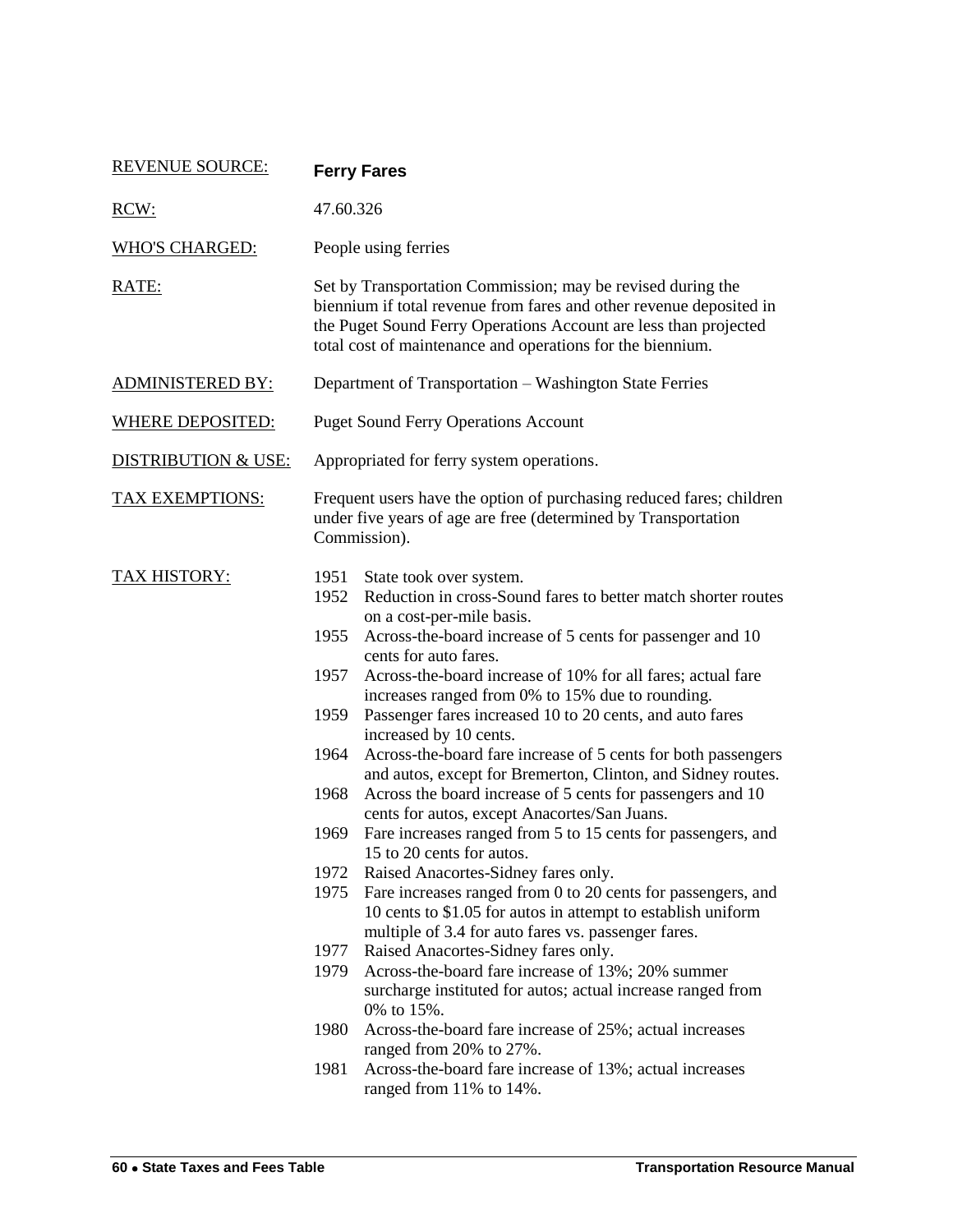- 1982 Across-the-board fare increase of 6.6%; actual increases ranged from 5.4% to 7.4%.
- 1984 Across-the-board fare increase of 4.7%; actual increases ranged from 9.5% to 20%.
- 1987 Across-the-board fare increase of 3.0%.
- 1992 Merger of commercial and recreational vehicles into a single oversized rate; first phase of oversized fare modifications.
- 1993 Phase II of oversized vehicle fare modifications.
- 1994 (May) Across-the-board nominal fare increase of 6.04%; Sidney fare raised 7.18%.
- 1994 (October) Phase III of oversized vehicle fare modifications; Sidney fare raised an additional 6.46%.
- 1996 Final phase of oversized vehicle fare modifications.
- 1998 General fare increase of 2.28% plus rounding up to the nearest \$0.10 for passengers and \$0.25 for vehicles, and adjustments to the passenger coupon discount.
- 1999 General inflationary fare increase of 2.2% plus rounding up to the nearest \$0.10 for passengers and \$0.25 for vehicles, and a reduction of the frequent-use passenger ticket book savings from 35% to 30%.
- 2001 General fare increase of 20% plus rounding up to the nearest \$0.10 for passengers and \$0.25 for vehicles.
- 2002 General fare increase of 12.5% plus rounding up to the nearest \$0.10 for passengers and \$0.25 for vehicles.
- 2003 General fare increase of 5% plus rounding up to the nearest \$0.10 for passengers and \$0.25 for vehicles.
- 2004 General fare increase of 5% plus rounding up to the nearest \$0.10 for passengers and \$0.25 for vehicles.
- 2005 General fare increase of 6% plus rounding up to the nearest \$0.05.
- 2006 General fare increase of 6% plus rounding up to the nearest \$0.05.
- 2005–07 ESTIMATE: \$290,451,000 (current programmed level of service)
- 2007–09 FORECAST: \$314,462,000 (current programmed level of service and current nominal fares)
- VALUE OF INCREASE: \$3.1 million per 1% increase per biennium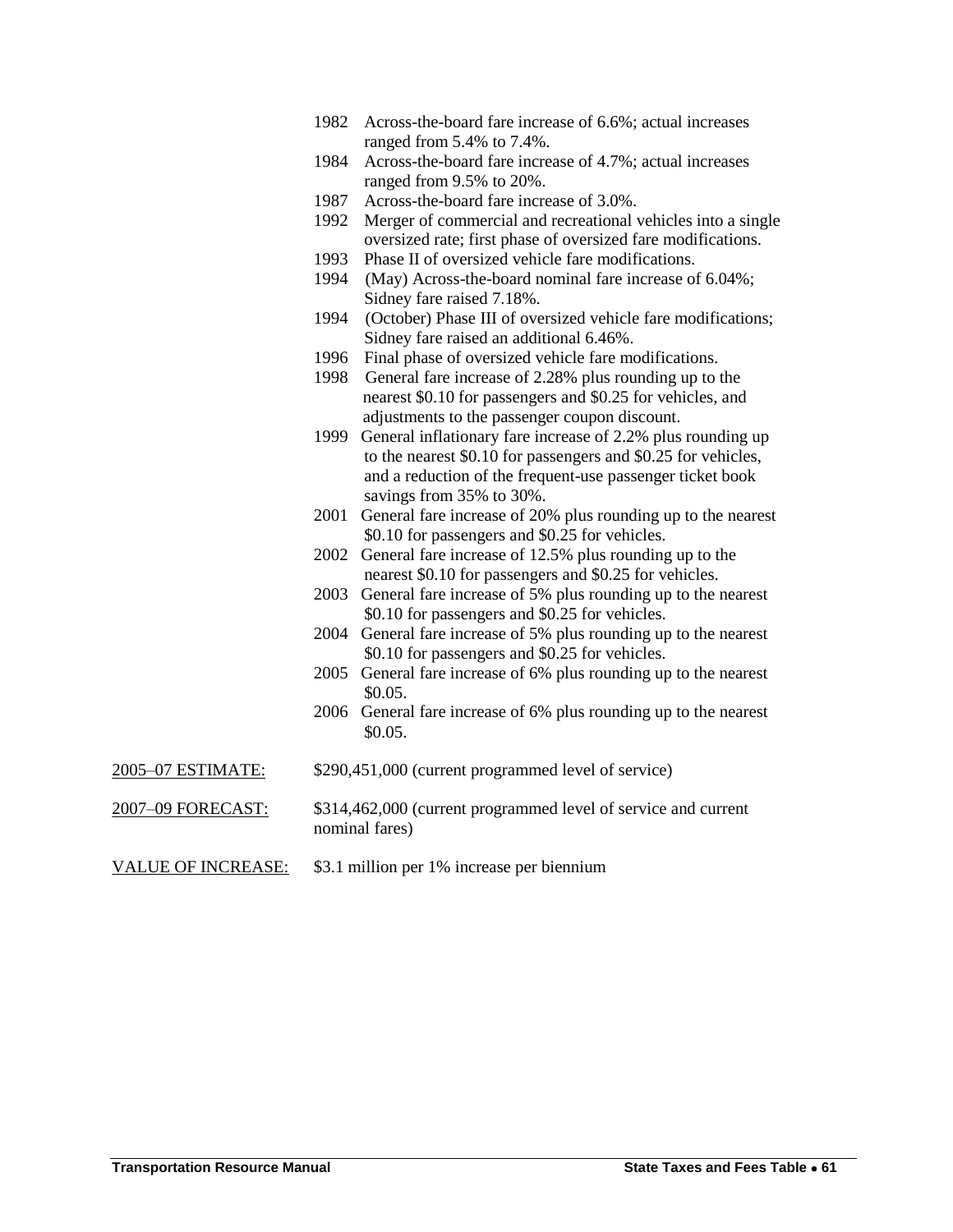<span id="page-31-0"></span>

| <b>REVENUE SOURCE:</b>         | <b>For-Hire Business Permit and Vehicle Certificate</b>                                                                                                                                                                                                            |  |
|--------------------------------|--------------------------------------------------------------------------------------------------------------------------------------------------------------------------------------------------------------------------------------------------------------------|--|
| RCW:                           | 46.72.030 (permit fee)<br>46.72.070 (certificate fee)<br>46.72.070 (new certificate fee)                                                                                                                                                                           |  |
| <b>WHO'S TAXED:</b>            | Owners of for-hire (taxis) businesses and vehicles. Permit is<br>required for place of business, certificate required in each vehicle.<br>Owners must have liability insurance or post bond. Changes in<br>insurance require an application for a new certificate. |  |
| TAX RATE:                      | \$5 one-time-only charge for privilege of operating business; \$20<br>annual fee per vehicle for certificates.                                                                                                                                                     |  |
| <b>ADMINISTERED BY:</b>        | Department of Licensing                                                                                                                                                                                                                                            |  |
| <b>WHERE DEPOSITED:</b>        | Highway Safety Fund                                                                                                                                                                                                                                                |  |
| <b>DISTRIBUTION &amp; USE:</b> | For support of driver-related programs.                                                                                                                                                                                                                            |  |
| <b>TAX EXEMPTIONS:</b>         | None                                                                                                                                                                                                                                                               |  |
| <b>TAX HISTORY:</b>            | \$5 one-time-only charge; \$1 annual fee per vehicle for<br>1947<br>certificates.                                                                                                                                                                                  |  |
|                                | Annual fee increased to \$20<br>1993                                                                                                                                                                                                                               |  |
| 2005-07 ESTIMATE:              | \$80,527                                                                                                                                                                                                                                                           |  |
| 2007-09 FORECAST:              | \$83,779                                                                                                                                                                                                                                                           |  |
| <b>VALUE OF INCREASE:</b>      | \$4,200 per \$1 increase per biennium                                                                                                                                                                                                                              |  |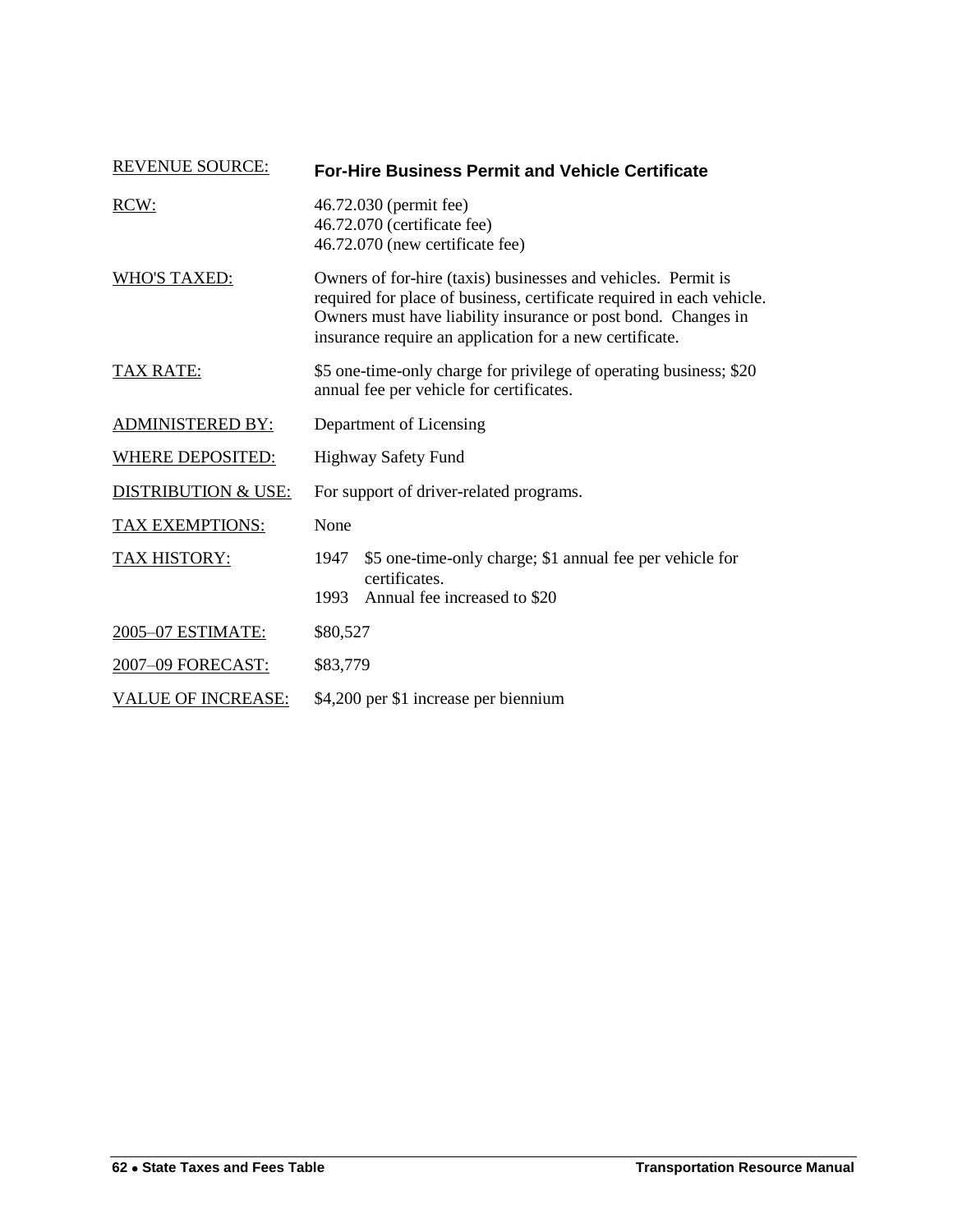<span id="page-32-0"></span>

| <b>REVENUE SOURCE:</b>         | <b>Plate Fees</b>                                                                                                                                                                                                                                           |                      | Hulk Haulers, Scrap Processors, and Wreckers License                                         |
|--------------------------------|-------------------------------------------------------------------------------------------------------------------------------------------------------------------------------------------------------------------------------------------------------------|----------------------|----------------------------------------------------------------------------------------------|
| RCW:                           | 46.79.060 (hulk hauler/scrap processor special plate fee<br>46.80.060 (wrecker special plate fee)                                                                                                                                                           |                      |                                                                                              |
| WHO'S TAXED:                   | Hulk haulers – businesses that transport destroyed vehicles or parts<br>(RCW 46.79)                                                                                                                                                                         |                      |                                                                                              |
|                                | baling and shredding (RCW 46.79).                                                                                                                                                                                                                           |                      | Scrap processors – businesses that recycle salvage vehicles through                          |
|                                | selling second-hand parts (RCW 46.80).                                                                                                                                                                                                                      |                      | Wreckers – businesses that dismantle vehicles for the purpose of                             |
| <b>TAX RATE:</b>               | Special license plates for all of above: one-time fee of \$5 for<br>original plates and \$2 for additional plates with same license<br>number, for display on operational and transported vehicles. This<br>plate is in addition to regular license plates. |                      |                                                                                              |
| <b>ADMINISTERED BY:</b>        | Department of Licensing                                                                                                                                                                                                                                     |                      |                                                                                              |
| <b>WHERE DEPOSITED:</b>        | <b>Motor Vehicle Account</b>                                                                                                                                                                                                                                |                      |                                                                                              |
| <b>DISTRIBUTION &amp; USE:</b> | Appropriated for highway-related purposes.                                                                                                                                                                                                                  |                      |                                                                                              |
| <b>TAX EXEMPTIONS:</b>         | None                                                                                                                                                                                                                                                        |                      |                                                                                              |
| TAX HISTORY:                   | Vehicle Wreckers:<br><b>Hulk Haulers:</b><br><b>Scrap Processors:</b>                                                                                                                                                                                       | 1947<br>1971<br>1971 | \$5 original, \$2 additional<br>\$5 original, \$2 additional<br>\$5 original, \$2 additional |
| 2005-07 ESTIMATE:              | Included in Vehicle Dealer (Group IV)                                                                                                                                                                                                                       |                      |                                                                                              |
| 2007-09 FORECAST:              | Included in Vehicle Dealer (Group IV)                                                                                                                                                                                                                       |                      |                                                                                              |
| <b>VALUE OF INCREASE:</b>      | Minimal                                                                                                                                                                                                                                                     |                      |                                                                                              |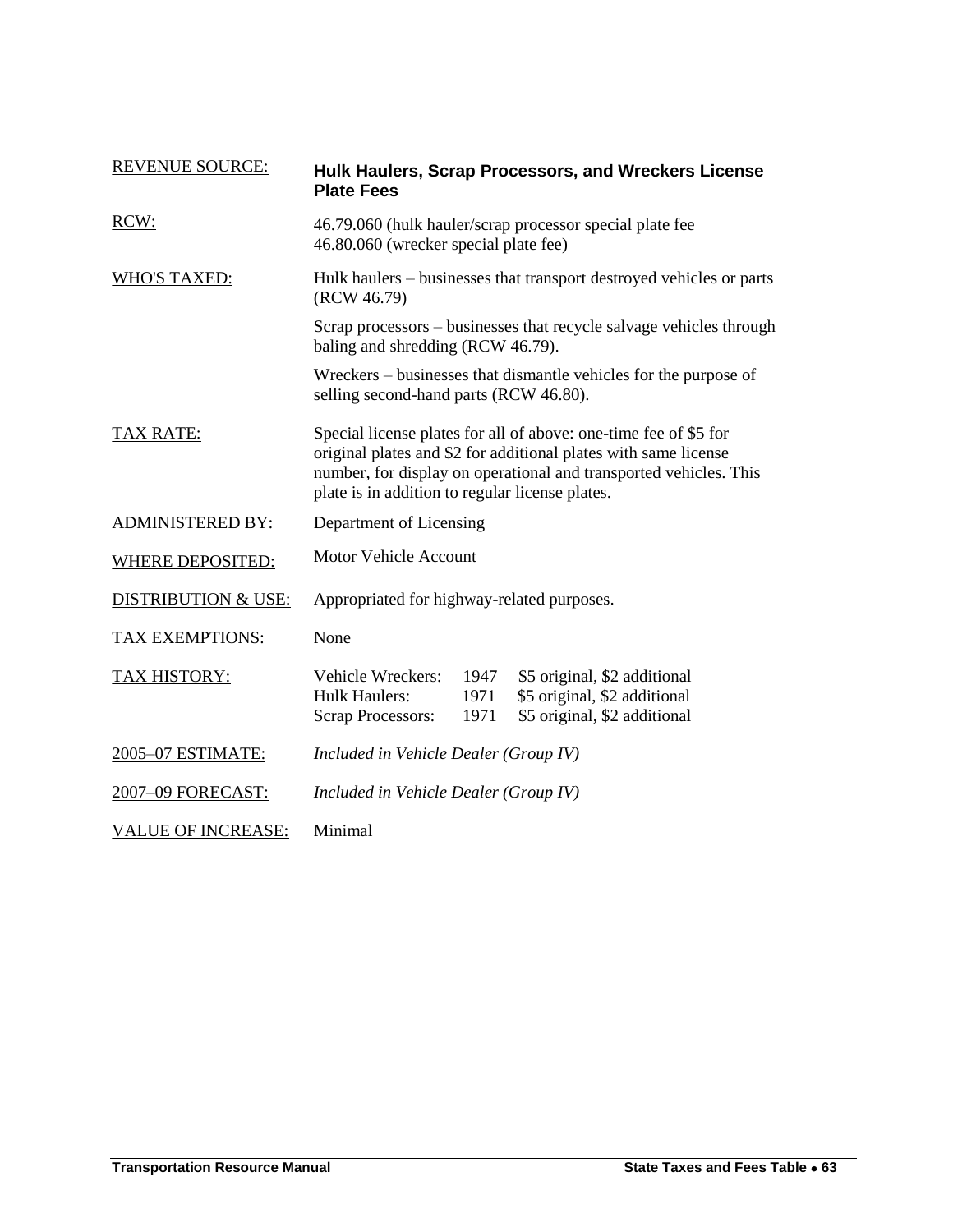| <b>REVENUE SOURCE:</b>         | <b>Vehicle Licenses</b>                                                                                              |                      | Hulk Haulers and Scrap Processors – Business and                           |
|--------------------------------|----------------------------------------------------------------------------------------------------------------------|----------------------|----------------------------------------------------------------------------|
| RCW:                           | 46.79.040 (hulk hauler/scrap processor fee)<br>46.79.050 (renewal)<br>46.80.040 (wrecker fee)<br>46.80.050 (renewal) |                      |                                                                            |
| <b>WHO'S TAXED:</b>            | Hulk haulers – businesses that transport destroyed vehicles or parts<br>(RCW 46.79).                                 |                      |                                                                            |
|                                | Scrap processors – businesses that recycle salvage vehicles through<br>baling and shredding (RCW 46.79).             |                      |                                                                            |
|                                | second-hand parts (RCW 46.80).                                                                                       |                      | Wreckers – businesses that wreck vehicles for the purpose of selling       |
| <b>TAX RATE:</b>               | Annual fee                                                                                                           |                      |                                                                            |
|                                | Hulk haulers:<br>Scrap processors:<br>Wreckers:                                                                      |                      | \$10 new, \$10 renewal<br>\$25 new, \$10 renewal<br>\$25 new, \$10 renewal |
| <b>ADMINISTERED BY:</b>        | Department of Licensing                                                                                              |                      |                                                                            |
| <b>WHERE DEPOSITED:</b>        | <b>Motor Vehicle Account</b>                                                                                         |                      |                                                                            |
| <b>DISTRIBUTION &amp; USE:</b> | Appropriated for highway-related purposes.                                                                           |                      |                                                                            |
| TAX EXEMPTIONS:                | None                                                                                                                 |                      |                                                                            |
| TAX HISTORY:                   | Vehicle Wreckers:<br><b>Hulk Haulers:</b><br><b>Scrap Processors:</b>                                                | 1947<br>1971<br>1971 | \$25 new, \$10 renewal<br>\$10 new, \$10 renewal<br>\$25 new, \$10 renewal |
| 2005-07 ESTIMATE:              | Included in Vehicle Dealer (Group IV)                                                                                |                      |                                                                            |
| 2007-09 FORECAST:              | Included in Vehicle Dealer (Group IV)                                                                                |                      |                                                                            |
| <b>VALUE OF INCREASE:</b>      | Minimal                                                                                                              |                      |                                                                            |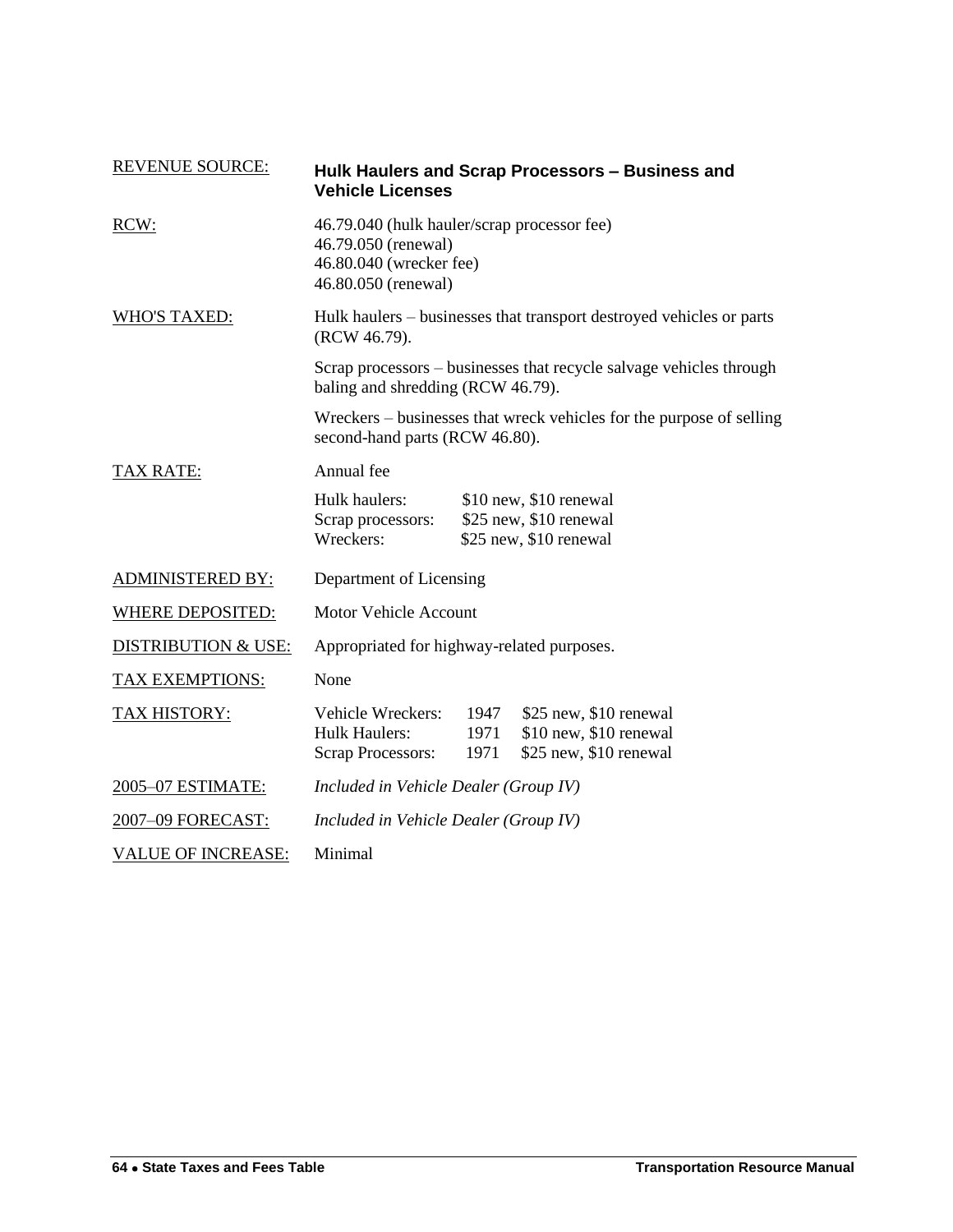| <b>REVENUE SOURCE:</b>         | <b>International Fuel Tax Agreement Decal</b>                    |  |  |
|--------------------------------|------------------------------------------------------------------|--|--|
| RCW:                           | RCW 82.38.110                                                    |  |  |
| <b>WHO'S TAXED:</b>            | <b>Motor Carriers</b>                                            |  |  |
| <b>TAX RATE:</b>               | \$10 per year per set of decals                                  |  |  |
| <b>ADMINISTERED BY:</b>        | Department of Licensing                                          |  |  |
| WHERE DEPOSITED:               | Motor Vehicle Account                                            |  |  |
| <b>DISTRIBUTION &amp; USE:</b> | 18 <sup>th</sup> Amendment funds to be used for highway purposes |  |  |
| TAX EXEMPTIONS:                | None                                                             |  |  |
| TAX HISTORY:                   | \$10<br>2002                                                     |  |  |
| 2005-07 ESTIMATE:              | \$694,483                                                        |  |  |
| 2007-09 FORECAST:              | \$731,500                                                        |  |  |
| <b>VALUE OF INCREASE:</b>      | \$73,150 per \$1 of increase per biennium                        |  |  |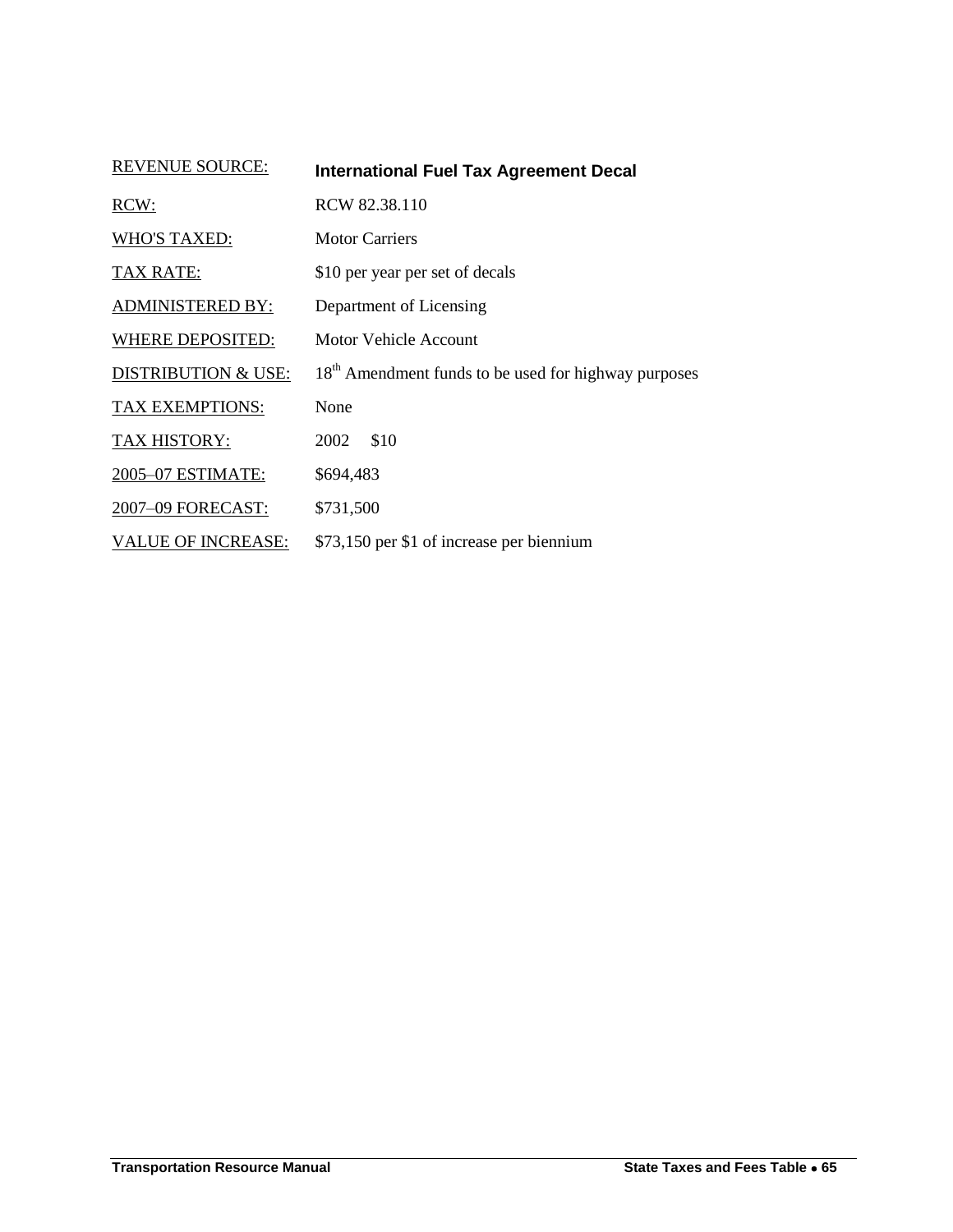<span id="page-35-0"></span>

| <b>REVENUE SOURCE:</b>         | International/Nonresident Vessel Identification Document<br>Fee                                                                       |  |
|--------------------------------|---------------------------------------------------------------------------------------------------------------------------------------|--|
| RCW:                           | 88.02.025                                                                                                                             |  |
| WHO'S TAXED:                   | Vessels owned by nonresidents brought into Washington<br>temporarily, for no more than six months in a continuous 12-month<br>period. |  |
| TAX RATE:                      | \$30 at the time of issuance of identification document                                                                               |  |
| <b>ADMINISTERED BY:</b>        | Department of Licensing                                                                                                               |  |
| <b>WHERE DEPOSITED:</b>        | Treasurer's Office                                                                                                                    |  |
| <b>DISTRIBUTION &amp; USE:</b> | Allocated to counties for approved boating safety programs under<br>RCW 88.02.045.                                                    |  |
| TAX EXEMPTIONS:                | None                                                                                                                                  |  |
| <b>TAX HISTORY:</b>            | \$25<br>1998<br>\$30<br>2002                                                                                                          |  |
| 2005-07 ESTIMATE:              | \$13,142                                                                                                                              |  |
| 2007-09 FORECAST:              | \$12,000                                                                                                                              |  |
| <b>VALUE OF INCREASE:</b>      | \$500 per \$1 of increase per biennium                                                                                                |  |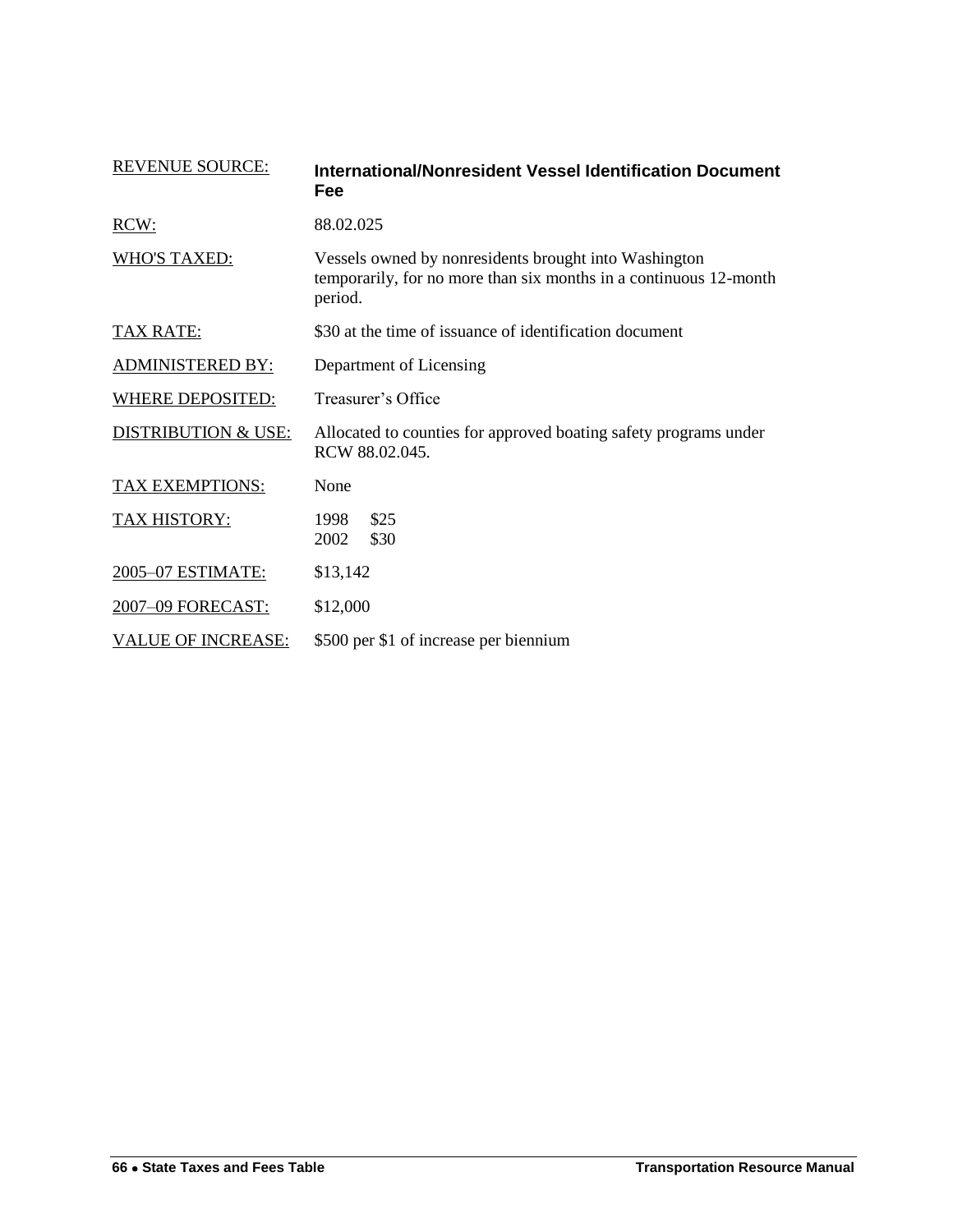| <b>REVENUE SOURCE:</b>         | <b>Log Truck Additional Weight Permit</b>                                                                                                                   |
|--------------------------------|-------------------------------------------------------------------------------------------------------------------------------------------------------------|
| RCW:                           | 46.44.047                                                                                                                                                   |
| <b>WHO'S TAXED:</b>            | Vehicle owner who wishes to carry additional weight (up to 6,800)<br>additional pounds) on vehicle licensed to maximum gross weight of<br>68,000 pounds.    |
| <b>TAX RATE:</b>               | \$50 per year, prorated for shorter time periods<br>\$35.50 if issued after July1<br>\$25.00 if issued after October 1<br>\$12.50 if issued after January 1 |
| <b>ADMINISTERED BY:</b>        | Department of Transportation                                                                                                                                |
| WHERE DEPOSITED:               | Motor Vehicle Account                                                                                                                                       |
| <b>DISTRIBUTION &amp; USE:</b> | Appropriated for highway-related purposes                                                                                                                   |
| TAX EXEMPTIONS:                | None                                                                                                                                                        |
| <b>TAX HISTORY:</b>            | \$50<br>1953                                                                                                                                                |
| 2005-07 ESTIMATE:              | \$0 (revenue reported in oversize/overweight fees)                                                                                                          |
| 2007-09 FORECAST:              | \$0 (revenue reported in oversize/overweight fees)                                                                                                          |
| <b>VALUE OF INCREASE:</b>      | \$0 (revenue reported in oversize/overweight fees)                                                                                                          |

Note: The revenue associated with additional tonnage, special permit fees, and log tolerance permits are included in S*[pecial Permit Fee for Oversize/Overweight Movements\)](#page-72-0).*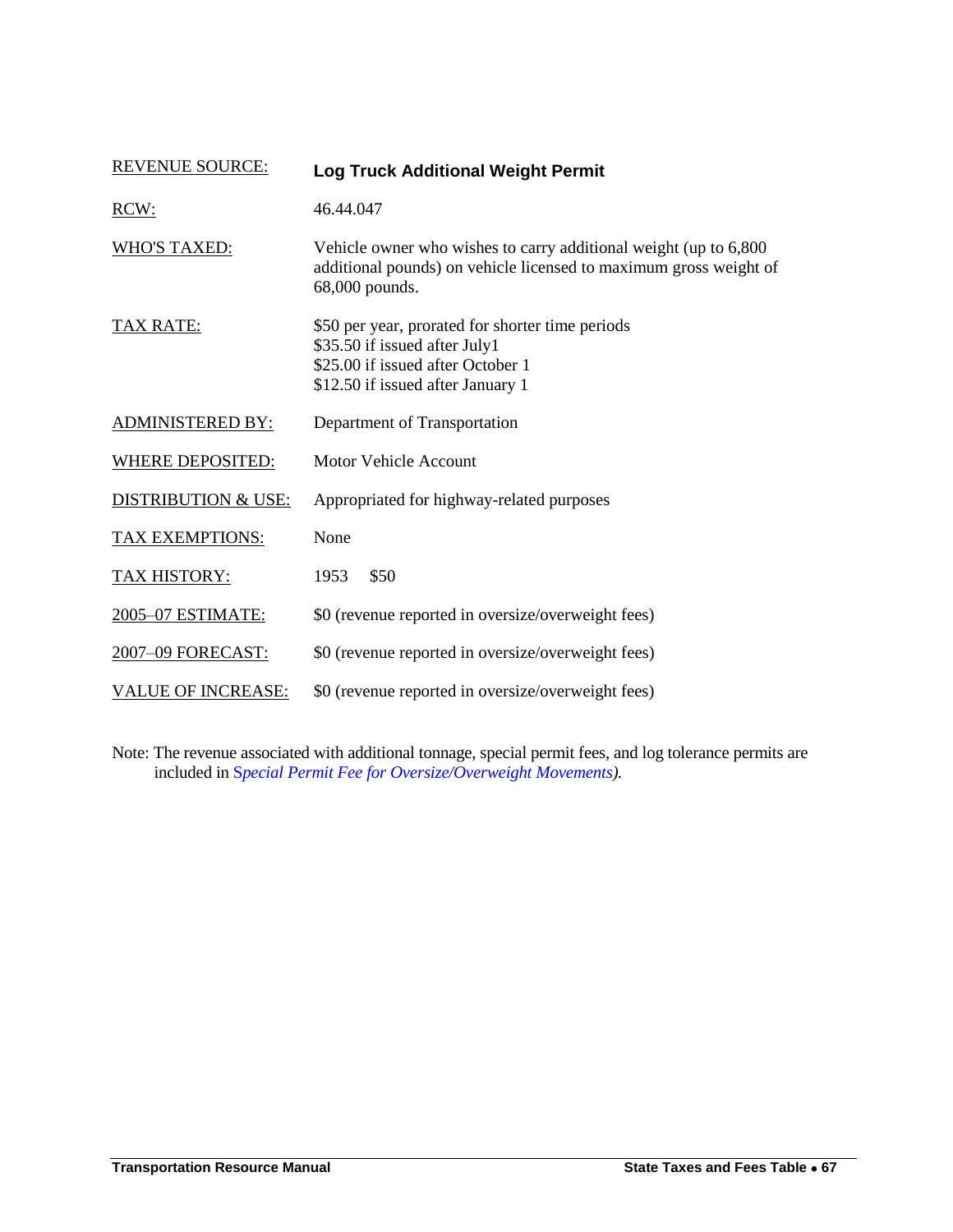| <b>REVENUE SOURCE:</b>         | <b>Mobile Home Title Elimination Fee</b>                                                                                     |
|--------------------------------|------------------------------------------------------------------------------------------------------------------------------|
| RCW:                           | 65.20.090                                                                                                                    |
| <b>WHO'S TAXED:</b>            | Applicant for elimination of vehicle title when the mobile<br>(manufactured) home is affixed to land owned by the applicant. |
| <b>TAX RATE:</b>               | \$25 each application (set by DOL director).                                                                                 |
| <b>ADMINISTERED BY:</b>        | Department of Licensing                                                                                                      |
| WHERE DEPOSITED:               | Motor Vehicle Account                                                                                                        |
| <b>DISTRIBUTION &amp; USE:</b> | Appropriated for highway-related purposes                                                                                    |
| TAX EXEMPTIONS:                | None                                                                                                                         |
| <b>TAX HISTORY:</b>            | 1989<br>\$25 (set by DOL director)                                                                                           |
| 2005-07 ESTIMATE:              | \$533,354                                                                                                                    |
| 2007-09 FORECAST:              | \$548,400                                                                                                                    |
| <b>VALUE OF INCREASE:</b>      | \$22,000 per \$1 increase per biennium                                                                                       |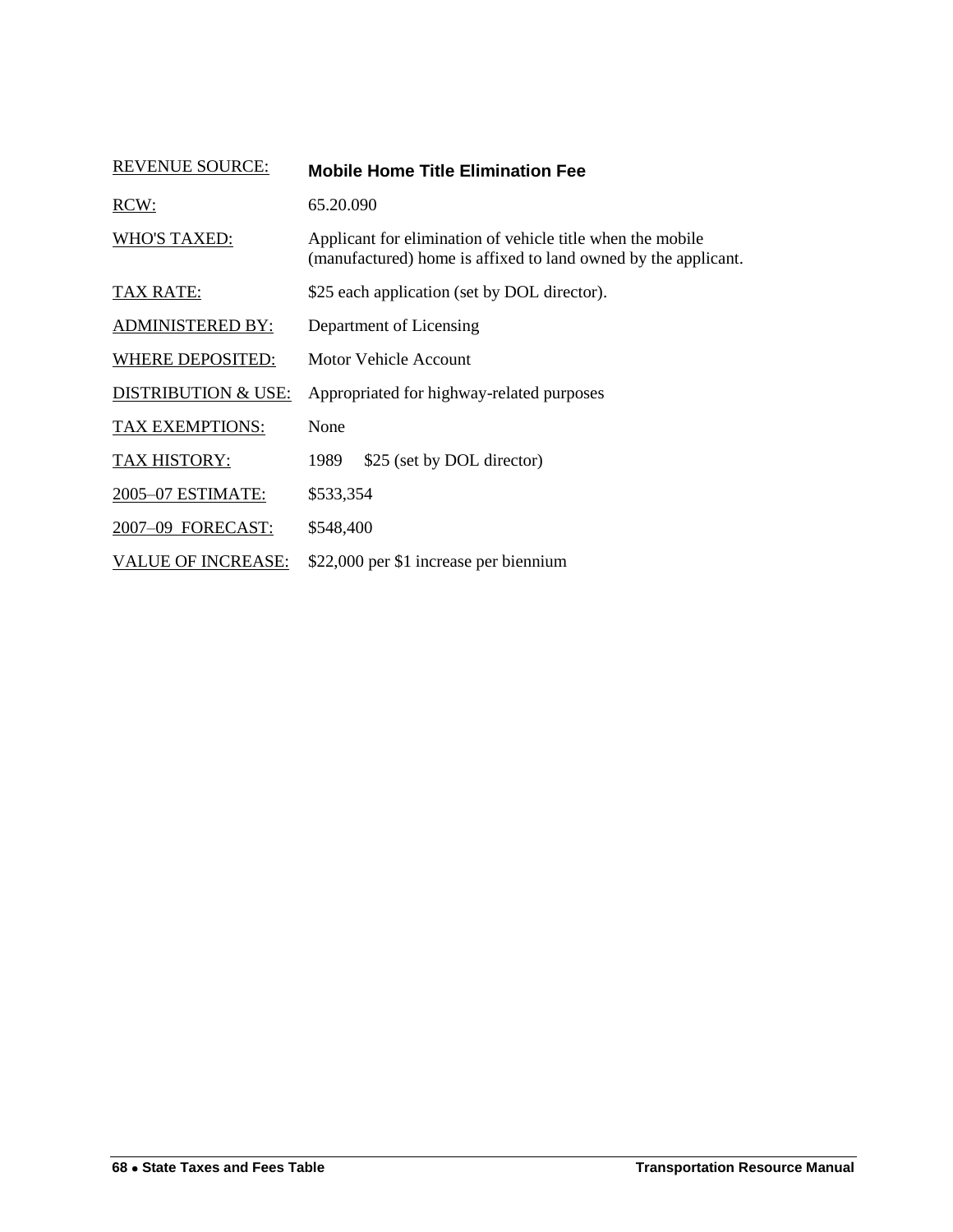| <b>REVENUE SOURCE:</b>         | <b>Mobile Home/Travel Trailer Dealer Excise Tax</b>                                                                                           |                                                                                                  |  |
|--------------------------------|-----------------------------------------------------------------------------------------------------------------------------------------------|--------------------------------------------------------------------------------------------------|--|
| RCW:                           | 82.50<br>Chapter 1, 1st Special Session, Laws of 2000 repealed the mobile<br>home/travel trailer dealer excise tax, effective January 1, 2000 |                                                                                                  |  |
| <b>WHO'S TAXED:</b>            | Mobile home and travel trailer dealers.                                                                                                       |                                                                                                  |  |
| TAX RATE:                      | \$2 per dealer license plate or duplicate.                                                                                                    |                                                                                                  |  |
| <b>ADMINISTERED BY:</b>        | Department of Licensing                                                                                                                       |                                                                                                  |  |
| WHERE DEPOSITED:               | General Fund                                                                                                                                  |                                                                                                  |  |
| <b>DISTRIBUTION &amp; USE:</b> |                                                                                                                                               | Appropriated for general government.                                                             |  |
| <b>TAX EXEMPTIONS:</b>         | None                                                                                                                                          |                                                                                                  |  |
| TAX HISTORY:                   | 1979<br>2000                                                                                                                                  | \$2 per license plate or duplicate<br>Eliminated by Chapter 1, 1st Special Session, Laws of 2000 |  |
| 2005-07 ESTIMATE:              | \$0                                                                                                                                           |                                                                                                  |  |
| 2007-09 FORECAST:              | \$0                                                                                                                                           |                                                                                                  |  |
| <b>VALUE OF INCREASE:</b>      | \$0                                                                                                                                           |                                                                                                  |  |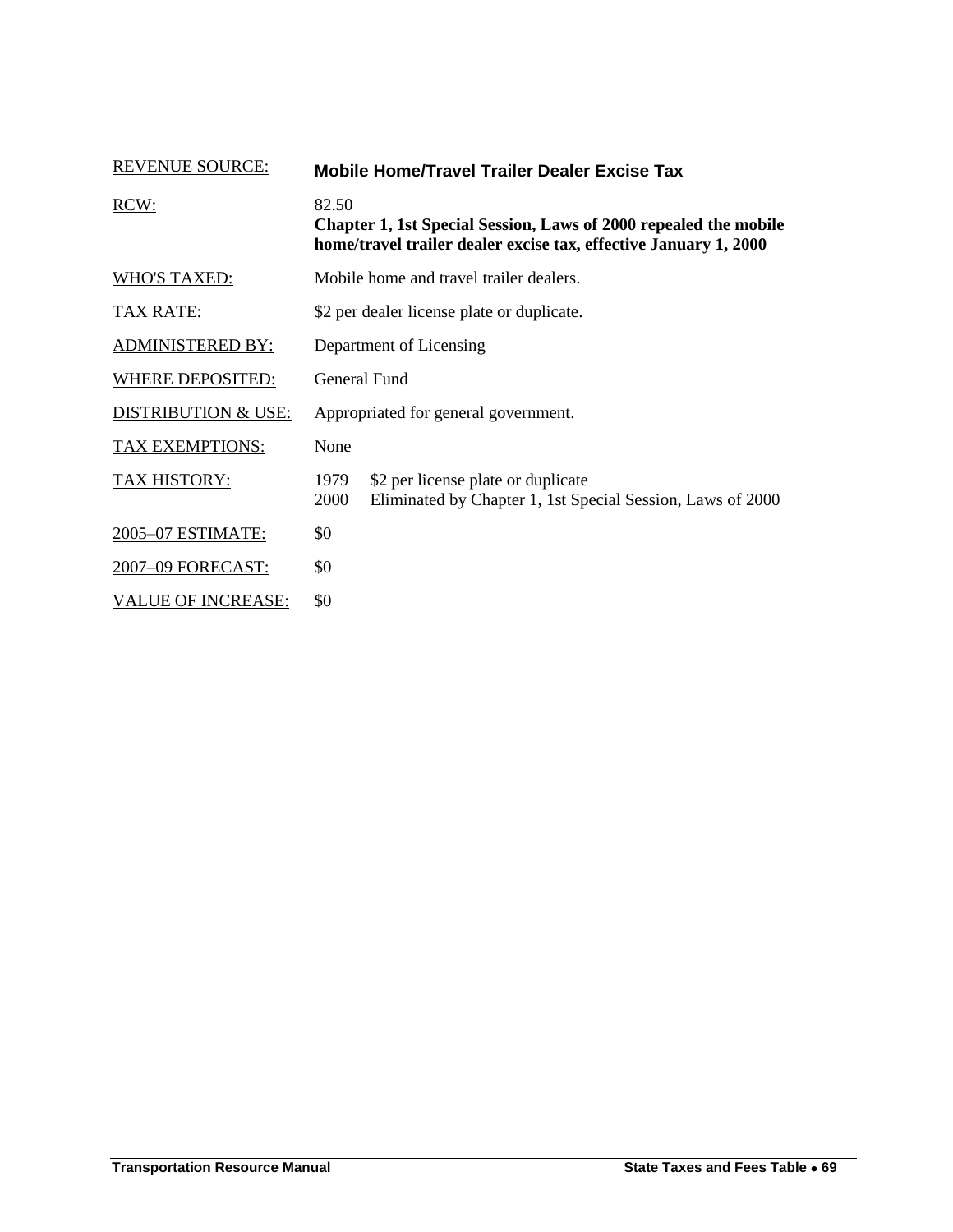| <b>REVENUE SOURCE:</b>         | <b>Monthly Combined Licensing Fee</b>                                                                                                                                                   |  |  |
|--------------------------------|-----------------------------------------------------------------------------------------------------------------------------------------------------------------------------------------|--|--|
| RCW:                           | 46.16.135                                                                                                                                                                               |  |  |
| <b>WHO'S TAXED:</b>            | Vehicle owners purchasing licenses for periods of less than one<br>year; for vehicles with a declared gross weight in excess of 12,000<br>pounds.                                       |  |  |
| <b>TAX RATE:</b>               | \$2 fee for each monthly period the vehicle will be used, paid in<br>addition to the monthly portion of combined licensing fee;<br>additional \$2 administration fee is also collected. |  |  |
| <b>ADMINISTERED BY:</b>        | Department of Licensing                                                                                                                                                                 |  |  |
| <b>WHERE DEPOSITED:</b>        | <b>Motor Vehicle Account</b>                                                                                                                                                            |  |  |
| <b>DISTRIBUTION &amp; USE:</b> | Appropriated for highway-related purposes                                                                                                                                               |  |  |
| <b>TAX EXEMPTIONS:</b>         | None                                                                                                                                                                                    |  |  |
| TAX HISTORY:                   | \$1<br>1951<br>\$2<br>1979<br>\$2 plus \$2 for each month of license purchase<br>1985                                                                                                   |  |  |
| 2005-07 ESTIMATE:              | \$1.1 million                                                                                                                                                                           |  |  |
| 2007-09 FORECAST:              | \$1.0 million                                                                                                                                                                           |  |  |
| <b>VALUE OF INCREASE:</b>      | \$550,000 per \$1 increase per biennium                                                                                                                                                 |  |  |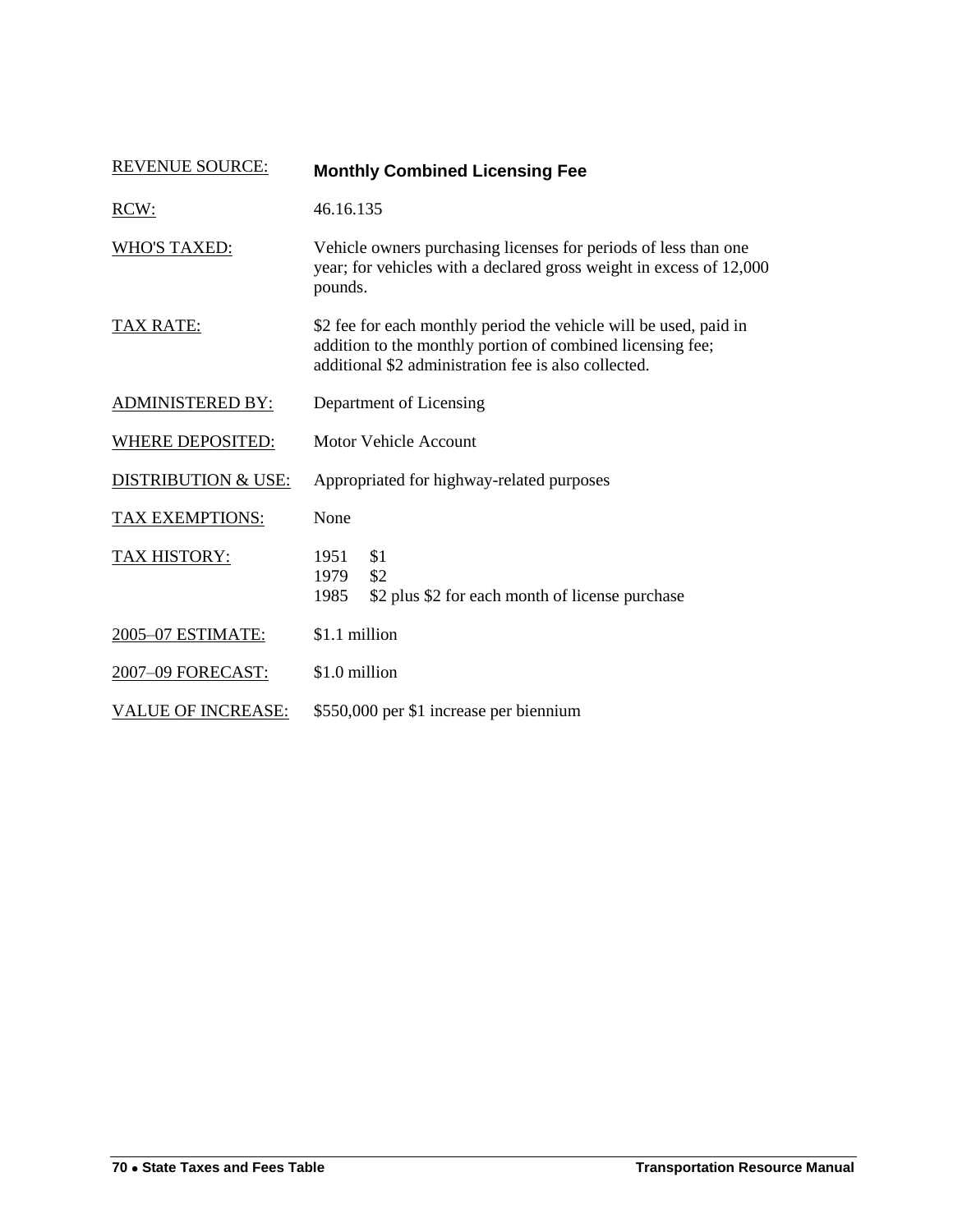| <b>REVENUE SOURCE:</b>  | <b>Motor Vehicle Excise Tax (MVET)</b>                                                                                                                                                                                                                                                                                                                                                                                                                                                                                                                                                                                                                                                                                                                                                                        |
|-------------------------|---------------------------------------------------------------------------------------------------------------------------------------------------------------------------------------------------------------------------------------------------------------------------------------------------------------------------------------------------------------------------------------------------------------------------------------------------------------------------------------------------------------------------------------------------------------------------------------------------------------------------------------------------------------------------------------------------------------------------------------------------------------------------------------------------------------|
| RCW:                    | 82.44.020 (tax)<br>82.44.041 (valuation)<br>Chapter 1, 1st Special Session, Laws of 2000 repealed the motor<br>vehicle excise tax, effective January 1, 2000.                                                                                                                                                                                                                                                                                                                                                                                                                                                                                                                                                                                                                                                 |
| <b>WHO'S TAXED:</b>     | Owners of motor vehicles, trailers, and semitrailers.                                                                                                                                                                                                                                                                                                                                                                                                                                                                                                                                                                                                                                                                                                                                                         |
| TAX RATE:               | Annual rate of 2.2% of vehicle value:                                                                                                                                                                                                                                                                                                                                                                                                                                                                                                                                                                                                                                                                                                                                                                         |
|                         | • 2.0% of value base<br>• 0.2% of value dedicated to state transportation                                                                                                                                                                                                                                                                                                                                                                                                                                                                                                                                                                                                                                                                                                                                     |
|                         | Vehicle value is determined according to two valuation schedules set<br>in statute (see RCW 82.44.041): one for all commercial trucks and<br>noncommercial trucks over 6,000 pounds, and one for all other<br>vehicles. For heavy trucks, original value is determined by sales<br>price; for other vehicles, the manufacturer's suggested retail price is<br>used.                                                                                                                                                                                                                                                                                                                                                                                                                                           |
|                         | Trucks over 40,000 pounds G.V.W. used in combination with trailers<br>pay rate of 2.78%; MVET eliminated for commercial trailers used in<br>combination with trucks paying the 2.78% rate.                                                                                                                                                                                                                                                                                                                                                                                                                                                                                                                                                                                                                    |
|                         | Log trucks pay 2.2% rate.                                                                                                                                                                                                                                                                                                                                                                                                                                                                                                                                                                                                                                                                                                                                                                                     |
|                         | Simplifying amendments in Referendum 49 (EHB 2894) combined<br>the tax rate to 2.2, changed depreciation curve for "all other vehicles,"<br>and adjusted the distribution formula (RCW 82.44.110) to maintain<br>revenue neutrality.                                                                                                                                                                                                                                                                                                                                                                                                                                                                                                                                                                          |
| <b>ADMINISTERED BY:</b> | Department of Licensing                                                                                                                                                                                                                                                                                                                                                                                                                                                                                                                                                                                                                                                                                                                                                                                       |
| <b>WHERE DEPOSITED:</b> | <b>Motor Vehicle Account</b><br><b>Puget Sound Ferry Operations Account</b><br><b>Puget Sound Ferry Capital Construction Account</b><br>Transportation Fund (Former to Multimodal Transportation Account)<br><b>High Capacity Transportation Account</b><br>Central Puget Sound Public Transportation Account<br><b>Public Transportation Systems Account</b><br>Passenger Ferry Account<br><b>County Criminal Justice Assistance Accounts</b><br>Municipal Criminal Justice Assistance Accounts<br>County Public Health Account<br>County Sales and Use Tax Equalization Account<br>Municipal Sales and Use Tax Equalization Account<br>Violence Reduction and Drug Enforcement Account<br><b>Distressed County Assistance Account</b><br>City Police and Fire Protection Assistance Account<br>General Fund |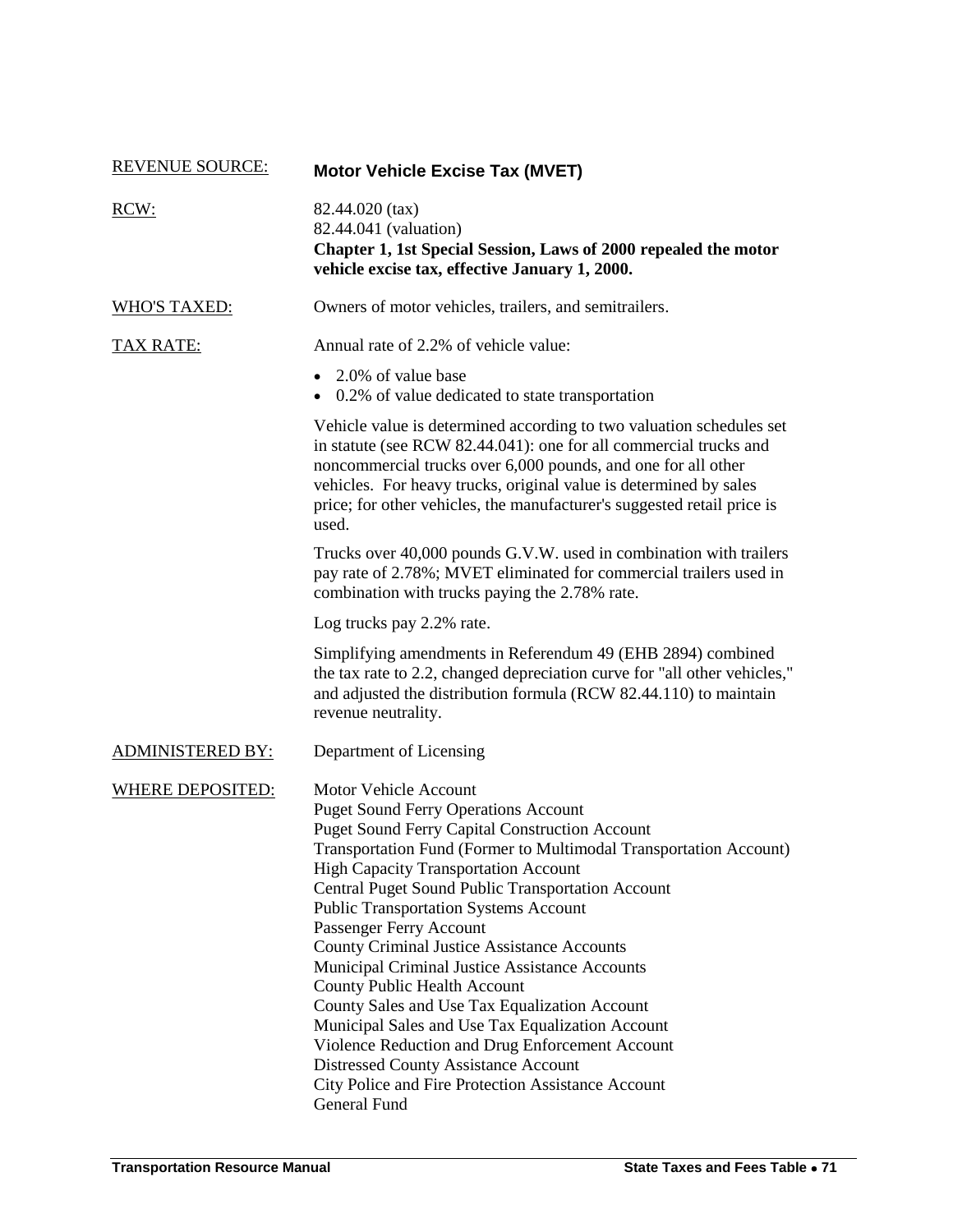| <b>DISTRIBUTION &amp; USE:</b> | State and local transportation           |
|--------------------------------|------------------------------------------|
|                                | City and county criminal justice         |
|                                | City public safety                       |
|                                | County public health                     |
|                                | Cities and counties for general use      |
|                                | Distressed counties                      |
|                                | Mass transit                             |
|                                | High capacity transportation development |
|                                |                                          |

### TAX EXEMPTIONS: Vehicles owned by governments (including transit agencies)

- (RCW 82.44.010)
- Vehicles used entirely on private property (RCW 82.44.010(2)
- Vans used for ridesharing (RCW 82.44.015)
- Mobile homes, travel trailers, and campers (RCW 82.44.010(2)
- Vehicles owned by nonresident military personnel (RCW 82.44.010(2)
- Private school buses (RCW  $46.16.035$ ,  $82.44.010$ )
- Vehicles registered by leasing corporations (i.e., rental cars) (RCW 82.44.023)

- TAX HISTORY: 1937 1.5% of value
	- 1943 House trailers included
	- 1955 House trailers deleted
	- 1959 2.0% of value
	- 1965 House trailers added
	- 1971 Mobile homes exempt
	- 1977 2.2% (.2% to ferry construction)
	- 1982 2.288% (4% surtax added)
	- 1983 2.354% (increased surtax to 7%)
	- 1987 2.454% (increased 0.1% dedicated to ferry operations and 1% transit match reduced in four counties to fund Rail Development Account).
	- 1990 Changes vehicle valuation schedules and base rate; new 2.0% base rate revenue neutral with prior 2.454% rate (effective 9/1/90).
		- Adds 0.2% surtax to base rate; to be deposited in Transportation Fund (effective 9/1/90).
		- Makes permanent funding for ferry operations.
		- Deposits MVET available to, but not matched by, transit districts in Transportation Fund (effective 7/1/91).
		- Reduces maximum MVET available for transit match from 0.815% (under new law) to 0.725% (effective 1/1/93).
		- Directs revenue that would have been matched by transit under old rate to new accounts to fund transit-related projects (effective 1/1/93).
		- Transfers MVET equal to 0.1% vehicle value from General Fund to Transportation Fund (effective 7/1/93).
	- 1992 Consumers required to pay 5.9% sales tax on vehicle rentals in lieu of dealer paying MVET (effective 1/1/93).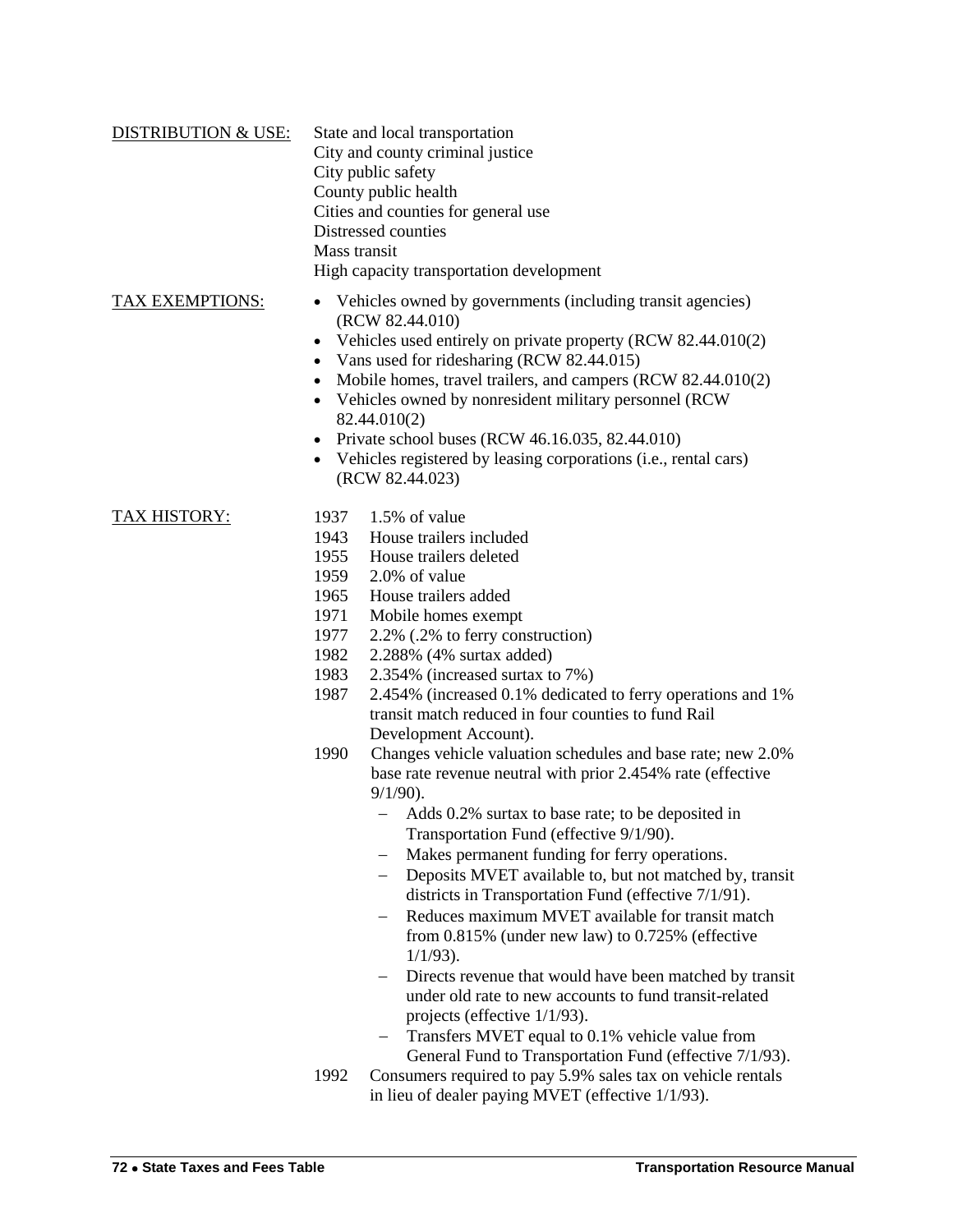- 1993 Transit residual goes to General Fund instead of Transportation Fund for 1993–95 Biennium.
	- 0.1% transfer from General Fund to Transportation Fund deferred from 7/1/93 to 7/1/95.
	- Rate for trucks over 40,000 pounds GVW increased from 2.2% to 2.78%; MVET eliminated for trailers used in combination with such trucks.
- 1994 Transit systems receiving less than 80% of the per capita statewide average sales and use tax are eligible for transit sales and use tax equalization payments (effective 1/1/96).
- 1995 Modified distributions to High Capacity Transportation Account to fund newly-created Passenger Ferry Account.
- 1997 Establishes a permanent funding mechanism for the Violence Reduction and Drug Enforcement Account.
- 1998 Referendum 49 changes the MVET structure and distribution and provides a \$30 tax credit.
	- Surtax of 0.2% of vehicle value eliminated; MVET rate consolidated at 2.2%.
	- Depreciation schedule adjusted to reduce tax liability for vehicles 2–3 years old.
	- Distribution to motor vehicle fund increases to finance new highway construction projects.
	- General fund receives no MVET revenue; MVET distributions to transit systems and transportation-related accounts paid out of the transportation fund (transportation fund receives additional MVET revenue to make transit distributions).
	- Yakima Transit and Everett Transit eligible to receive MVET distributions
	- MVET distributions to county and municipal criminal justice accounts decreases; general fund revenues replace and supplant criminal justice distributions.
	- Eliminates funding for violence reduction and drug enforcement account.
	- Increases distributions for municipal sales and uses tax equalization.
- 2000 Repealed by Chapter 1, 1st Special Session, Laws of 2000.
- 2005–07 ESTIMATE: \$0
- 2007–09 FORECAST: \$0
- VALUE OF INCREASE: \$0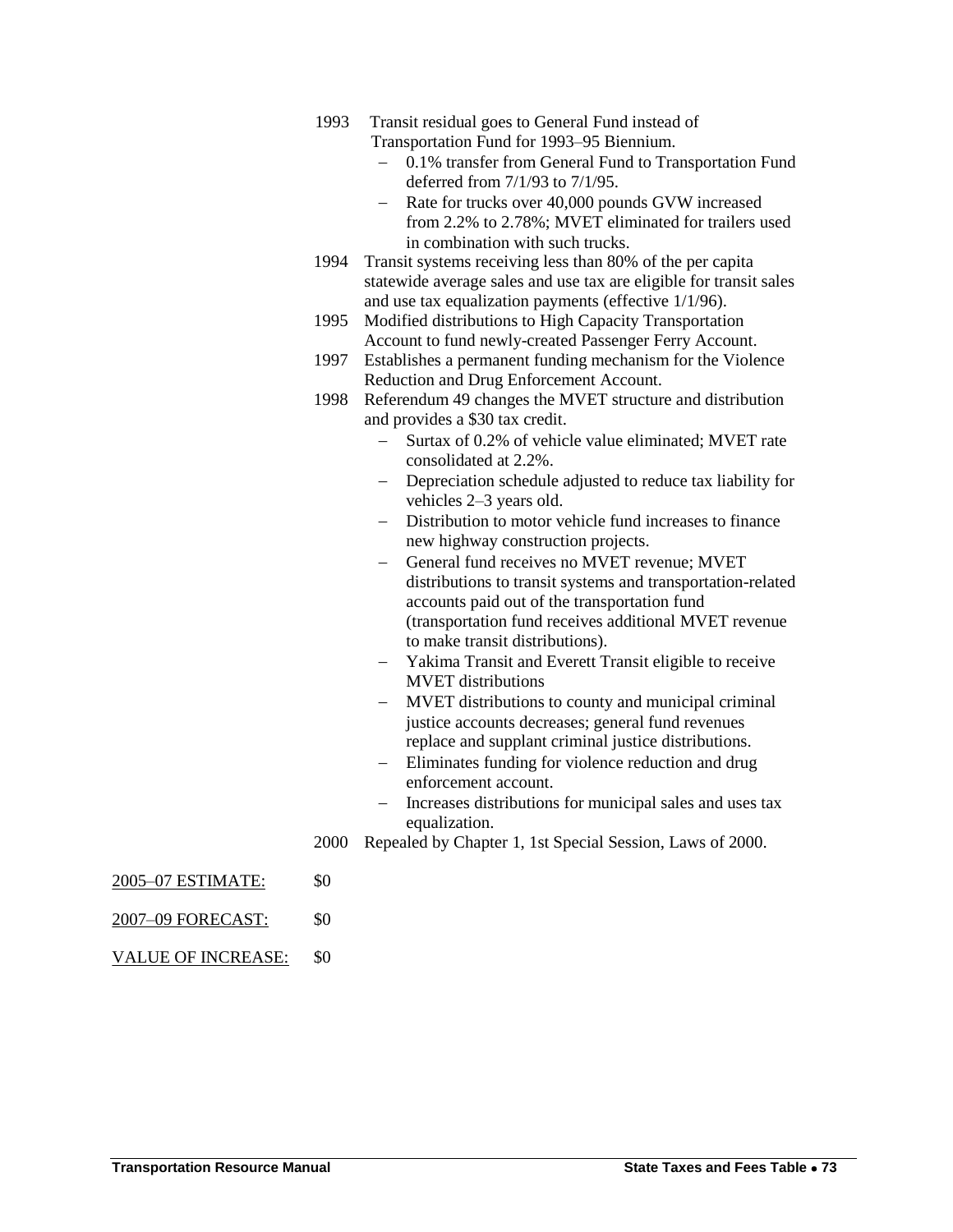## Historical MVET Distributions

1995–1997 Biennium through 1997–1999 Biennium (Dollars in Millions)

|                                                                     | 95–97            | 97–99            |
|---------------------------------------------------------------------|------------------|------------------|
| <b>Collections:</b>                                                 |                  |                  |
| <b>Total Collections</b>                                            | <u>\$1,374.9</u> | \$1,617.7        |
| <b>Distributions:</b>                                               |                  |                  |
| <b>DOL</b>                                                          | \$19.5           | \$24.1           |
| Ferry Capital                                                       | 101.9            | 119.9            |
| <b>Ferry Operations</b>                                             | 50.8             | 59.9             |
| Counties                                                            | 20.0             | 23.7             |
| Cities                                                              | 59.4             | 70.0             |
| <b>County Public Health</b>                                         | 30.4             | 45.9             |
| <b>Criminal Justice</b>                                             | 104.5            | 147.4            |
| <b>Transportation Fund</b>                                          | 188.1            | 353.3            |
| Motor Vehicle Fund                                                  | 0.0              | 38.6             |
| General Fund                                                        | 800.3            | 734.9            |
| <b>TOTAL</b>                                                        | <u>\$1,374.9</u> | <u>\$1,617.7</u> |
| <b>Distributions from General Fund</b><br>and Transportation Fund:* |                  |                  |
| <b>Transit Districts</b>                                            | 345.6            | 401.3            |

| <b>Transit Districts</b>             | 345.6 | 401.3         |
|--------------------------------------|-------|---------------|
| <b>Transit Equalization</b>          | 2.3   | 5.2           |
| <b>CPSPTA &amp; PTSA</b>             | 18.1  | 19.8          |
| Passenger Ferry                      | 0.5   | $0.6^{\circ}$ |
| <b>High Capacity Transp. Account</b> | 12.7  | 14.6          |

\* Transit district and transit-related distributions were paid from the General Fund and the Transportation Fund (after Referendum 49) in the 97–99 Biennium. CPSPTA and PTSA stand for Central Puget Sound Public Transportation Account and Public Transportation Systems Account.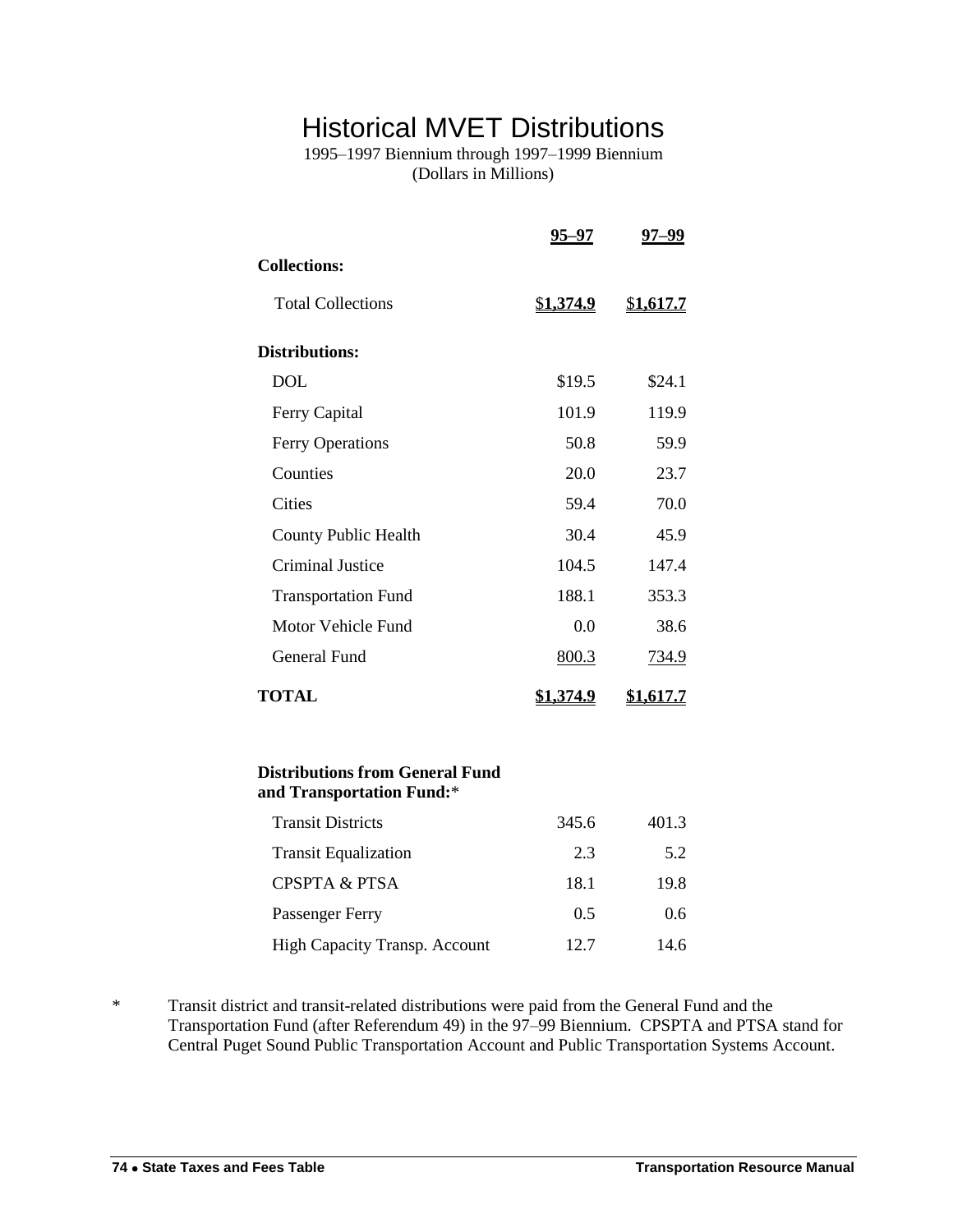| <b>REVENUE SOURCE:</b>         | Motor Vehicle Fuel Tax and Special Fuel Tax (Motor Fuel Tax)                                                                                                                                                                                                                                                                                                                                                                                                                                                                                                                                                                                                                                                                                                                                                                                                                                                                                                                                                                                           |
|--------------------------------|--------------------------------------------------------------------------------------------------------------------------------------------------------------------------------------------------------------------------------------------------------------------------------------------------------------------------------------------------------------------------------------------------------------------------------------------------------------------------------------------------------------------------------------------------------------------------------------------------------------------------------------------------------------------------------------------------------------------------------------------------------------------------------------------------------------------------------------------------------------------------------------------------------------------------------------------------------------------------------------------------------------------------------------------------------|
| RCW:                           | 82.36 (motor vehicle fuel tax)<br>82.36.025 (motor vehicle fuel tax rate)<br>82.38 (special fuel tax)<br>46.68.090 (distribution of motor fuel tax revenue)<br>46.68.110 (distribution of amount allocated to cities and towns)<br>46.68.120 (distribution of amount allocated to counties-generally)                                                                                                                                                                                                                                                                                                                                                                                                                                                                                                                                                                                                                                                                                                                                                  |
| <b>WHO'S TAXED:</b>            | Gasoline and diesel consumers pay same rate.                                                                                                                                                                                                                                                                                                                                                                                                                                                                                                                                                                                                                                                                                                                                                                                                                                                                                                                                                                                                           |
| <b>TAX RATE:</b>               | 34 cents per gallon through June 30, 2007; 36 cents per gallon from<br>July 1, 2007 through June 30, 2008; and 37.5 cents per gallon starting<br>July 1, 2008.                                                                                                                                                                                                                                                                                                                                                                                                                                                                                                                                                                                                                                                                                                                                                                                                                                                                                         |
| <b>ADMINISTERED BY:</b>        | Department of Licensing                                                                                                                                                                                                                                                                                                                                                                                                                                                                                                                                                                                                                                                                                                                                                                                                                                                                                                                                                                                                                                |
| <b>WHERE DEPOSITED:</b>        | Motor Vehicle Account (RCW 46.68.070)<br>Transportation 2003 (Nickel) Account (RCW 46.68.280)<br>Transportation Partnership Account (RCW 46.68.290)<br>Urban Arterial Trust Account (RCW 47.26.080)<br>Rural Arterial Trust Account (RCW 36.79.020)<br>Transportation Improvement Account (RCW 47.26.084)<br>County Arterial Preservation Account (RCW 46.68.090 (2)(i))<br>Special Category C Account (RCW 46.68.090 (2)(b))<br>Puget Sound Ferry Operations Account (RCW 47.60.530)<br>Puget Sound Capital Construction Account (RCW 47.60.505)<br>A portion of fuel tax (representing unclaimed nonhighway use<br>refunds) is transferred to the following accounts:<br>Marine Fuel Tax Refund Account (RCW 79A.25.040)<br>Recreation Resource Account (RCW 79A.25.060, 79A.25.070)<br>ORV and Nonhighway Vehicle Account (RCW 46.09.170)<br>$-$<br>Nonhighway and Off-Road Vehicle Activities Program Account<br>(RCW 46.09.165, 46.09.170)<br>Snowmobile Account (RCW 46.10.075, RCW 46.10.150)<br>Aeronautics Account (RCW 82.42.090, 82.36.415) |
| <b>DISTRIBUTION &amp; USE:</b> | Cost of administration<br>Refunds & transfers<br>City streets<br>County roads<br><b>Transportation Improvement Account (Funded Program)</b><br>Urban Arterial Trust Account (Funded Programs)<br>Rural Arterial Program<br><b>County Arterial Preservation Program</b><br>Ferry operations<br>Ferry capital construction<br>State highways                                                                                                                                                                                                                                                                                                                                                                                                                                                                                                                                                                                                                                                                                                             |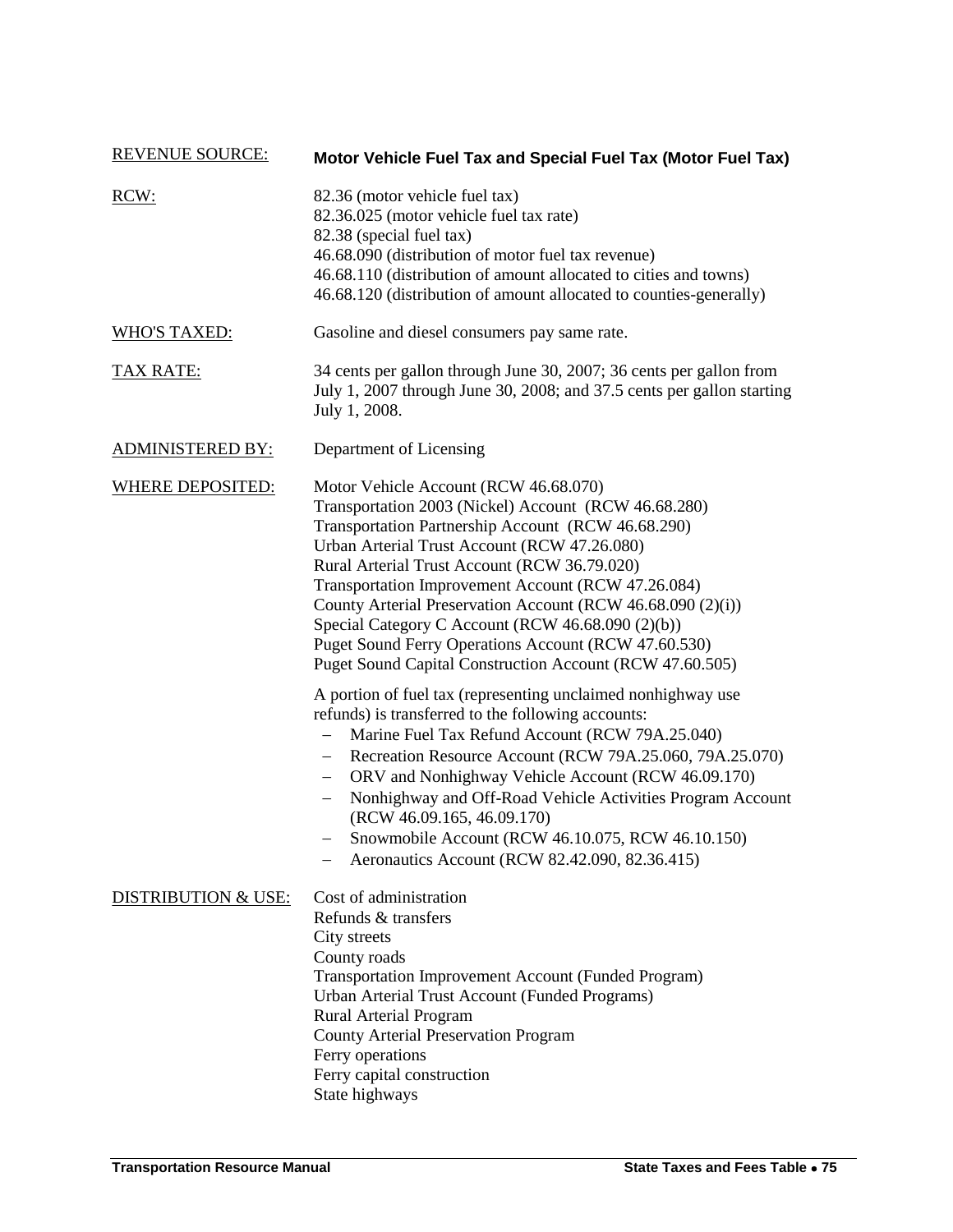#### TAX EXEMPTIONS: **Motor vehicle fuel tax and special fuel tax**

- Nonhighway use of motor vehicle fuel (RCW 82.36.280), except as noted below:
- Transportation providers for elderly/handicapped (RCW) 82.36.285, 82.38.080(1)(h))
- Urban transportation systems (RCW 82.36.275, 82.38.080(3))
- Employees/representatives of foreign governments (gasoline only) (RCW 82.36.245)
- Lost or destroyed fuel (RCW 82.36.370, 82.38.180)
- Power take-off equipment (RCW  $82.36.280(2)$ ,  $82.38.080(1)(d)$ ).

(Note: No exemption is provided for off-road use of motor vehicle fuel tax in vehicles licensed for road use (RCW 82.36.280)).

#### **Special fuel tax only**

- Dyed special fuel (RCW 82.38.020(23))
- Government-owned vehicles used for road construction and maintenance(RCW 82.38.080(1)(a))
- Public owned fire fighting equipment  $(RCW 82.38.080(1)(b))$
- Mobile construction-type equipment  $(RCW 82.38.080(1)(c))$
- $\bullet$  U.S. government vehicles (RCW 82.38.080(1)(e))
- Heating fuel (RCW  $82.38.080(1)(f)$ )
- Incidental movement of off-road vehicles (RCW  $82.38.080(1)(g)$
- For logging operations on federal land  $(RCW 82.38.080(1)(i))$

- TAX HISTORY: 1921 1 cent/gallon
	- 1929 2 cents
	- 1931 4 cents
	- 1933 5 cents; off-highway refunds
	- 1935 Fuel oil at 1/4 cent/gallon
	- 1941 5 cents on use fuel (diesel)
	- 1944 18th Amendment to State Constitution
	- 1949 6.5 cents/repeal fuel oil tax of 1935
	- 1961 7.5 cents
	- 1967 9 cents
	- 1977 11 cents
	- 1979 12 cents
	- 1981 13.5 cents
	- 1982 12 cents (variable rate study decrease)
	- 1983 16 cents
	- 1984 18 cents
	- 1990 22 cents (effective April 1, 1990)
	- 1991 23 cents (effective April 1, 1991)
	- 1999 Raised the imposition of the motor fuel tax from the distributor/dealer to the supplier (terminal-rack)
	- 2003 28 cents (effective July 1, 2003)
	- 2005 31 cents (effective July 1, 2005)
	- 2006 34 cents (effective July 1, 2006)
	- 2007 36 cents (effective July 1, 2007)
	- 2008 37.5 cents (effective July 1, 2008)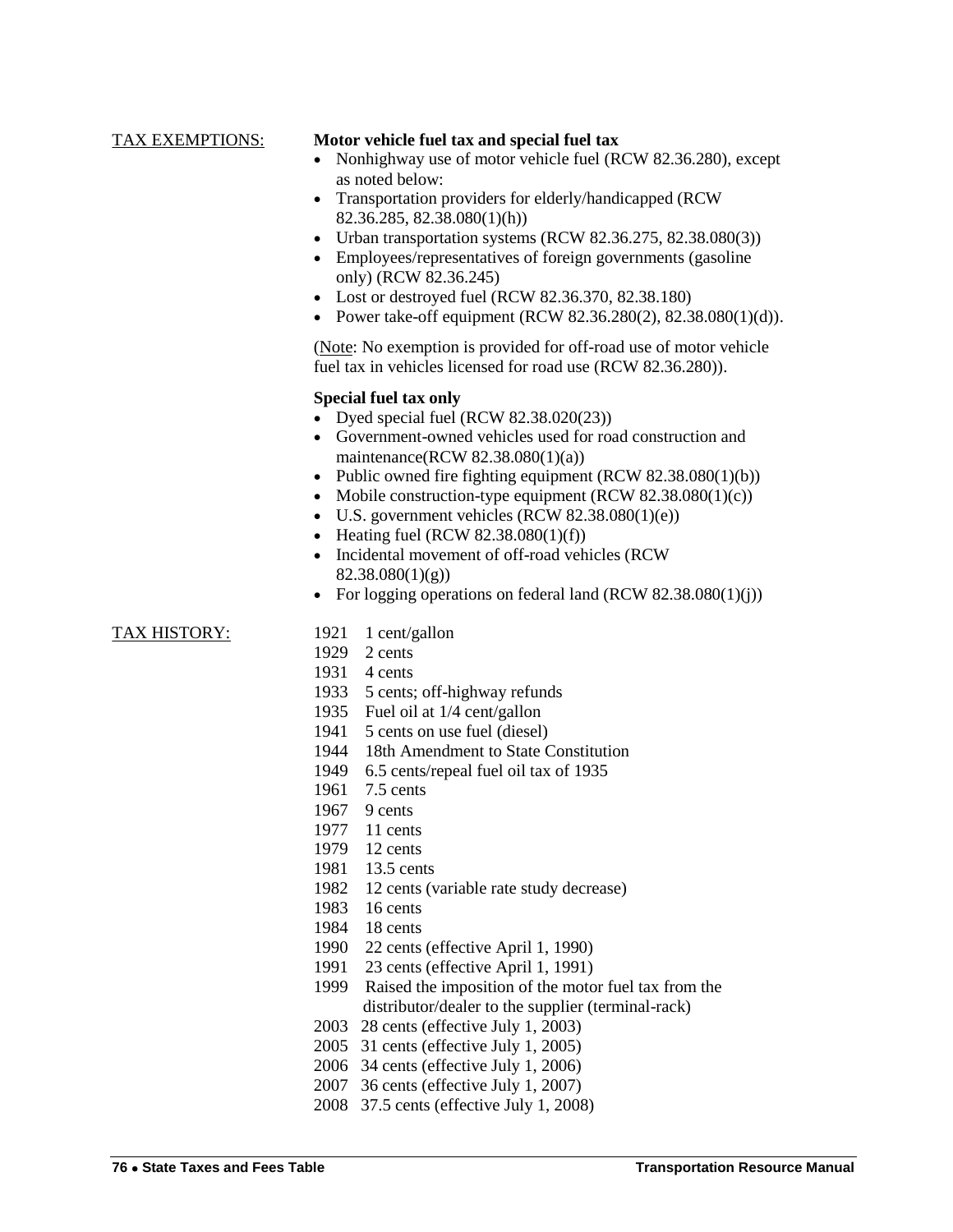2005–07 ESTIMATE: \$2.098 billion (net for distribution\*) 2007–09 FORECAST: \$2.528 billion (net for distribution\*) VALUE OF INCREASE: \$69.3 million per 1 cent increase per biennium

\* Net for Distribution – Gross gas tax collections less refunds for nonhighway use, transfers to nonhighway accounts in lieu of refunds, and administrative expenses of the Department of Licensing.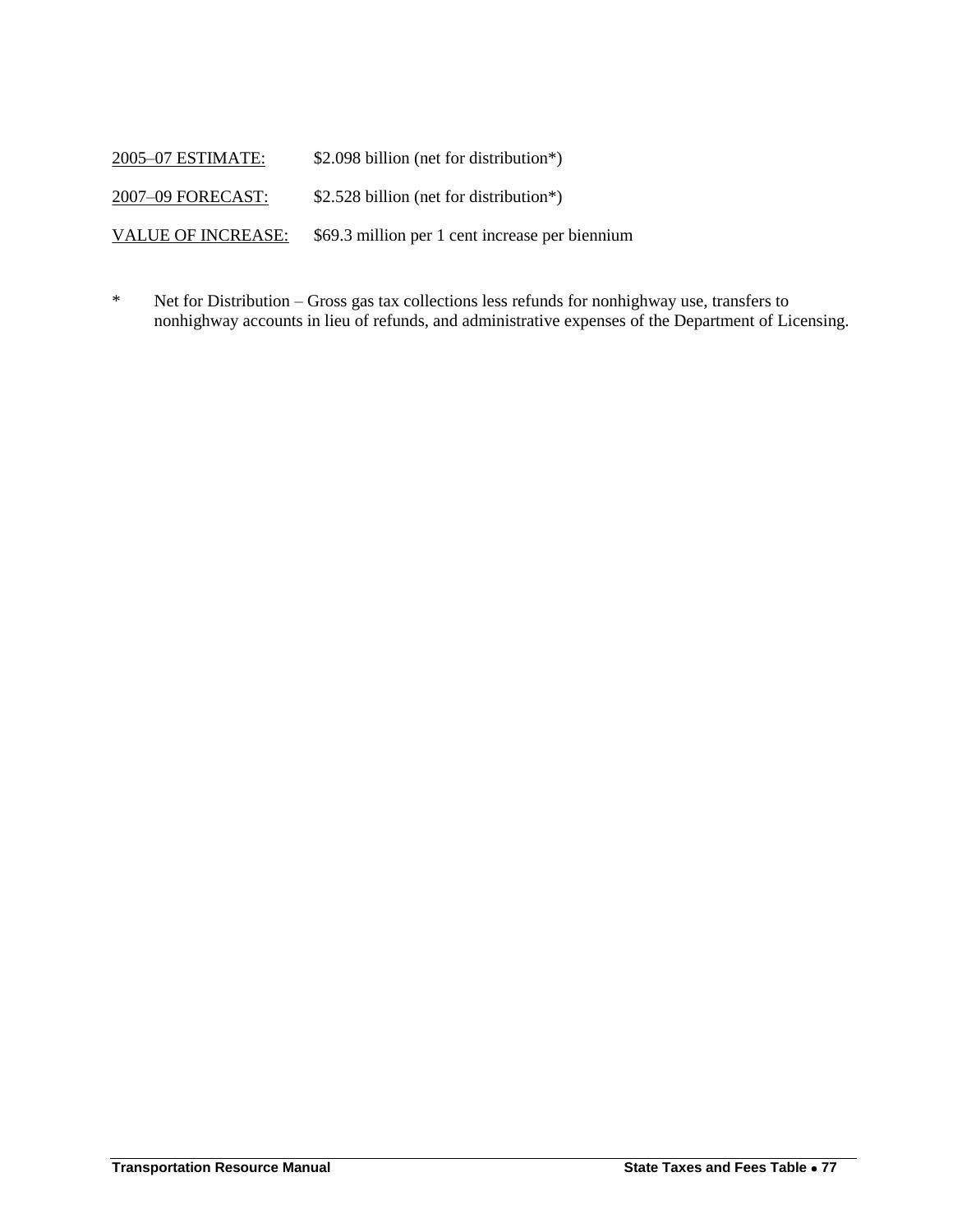# Distribution of 37.5-Cent Motor Vehicle Fuel Tax Graph

## Motor Vehicle Fuel Tax Revenue Distribution



Tax rate portions are based upon fully implemented 37.5 cent rate. Revenues and percentages are based upon the 2007-2009 biennium when the 36 and 37.5 tax rates are applied.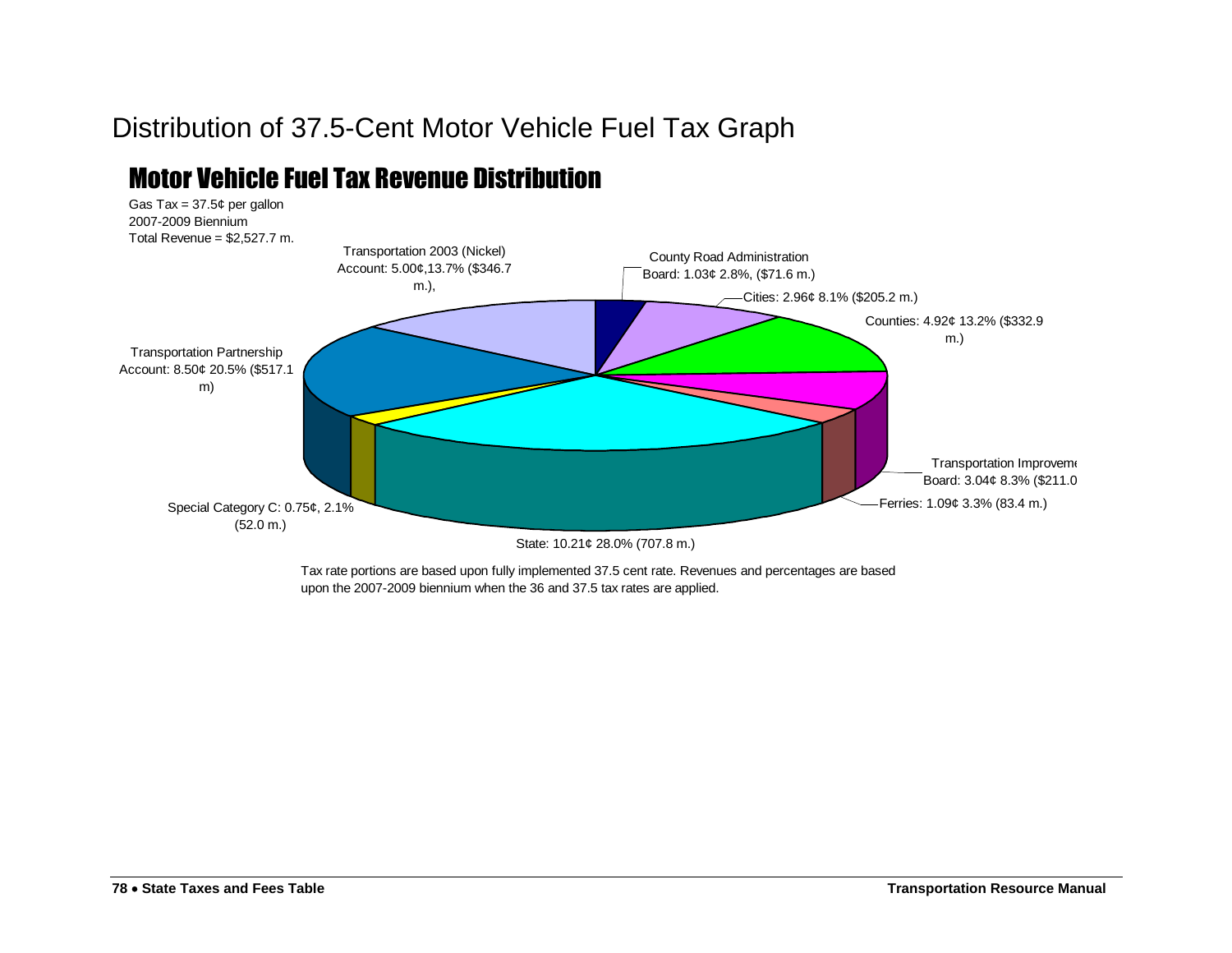## Motor Fuel Tax Distributions

### 2005–07 BIENNIUM THROUGH 2011–13 BIENNIUM (1)

(Dollars in Millions)

|                                                                                        | $05 - 07$      | $07 - 09$       | $09-11$   | <u>11-13</u>    |
|----------------------------------------------------------------------------------------|----------------|-----------------|-----------|-----------------|
| <b>Gross Gasoline Tax</b>                                                              | \$1,738        | \$2,087         | \$2,243   | \$2,323         |
| <b>Gross Special Fuel Tax</b>                                                          | 465            | 568             | 644       | 699             |
| Less: Refunds & Transfers                                                              | 93             | 115             | 128       | 137             |
| Less: Administrative Expenses                                                          | <u>12</u>      | 13              | 13        | 14              |
| Net Fuel Tax for Distribution <sup>(2)</sup>                                           | 2,098          | 2,528           | 2,746     | 2,871           |
| State Highway Program                                                                  | 670            | 708             | 748       | 782             |
| Transportation 2003 Account                                                            | 328            | 347             | 366       | 383             |
| <b>Transportation Partnership Account</b>                                              | 218            | 517             | 622       | 651             |
| State Highway Program - Special Category C                                             | 49             | 52              | 55        | 57              |
| Ferry Capital Construction                                                             | 36             | 38              | 40        | 42              |
| Ferry Operations                                                                       | 38             | 46              | 49        | 51              |
| <b>Transportation Improvement Account</b>                                              | 86             | 90              | 96        | 100             |
| Urban Arterial Trust Account Program                                                   | 114            | 121             | 127       | 133             |
| Cities – Regular and Transportation 2005<br>Legislation Distribution <sup>(3)(4)</sup> | 183            | 205             | 217       | 227             |
| Counties - Regular and Transportation 2005<br>Legislation Distribution $(3)(5)$        | 309            | 333             | 351       | 367             |
| <b>County Arterial Preservation Program</b>                                            | 30             | 31              | 33        | 34              |
| Rural Arterial Program                                                                 | $\frac{38}{5}$ | $\overline{40}$ | <u>43</u> | $\overline{45}$ |
| <b>Total</b>                                                                           | 2,098          | 2,528           | 2,746     | 2,871           |

**Notes**: (Totals may differ due to rounding).

- **(1)** Based on Fuel Tax Revenue Forecast November 2006.
- **(2)** Net fuel tax is net of transfers and refunds for fuel used for nonhighway purposes such as marine, snowmobile, and other nonhighway uses.
- **(3)** 1.5% and 0.33% are transferred from the cities and the counties normal distribution to the state, for state supervision and studies, respectively.
- **(4)** 1% of cities normal distribution is transferred to the Urban Arterial Trust Account for expenditure on the City Hardship Assistance Program.
- **(5)** Less revenues transferred to Ferry Operations from Capron refunds to Island and San Juan counties.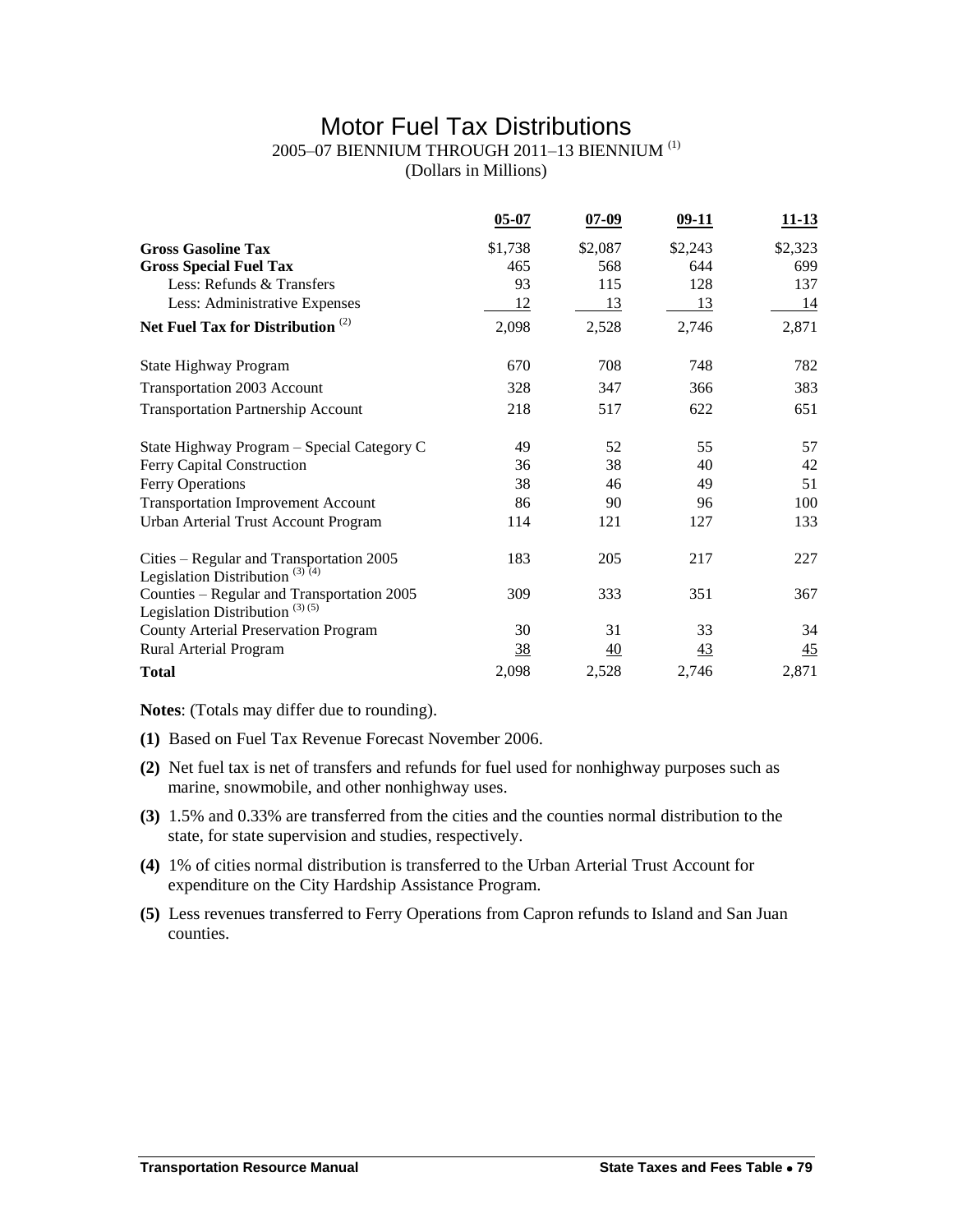# Distribution of 37.5-Cent Gas Tax\*

### *Dedicated 23-Cent Distribution*

| 44.3870\% | $10.21$ cents |
|-----------|---------------|
| 3.2609%   | $0.75$ cents  |
| 7.5597%   | $1.74$ cents  |
| 19.2287%  | $4.42$ cents  |
| 10.6961%  | $2.46$ cents  |
| 2.3283%   | $0.54$ cents  |
| 2.3726%   | $0.55$ cents  |
| 2.5363%   | $0.58$ cents  |
| 1.9565%   | $0.45$ cents  |
| 5.6739%   | $1.30$ cents  |
| 100.00%   | $23.00$ cents |
| 100%      | $5.00$ cents  |
|           |               |
|           |               |
| 83.3334%  |               |
|           | $8.50$ cents  |
|           |               |
| 8.3333%   | $0.50$ cents  |
|           |               |
| 8.3333%   | $0.50$ cents  |
|           |               |

\* DOL costs of collection, refunds, and transfers related to nonhighway use of motor fuel are deducted from gross collections before the above distributions are calculated. Tax rate of 37.5 cents is the fully implemented tax rate incorporated in the Transportation 2005 legislation. The full 37.5 cent rate will not be effective until July 1, 2008.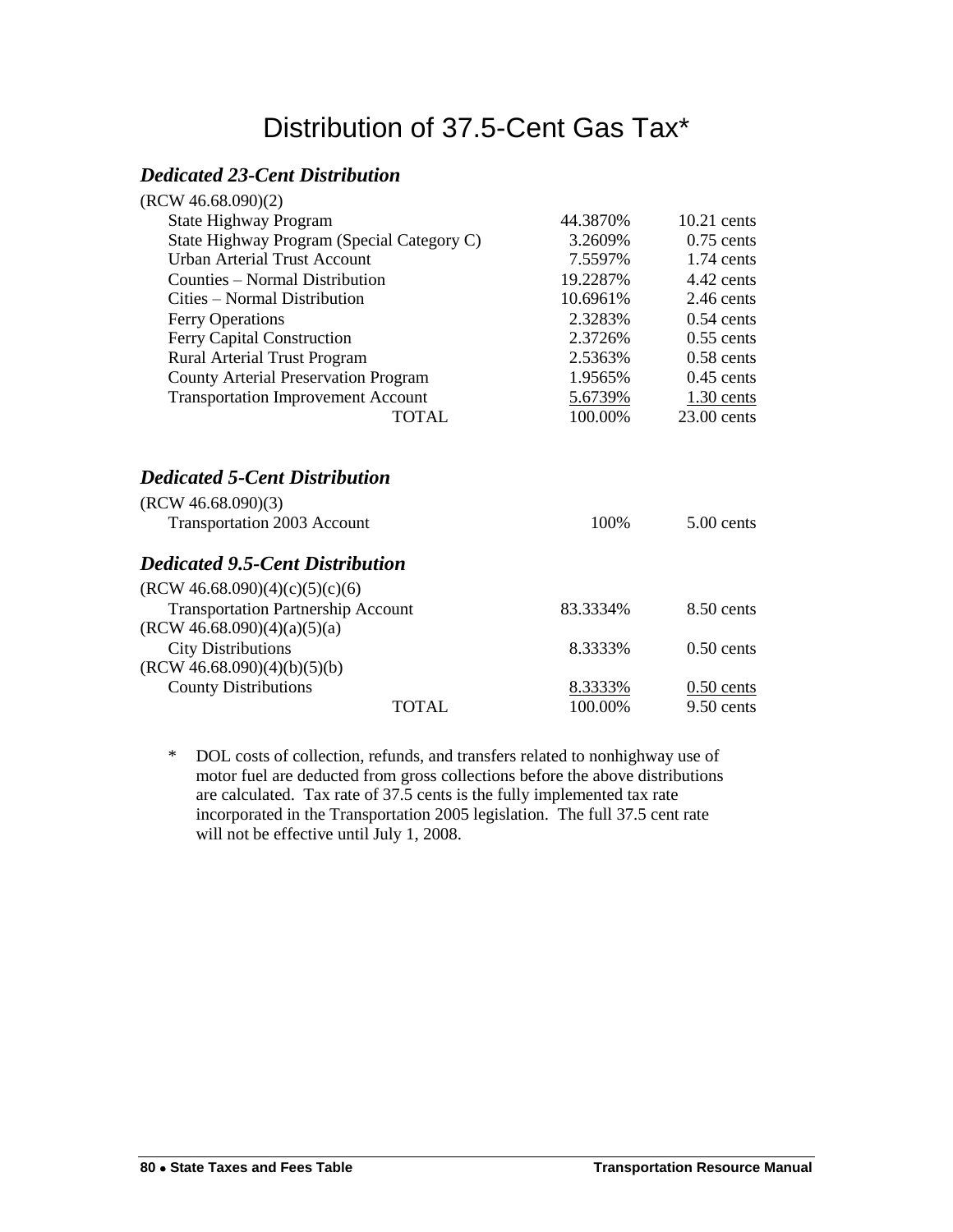## 37.5-Cent Motor Vehicle Fuel Tax – Distributions and Uses

- STATE HIGHWAY PROGRAM
	- Distribution: 10.21 cents
	- Revenue deposited in Motor Vehicle Account
	- Appropriated for Department of Transportation highway programs
	- 2007–2009 estimate: \$707.8 million
- TRANSPORTATION 2003 ACCOUNT (NICKEL ACCOUNT)
	- Distribution: 5.00 cents
	- New account created in 2003 to be the repository of the 5-cent tax increase. Account used for cash funding for highway and ferry projects identified by the Legislature and for the payment of costs for bond sales to provide debt financing for highway projects.
	- 2007–2009 estimate: \$346.7 million
- TRANSPORTATION PARTNERSHIP ACCOUNT
	- Distribution: 8.50 cents
	- New account created in 2005 to be the repository of 8.5 cents of a 9.5-cent tax increase. Account used for cash funding for highway and ferry projects identified by the Legislature and for the payment of costs for bond sales to provide debt financing for highway projects. Remaining 1 cent distributed to cities and counties.
	- 2007–2009 estimate: \$517.1 million
- STATE HIGHWAY PROGRAM SPECIAL CATEGORY C
	- Distribution: 0.75 cents
	- Revenue deposited in Motor Vehicle Account
	- Provides bond financing for high-cost projects
	- Project list includes First Avenue South Bridge in Seattle, SR 18 from Auburn to North Bend, and the North-South Corridor in Spokane.
	- 2007–2009 estimate: \$52.0 million
- RURAL ARTERIAL PROGRAM
	- Distribution: 0.58 cents
	- Revenue deposited in Rural Arterial Trust Account
	- Distributed by County Road Administration Board (CRAB) to counties on a regionally competitive basis for construction and reconstruction of rural arterials and collectors. Regional allocation is based on rural land area and eligible road mileage.
	- 2007–2009 estimate: \$40.4 million
- TRANSPORTATION IMPROVEMENT ACCOUNT (FUNDED PROGRAM)
	- Distribution: 1.30 cents
	- Established in 1988 to improve the mobility of people and goods in Washington State by supporting economic development and environmentally responsive solutions to our statewide transportation system.
	- Distributed by Transportation Improvement Board on project basis
	- Transportation Partnership Program
		- o The Transportation Partnership Program provides funding for cities with a population greater than 5,000, urban counties, and Transportation Benefit Districts (TBD).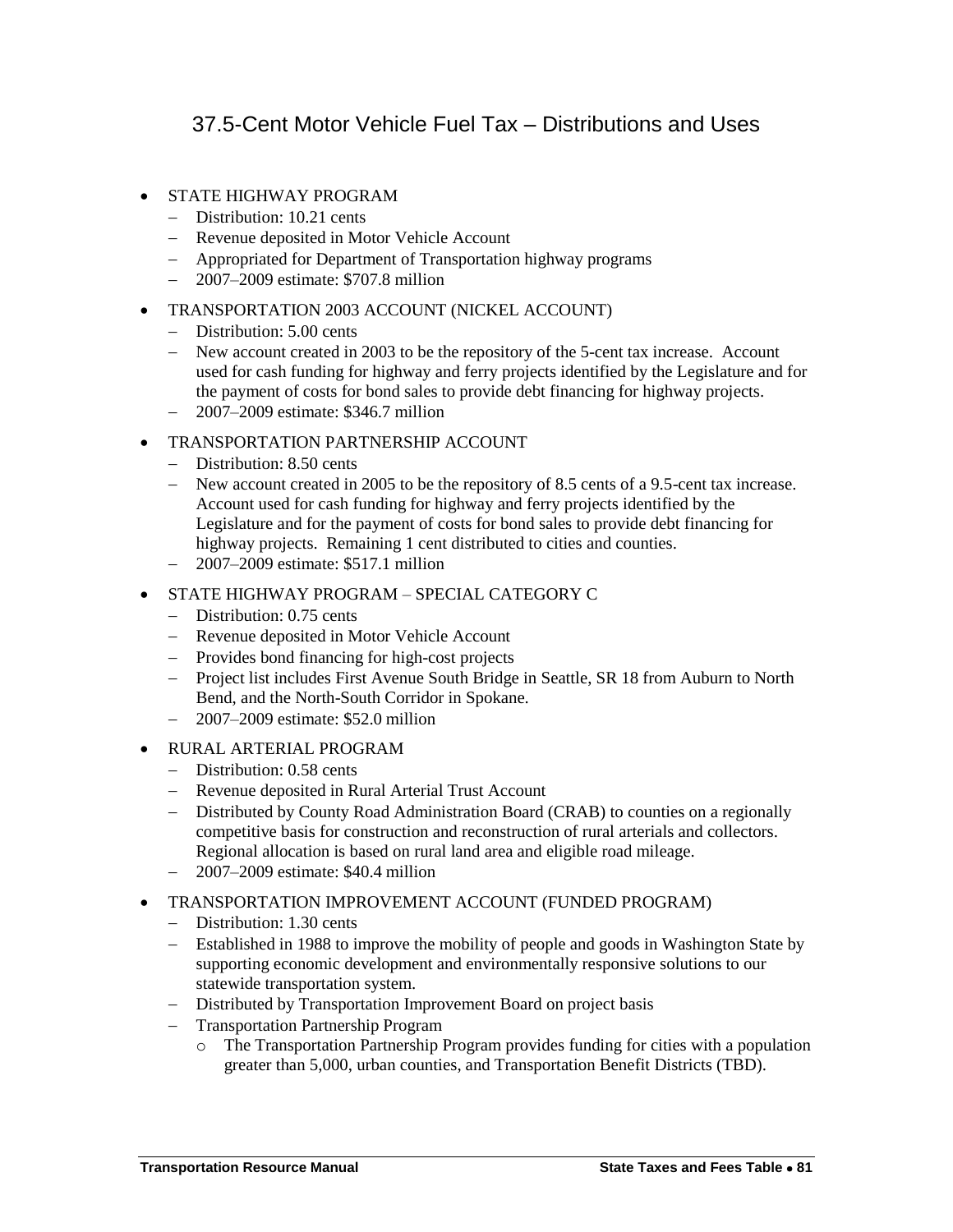- o Transportation Partnership Program projects address congestion caused by economic development or fast growth. They must be consistent with state, regional, and local transportation plans. Project must also be partially funded by local contributions.
- $-$  2007–2009 estimate: \$90.5 million
- URBAN ARTERIAL TRUST ACCOUNT (FUNDED PROGRAMS)
	- Distribution: 1.74 cents
	- Established in 1967 to fund transportation projects for urban cities and urban counties.
	- Administered by the Transportation Improvement Board
	- Arterial Improvement Program
		- o The intent of the Arterial Improvement Program is to improve mobility and safety while supporting an environment essential to the quality of life of the citizens of Washington State.
		- o Eligible agencies are counties with urban areas, cities and towns within an urban area, and cities with a population of 5,000 or greater.
	- Small City Program
		- o The intent of the Small City Program is to preserve and improve the roadway system in a manner that is consistent with local needs.
		- o An eligible agency is a city or town that has a population less than 5,000.
	- Pedestrian Safety and Mobility Program
		- o The Pedestrian Safety and Mobility Program provides funds to enhance and promote pedestrian mobility and safety as a viable transportation choice by improving safety, providing access, and addressing system continuity and connectivity.
	- City Hardship Assistance Program
		- o The City Hardship Assistance Program provides funding to offset extraordinary costs associated with the transfer of state highways to cities with a population less than 20,000.
		- o City Hardship Assistance Program projects are selected based on structural condition, accident experience, and relationship to other local agency projects.
	- 2007–2009 estimate: \$120.5 million (excludes the \$2.1 million transfer from the city distributions to the UATA to fund the City Hardship Assistance Program).
- COUNTY ARTERIAL PRESERVATION PROGRAM
	- Distribution: 0.45 cent
	- Revenue deposited in County Arterial Preservation Account
	- To sustain structural, safety, and operational integrity of urban and rural county arterials
	- Distributions by County Road Administration Board (CRAB) based on paved arterial lane miles in unincorporated areas.
	- $-2007-2009$  estimate: \$31.2 million
- COUNTIES REGULAR AND TRANSPORTATION 2005 LEGISLATION **DISTRIBUTION** 
	- Distribution: 4.92 cents (4.83 cents after deductions for state supervision and studies).
	- Pierce, Skagit and Whatcom counties are first reimbursed for 50% of any deficit incurred during the previous fiscal year in operating their county-owned ferry systems (limited to \$1,000,000 per biennium).
	- 1.5% provided to DOT and CRAB for statutory regulation, supervision of grants, and technical support to counties.
	- $-$  Up to 0.33% for studies
	- Sums required to be repaid to counties composed of islands are provided (San Juan and Island counties) (RCW 46.68.080/ "Capron Act").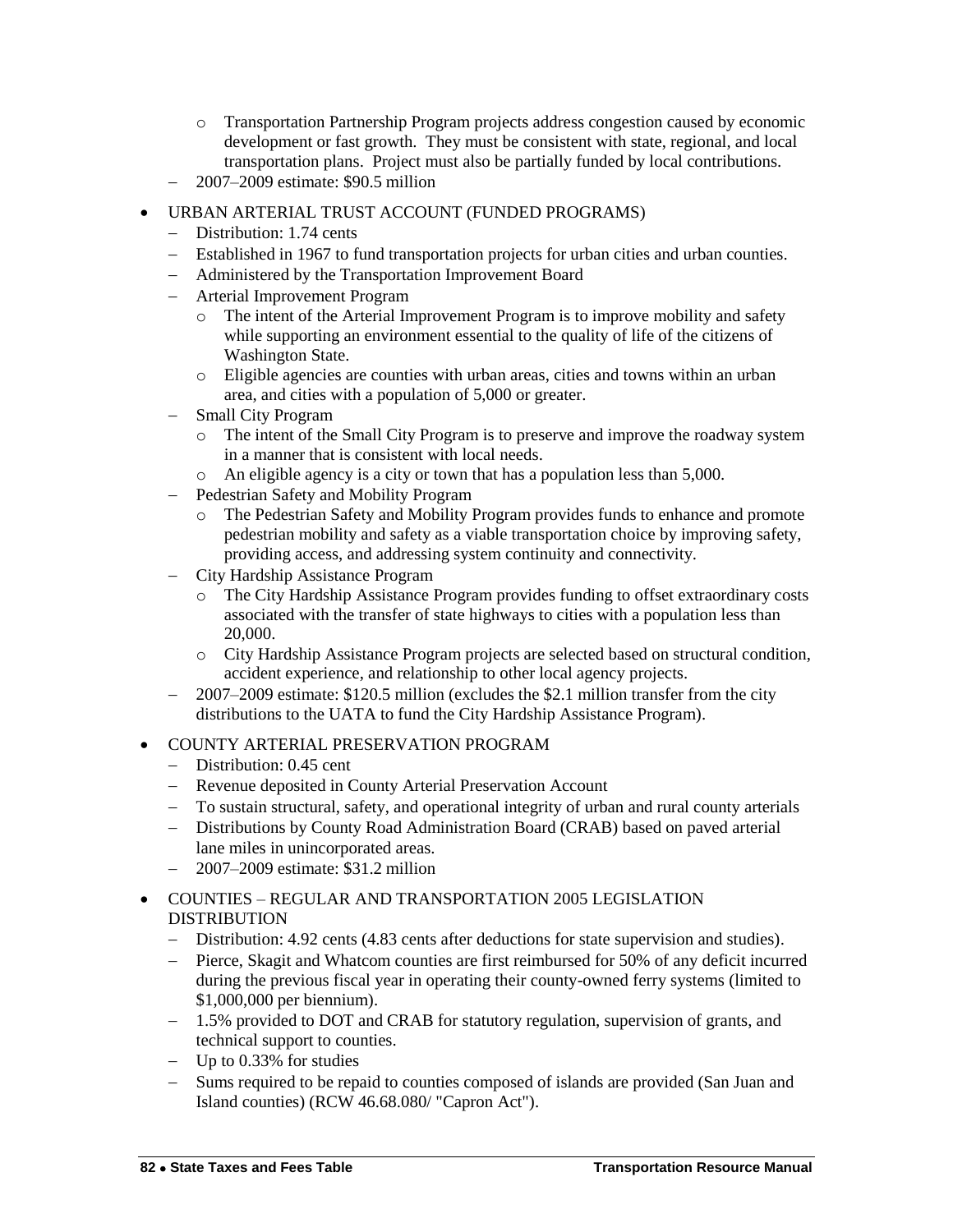- Remainder distributed according to following formula: 10% evenly distributed, 30% by population, 30% based on annual road cost (maintenance costs plus 1/25 of replacement costs), 30% based on annual monetary needs; for construction and maintenance of county roads.
- 2007–2009 estimate: \$ 332.9 million (\$326.3 million after deductions). Redistribution of \$8.4 million to Ferry Operations (RCW 46.080.68(5)).
- CITIES REGULAR AND TRANSPORATION 2005 LEGISLATION DISTRIBUTION
	- Distribution: 2.96 cents (2.88 cents after deductions for state supervision, studies, and City Hardship Assistance Account).
	- Up to 1.5% distributed to DOT for supervision of federal grants and roadwork.
	- $-$  Up to 0.33% for studies
	- 1% to City Hardship Assistance Program to help small cities that take over maintenance of state highways within their boundaries.
	- Remainder distributed by population for construction and maintenance of streets.
	- 2007–2009 estimate: \$205.2 million (\$199.4 million after deductions)
- FERRY OPERATIONS
	- Distribution: 0.54 cents
	- Revenue deposited in Puget Sound Ferry Operations Account
	- Redistribution of Capron revenues from San Juan and Island counties (RCW) 46.080.68(5).
	- 2007–2009 estimate: \$39.2 million (\$45.5 million after Capron redistributions from counties).
- FERRY CAPITAL CONSTRUCTION
	- Distribution: 0.55 cents
	- Revenue deposited in Puget Sound Capital Construction Account
	- 2007–2009 estimate: \$37.8 million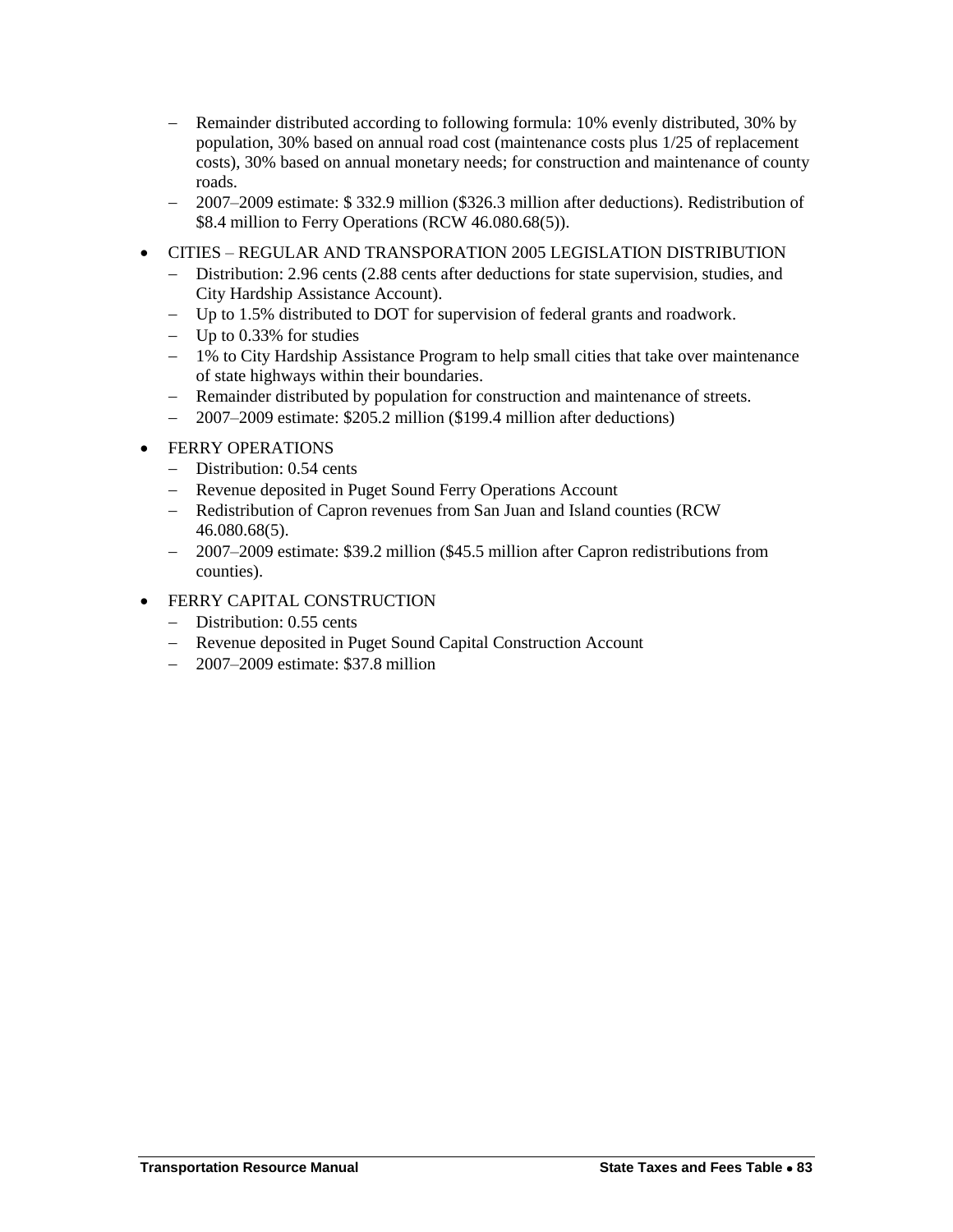| <b>REVENUE SOURCE:</b>         | <b>Motor Vehicle Registration Fee</b>                                                                                                                                                                                                                                                                                                                                                                                                                                                        |                               |                              |  |
|--------------------------------|----------------------------------------------------------------------------------------------------------------------------------------------------------------------------------------------------------------------------------------------------------------------------------------------------------------------------------------------------------------------------------------------------------------------------------------------------------------------------------------------|-------------------------------|------------------------------|--|
| RCW:                           | 46.16.0621 (fee)<br>46.68.030 (distribution)                                                                                                                                                                                                                                                                                                                                                                                                                                                 |                               |                              |  |
| <b>WHO'S TAXED:</b>            | Owners of passenger cars, motorcycles, motor homes, for-hire<br>vehicles (6 or less passenger capacity), taxicabs, horseless carriages,<br>restored vehicles, stage vehicles with 6 or less seats, travel trailers,<br>other trailers not paying combined licensing fee, and tow trucks;<br>other vehicles must pay the combined licensing fee based on gross<br>weight (see <i>Combined Licensing Fee</i> ); personal trailers pay a<br>separate fee (see <i>Single-Axle Trailer Fee</i> ). |                               |                              |  |
| TAX RATE:                      | Original registration \$30; renewal registration \$30.                                                                                                                                                                                                                                                                                                                                                                                                                                       |                               |                              |  |
|                                | 10-cent study fee and 50-cent field service fee formerly collected in<br>conjunction with vehicle registration eliminated by Chapter 1, 1st<br>Special Session, Laws of 2000.                                                                                                                                                                                                                                                                                                                |                               |                              |  |
| <b>ADMINISTERED BY:</b>        | Department of Licensing                                                                                                                                                                                                                                                                                                                                                                                                                                                                      |                               |                              |  |
| <b>WHERE DEPOSITED:</b>        |                                                                                                                                                                                                                                                                                                                                                                                                                                                                                              | Original                      | Renewal                      |  |
|                                | <b>State Patrol Highway Account</b><br>Ferry Operations Account<br>Motor Vehicle Account<br><b>TOTAL</b>                                                                                                                                                                                                                                                                                                                                                                                     | 20.35<br>2.02<br>7.63<br>\$30 | 20.35<br>.93<br>8.72<br>\$30 |  |
| <b>DISTRIBUTION &amp; USE:</b> | Appropriated for State Patrol, ferry operations, and highway-related<br>activities.                                                                                                                                                                                                                                                                                                                                                                                                          |                               |                              |  |
| TAX EXEMPTIONS:                | Vehicles owned by government agencies (RCW 46.16.020)                                                                                                                                                                                                                                                                                                                                                                                                                                        |                               |                              |  |
|                                | Vehicles owned by Indian tribes (RCW 46.16.020, 46.16.022)                                                                                                                                                                                                                                                                                                                                                                                                                                   |                               |                              |  |
|                                | Vehicles owned by governments of foreign countries (RCW)<br>46.16.020                                                                                                                                                                                                                                                                                                                                                                                                                        |                               |                              |  |
|                                | Buses owned by private schools (RCW 46.16.035)                                                                                                                                                                                                                                                                                                                                                                                                                                               |                               |                              |  |
| TAX HISTORY:                   | Original & Renewal<br>1909<br>\$3.00<br>1917<br>\$5.00<br>1919<br>\$10.00<br>1932<br>\$3.00<br>1949<br>\$5.00<br>1949<br>\$6.50<br>1961<br>\$6.90<br>1965<br>\$8.00<br>1969<br>\$9.40                                                                                                                                                                                                                                                                                                        |                               |                              |  |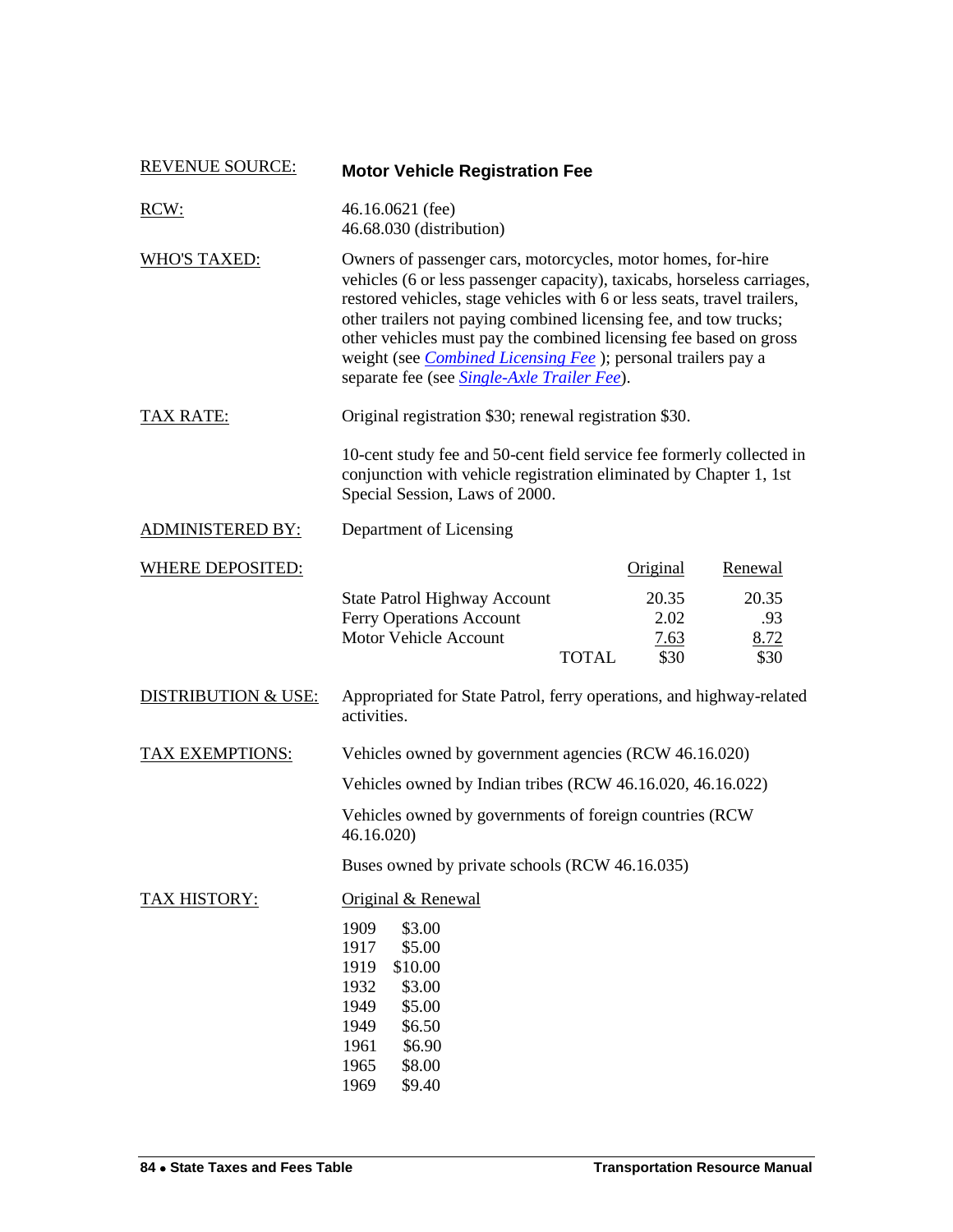|                           |                                                                 | Original | Renewal                                                 |
|---------------------------|-----------------------------------------------------------------|----------|---------------------------------------------------------|
|                           | 1977                                                            | \$13.40  | \$9.40                                                  |
|                           | 1981                                                            | \$23.00  | \$19.00                                                 |
|                           | 1987                                                            | \$27.75  | \$23.75                                                 |
|                           | 2000                                                            | \$30.00  | \$30.00                                                 |
|                           | 2002                                                            |          | Changed distribution of Original fee                    |
|                           | 2005                                                            |          | Private use single-axle trailers removed from basic fee |
| 2005-07 ESTIMATE:         | \$284 million                                                   |          |                                                         |
| 2007-09 FORECAST:         | \$297 million                                                   |          |                                                         |
| <b>VALUE OF INCREASE:</b> | \$9.9 million per \$1 of registration fee increase per biennium |          |                                                         |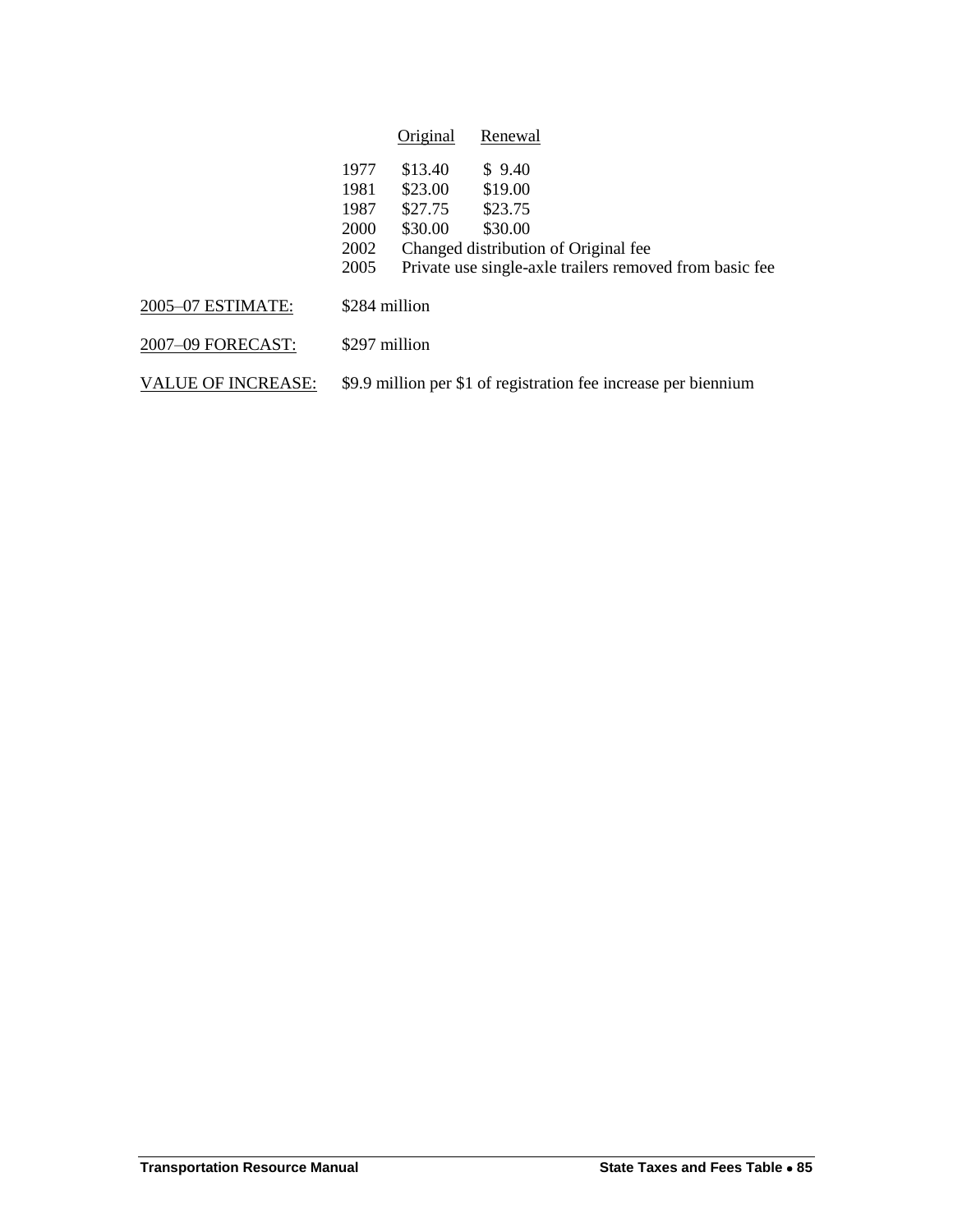| <b>REVENUE SOURCE:</b>         | <b>Motorcycle Endorsement Fee/Instruction Permit</b>                                                                                                                                                                                                                                                                                                                                                                                                                                                                                                                              |  |  |
|--------------------------------|-----------------------------------------------------------------------------------------------------------------------------------------------------------------------------------------------------------------------------------------------------------------------------------------------------------------------------------------------------------------------------------------------------------------------------------------------------------------------------------------------------------------------------------------------------------------------------------|--|--|
| RCW:                           | 46.20.505 (exam and endorsement fee)<br>46.20.510 (instruction permit fee)                                                                                                                                                                                                                                                                                                                                                                                                                                                                                                        |  |  |
| <b>WHO'S TAXED:</b>            | Motorcycle drivers; applicant must be at least 16 years old and have<br>a driver license.                                                                                                                                                                                                                                                                                                                                                                                                                                                                                         |  |  |
| <b>TAX RATE:</b>               | \$10 for initial endorsement, plus \$5 examination fee<br>\$25 renewal endorsement, payable every 5 years<br>\$15 instruction permit                                                                                                                                                                                                                                                                                                                                                                                                                                              |  |  |
|                                | Motorcycle drivers must have their driver license specially<br>endorsed, which requires passage of the motorcycle exam.                                                                                                                                                                                                                                                                                                                                                                                                                                                           |  |  |
|                                | Instruction permits are good for 90 days and may be renewed for a<br>second 90-day period.                                                                                                                                                                                                                                                                                                                                                                                                                                                                                        |  |  |
| <b>ADMINISTERED BY:</b>        | Department of Licensing                                                                                                                                                                                                                                                                                                                                                                                                                                                                                                                                                           |  |  |
| <b>WHERE DEPOSITED:</b>        | Motorcycle Safety Education Account                                                                                                                                                                                                                                                                                                                                                                                                                                                                                                                                               |  |  |
| <b>DISTRIBUTION &amp; USE:</b> | Appropriated for motorcycle safety education.                                                                                                                                                                                                                                                                                                                                                                                                                                                                                                                                     |  |  |
| <b>TAX EXEMPTIONS:</b>         | None                                                                                                                                                                                                                                                                                                                                                                                                                                                                                                                                                                              |  |  |
| <b>TAX HISTORY:</b>            | 1967<br>\$4 initial exam, \$2 renewal exam<br>\$6 initial exam, \$4 renewal exam<br>1987<br>\$7 initial or new category, \$5 renewal exam<br>1988<br>\$2 exam fee, \$6 initial or new category endorsement, \$7.50<br>1989<br>renewal endorsement, \$2.50 instruction permit<br>1993<br>\$2 exam fee, \$6 initial or new category endorsement, \$14<br>renewal endorsement, \$2.50 instruction permit<br>\$2 exam fee, \$10 initial or new category endorsement,<br>1999<br>\$25 renewal endorsement, \$2.50 instruction permit<br>2002<br>\$5 exam fee, \$15 renewal endorsement |  |  |
| 2005-07 ESTIMATE:              | \$2,991,170                                                                                                                                                                                                                                                                                                                                                                                                                                                                                                                                                                       |  |  |
| 2007-09 FORECAST:              | \$3,026,800                                                                                                                                                                                                                                                                                                                                                                                                                                                                                                                                                                       |  |  |
| <b>VALUE OF INCREASE:</b>      | \$162,700 per \$1 increase per biennium                                                                                                                                                                                                                                                                                                                                                                                                                                                                                                                                           |  |  |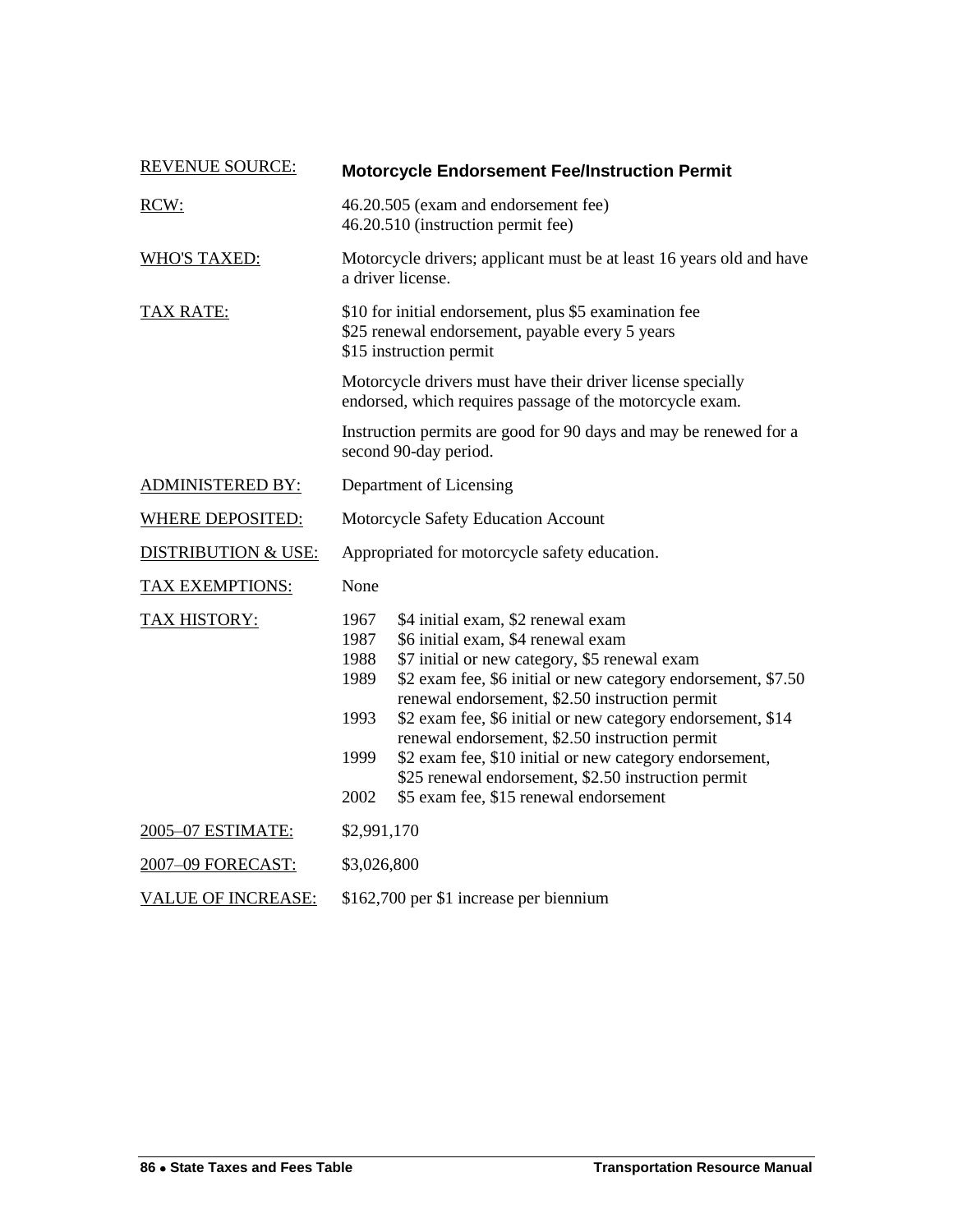| <b>REVENUE SOURCE:</b>         | <b>Motor Home Weight Fee</b>                                                                                                                                                                                                                                                                                                                                                |
|--------------------------------|-----------------------------------------------------------------------------------------------------------------------------------------------------------------------------------------------------------------------------------------------------------------------------------------------------------------------------------------------------------------------------|
| RCW:                           | 46.17.020                                                                                                                                                                                                                                                                                                                                                                   |
| <b>WHO'S TAXED:</b>            | All motor homes                                                                                                                                                                                                                                                                                                                                                             |
| <u>TAX RATE:</u>               | \$75 annual fee                                                                                                                                                                                                                                                                                                                                                             |
| <b>ADMINISTERED BY:</b>        | Department of Licensing                                                                                                                                                                                                                                                                                                                                                     |
| <b>WHERE DEPOSITED:</b>        | <b>Multimodal Account</b>                                                                                                                                                                                                                                                                                                                                                   |
| <b>DISTRIBUTION &amp; USE:</b> | The vehicle weight fee provides funds to mitigate the impact of vehicle<br>loads on the state roads and highways and is separate and distinct from<br>other vehicle license fees. Proceeds from the fee may be used for<br>transportation purposes, or for facilities and activities that reduce the<br>number of vehicles or load weights on the state roads and highways. |
| <b>TAX EXEMPTIONS:</b>         | None                                                                                                                                                                                                                                                                                                                                                                        |
| <b>TAX HISTORY:</b>            | Motor Home weight fee established at \$75<br>2005                                                                                                                                                                                                                                                                                                                           |
| 2005-07 ESTIMATE:              | \$8.7 million                                                                                                                                                                                                                                                                                                                                                               |
| 2007-09 FORECAST:              | \$12.0 million                                                                                                                                                                                                                                                                                                                                                              |
| <b>VALUE OF INCREASE:</b>      | \$160,000 per \$1 increase per biennium                                                                                                                                                                                                                                                                                                                                     |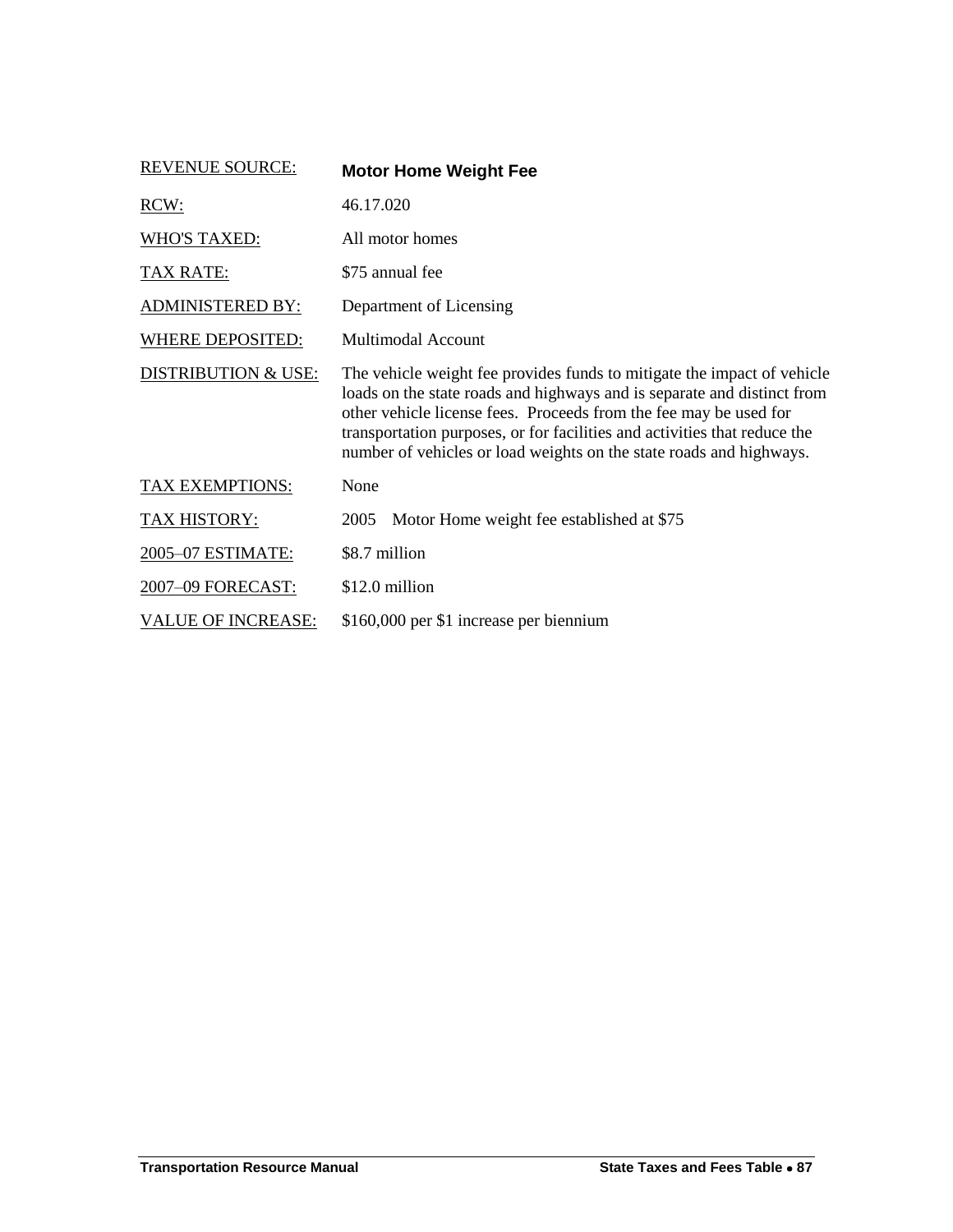| <b>REVENUE SOURCE:</b>         | <b>Natural Gas and Propane Fee</b>                                                                                                                                                                                                                                                                                                                                                                       |                                                          |                                             |                                                |
|--------------------------------|----------------------------------------------------------------------------------------------------------------------------------------------------------------------------------------------------------------------------------------------------------------------------------------------------------------------------------------------------------------------------------------------------------|----------------------------------------------------------|---------------------------------------------|------------------------------------------------|
| RCW:                           | 82.38.075                                                                                                                                                                                                                                                                                                                                                                                                |                                                          |                                             |                                                |
| <b>WHO'S TAXED:</b>            | Vehicles powered by natural gas or propane                                                                                                                                                                                                                                                                                                                                                               |                                                          |                                             |                                                |
| <b>TAX RATE:</b>               | In lieu of paying the special fuels tax (same as gas tax) on a per<br>gallon basis, users of vehicles powered by natural gas or propane<br>pay an annual fee based on the gross weight of the vehicle. The<br>annual fee is indexed to increase with increases in the special fuels<br>tax rate. The estimated rates after implementation of the 37.5-cent<br>special fuel tax rate on July 1, 2008 are: |                                                          |                                             |                                                |
|                                | Gross Weight<br>$0 - 10,000$<br>$10,001 - 18,000$<br>$18,001 - 28,000$<br>$28,001 - 36,000$<br>36,001 and above                                                                                                                                                                                                                                                                                          | \$145.63<br>\$255.00<br>\$348.75<br>\$473.75<br>\$786.25 |                                             |                                                |
|                                | (A \$5 fee for cost of administration is included in above fees).                                                                                                                                                                                                                                                                                                                                        |                                                          |                                             |                                                |
| <b>ADMINISTERED BY:</b>        | Department of Licensing                                                                                                                                                                                                                                                                                                                                                                                  |                                                          |                                             |                                                |
| <b>WHERE DEPOSITED:</b>        | <b>Motor Vehicle Account</b>                                                                                                                                                                                                                                                                                                                                                                             |                                                          |                                             |                                                |
| <b>DISTRIBUTION &amp; USE:</b> | Appropriated for highway-related purposes.                                                                                                                                                                                                                                                                                                                                                               |                                                          |                                             |                                                |
| <b>TAX EXEMPTIONS:</b>         | None                                                                                                                                                                                                                                                                                                                                                                                                     |                                                          |                                             |                                                |
| <b>TAX HISTORY:</b>            | Gross Weight<br>$0 - 6,000$<br>$6,001 - 10,000$<br>$10,001 - 18,000$<br>$18,001 - 28,000$<br>28,001 - 36,000<br>36,001 and above<br>**1983 Adds indexing (uses 1979 rates as base)                                                                                                                                                                                                                       | 1977<br>\$60<br>70<br>80<br>110<br>150<br>250            | 1979<br>45<br>45<br>80<br>110<br>150<br>250 | 2009<br>146<br>146<br>255<br>349<br>474<br>786 |
| 2005-07 ESTIMATE:              | \$866,000                                                                                                                                                                                                                                                                                                                                                                                                |                                                          |                                             |                                                |
| 2007-09 FORECAST:              | \$1,002,000                                                                                                                                                                                                                                                                                                                                                                                              |                                                          |                                             |                                                |
| <b>VALUE OF INCREASE:</b>      | \$10,020 per 1% increase per biennium                                                                                                                                                                                                                                                                                                                                                                    |                                                          |                                             |                                                |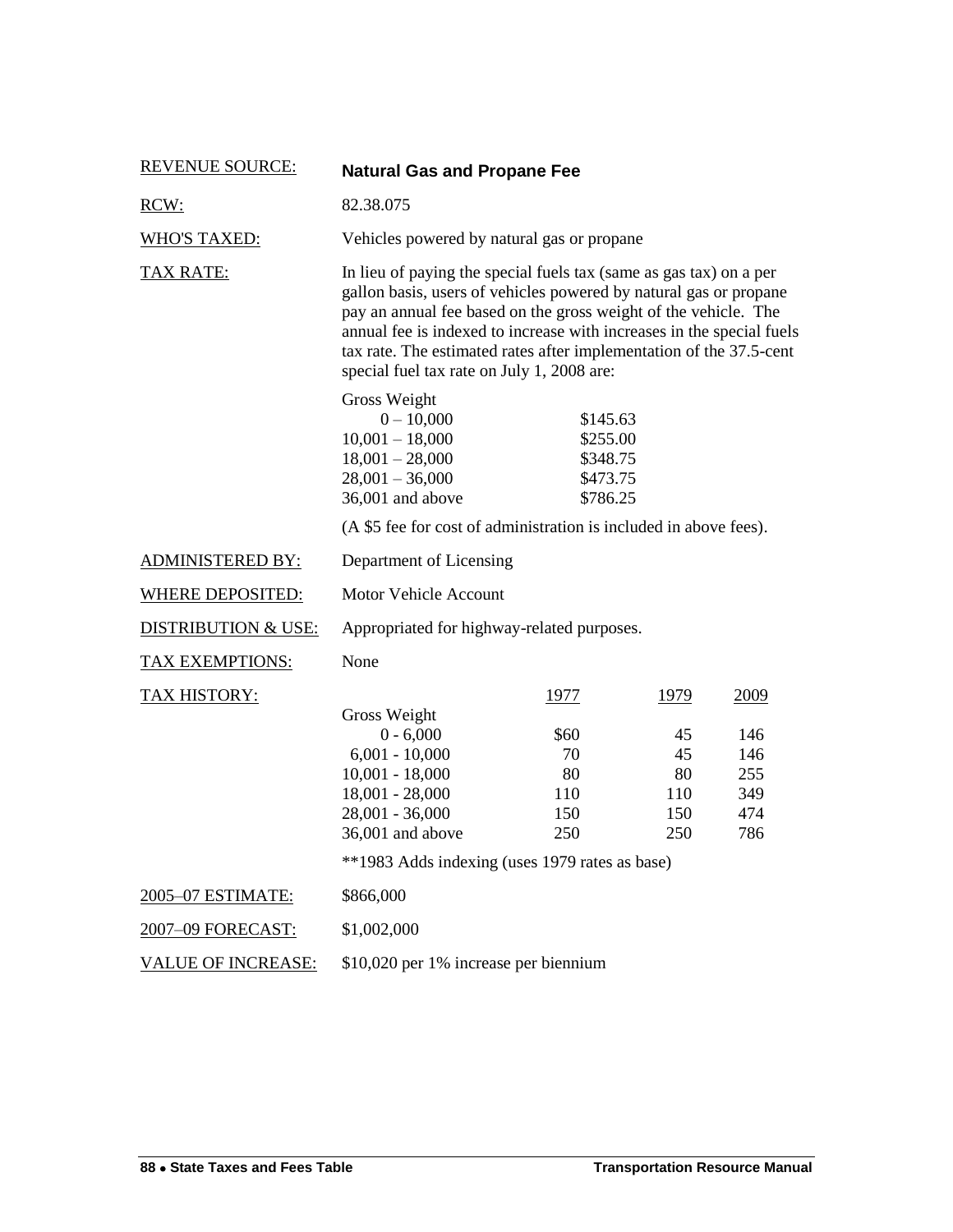| <b>REVENUE SOURCE:</b>         | <b>Occupational Driver License Fee</b>                                                                                                                                                             |  |  |
|--------------------------------|----------------------------------------------------------------------------------------------------------------------------------------------------------------------------------------------------|--|--|
| RCW:                           | $46.20.380$ (fee)<br>46.20.410 (penalty)                                                                                                                                                           |  |  |
| <b>WHO'S TAXED:</b>            | Drivers who have had their driver license suspended or revoked; for<br>work-related use only; license may not be issued in first 30 days<br>following suspension or revocation; only one issuance. |  |  |
| <b>TAX RATE:</b>               | \$100 nonrefundable application fee                                                                                                                                                                |  |  |
| <b>ADMINISTERED BY:</b>        | Department of Licensing                                                                                                                                                                            |  |  |
| <b>WHERE DEPOSITED:</b>        | <b>Highway Safety Fund</b>                                                                                                                                                                         |  |  |
| <b>DISTRIBUTION &amp; USE:</b> | Appropriated for support of driver-related programs                                                                                                                                                |  |  |
| <b>TAX EXEMPTIONS:</b>         | None                                                                                                                                                                                               |  |  |
| TAX HISTORY:                   | \$10<br>1961<br>\$25<br>1985<br>\$100<br>2004                                                                                                                                                      |  |  |
| 2005-07 ESTIMATE:              | \$585,851                                                                                                                                                                                          |  |  |
| 2007-09 FORECAST:              | \$449,800                                                                                                                                                                                          |  |  |
| <b>VALUE OF INCREASE:</b>      | \$3,900 per \$1 increase per biennium                                                                                                                                                              |  |  |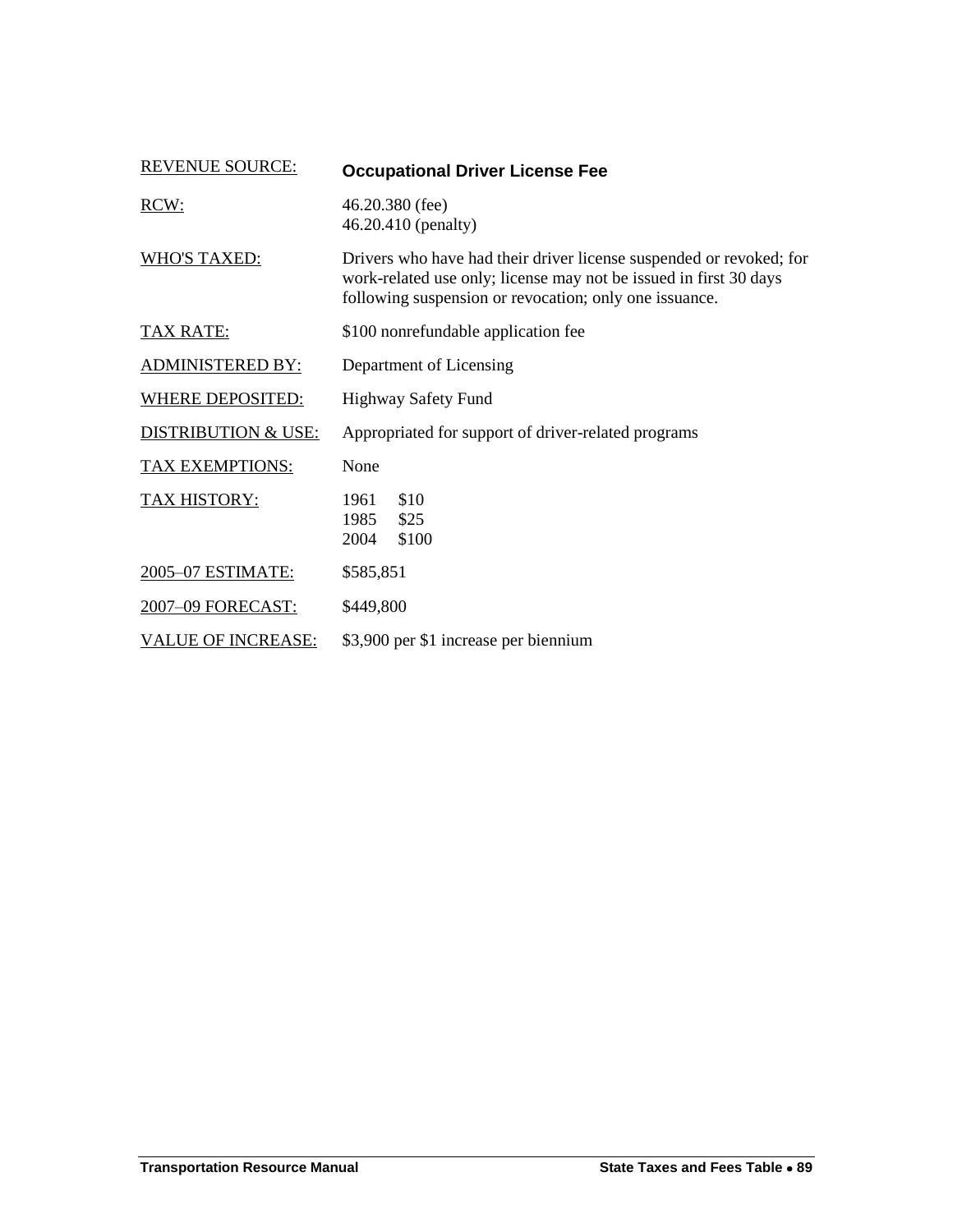| <b>REVENUE SOURCE:</b>         | <b>Off-Road Vehicle Use Permit</b>                                                                                                                                                                                                                                                                  |  |  |
|--------------------------------|-----------------------------------------------------------------------------------------------------------------------------------------------------------------------------------------------------------------------------------------------------------------------------------------------------|--|--|
| RCW:                           | 46.09.070 (fee)<br>46.09.110 (where deposited)                                                                                                                                                                                                                                                      |  |  |
| <b>WHO'S TAXED:</b>            | Off-road vehicle owners                                                                                                                                                                                                                                                                             |  |  |
| <b>TAX RATE:</b>               | \$18 for annual permit<br>\$7 for 60-day temporary permit<br>\$10 transfer fee                                                                                                                                                                                                                      |  |  |
| <b>ADMINISTERED BY:</b>        | Department of Licensing                                                                                                                                                                                                                                                                             |  |  |
| <b>WHERE DEPOSITED:</b>        | Nonhighway and Off-Road Vehicle Activities                                                                                                                                                                                                                                                          |  |  |
|                                | Program (NOVA) Account<br>82%<br><b>Motor Vehicle Account</b><br>18%<br><b>TOTAL</b><br>100%                                                                                                                                                                                                        |  |  |
| <b>DISTRIBUTION &amp; USE:</b> | Appropriated for outdoor recreation and highway-related purposes<br>(Outdoor Recreation Account appropriations found in General Fund<br>budget).                                                                                                                                                    |  |  |
| TAX EXEMPTIONS:                | None                                                                                                                                                                                                                                                                                                |  |  |
| <b>TAX HISTORY:</b>            | \$5 new & renewal; \$1 transfer fee; \$2 nonresident permit<br>1971<br>\$5 new & renewal; \$1 transfer fee; \$2 temporary use permit<br>1986<br>\$5 new & renewal; \$5 transfer fee; \$2 temporary use permit<br>2002<br>\$18 new & renewal; \$10 transfer fee; \$7 temporary use<br>2004<br>permit |  |  |
| 2005-07 ESTIMATE:              | \$3,057,427                                                                                                                                                                                                                                                                                         |  |  |
| 2007-09 FORECAST:              | \$3,164,200                                                                                                                                                                                                                                                                                         |  |  |
| <b>VALUE OF INCREASE:</b>      | \$211,800 per \$1 increase per biennium                                                                                                                                                                                                                                                             |  |  |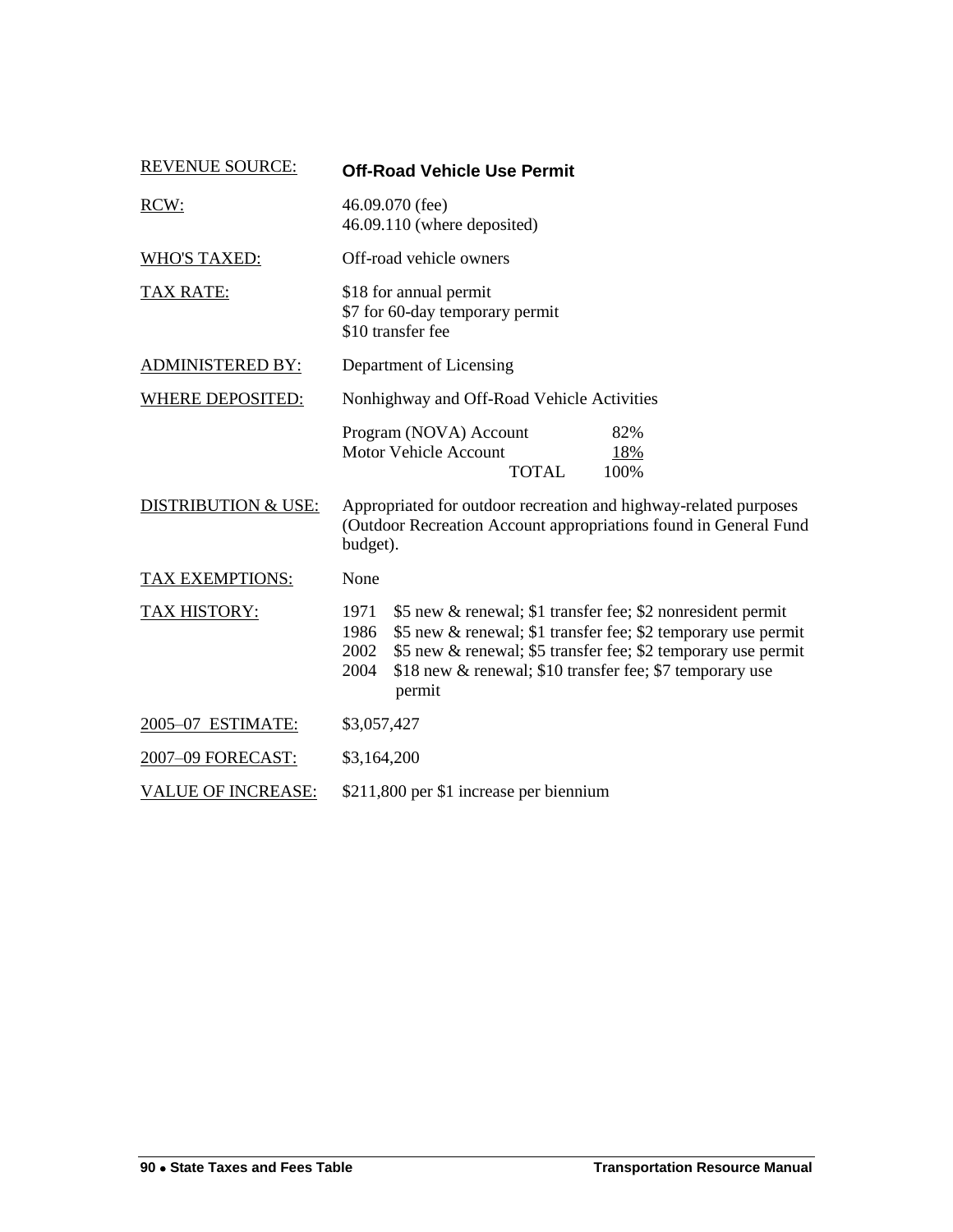| <b>REVENUE SOURCE:</b>         | <b>Personalized Plates</b>                                                                                                                                              |  |  |
|--------------------------------|-------------------------------------------------------------------------------------------------------------------------------------------------------------------------|--|--|
| RCW:                           | 46.16.585 (\$30 basic fee, \$20 renewal fee)<br>46.16.590 (transfer fee)<br>46.16.605 (where deposited)<br>46.16.606 (additional \$10 fee)                              |  |  |
| <b>WHO'S TAXED:</b>            | Vehicle owners                                                                                                                                                          |  |  |
| TAX RATE:                      | \$40 set of new plates/\$30 for renewal of plates; paid in addition to<br>the regular vehicle registration fee and any other required fees or<br>taxes (RCW 46.16.585). |  |  |
|                                | To transfer plates to another vehicle, a \$10 fee is charged in<br>addition to all other fees.                                                                          |  |  |
| <b>ADMINISTERED BY:</b>        | Department of Licensing                                                                                                                                                 |  |  |
| <b>WHERE DEPOSITED:</b>        | Wildlife Fund (transfer fee deposited in Motor Vehicle Account)                                                                                                         |  |  |
| <b>DISTRIBUTION &amp; USE:</b> | Appropriated to Department of Licensing to cover administrative<br>costs of program and to Department of Fish and Wildlife for<br>wildlife protection and enhancement.  |  |  |
| TAX EXEMPTIONS:                | None                                                                                                                                                                    |  |  |
| <b>TAX HISTORY:</b>            | \$30 new, \$20 renewal<br>1973<br>\$40 new, \$30 renewal<br>1991                                                                                                        |  |  |
| 2005-07 ESTIMATE:              | \$5.9 million                                                                                                                                                           |  |  |
| 2007-09 FORECAST:              | \$6.7 million                                                                                                                                                           |  |  |
| <b>VALUE OF INCREASE:</b>      | \$195,600 per \$1 increase per biennium                                                                                                                                 |  |  |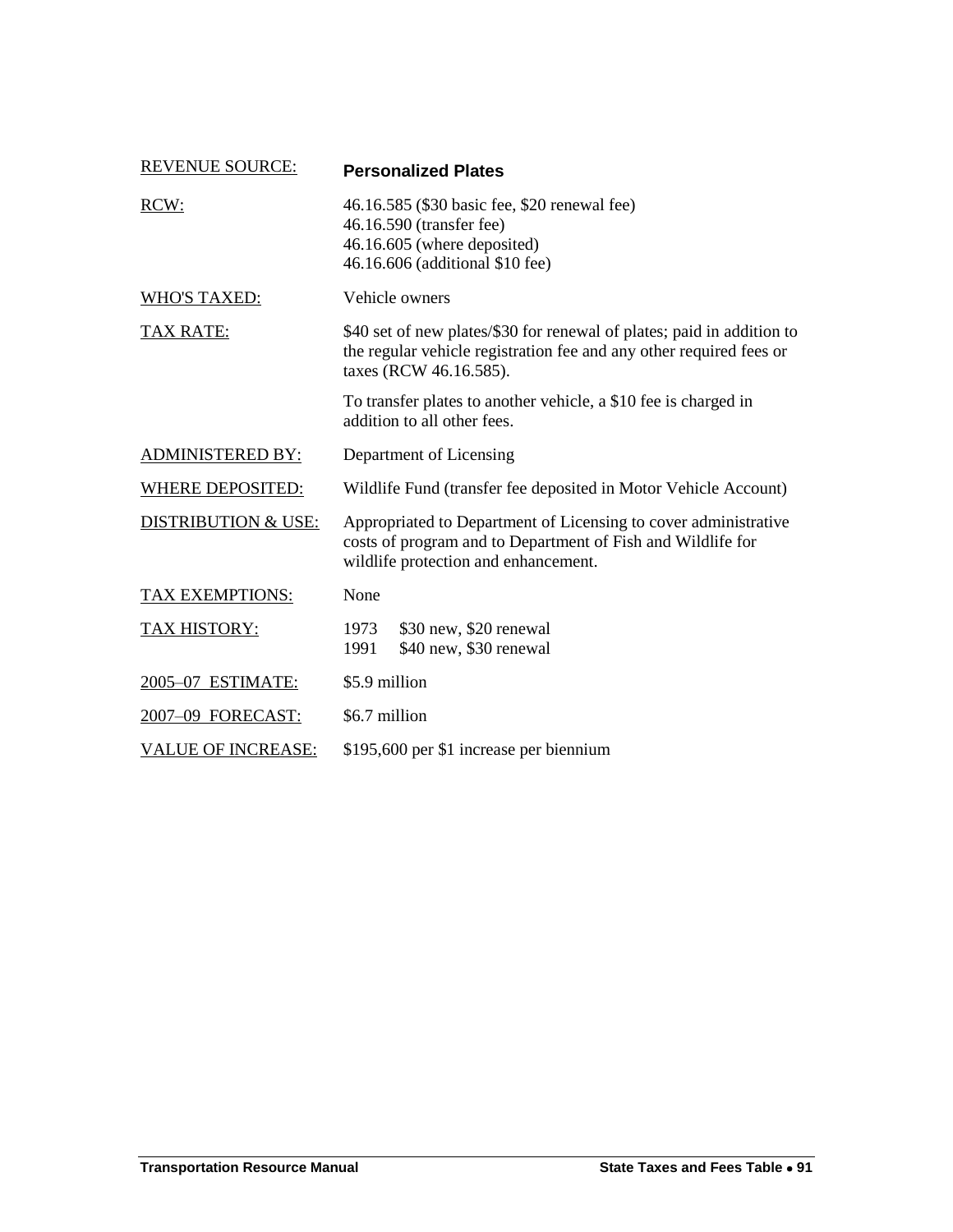| <b>REVENUE SOURCE:</b>         | <b>Prisoner of War/Disabled Veteran Plate</b>                                                                                                                                                            |  |  |
|--------------------------------|----------------------------------------------------------------------------------------------------------------------------------------------------------------------------------------------------------|--|--|
| RCW:                           | 73.04.110                                                                                                                                                                                                |  |  |
| <b>WHO'S TAXED:</b>            | Discharged American veterans who satisfy the U.S. Department of<br>Veterans Affairs' 100% disability criteria; discharged American<br>veterans who were captured and incarcerated for more than 29 days. |  |  |
| <b>TAX RATE:</b>               | No fee; exempt from all licensing fees and excise tax for one<br>vehicle.                                                                                                                                |  |  |
| <b>ADMINISTERED BY:</b>        | Department of Licensing                                                                                                                                                                                  |  |  |
| <b>WHERE DEPOSITED:</b>        | Not applicable                                                                                                                                                                                           |  |  |
| <b>DISTRIBUTION &amp; USE:</b> | Not applicable                                                                                                                                                                                           |  |  |
| TAX EXEMPTIONS:                | None                                                                                                                                                                                                     |  |  |
| TAX HISTORY:                   | 1949<br>Free plates authorized for disabled veterans<br>\$5 transfer fee added<br>1980<br>1982<br>Free plates authorized for prisoners of war                                                            |  |  |
| 2005-07 ESTIMATE:              | Not applicable                                                                                                                                                                                           |  |  |
| 2007-09 FORECAST:              | Not applicable                                                                                                                                                                                           |  |  |
| <b>VALUE OF INCREASE:</b>      | Not applicable                                                                                                                                                                                           |  |  |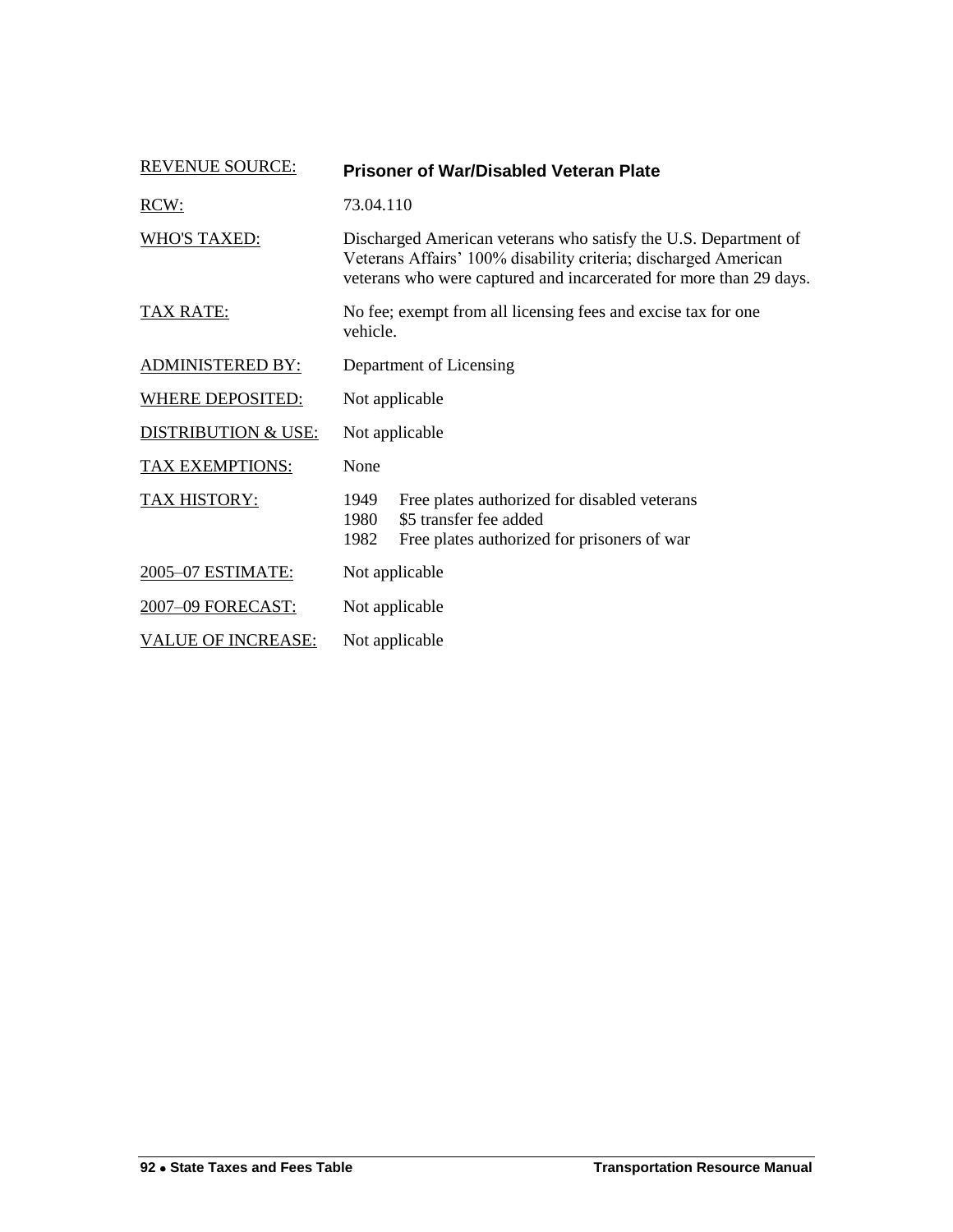| <b>REVENUE SOURCE:</b>         | <b>Proportional Registration Plates and Fees</b>                                                                                                                                                                                                                                                                                                                                                                                                                                                                                                                                                                                                                        |  |  |
|--------------------------------|-------------------------------------------------------------------------------------------------------------------------------------------------------------------------------------------------------------------------------------------------------------------------------------------------------------------------------------------------------------------------------------------------------------------------------------------------------------------------------------------------------------------------------------------------------------------------------------------------------------------------------------------------------------------------|--|--|
| RCW:                           | 46.87<br>46.87.090 (replacement plate fees)<br>46.87.130 (\$4.50 transaction fee)<br>46.68.035 (registration revenue distribution)                                                                                                                                                                                                                                                                                                                                                                                                                                                                                                                                      |  |  |
| <b>WHO'S TAXED:</b>            | Businesses engaged in interstate commerce that operate in<br>Washington and are registered as part of the International<br>Registration Plan (IRP).                                                                                                                                                                                                                                                                                                                                                                                                                                                                                                                     |  |  |
| <u>TAX RATE:</u>               | Registration: Under IRP, the cost of registration is based on the<br>percentage of total miles traveled in member states and<br>provinces; the base state or province collects the entire fee and<br>transmits appropriate amounts to other states; applies to the<br>combined licensing fee.<br>Apportioned plates: \$10 for vehicles required to display two<br>$\bullet$<br>apportioned plates and \$5 for vehicles required to display one<br>plate.<br>Cab card: \$2<br>Validation tab: \$2<br>Vehicle transaction fee: \$4.50 each time a vehicle is added to a<br>$\bullet$<br>Washington-based fleet and each time the proportional<br>registration is renewed. |  |  |
| <b>ADMINISTERED BY:</b>        | Department of Licensing                                                                                                                                                                                                                                                                                                                                                                                                                                                                                                                                                                                                                                                 |  |  |
| <b>WHERE DEPOSITED:</b>        | Prorate combined licensing fee distributed per RCW 46.68.035 (see<br><b>Combined Licensing Fee</b> ). Plate fees and transaction fees<br>distributed to the Motor Vehicle Account.                                                                                                                                                                                                                                                                                                                                                                                                                                                                                      |  |  |
| <b>DISTRIBUTION &amp; USE:</b> | Appropriated for highway-related purposes, to the State Patrol, and<br>to Washington State Ferries.                                                                                                                                                                                                                                                                                                                                                                                                                                                                                                                                                                     |  |  |
| TAX EXEMPTIONS:                | None                                                                                                                                                                                                                                                                                                                                                                                                                                                                                                                                                                                                                                                                    |  |  |
| TAX HISTORY:                   | 1985<br>\$10, two apportioned plates; \$5, one apportioned plate<br>Adds: Cab card, \$2; validation tab, \$2; backing plate, \$2;<br>1987<br>maximum transaction fee set at \$10 (DOL sets at \$4.50).                                                                                                                                                                                                                                                                                                                                                                                                                                                                  |  |  |
| 2005-07 ESTIMATE:              | Plates and fees:<br>\$1.5 million<br>Combined licensing fee: \$72.0 million<br>\$0.0 million<br>MVET:                                                                                                                                                                                                                                                                                                                                                                                                                                                                                                                                                                   |  |  |
| <u>2007–09 FORECAST:</u>       | Plates and fees:<br>\$1.5 million<br>Combined licensing fee: \$75.0 million<br>\$0.0 million<br><b>MVET:</b>                                                                                                                                                                                                                                                                                                                                                                                                                                                                                                                                                            |  |  |
| <b>VALUE OF INCREASE:</b>      | Plates and fees:<br>\$60,000 per \$1 increase per biennium<br>\$750,000 per 1% increase per biennium<br>Combined licensing fee:<br>\$0 per 1% increase per biennium<br><b>MVET:</b>                                                                                                                                                                                                                                                                                                                                                                                                                                                                                     |  |  |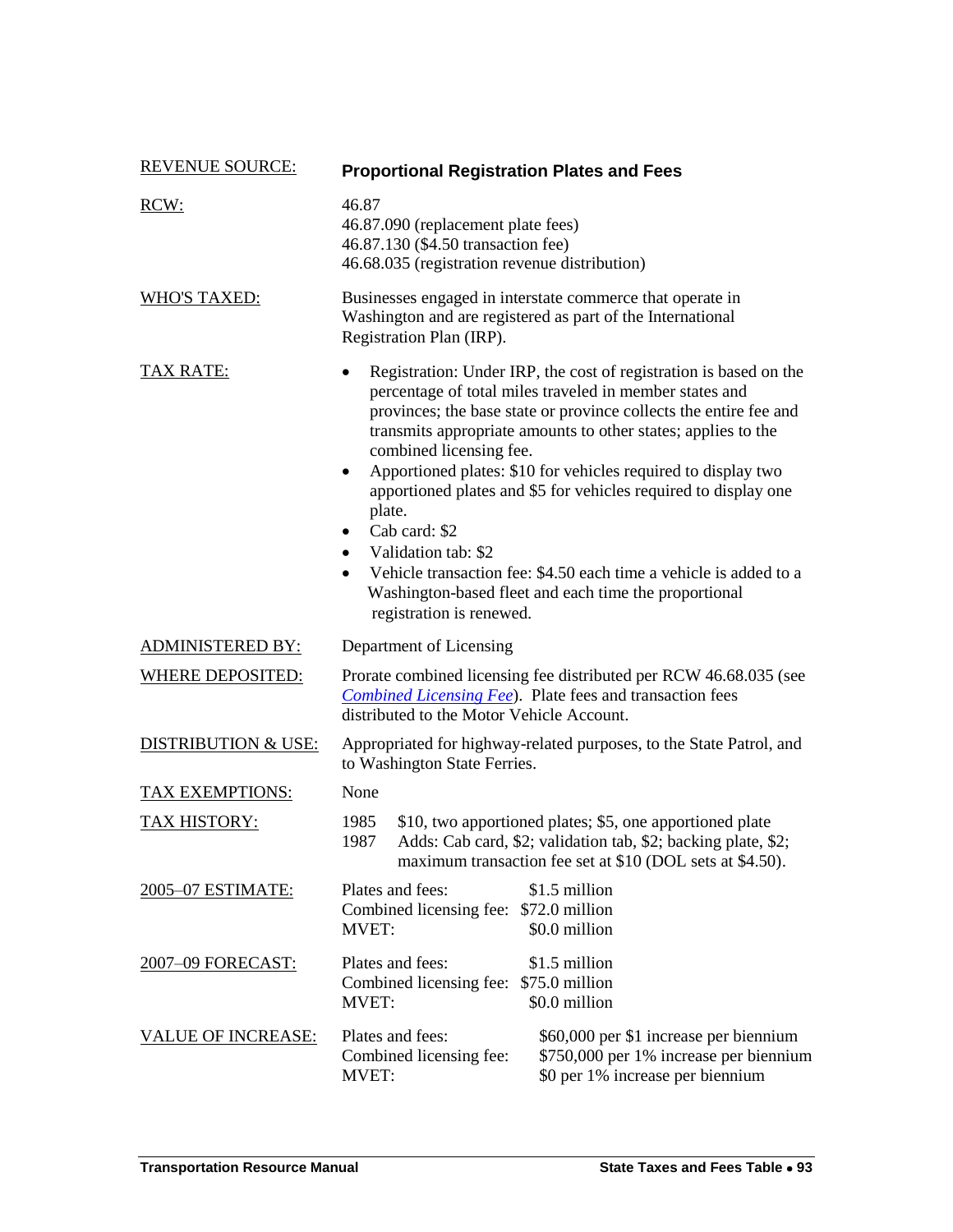| <b>REVENUE SOURCE:</b>         | <b>Reflectorized Plate Fee</b>                      |  |  |
|--------------------------------|-----------------------------------------------------|--|--|
| RCW:                           | 46.16.237                                           |  |  |
| <b>WHO'S TAXED:</b>            | Vehicle owners                                      |  |  |
| <b>TAX RATE:</b>               | \$2 per plate                                       |  |  |
| <b>ADMINISTERED BY:</b>        | Department of Licensing                             |  |  |
| WHERE DEPOSITED:               | Motor Vehicle Account                               |  |  |
| <b>DISTRIBUTION &amp; USE:</b> | Appropriated for highway-related purposes           |  |  |
| <b>TAX EXEMPTIONS:</b>         | None                                                |  |  |
| TAX HISTORY:                   | 1967<br>50 cents per plate<br>2005<br>\$2 per place |  |  |
| 2005-07 ESTIMATE:              | \$9.4 million                                       |  |  |
| 2007-09 FORECAST:              | \$11.3 million                                      |  |  |
| <b>VALUE OF INCREASE:</b>      | \$6.3 million per \$1 increase per biennium         |  |  |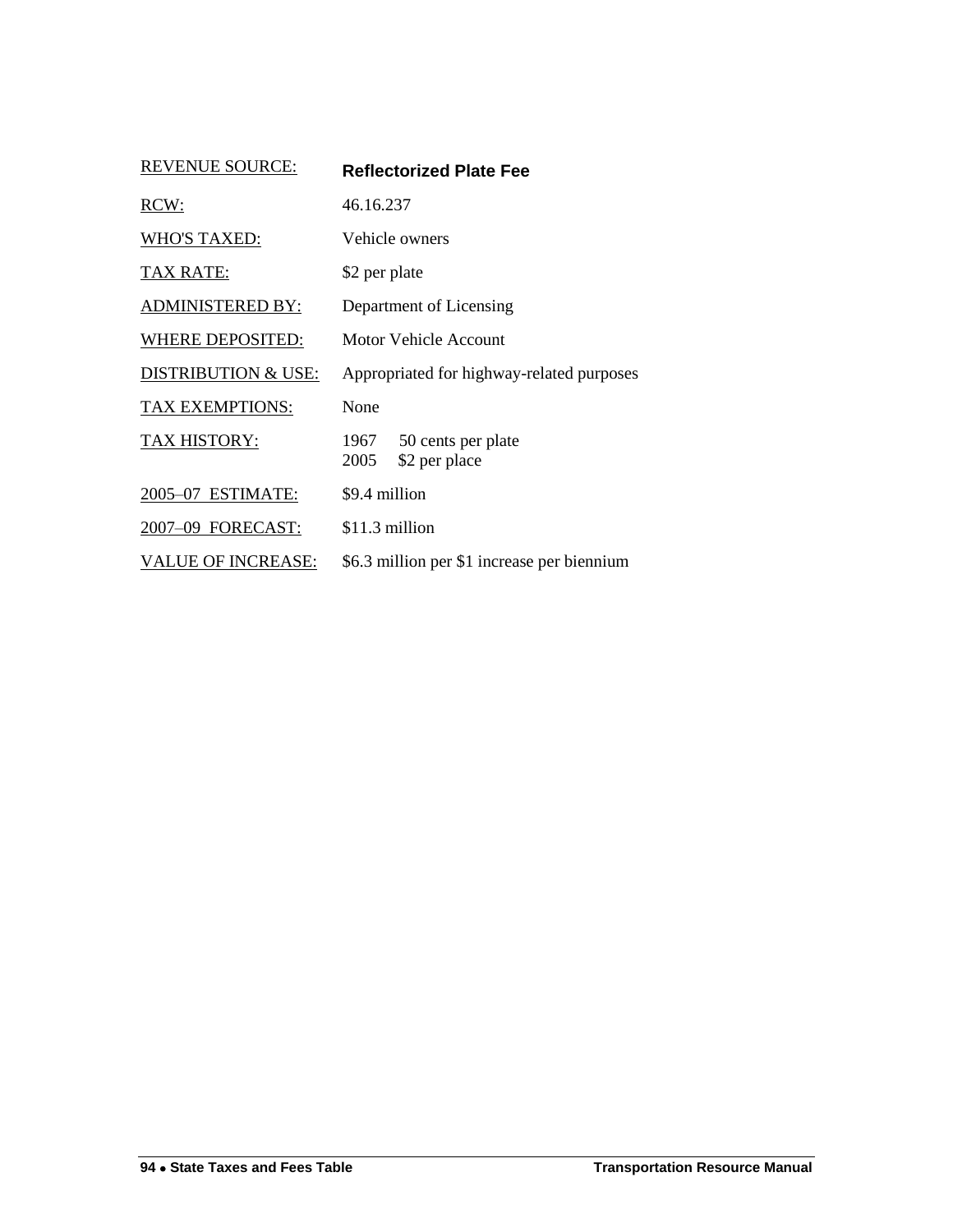| <b>REVENUE SOURCE:</b>         | <b>Rental Vehicle Sales Tax (in lieu of MVET)</b>                                                                                                                                                                                                                                                         |  |  |
|--------------------------------|-----------------------------------------------------------------------------------------------------------------------------------------------------------------------------------------------------------------------------------------------------------------------------------------------------------|--|--|
| RCW:                           | 82.08.020                                                                                                                                                                                                                                                                                                 |  |  |
| <b>WHO'S TAXED:</b>            | Consumers who rent vehicles; tax is in lieu of motor vehicle excise<br>tax on rental vehicles.                                                                                                                                                                                                            |  |  |
| <b>TAX RATE:</b>               | 5.9% of rental contract amount; rate was set to generate same<br>revenue as what the MVET on rental vehicles would have<br>generated.                                                                                                                                                                     |  |  |
| <b>ADMINISTERED BY:</b>        | Department of Revenue                                                                                                                                                                                                                                                                                     |  |  |
| <b>WHERE DEPOSITED:</b>        | Multimodal Transportation Account                                                                                                                                                                                                                                                                         |  |  |
| <b>DISTRIBUTION &amp; USE:</b> | <b>General Transportation</b>                                                                                                                                                                                                                                                                             |  |  |
| <b>TAX EXEMPTIONS:</b>         | Vehicles rented or loaned to customers by automotive repair<br>businesses while the customers' vehicles are under repair<br>(RCW 46.04.465).                                                                                                                                                              |  |  |
|                                | Vehicles licensed and operated as taxicabs (RCW 46.04.045).                                                                                                                                                                                                                                               |  |  |
| <b>TAX HISTORY:</b>            | 1992<br>5.9% of rental contract amount<br>Consolidated the distribution of in-lieu MVET consistent<br>1998<br>with the MVET; surtax distribution eliminated.<br>After enactment of Chapter 1, 1 <sup>st</sup> Special Session, Laws of<br>2000<br>2000, distributed to Multimodal Transportation Account. |  |  |
| 2005-07 ESTIMATE:              | \$45.2 million                                                                                                                                                                                                                                                                                            |  |  |
| 2007-09 FORECAST:              | \$50.2 million                                                                                                                                                                                                                                                                                            |  |  |
| <b>VALUE OF INCREASE:</b>      | \$8.5 million for each 1% increase in tax rate per biennium                                                                                                                                                                                                                                               |  |  |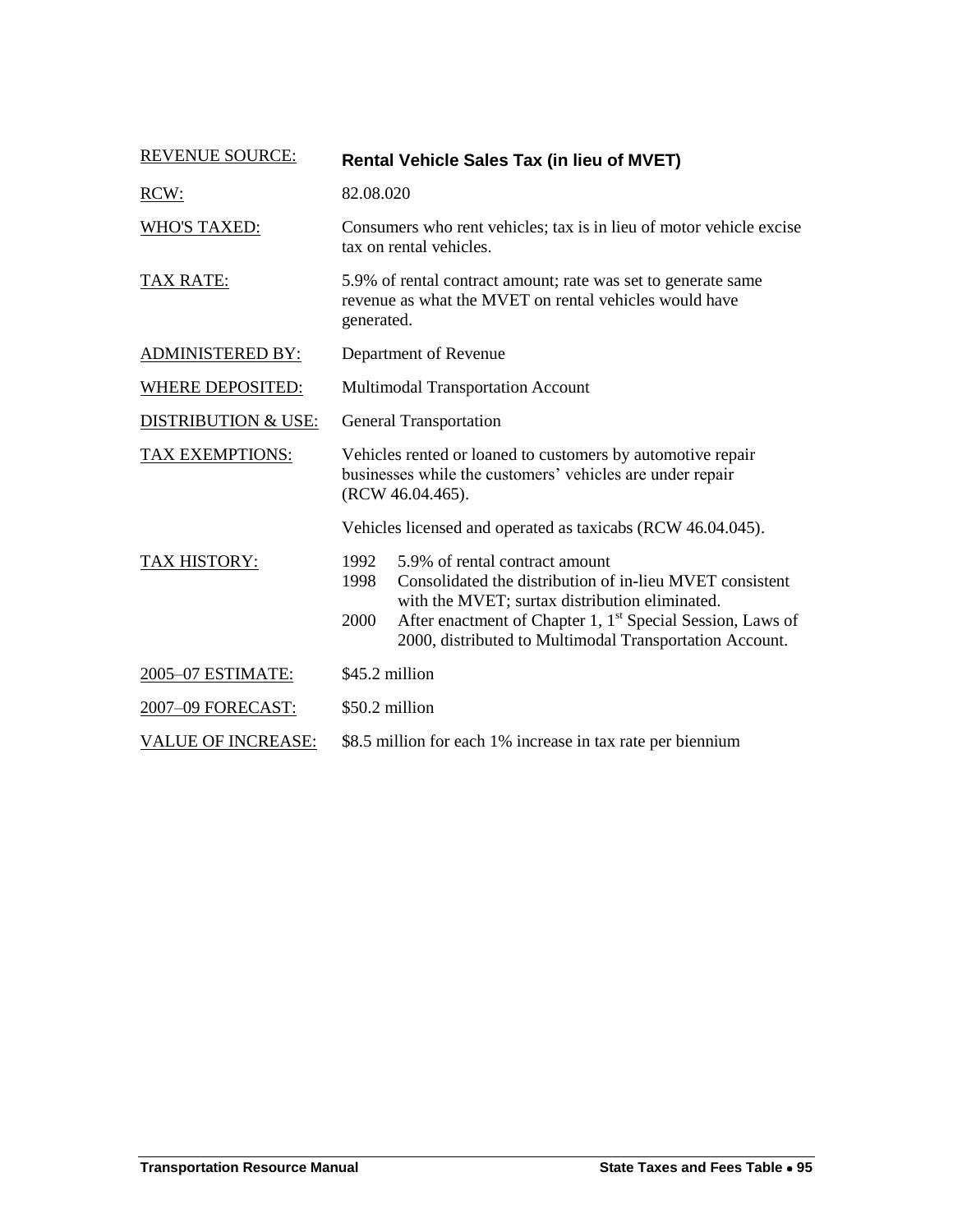| <b>REVENUE SOURCE:</b>         | <b>Replacement Plate and Tab Fees</b>                                                                                                                                                                                                                                                                                   |                                                                                                                                                                                                                                                                                                                                                                                                                                                                                    |  |
|--------------------------------|-------------------------------------------------------------------------------------------------------------------------------------------------------------------------------------------------------------------------------------------------------------------------------------------------------------------------|------------------------------------------------------------------------------------------------------------------------------------------------------------------------------------------------------------------------------------------------------------------------------------------------------------------------------------------------------------------------------------------------------------------------------------------------------------------------------------|--|
| RCW:                           | 46.16.270 (plate replacement fees)<br>46.16.233 (periodic replacement program and license plate number<br>retention)                                                                                                                                                                                                    |                                                                                                                                                                                                                                                                                                                                                                                                                                                                                    |  |
| <b>WHO'S TAXED:</b>            | Vehicle owners who purchase replacement plates and tabs.                                                                                                                                                                                                                                                                |                                                                                                                                                                                                                                                                                                                                                                                                                                                                                    |  |
| <b>TAX RATE:</b>               | \$10 per replacement plate<br>\$2 per replacement plate for motorcycles<br>\$1 per set of replacement license plate tabs<br>\$20 per vehicle retaining current license plate number                                                                                                                                     |                                                                                                                                                                                                                                                                                                                                                                                                                                                                                    |  |
| <b>ADMINISTERED BY:</b>        | Department of Licensing                                                                                                                                                                                                                                                                                                 |                                                                                                                                                                                                                                                                                                                                                                                                                                                                                    |  |
| <b>WHERE DEPOSITED:</b>        | <b>Motor Vehicle Account</b><br>Multimodal fund (plate number retention fee)                                                                                                                                                                                                                                            |                                                                                                                                                                                                                                                                                                                                                                                                                                                                                    |  |
| <b>DISTRIBUTION &amp; USE:</b> | Appropriated for highway-related purposes.                                                                                                                                                                                                                                                                              |                                                                                                                                                                                                                                                                                                                                                                                                                                                                                    |  |
| <b>TAX EXEMPTIONS:</b>         | The following are exempt from the periodic plate replacement<br>program under RCW 46.16.233: commercial vehicles over 26,000<br>pounds, state and local government vehicles, horseless carriages,<br>medal of honor recipients, and trailers licensed in combination with<br>a tractor and weighing over 40,000 pounds. |                                                                                                                                                                                                                                                                                                                                                                                                                                                                                    |  |
| <b>TAX HISTORY:</b>            | 1915<br>50 cents per plate<br>1921<br>1929<br>\$1 per plate<br>1947<br>1951<br>1986<br>1997<br>program.<br>2004<br>2005                                                                                                                                                                                                 | \$2 for one or two plates<br>Same as original fee for two plates; \$1 for single plate.<br>\$2 per plate; \$1 per motorcycle plate; \$1 for tabs or<br>windshield emblem if issued instead of plates.<br>\$3 per plate; \$2 per motorcycle plate; \$1 for tabs, etc.<br>Established the mandatory periodic plate replacement<br>\$20 license plate number retention option under the<br>mandatory periodic plate replacement program.<br>\$10 per plate; \$2 per motorcycle plate. |  |
| 2005–07 ESTIMATE:              | Plate Replacement:<br><b>Plate Number Retention:</b>                                                                                                                                                                                                                                                                    | \$23.0 million<br>\$0.9 million                                                                                                                                                                                                                                                                                                                                                                                                                                                    |  |
| 2007-09 FORECAST:              | Plate Replacement:<br><b>Plate Number Retention:</b>                                                                                                                                                                                                                                                                    | \$28.3 million<br>\$0.9 million                                                                                                                                                                                                                                                                                                                                                                                                                                                    |  |
| <u>VALUE OF INCREASE:</u>      | Plate Replacement:<br><b>Plate Number Retention:</b>                                                                                                                                                                                                                                                                    | \$3.2 million per \$1 increase per<br>biennium<br>\$0.05 million per \$1 increase per<br>biennium                                                                                                                                                                                                                                                                                                                                                                                  |  |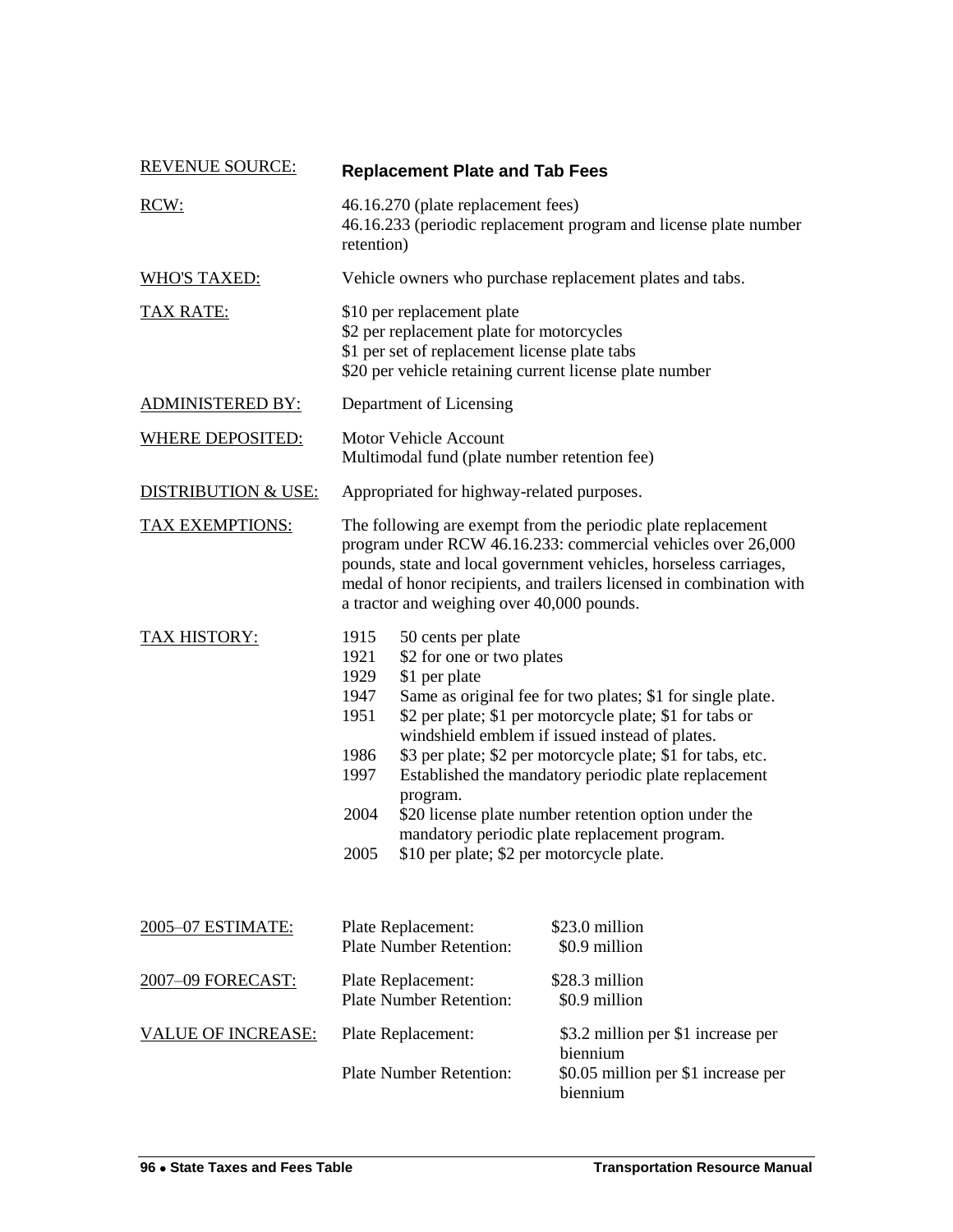| <b>REVENUE SOURCE:</b>         | <b>Retail Sales and Use Tax on Motor Vehicles</b>           |
|--------------------------------|-------------------------------------------------------------|
| RCW:                           | 82.08.020 (retail sales tax)<br>82.12.020 (use tax)         |
| <b>WHO'S TAXED:</b>            | Consumers purchasing motor vehicles                         |
| <b>TAX RATE:</b>               | 0.3% of selling price                                       |
| <b>ADMINISTERED BY:</b>        | Department of Revenue                                       |
| <b>WHERE DEPOSITED:</b>        | <b>Multimodal Transportation Account</b>                    |
| <b>DISTRIBUTION &amp; USE:</b> | <b>General Transportation</b>                               |
| TAX EXEMPTIONS:                | Retail car rentals                                          |
| TAX HISTORY:                   | 2003 0.3% of selling price                                  |
| 2005-07 ESTIMATE:              | \$72.0 million                                              |
| 2007-09 FORECAST:              | \$74.7 million                                              |
| <b>VALUE OF INCREASE:</b>      | \$249 million for each 1% increase in tax rate per biennium |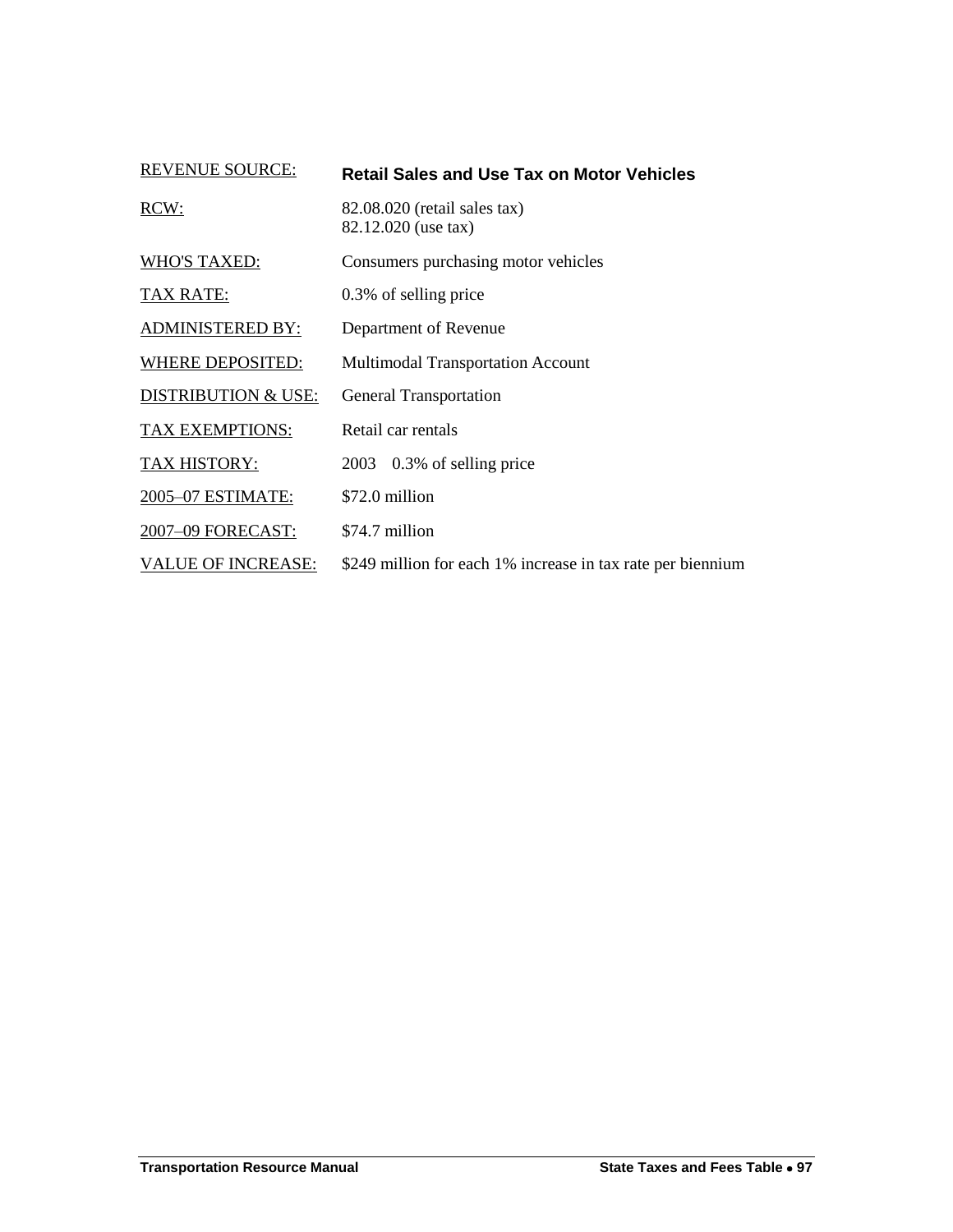| <b>REVENUE SOURCE:</b>         | <b>Rideshare Registration Fee</b>                                                                                                                                                                                |                                                                                                                                                           |
|--------------------------------|------------------------------------------------------------------------------------------------------------------------------------------------------------------------------------------------------------------|-----------------------------------------------------------------------------------------------------------------------------------------------------------|
| RCW:                           |                                                                                                                                                                                                                  | $46.16.023$ (fee)<br>46.74.010 (definitions)<br>82.08.0287 (sales tax exemption)<br>82.12.0282 (use tax exemption)<br>82.44.015 (MVET exemption)          |
| <b>WHO'S TAXED:</b>            | A passenger motor vehicle being used for commute ridesharing or<br>for ridesharing for the elderly and the handicapped; includes<br>publicly-owned and privately-owned vehicles.                                 |                                                                                                                                                           |
| <b>TAX RATE:</b>               | \$25 one-time rideshare plate fee in addition to basic registration fee;<br>makes vehicle exempt from motor vehicle excise tax and sales/use<br>tax; vehicles issued special license plate denoting "RIDESHARE." |                                                                                                                                                           |
| <b>ADMINISTERED BY:</b>        | Department of Licensing                                                                                                                                                                                          |                                                                                                                                                           |
| <b>WHERE DEPOSITED:</b>        | <b>Motor Vehicle Account</b>                                                                                                                                                                                     |                                                                                                                                                           |
| <b>DISTRIBUTION &amp; USE:</b> | Appropriated for highway-related purposes                                                                                                                                                                        |                                                                                                                                                           |
| TAX EXEMPTIONS:                | None                                                                                                                                                                                                             |                                                                                                                                                           |
| <b>TAX HISTORY:</b>            | 1980<br>1982<br>1987                                                                                                                                                                                             | Sales tax/use tax/MVET exemptions<br>Handicapped/elderly revisions for vanpools<br>\$25 one-time fee in addition to registration fee; \$5 transfer<br>fee |
| 2005-07 ESTIMATE:              | Minimal                                                                                                                                                                                                          |                                                                                                                                                           |
| 2007-09 FORECAST:              | Minimal                                                                                                                                                                                                          |                                                                                                                                                           |
| <b>VALUE OF INCREASE:</b>      | Minimal                                                                                                                                                                                                          |                                                                                                                                                           |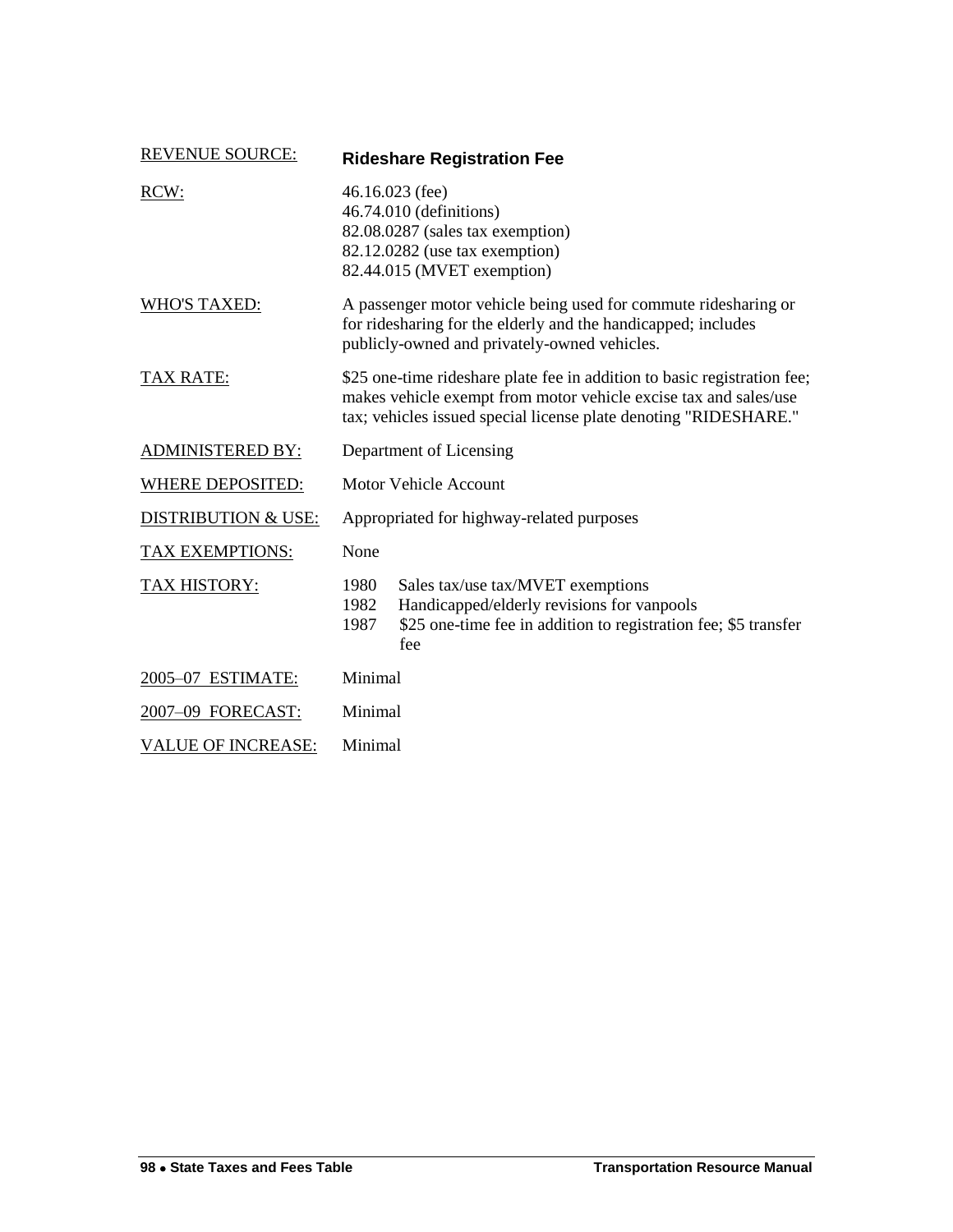<span id="page-68-0"></span>

| <b>REVENUE SOURCE:</b>         | <b>Single-Axle Trailer Fee</b>                                                                                                                                                                                        |                                                               |  |
|--------------------------------|-----------------------------------------------------------------------------------------------------------------------------------------------------------------------------------------------------------------------|---------------------------------------------------------------|--|
| RCW:                           | 46.16.086                                                                                                                                                                                                             |                                                               |  |
| <b>WHO'S TAXED:</b>            | Private-use single-axle trailers of 2,000 pounds scale weight or less if used<br>on public highways.                                                                                                                  |                                                               |  |
| <b>TAX RATE:</b>               | \$15 annual fee                                                                                                                                                                                                       |                                                               |  |
| <b>ADMINISTERED BY:</b>        | Department of Licensing                                                                                                                                                                                               |                                                               |  |
| WHERE DEPOSITED:               | <b>Motor Vehicle Account</b><br><b>State Patrol Highway Account</b><br><b>Puget Sound Ferry Operations Account</b><br><b>Transportation 2003 Account</b><br><b>Transportation Partnership Account</b><br><b>TOTAL</b> | 59.495%<br>22.360%<br>1.375%<br>5.237%<br>11.533%<br>100.000% |  |
| <b>DISTRIBUTION &amp; USE:</b> | As appropriated for highway-related purposes, State Patrol, and<br>Washington State Ferries.                                                                                                                          |                                                               |  |
| <b>TAX EXEMPTIONS:</b>         | Trailers not used on public highways. Rental trailers pay basic fee under<br>46.16.062.                                                                                                                               |                                                               |  |
| <b>TAX HISTORY:</b>            | 2005<br>Single-axel trailer fee created at \$15                                                                                                                                                                       |                                                               |  |
| 2005-07 ESTIMATE:              | \$8.7 million                                                                                                                                                                                                         |                                                               |  |
| 2007-09 FORECAST:              | \$10.6 million                                                                                                                                                                                                        |                                                               |  |
| <u>VALUE OF INCREASE:</u>      | \$705,000 per \$1 increase per biennium                                                                                                                                                                               |                                                               |  |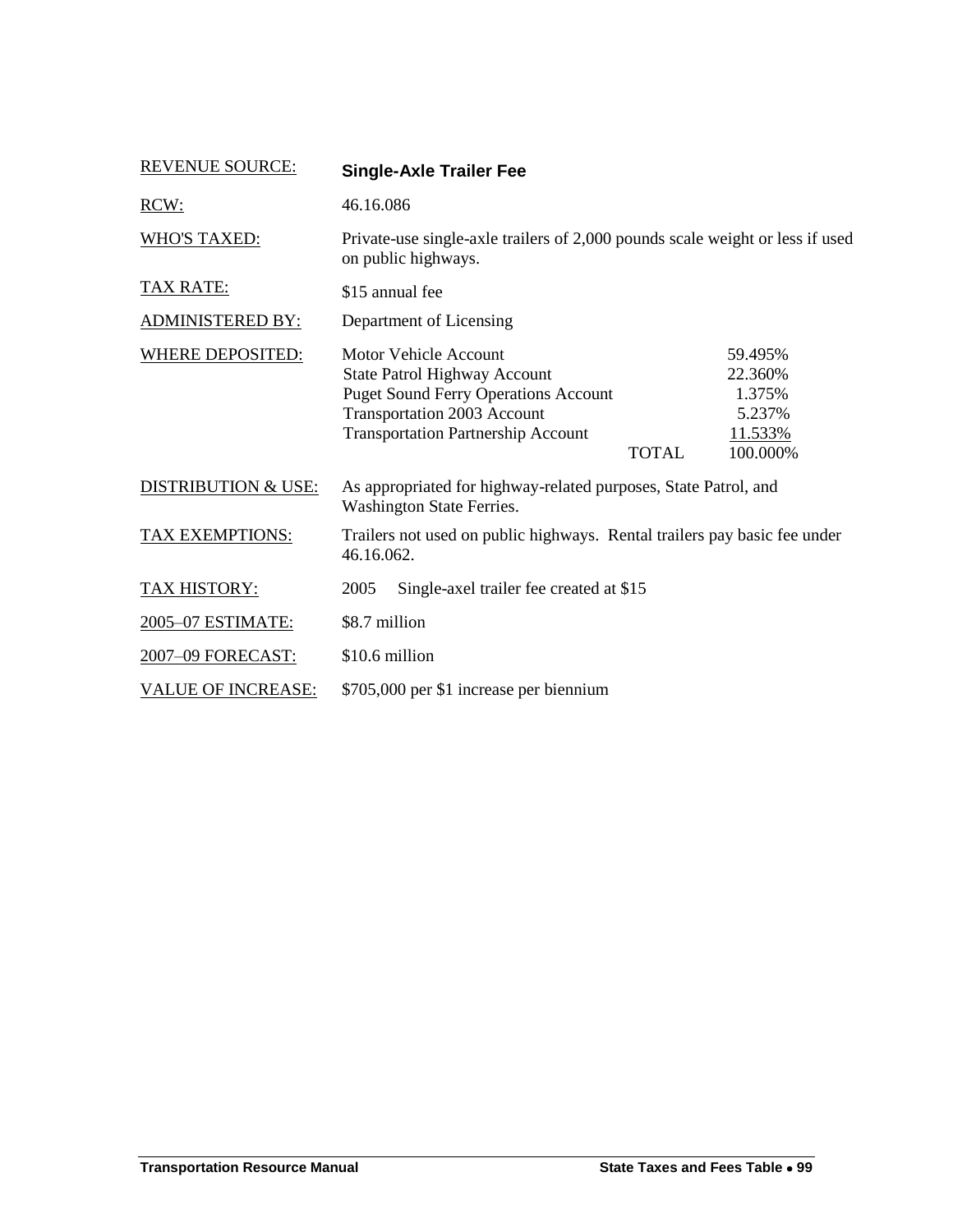| <b>REVENUE SOURCE:</b>         |                                                                                                                                                                                                                                        | <b>Special Fuel Single Trip Permit</b>                                                                                                                                                                                                                                                                                                                                                                                                                                                                                                 |
|--------------------------------|----------------------------------------------------------------------------------------------------------------------------------------------------------------------------------------------------------------------------------------|----------------------------------------------------------------------------------------------------------------------------------------------------------------------------------------------------------------------------------------------------------------------------------------------------------------------------------------------------------------------------------------------------------------------------------------------------------------------------------------------------------------------------------------|
| RCW:                           | 82.38.100                                                                                                                                                                                                                              |                                                                                                                                                                                                                                                                                                                                                                                                                                                                                                                                        |
| <b>WHO'S TAXED:</b>            | Special fuel users temporarily entering the state (maximum three<br>days) for commercial purposes; collected in lieu of the special fuel<br>tax otherwise assessable for importing and using special fuel on<br>highways in the state. |                                                                                                                                                                                                                                                                                                                                                                                                                                                                                                                                        |
| <b>TAX RATE:</b>               | \$1                                                                                                                                                                                                                                    | Filing fee (kept by county auditors or licensing agents to<br>defray administrative expenses)                                                                                                                                                                                                                                                                                                                                                                                                                                          |
|                                | \$10<br>\$9<br>\$5<br>\$25                                                                                                                                                                                                             | Administrative fee<br>Excise tax<br>Surcharge (weigh-in-motion program and congestion relief)<br>Total                                                                                                                                                                                                                                                                                                                                                                                                                                 |
| <b>ADMINISTERED BY:</b>        | Department of Licensing                                                                                                                                                                                                                |                                                                                                                                                                                                                                                                                                                                                                                                                                                                                                                                        |
| <b>WHERE DEPOSITED:</b>        | <b>Motor Vehicle Account</b>                                                                                                                                                                                                           |                                                                                                                                                                                                                                                                                                                                                                                                                                                                                                                                        |
| <b>DISTRIBUTION &amp; USE:</b> | Appropriated for highway-related purposes                                                                                                                                                                                              |                                                                                                                                                                                                                                                                                                                                                                                                                                                                                                                                        |
| TAX EXEMPTIONS:                | None                                                                                                                                                                                                                                   |                                                                                                                                                                                                                                                                                                                                                                                                                                                                                                                                        |
| <b>TAX HISTORY:</b>            | 1971<br>1973<br>1979<br>1983<br>2000                                                                                                                                                                                                   | Up to 333 miles, \$5; 334 to 555, \$10; 556 to 777, \$15; 778<br>to 1000, \$20; more than 1000, \$25 (plus \$1 per permit,<br>valid for 96 hours; in lieu of special fuel tax for importing;<br>limit of six permits/year).<br>$$10 + $1$ /day (20 days maximum); six permits/year<br>maximum).<br>$$10 + $3$ /day (20 days maximum); six permit limit deleted.<br>\$1 filing fee; \$10 administration fee; \$9 excise tax; three-<br>day permit; user fills in dates.<br>\$1 filing fee; \$10 administration fee; \$9 excise tax; \$5 |
|                                |                                                                                                                                                                                                                                        | surcharge; three-day permit; user fills in dates.                                                                                                                                                                                                                                                                                                                                                                                                                                                                                      |
| 2005-07 ESTIMATE:              | \$524,000                                                                                                                                                                                                                              |                                                                                                                                                                                                                                                                                                                                                                                                                                                                                                                                        |
| 2007-09 FORECAST:              | \$524,000                                                                                                                                                                                                                              |                                                                                                                                                                                                                                                                                                                                                                                                                                                                                                                                        |
| <b>VALUE OF INCREASE:</b>      | \$20,960 per \$1 increase per biennium                                                                                                                                                                                                 |                                                                                                                                                                                                                                                                                                                                                                                                                                                                                                                                        |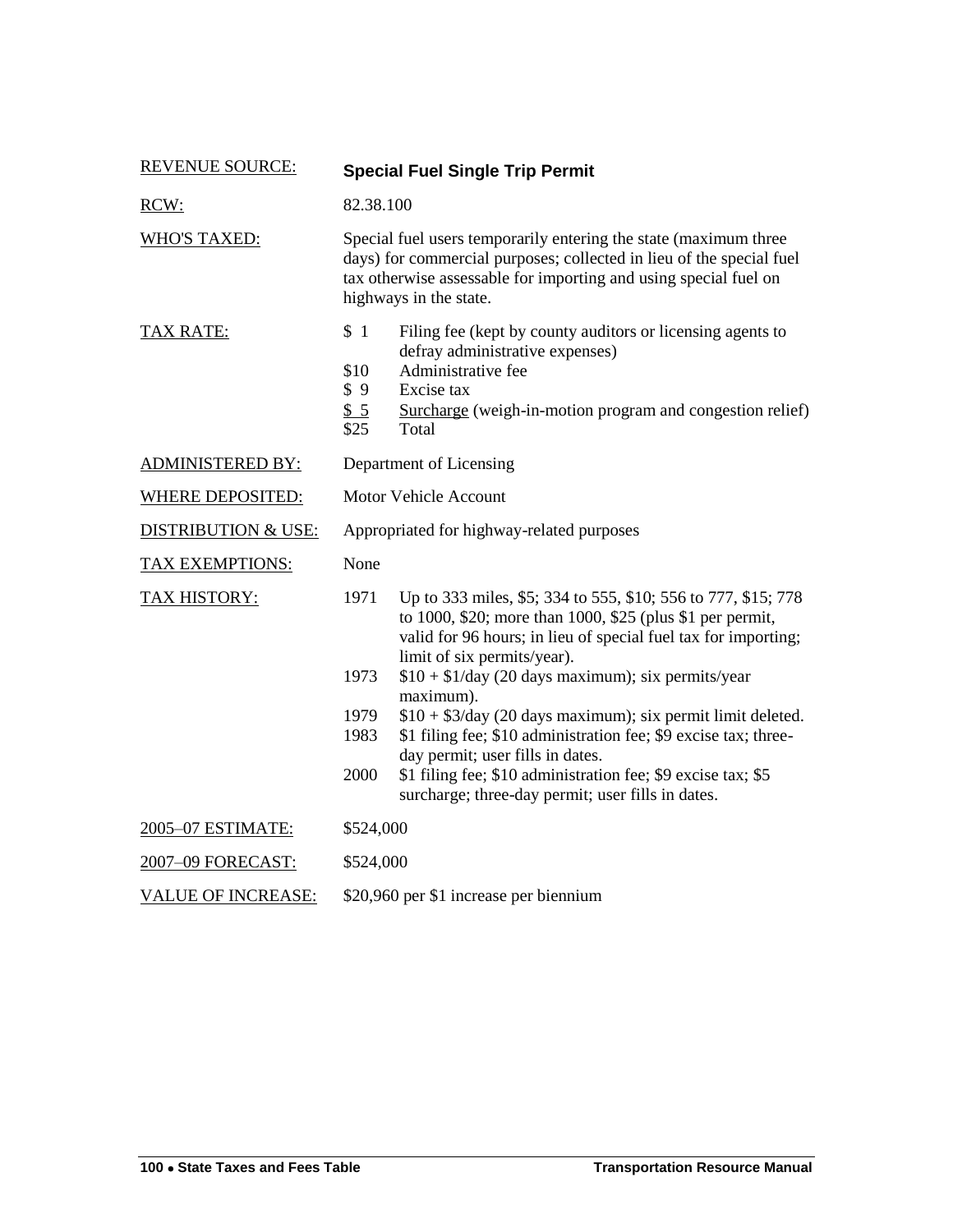| <b>REVENUE SOURCE:</b> | <b>Special License Plates</b>                                                                                                                                                                                                                                                                                                                               |
|------------------------|-------------------------------------------------------------------------------------------------------------------------------------------------------------------------------------------------------------------------------------------------------------------------------------------------------------------------------------------------------------|
| RCW:                   | 46.16.305 (authorization)<br>46.16.313 (basic fee)<br>46.16.316 (transfer fee)                                                                                                                                                                                                                                                                              |
| <b>WHO'S TAXED:</b>    | Persons who qualify for special license plates under the categories<br>listed below; plate fees are paid one time and are in addition to<br>normal registration fees, except as noted.                                                                                                                                                                      |
| TAX RATE:              | <b>Purple Heart Medal</b> – War veterans that have been awarded the<br>Purple Heart medal (\$10.00 for original plate)                                                                                                                                                                                                                                      |
|                        | Military Affiliate Radio System (MARS) – Any person holding a<br>valid MARS certificate (\$5 for original plate)                                                                                                                                                                                                                                            |
|                        | Horseless Carriage – Vehicles 40 years or older (\$35 for life of<br>vehicle; registration fee only required in initial year)                                                                                                                                                                                                                               |
|                        | Collector Vehicles – Vehicles 30 years of older $(\$35$ for life of<br>vehicle; registration fee only required in initial year)                                                                                                                                                                                                                             |
|                        | <u>HAM</u> – Any person holding a valid Amateur Radio Operator license<br>issued by the FCC (\$5 for original plate)                                                                                                                                                                                                                                        |
|                        | Congressional Medal of Honor – Any person issued a Medal of<br>Honor by the U.S. government (free original plate, free replacement<br>plate)                                                                                                                                                                                                                |
|                        | Pearl Harbor Survivor - Any person on active duty at Pearl Harbor<br>on December 7, 1941 or the surviving spouse of a deceased Pearl<br>Harbor survivor (free original plate, free replacement plate)                                                                                                                                                       |
|                        | Help Kids Speak – Any person $(\$45$ for original plate, \$30 for<br>renewal)                                                                                                                                                                                                                                                                               |
|                        | Armed Forces (Air Force, Army, Coast Guard, Marine, National<br>$Guard, Navy$ ) – Any person on active duty or retired (\$40 for<br>original, \$30 for renewal)                                                                                                                                                                                             |
|                        | <u>Fire Fighters</u> – Any professional fire fighters or paramedics who are<br>members of the Washington State Council of Fire Fighters (\$40 for<br>original plate, \$30 for renewal)                                                                                                                                                                      |
|                        | <b>Other Specialty Plates (Keep Kids Safe, Law Enforcement</b><br>Memorial, Share the Road, Ski and Ride Washington, Washington<br>Lighthouse, Washington National Park, Washington State Parks and<br>Recreation, Endangered Wildlife, Washington Wildlife, We Love<br>Our Pets, Wild On Washington) - Any person (\$40 for original, \$30<br>for renewal) |
| ADMINISTERED BY:       | Department of Licensing                                                                                                                                                                                                                                                                                                                                     |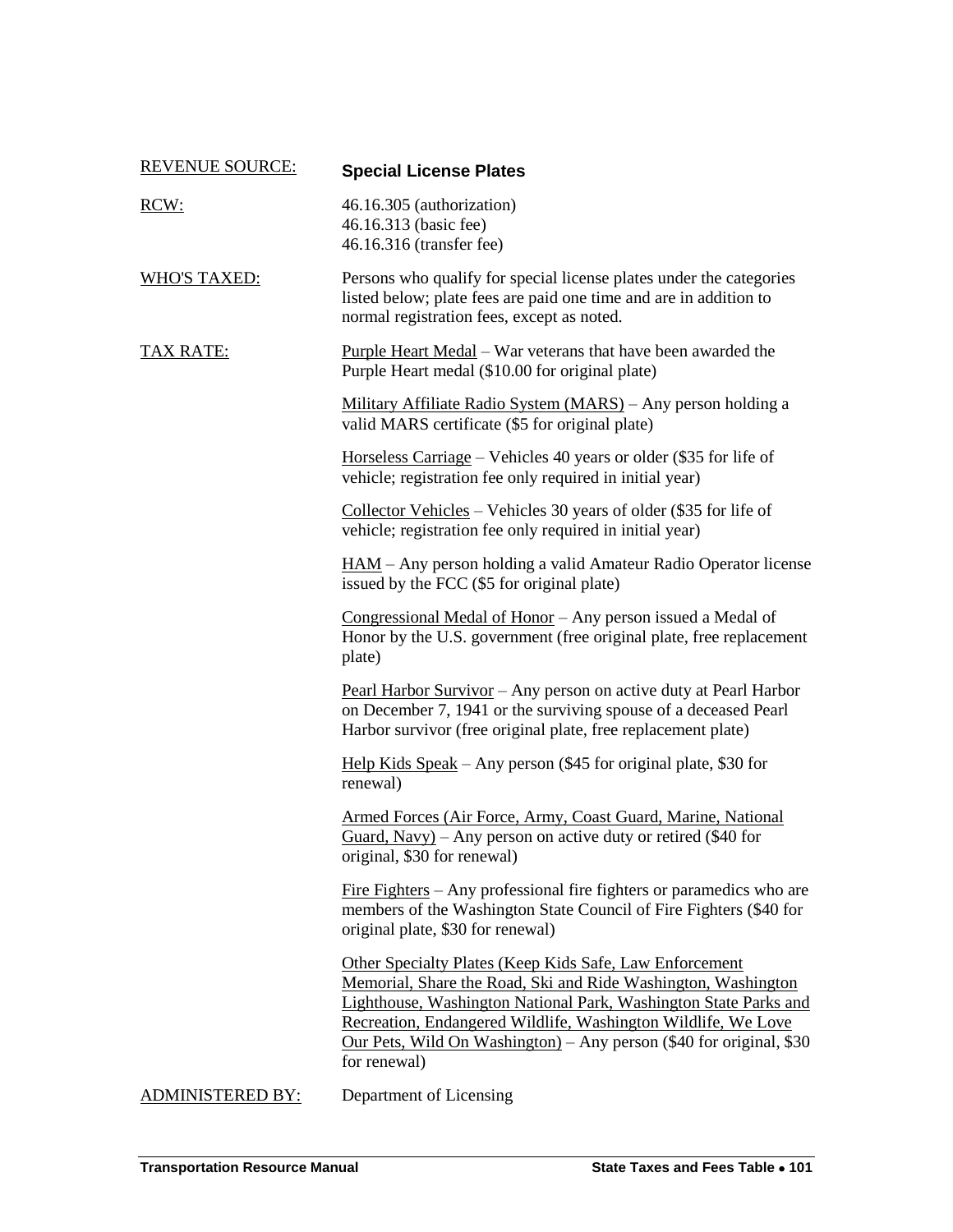| <b>WHERE DEPOSITED:</b>        | Motor Vehicle Account<br>Special license plate fund depicted on plate |
|--------------------------------|-----------------------------------------------------------------------|
| <b>DISTRIBUTION &amp; USE:</b> | Appropriated for highway-related purposes                             |
| <b>TAX EXEMPTIONS:</b>         | None                                                                  |
| 2005-07 ESTIMATE:              | Not available                                                         |
| 2007-09 FORECAST:              | Not available                                                         |
| VALUE OF INCREASE:             | Not available                                                         |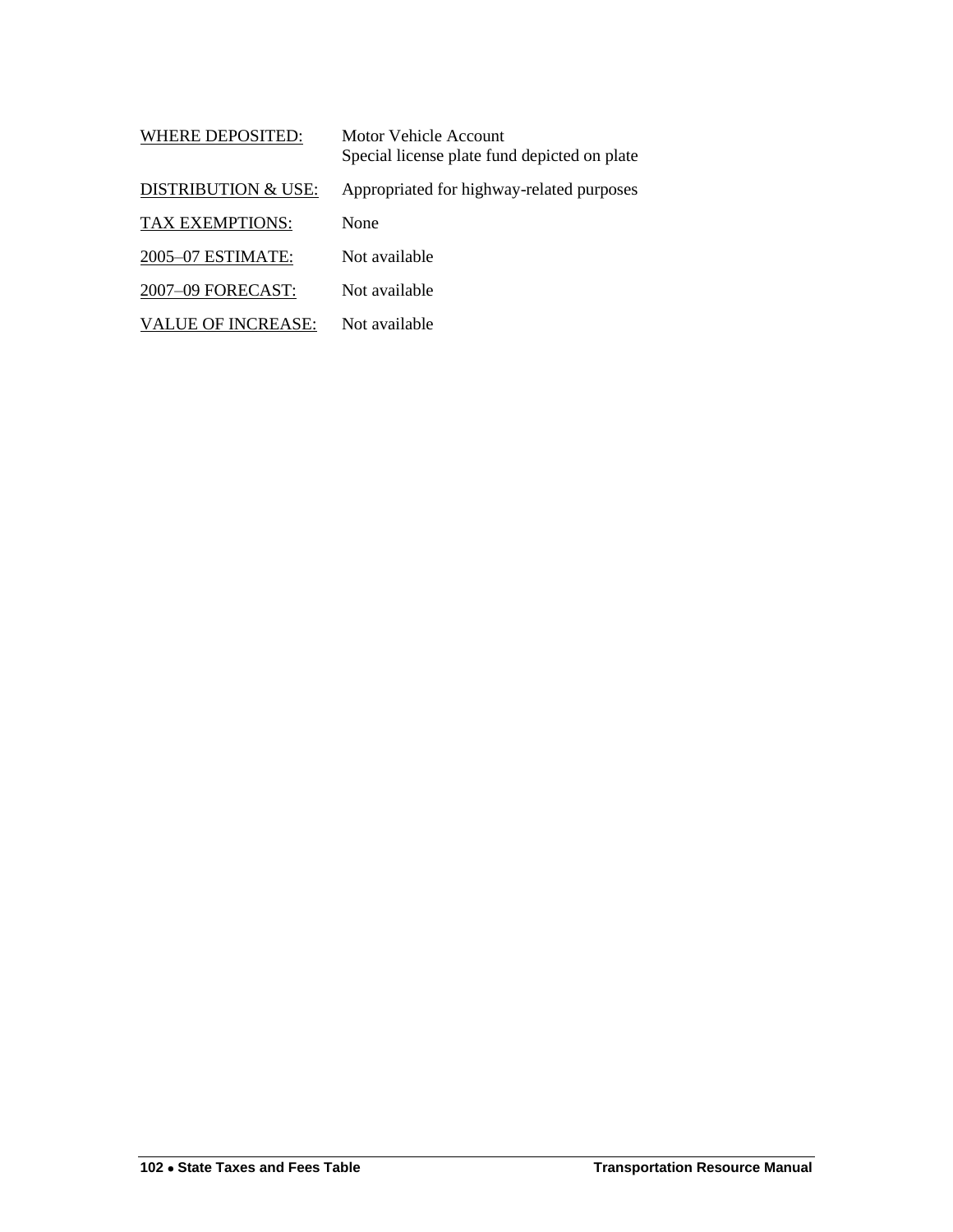| <b>REVENUE SOURCE:</b>         | <b>Special Permit Fee for Oversize/Overweight Movements</b>                                                                                                                                                                                                                                                                                                                                                                                            |  |  |  |
|--------------------------------|--------------------------------------------------------------------------------------------------------------------------------------------------------------------------------------------------------------------------------------------------------------------------------------------------------------------------------------------------------------------------------------------------------------------------------------------------------|--|--|--|
| RCW:                           | 46.44.0941 (including oversize farm implements)                                                                                                                                                                                                                                                                                                                                                                                                        |  |  |  |
|                                | 46.44.0945 (temporary additional tonnage)                                                                                                                                                                                                                                                                                                                                                                                                              |  |  |  |
| <b>WHO'S TAXED:</b>            | Overheight, overlength, overwidth, and overweight vehicles using<br>state highways; there is a separate rate schedule for oversize farm<br>implements.                                                                                                                                                                                                                                                                                                 |  |  |  |
| <b>TAX RATE:</b>               | Single trip $-$ Oversize<br>\$10<br>$$10 - $20$<br>$30$ -day permits – Oversize<br>30-day permits - Overweight<br>\$70-\$90<br>1-year permits - Oversize<br>\$100-\$150<br>1-year permits - Overweight garbage trucks<br>\$42 per 1000 lbs.                                                                                                                                                                                                            |  |  |  |
|                                | For other overweight permits, fees range from \$.07 per mile for<br>loads up to 10,000 pounds over licensed gross weight or legal<br>capacity to \$4.25 per mile for loads 100,000 pounds or more over<br>licensed gross weight or legal capacity; an additional 50 cents per<br>mile is charged for each 5,000 pound increment exceeding 100,000<br>pounds; the minimum fee for any overweight permit is \$14; permits<br>are for one-time movements. |  |  |  |
|                                | Oversized farm implements (e.g., threshers)<br>Farmers<br>\$10, 3 month; $$25, 1 yr$<br>\$25, 3 month; \$100, 1 yr<br>Sales, repair firms                                                                                                                                                                                                                                                                                                              |  |  |  |
| <b>ADMINISTERED BY:</b>        | Department of Transportation                                                                                                                                                                                                                                                                                                                                                                                                                           |  |  |  |
| <b>WHERE DEPOSITED:</b>        | <b>Motor Vehicle Account</b>                                                                                                                                                                                                                                                                                                                                                                                                                           |  |  |  |
| <b>DISTRIBUTION &amp; USE:</b> | Appropriated for highway-related purposes                                                                                                                                                                                                                                                                                                                                                                                                              |  |  |  |
| TAX EXEMPTIONS:                | Federal-, state-, county-, or city-owned vehicles (RCW 46.44.0941)                                                                                                                                                                                                                                                                                                                                                                                     |  |  |  |
| TAX HISTORY:                   | 1995<br>Overweight permit fee schedule revised and expanded<br>2004<br>Allowed tow trucks to purchase a one-year permit to tow<br>oversize/overweight vehicles. Formerly had to purchase a<br>permit for each oversize/overweight tow.                                                                                                                                                                                                                 |  |  |  |
| 2005-07 ESTIMATE:              | \$14.5 million (includes revenue from additional weight permits)                                                                                                                                                                                                                                                                                                                                                                                       |  |  |  |
| 2007-09 FORECAST:              | \$12.8 million (includes revenue from additional weight permits)                                                                                                                                                                                                                                                                                                                                                                                       |  |  |  |
| <u>VALUE OF INCREASE:</u>      | \$128,000 per 1% increase per biennium                                                                                                                                                                                                                                                                                                                                                                                                                 |  |  |  |

Note: Revenues include collections from additional tonnage, special permit fees, and log tolerance permits.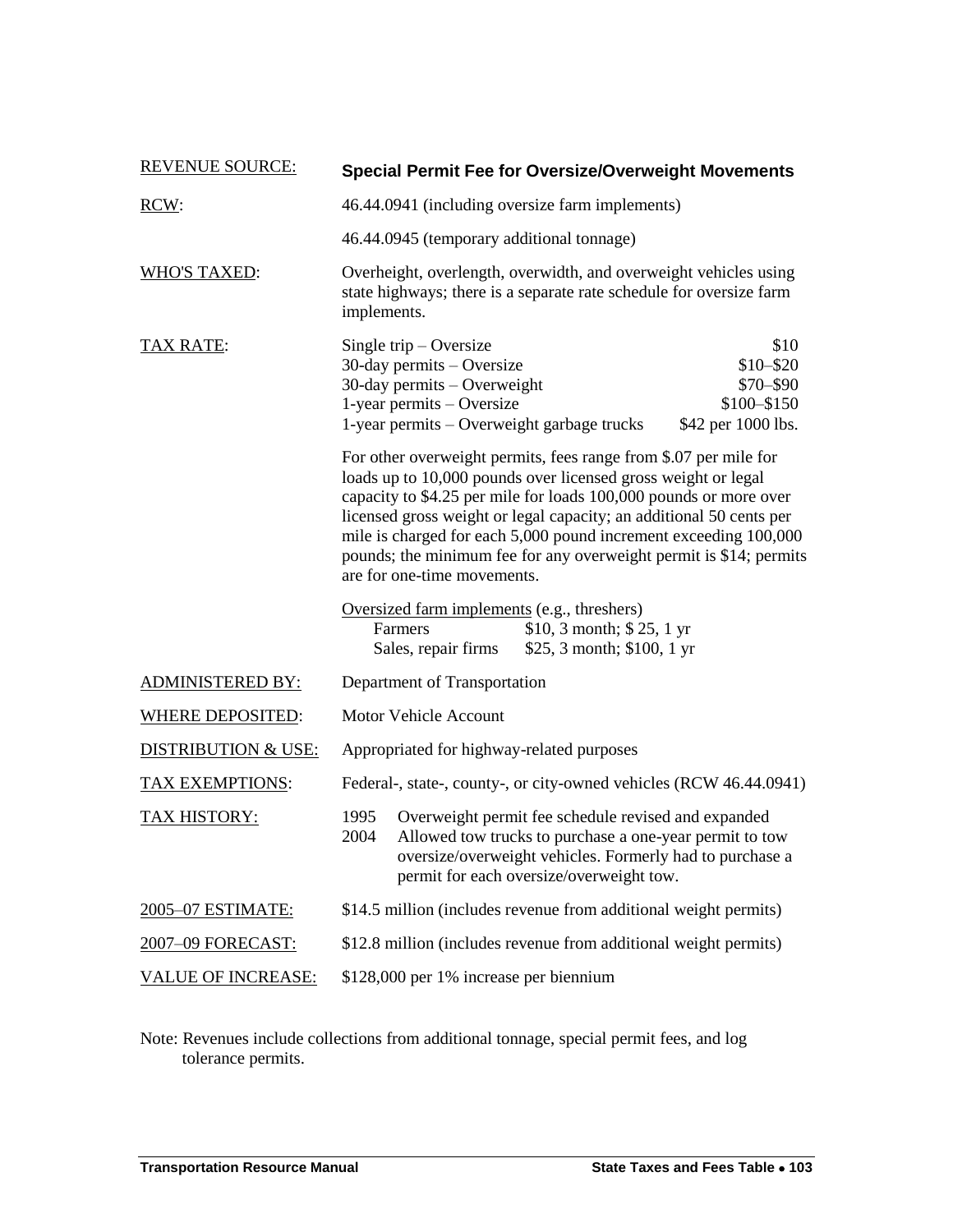| <b>REVENUE SOURCE:</b>         | <b>Stadium License Plates</b>                                                                                                                                                                         |  |  |
|--------------------------------|-------------------------------------------------------------------------------------------------------------------------------------------------------------------------------------------------------|--|--|
| RCW:                           | 46.16.301 (authorization)<br>46.16.313 (fee)                                                                                                                                                          |  |  |
| <b>WHO'S TAXED:</b>            | Purchasers of plates that commemorate the construction of a<br>baseball stadium.                                                                                                                      |  |  |
| <b>TAX RATE:</b>               | \$40 for original plates, \$30 fee upon renewal registration; paid in<br>addition to the regular vehicle registration fee and any other<br>required fees or taxes.                                    |  |  |
| <b>ADMINISTERED BY:</b>        | Department of Licensing                                                                                                                                                                               |  |  |
| <b>WHERE DEPOSITED:</b>        | The Department of Licensing may deduct up to \$2 to cover<br>administration expenses (\$12 for initial plates). Administrative<br>costs to Motor Vehicle Account.                                     |  |  |
|                                | Remainder to King County to pay the principal and interest on<br>bonds issued to construct a baseball stadium. To be used along with<br>the county special stadium sales and use tax (RCW 82.14.360). |  |  |
| <b>DISTRIBUTION &amp; USE:</b> | Motor Vehicle Account appropriated for highway-related purposes.<br>To repay bonds to construct a baseball stadium.                                                                                   |  |  |
| TAX EXEMPTIONS:                | None                                                                                                                                                                                                  |  |  |
| <b>TAX HISTORY:</b>            | 1996<br>\$40 per year<br>\$30 per year<br>1997<br>2005<br>\$40 initial fee, \$30 for renewal                                                                                                          |  |  |
| 2005-07 ESTIMATE:              | \$264,930                                                                                                                                                                                             |  |  |
| 2007-09 FORECAST:              | \$275,100                                                                                                                                                                                             |  |  |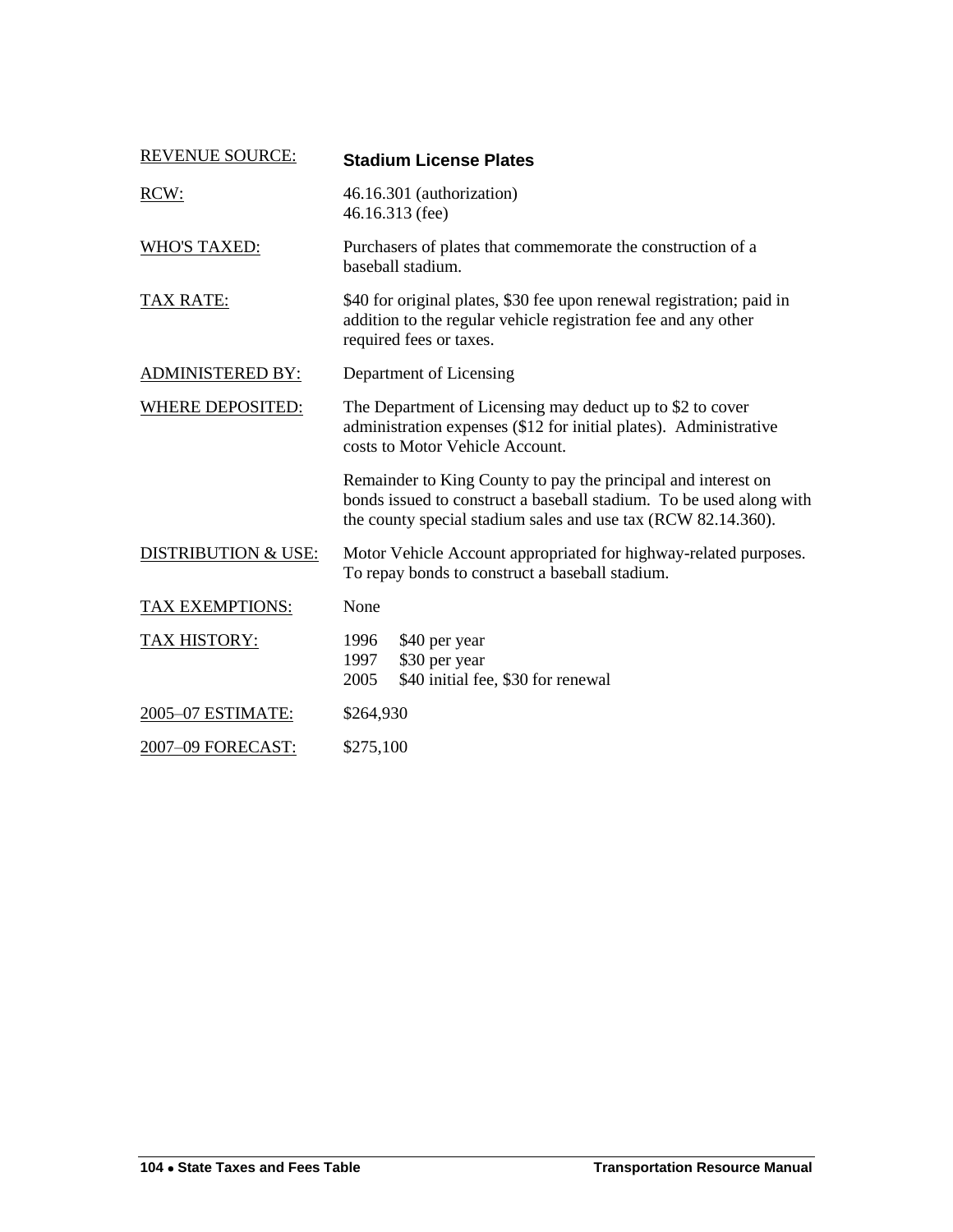| <b>REVENUE SOURCE:</b>         | <b>Tolling - Tacoma Narrows Bridge</b>                                                                                                                                                                                               |  |  |  |
|--------------------------------|--------------------------------------------------------------------------------------------------------------------------------------------------------------------------------------------------------------------------------------|--|--|--|
| RCW:                           | 47.56; 47.56.165                                                                                                                                                                                                                     |  |  |  |
| <b>WHO'S TAXED:</b>            | Users of the Tacoma Narrows Bridge                                                                                                                                                                                                   |  |  |  |
| <b>TOLL RATE:</b>              | July 1, $2008 -$ June 30, $2009$ base tolls (for four axles or less):<br>cash toll = $$4.00$ ; electronic toll = $$2.75$ .                                                                                                           |  |  |  |
|                                | Toll amounts increase for more than four axles                                                                                                                                                                                       |  |  |  |
| <b>ADMINISTERED BY:</b>        | Toll rates and policies set by the State Transportation Commission                                                                                                                                                                   |  |  |  |
|                                | Department of Transportation collects and administers                                                                                                                                                                                |  |  |  |
| <b>WHERE DEPOSITED:</b>        | Tacoma Narrows Toll Bridge Account                                                                                                                                                                                                   |  |  |  |
| <b>DISTRIBUTION &amp; USE:</b> | The Department of Transportation must pay costs related to<br>financing, operations, maintenance, management, necessary<br>repairs of the facility; and repay amounts to the motor vehicle<br>fund, as required under RCW 47.46.140. |  |  |  |
| TOLL EXEMPTIONS:               | Vehicles providing service directly to the bridge: WSP vehicles<br>providing service to the SR 16 corridor; DOT maintenance vehicles<br>assigned to the bridge; and bridge construction vehicles.                                    |  |  |  |
| <b>TAX HISTORY:</b>            | FY 2008:<br>$$3.00 =$ cash toll; $$1.75 =$ electronic toll<br>FY 2009:<br>$$4.00 =$ cash toll; $$2.75 =$ electronic toll                                                                                                             |  |  |  |
| 2007-09 ESTIMATE:              | \$74,510,553                                                                                                                                                                                                                         |  |  |  |
| 2009-11 FORECAST:              | \$118,435,043*                                                                                                                                                                                                                       |  |  |  |
| <b>VALUE OF INCREASE:</b>      | A \$1.00 increase in both cash and electronic tolls results in an<br>estimated \$26,487,000 per biennium.                                                                                                                            |  |  |  |

\*The adopted forecast for 2009-11 does not include a discount for electronic toll collection.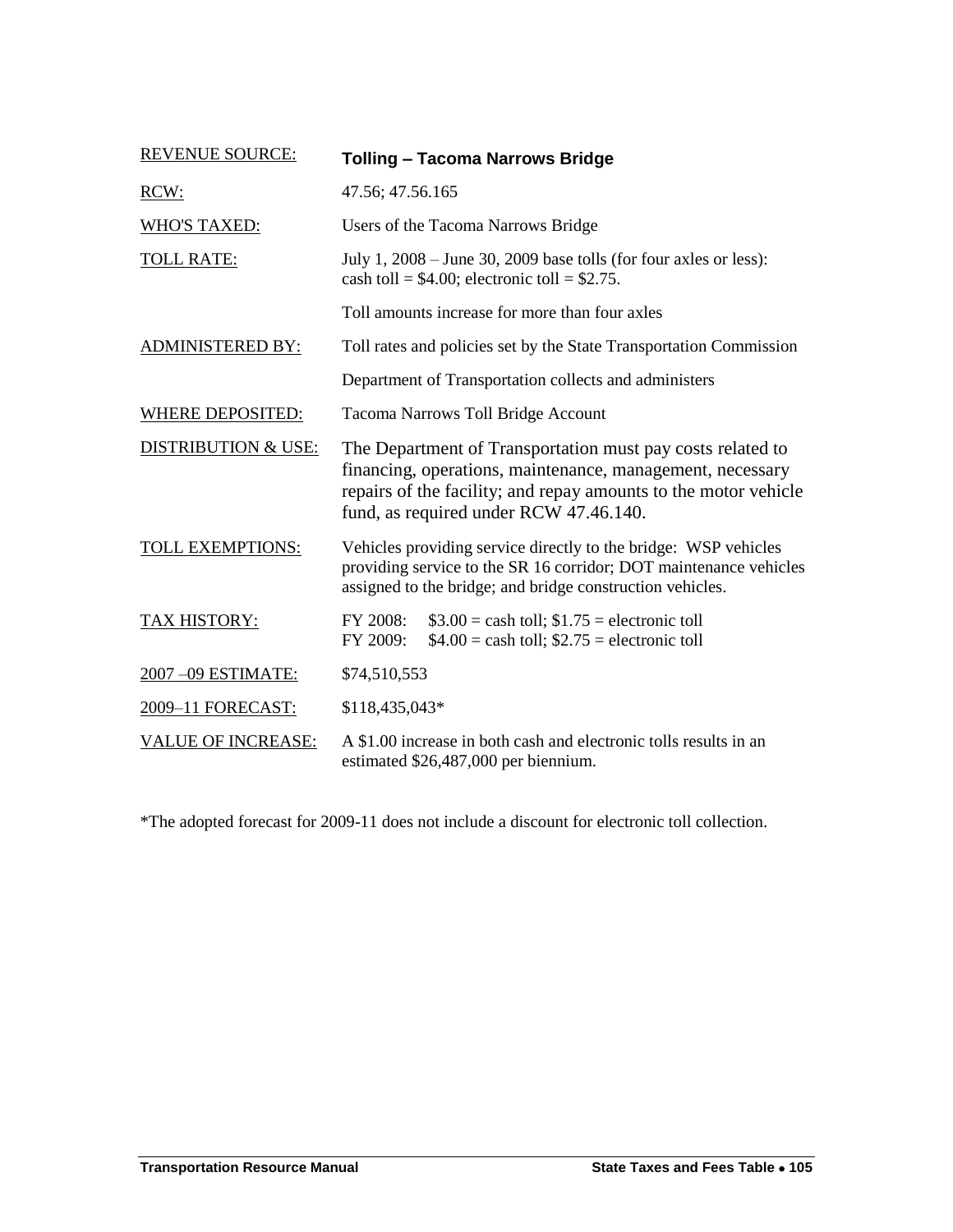| <b>REVENUE SOURCE:</b>    | Tolling - SR 167 High Occupancy Toll (HOT) Lanes                                                                                                                                                                                                                                                                                                                                                                                                                                                 |  |  |  |
|---------------------------|--------------------------------------------------------------------------------------------------------------------------------------------------------------------------------------------------------------------------------------------------------------------------------------------------------------------------------------------------------------------------------------------------------------------------------------------------------------------------------------------------|--|--|--|
| RCW:                      | 47.56.401; 47.56.403                                                                                                                                                                                                                                                                                                                                                                                                                                                                             |  |  |  |
| <b>WHO'S TAXED:</b>       | Users of the SR 167 HOT Lanes                                                                                                                                                                                                                                                                                                                                                                                                                                                                    |  |  |  |
| <b>TOLL RATE:</b>         | Effective April 2008: minimum toll rate $= .50$ cents; maximum toll<br>rate = $$9.00$ .                                                                                                                                                                                                                                                                                                                                                                                                          |  |  |  |
|                           | Toll rates vary dynamically based upon time of day, traffic volumes,<br>traffic demand, and overall corridor performance.                                                                                                                                                                                                                                                                                                                                                                        |  |  |  |
|                           | Toll rates will vary to insure average HOT lane speeds of 45 mph at<br>least 90% of the time during peak hours.                                                                                                                                                                                                                                                                                                                                                                                  |  |  |  |
| <b>ADMINISTERED BY:</b>   | Toll rates and policies set by the State Transportation Commission                                                                                                                                                                                                                                                                                                                                                                                                                               |  |  |  |
|                           | Department of Transportation collects and administers                                                                                                                                                                                                                                                                                                                                                                                                                                            |  |  |  |
| <b>WHERE DEPOSITED:</b>   | High-Occupancy Toll Lanes Operations Account                                                                                                                                                                                                                                                                                                                                                                                                                                                     |  |  |  |
| DISTRIBUTION & USE:       | Moneys in this account may be used for, but be not limited to, debt<br>service, planning, administration, construction, maintenance,<br>operation, repair, rebuilding, enforcement, and expansion of high<br>occupancy toll lanes and to increase transit, vanpool and carpool,<br>and trip reduction services in the corridor. A reasonable proportion<br>of the moneys in this account must be dedicated to increase transit,<br>vanpool, carpool, and trip reduction services in the corridor |  |  |  |
| TOLL EXEMPTIONS:          | HOV vehicles, transit buses, and publicly owned and/or operated<br>vanpool vehicles                                                                                                                                                                                                                                                                                                                                                                                                              |  |  |  |
| <b>TAX HISTORY:</b>       | 2008:<br>minimum toll = .50 cents; maximum toll = $$9.00$                                                                                                                                                                                                                                                                                                                                                                                                                                        |  |  |  |
| 2007-09 ESTIMATE:         | \$427,700                                                                                                                                                                                                                                                                                                                                                                                                                                                                                        |  |  |  |
| 2009-11 FORECAST:         | \$2,109,000                                                                                                                                                                                                                                                                                                                                                                                                                                                                                      |  |  |  |
| <b>VALUE OF INCREASE:</b> | Cannot be determined due to the nature of dynamic tolling.                                                                                                                                                                                                                                                                                                                                                                                                                                       |  |  |  |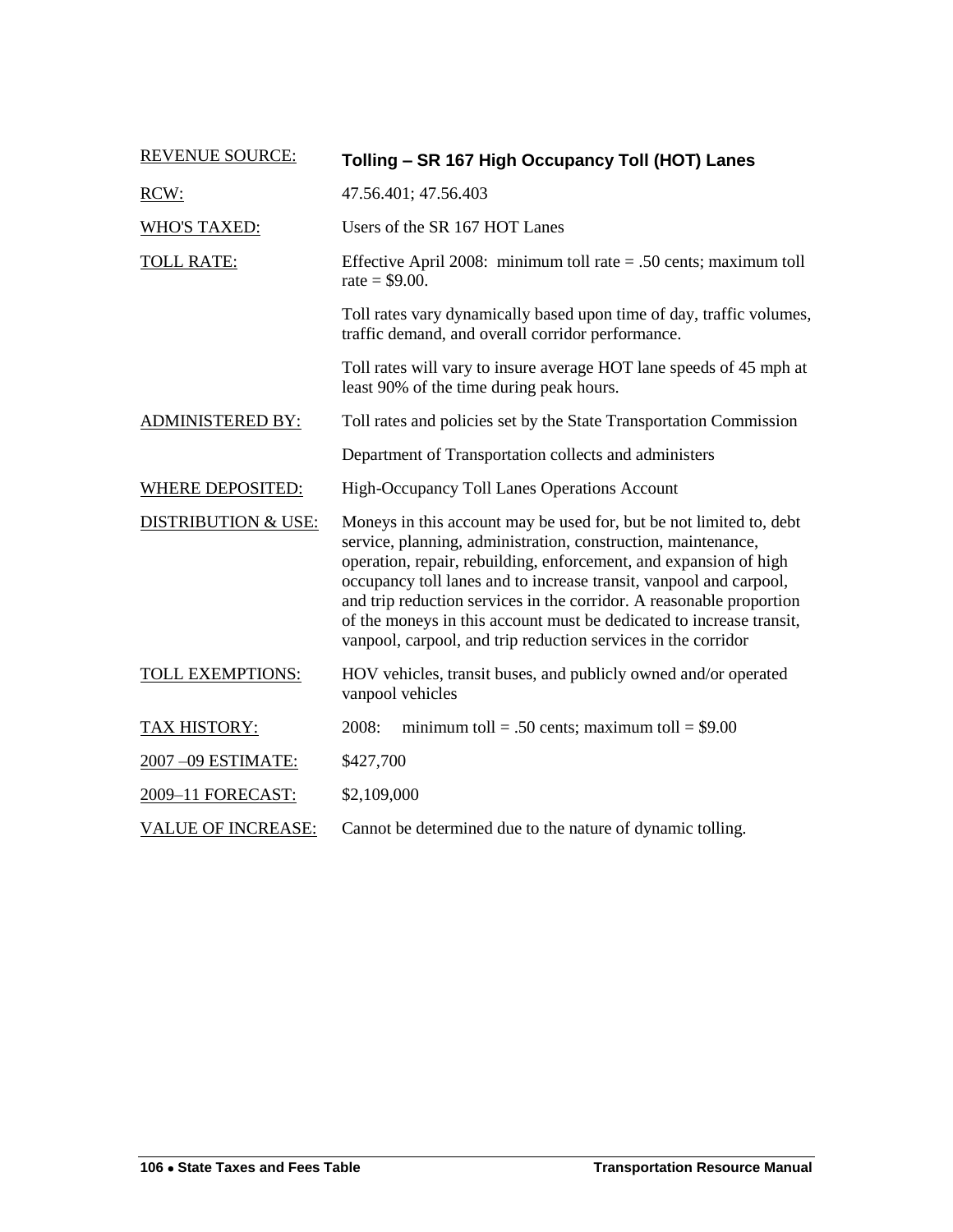| <b>REVENUE SOURCE:</b>         | <b>Tow Truck Capacity Fee</b>                                                                                         |  |  |
|--------------------------------|-----------------------------------------------------------------------------------------------------------------------|--|--|
| RCW:                           | 46.16.079                                                                                                             |  |  |
| <b>WHO'S TAXED:</b>            | Any fixed-load motor vehicle equipped for lifting or towing any<br>disabled, impounded, or abandoned vehicle.         |  |  |
| <b>TAX RATE:</b>               | \$25 per annum in addition to the basic motor vehicle registration<br>fee, but in lieu of the combined licensing fee. |  |  |
| <b>ADMINISTERED BY:</b>        | Department of Licensing                                                                                               |  |  |
| <b>WHERE DEPOSITED:</b>        | Motor Vehicle Account                                                                                                 |  |  |
| <b>DISTRIBUTION &amp; USE:</b> | Appropriated for highway-related purposes                                                                             |  |  |
| <b>TAX EXEMPTIONS:</b>         | None                                                                                                                  |  |  |
| TAX HISTORY:                   | \$25 per annum in lieu of combined licensing fee<br>1963                                                              |  |  |
| 2005-07 ESTIMATE:              | \$79,500                                                                                                              |  |  |
| 2007-09 FORECAST:              | \$80,800                                                                                                              |  |  |
| <b>VALUE OF INCREASE:</b>      | \$3,200 per \$1 increase per biennium                                                                                 |  |  |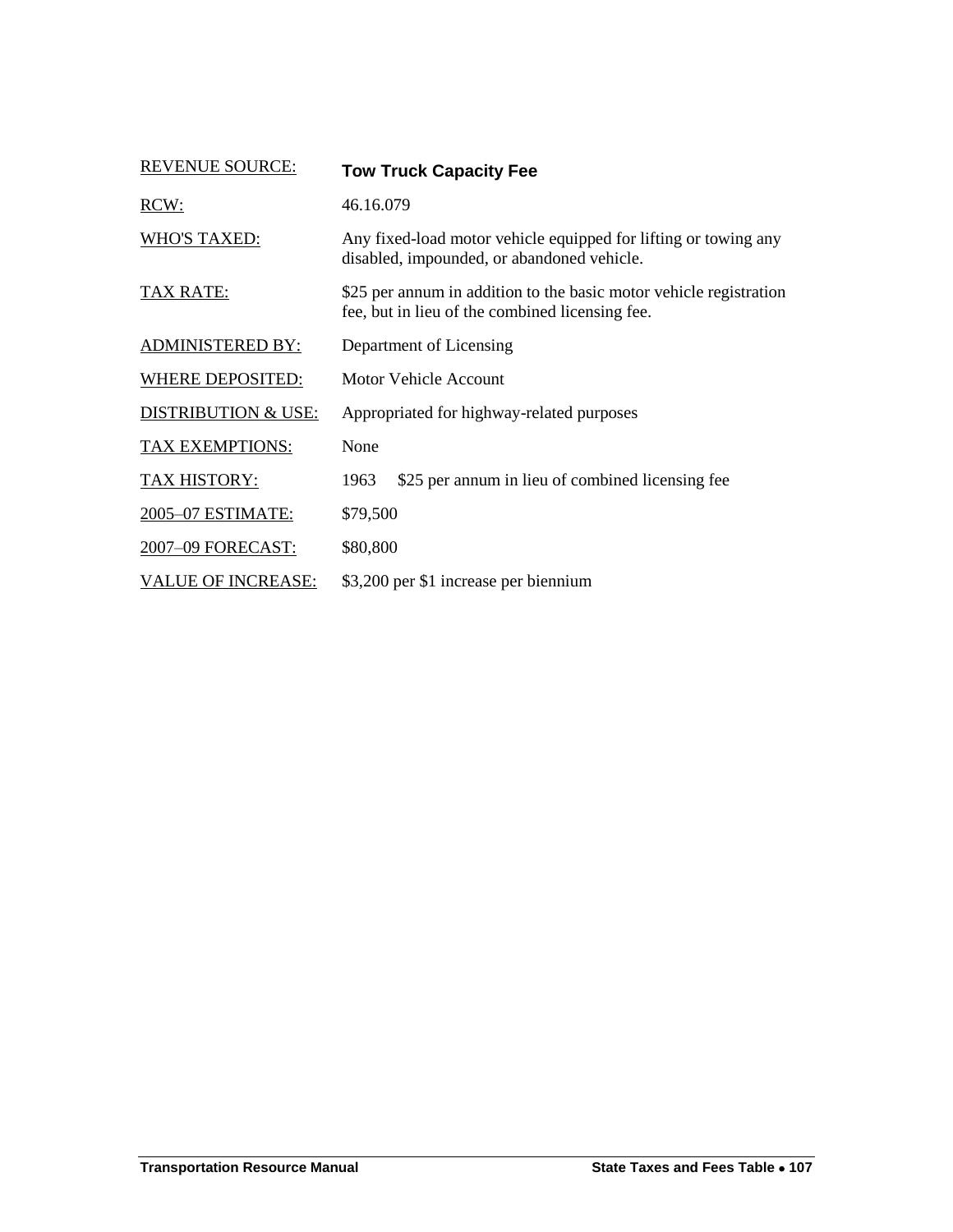<span id="page-77-0"></span>

| <b>REVENUE SOURCE:</b>         | <b>Tow Truck Operator Fee</b>                                                                                                                                                        |  |  |  |
|--------------------------------|--------------------------------------------------------------------------------------------------------------------------------------------------------------------------------------|--|--|--|
| RCW:                           | 46.55.030                                                                                                                                                                            |  |  |  |
| <b>WHO'S TAXED:</b>            | Operators of tow truck businesses (i.e., any person who engages in<br>the impoundment, transporting, or storage of unauthorized vehicles,<br>or the disposal of abandoned vehicles). |  |  |  |
| <b>TAX RATE:</b>               | \$100 annual fee for business and \$50 per truck per year (plus)<br>normal registration fee) for permit.                                                                             |  |  |  |
|                                | Special license plates not issued; each tow truck issued a permit<br>indicating the class of the truck.                                                                              |  |  |  |
| <b>ADMINISTERED BY:</b>        | Department of Licensing                                                                                                                                                              |  |  |  |
| <b>WHERE DEPOSITED:</b>        | <b>Motor Vehicle Account</b>                                                                                                                                                         |  |  |  |
| <b>DISTRIBUTION &amp; USE:</b> | Appropriated for highway-related purposes                                                                                                                                            |  |  |  |
| TAX EXEMPTIONS:                | None                                                                                                                                                                                 |  |  |  |
| <b>TAX HISTORY:</b>            | $$100$ /company + \$50/truck annually (original & renewal)<br>1985                                                                                                                   |  |  |  |
| 2005-07 ESTIMATE:              | Included in Vehicle Dealer (Group IV)                                                                                                                                                |  |  |  |
| 2007-09 FORECAST:              | Included in Vehicle Dealer (Group IV)                                                                                                                                                |  |  |  |
| <b>VALUE OF INCREASE:</b>      | Minimal                                                                                                                                                                              |  |  |  |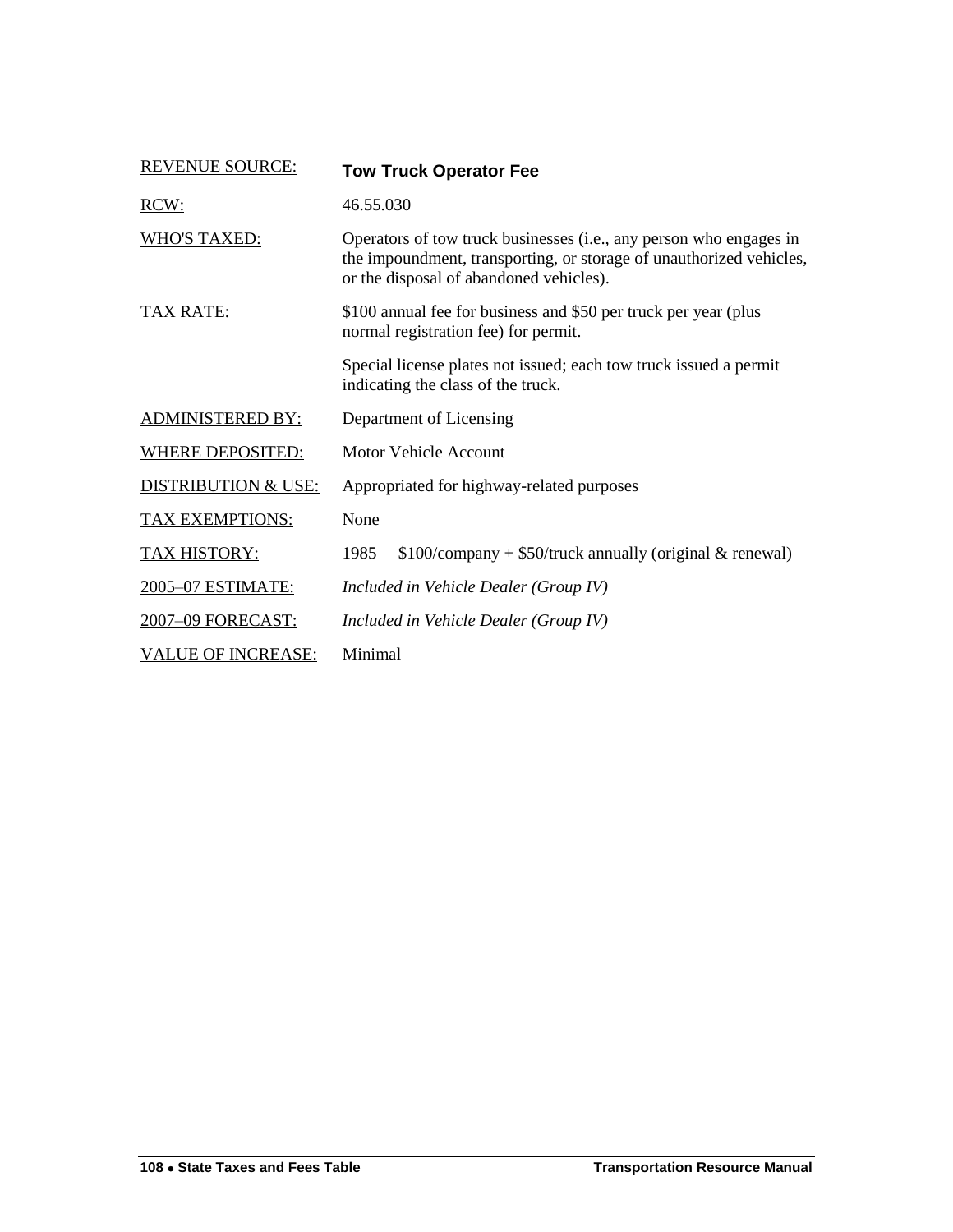<span id="page-78-0"></span>

| <b>REVENUE SOURCE:</b>         | <b>Transporter License Fee and Plate Fees</b>                                                                                                                                       |                                                                                                                    |  |
|--------------------------------|-------------------------------------------------------------------------------------------------------------------------------------------------------------------------------------|--------------------------------------------------------------------------------------------------------------------|--|
| RCW:                           | 46.76.040 (original)<br>46.76.050 (renewal)                                                                                                                                         |                                                                                                                    |  |
| <b>WHO'S TAXED:</b>            | Businesses that deal in transportation of vehicles owned by others<br>(e.g., driveaway and towaway services); does not apply to motor<br>freight carriers licensed under RCW 81.80. |                                                                                                                    |  |
| <b>TAX RATE:</b>               | \$25<br>\$15<br>\$2                                                                                                                                                                 | For original license<br>For annual renewal license<br>Per set of plates to be attached to vehicles being delivered |  |
| <b>ADMINISTERED BY:</b>        | Department of Licensing                                                                                                                                                             |                                                                                                                    |  |
| <b>WHERE DEPOSITED:</b>        | Motor Vehicle Account                                                                                                                                                               |                                                                                                                    |  |
| <b>DISTRIBUTION &amp; USE:</b> | Appropriated for highway-related purposes                                                                                                                                           |                                                                                                                    |  |
| <b>TAX EXEMPTIONS:</b>         | None                                                                                                                                                                                |                                                                                                                    |  |
| <b>TAX HISTORY:</b>            | 1947                                                                                                                                                                                | \$25 original license; \$15 renewal; \$2 per set of plates (new                                                    |  |
|                                | 1990                                                                                                                                                                                | plates required each year)<br>Provision requiring new plate each year deleted                                      |  |
| 2005-07 ESTIMATE:              | Included in Vehicle Dealer (Group IV)                                                                                                                                               |                                                                                                                    |  |
| 2007-09 FORECAST:              | Included in Vehicle Dealer (Group IV)                                                                                                                                               |                                                                                                                    |  |
| <b>VALUE OF INCREASE:</b>      | Minimal                                                                                                                                                                             |                                                                                                                    |  |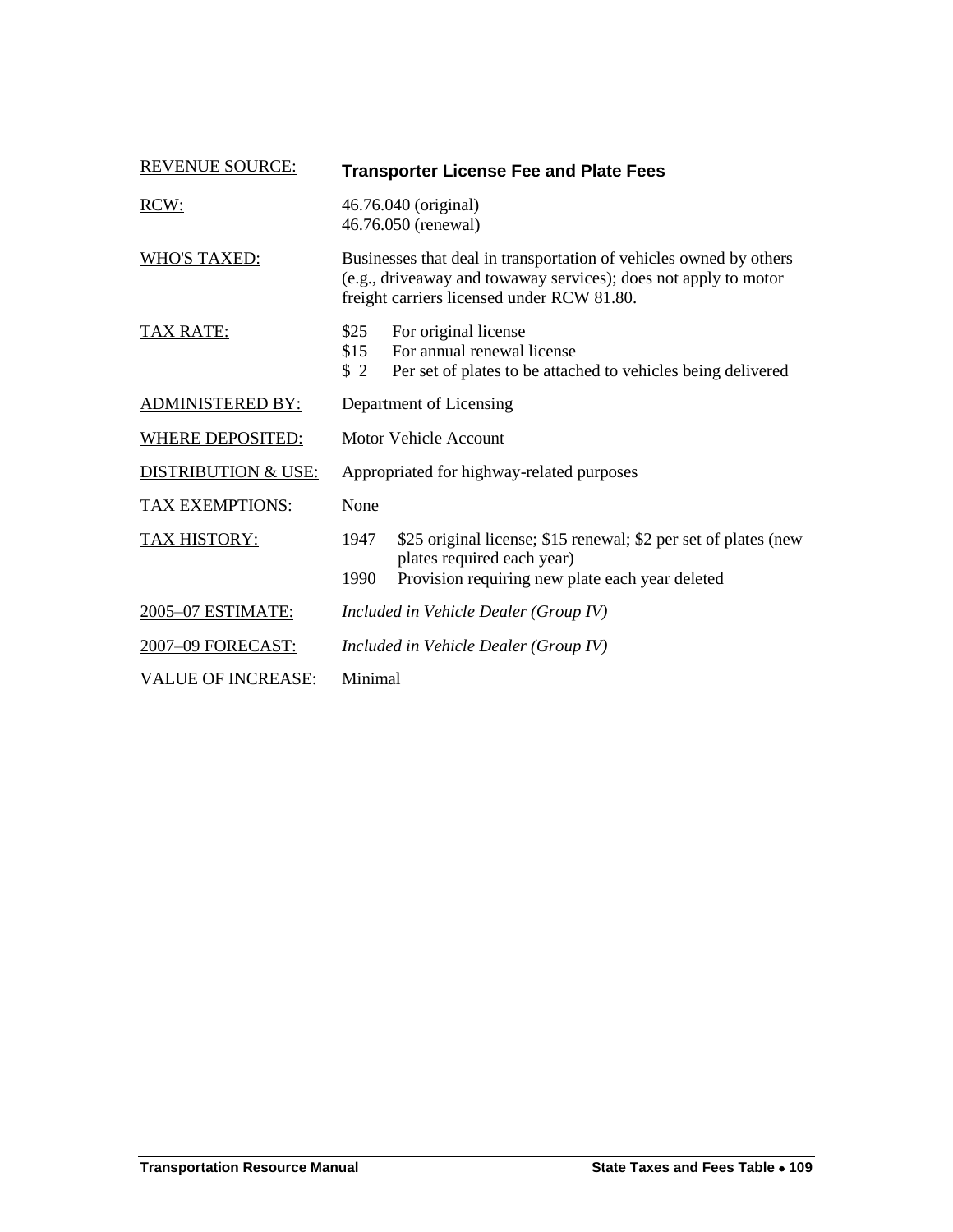| <b>REVENUE SOURCE:</b>         | <b>Travel Trailer and Camper Excise Tax</b><br>82.50.410 (tax)<br>82.50.425 (valuation)<br>Chapter 1, 1st Special Session, Laws of 2000 repealed the travel<br>trailer and camper excise tax, effective January 1, 2000                                                                                                                                                                                                                        |  |  |
|--------------------------------|------------------------------------------------------------------------------------------------------------------------------------------------------------------------------------------------------------------------------------------------------------------------------------------------------------------------------------------------------------------------------------------------------------------------------------------------|--|--|
| RCW:                           |                                                                                                                                                                                                                                                                                                                                                                                                                                                |  |  |
| <b>WHO'S TAXED:</b>            | Travel trailer and camper owners                                                                                                                                                                                                                                                                                                                                                                                                               |  |  |
| <b>TAX RATE:</b>               | Annual rate of 1.1% of value of the travel trailer or camper; value is<br>based on statutory schedule (RCW 82.50.425) applied to the<br>manufacturer's suggested retail price.                                                                                                                                                                                                                                                                 |  |  |
| <b>ADMINISTERED BY:</b>        | Department of Licensing                                                                                                                                                                                                                                                                                                                                                                                                                        |  |  |
| <b>WHERE DEPOSITED:</b>        | General Fund<br><b>Transportation Fund</b>                                                                                                                                                                                                                                                                                                                                                                                                     |  |  |
| <b>DISTRIBUTION &amp; USE:</b> | 1.1% of value:<br>$\bullet$ 13.64% to cities<br>• 13.64% to counties<br>• 63.64% to General Fund; appropriated for schools<br>• 9.08% to Transportation Fund; appropriated for general<br>transportation purposes                                                                                                                                                                                                                              |  |  |
| <b>TAX EXEMPTIONS:</b>         | Dealer inventory held for sale (RCW 82.50.520(1))<br>Government agency (RCW 82.50.520(2))<br>Nonresidents (RCW 82.50.520(3))                                                                                                                                                                                                                                                                                                                   |  |  |
| <b>TAX HISTORY:</b>            | 1943 1.5% (travel trailer)<br>1955 1.0% (travel trailer)<br>1971 2.0% (camper)<br>1972 1.0% (camper)<br>1990 1.1% (changed vehicle valuation schedules; added 0.1%<br>surtax to base rate to be deposited in Transportation Fund)<br>1998 1.1% (eliminated 0.1% surtax and consolidated tax rate at<br>1.1%; distribution changed to maintain revenue neutrality)<br>2000 Repealed by Chapter 1, 1 <sup>st</sup> Special Session, Laws of 2000 |  |  |
| 2005-07 ESTIMATE:              | \$0                                                                                                                                                                                                                                                                                                                                                                                                                                            |  |  |
| 2007-09 FORECAST:              | \$0                                                                                                                                                                                                                                                                                                                                                                                                                                            |  |  |
| <b>VALUE OF INCREASE:</b>      | \$0                                                                                                                                                                                                                                                                                                                                                                                                                                            |  |  |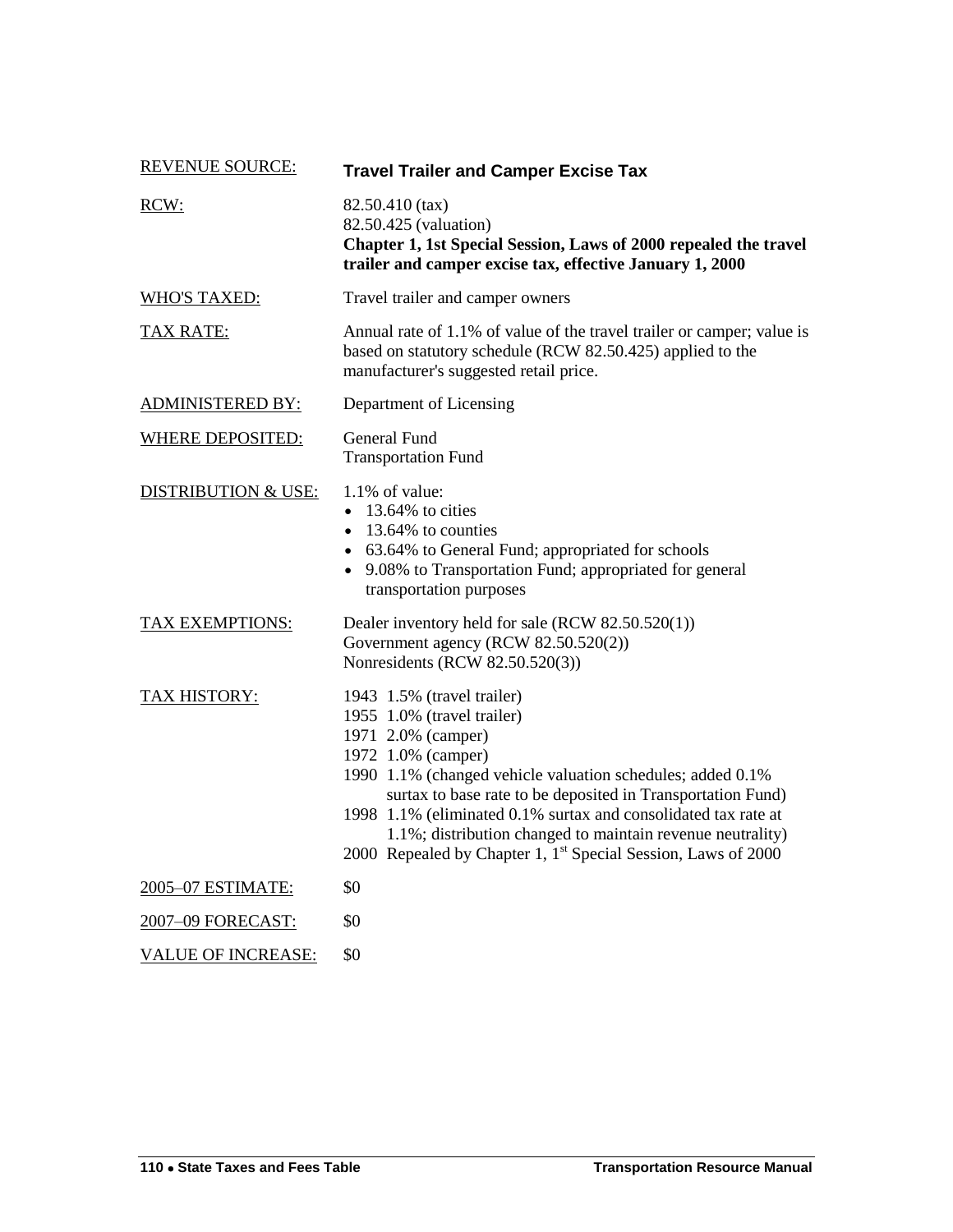| <b>REVENUE SOURCE:</b>         | <b>Trip Permit Fee and Surcharge</b>                                                                                                                                                                                                                                                                                                                                                                                                                                                                                                                                                                                                                                                                                                                                                                        |  |  |  |
|--------------------------------|-------------------------------------------------------------------------------------------------------------------------------------------------------------------------------------------------------------------------------------------------------------------------------------------------------------------------------------------------------------------------------------------------------------------------------------------------------------------------------------------------------------------------------------------------------------------------------------------------------------------------------------------------------------------------------------------------------------------------------------------------------------------------------------------------------------|--|--|--|
| RCW:                           | 46.16.160                                                                                                                                                                                                                                                                                                                                                                                                                                                                                                                                                                                                                                                                                                                                                                                                   |  |  |  |
| <b>WHO'S TAXED:</b>            | Vehicle owners temporarily moving an unlicensed vehicle; generally used<br>by commercial drivers who do not enter Washington frequently enough to<br>make prorated licensing cost effective; also used by vehicle owners in the<br>state who want to move an unlicensed vehicle on the public roads.                                                                                                                                                                                                                                                                                                                                                                                                                                                                                                        |  |  |  |
|                                | Permit is good for three consecutive days; no more than three such permits<br>may be used for a single vehicle during a 30-day period, except for<br>recreational vehicles, which are limited to two permits in a one-year<br>period.                                                                                                                                                                                                                                                                                                                                                                                                                                                                                                                                                                       |  |  |  |
| <b>TAX RATE:</b>               | Filing fee:<br>\$3<br>Administration fee:<br>\$11<br>Excise tax:<br>\$1<br>Surcharge:<br>\$5<br><b>TOTAL</b><br>\$20                                                                                                                                                                                                                                                                                                                                                                                                                                                                                                                                                                                                                                                                                        |  |  |  |
| <b>ADMINISTERED BY:</b>        | Department of Licensing                                                                                                                                                                                                                                                                                                                                                                                                                                                                                                                                                                                                                                                                                                                                                                                     |  |  |  |
| <b>WHERE DEPOSITED:</b>        | <b>Motor Vehicle Account:</b><br>\$16<br><b>Highway Safety Account:</b><br>\$3<br>General Fund:<br>\$1                                                                                                                                                                                                                                                                                                                                                                                                                                                                                                                                                                                                                                                                                                      |  |  |  |
| <b>DISTRIBUTION &amp; USE:</b> | Appropriated for highway-related purposes, drivers programs, and general<br>government. Surcharge revenue assigned to Motor Vehicle Account<br>(CVISN, weigh-in-motion programs) when collected from motor carriers.<br>Surcharge revenue assigned to Motor Vehicle Account (for congestion<br>relief) when collected from nonmotor carriers.                                                                                                                                                                                                                                                                                                                                                                                                                                                               |  |  |  |
| <b>TAX EXEMPTIONS:</b>         | Farm vehicles pay a Farm Trip Permit                                                                                                                                                                                                                                                                                                                                                                                                                                                                                                                                                                                                                                                                                                                                                                        |  |  |  |
| TAX HISTORY:                   | 1957<br>\$2.50 to \$7.50; 3 day maximum; \$2 admin fee<br>1961<br>\$.50 to \$2 per 24-hour period; 10 day maximum; \$2.50 admin fee<br>\$2 to \$4 per 24-hour period; 10 day maximum; \$5 admin fee<br>1969<br>\$2 to \$8 per 24-hour period; 10 day maximum; \$5 admin fee<br>1976<br>\$10 for 3-day permit; 3 permits per 30 days; includes \$8 admin<br>1981<br>fee, \$1 filing fee, and \$1 excise tax<br>\$10 for 3-day permit; 3 permits per 30 days; includes \$6 admin<br>1996<br>fee, \$3 filing fee, and \$1 excise tax. Restricted recreational<br>vehicles to two permits per year<br>Added \$5 surcharge to fund weigh-in-motion programs and<br>1999<br>congestion relief<br>Set fee at \$15, retained \$5.00 surcharge<br>2002<br>2005<br>Established farm vehicle trip permit fee of \$6.50 |  |  |  |
| 2005-07 ESTIMATE:              | \$6.7 million                                                                                                                                                                                                                                                                                                                                                                                                                                                                                                                                                                                                                                                                                                                                                                                               |  |  |  |
| 2007-09 FORECAST:              | \$7.1 million                                                                                                                                                                                                                                                                                                                                                                                                                                                                                                                                                                                                                                                                                                                                                                                               |  |  |  |
| <b>VALUE OF INCREASE:</b>      | \$209,000 per \$1 increase per biennium                                                                                                                                                                                                                                                                                                                                                                                                                                                                                                                                                                                                                                                                                                                                                                     |  |  |  |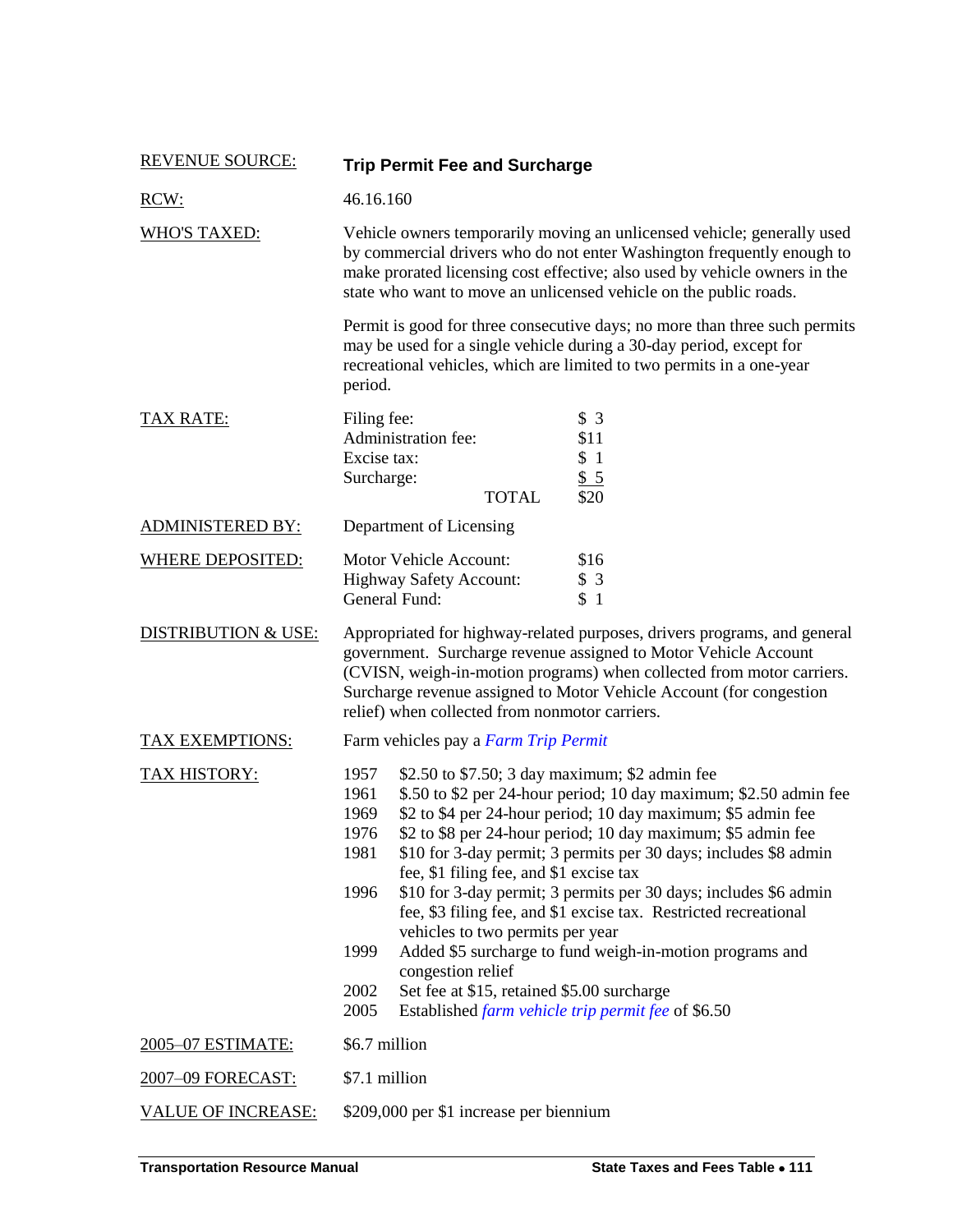| <b>REVENUE SOURCE:</b>         | <b>Vanpool Registration Fee</b>                                                                                                                                                              |                                                                                                                                                      |  |
|--------------------------------|----------------------------------------------------------------------------------------------------------------------------------------------------------------------------------------------|------------------------------------------------------------------------------------------------------------------------------------------------------|--|
| RCW:                           | 46.12.023 (fee)<br>46.74.010 (definitions)<br>82.08.0287 (sales tax exemption)<br>82.12.0282 (use tax exemption)<br>82.44.015 (MVET exemption)                                               |                                                                                                                                                      |  |
| <b>WHO'S TAXED:</b>            | A passenger motor vehicle being used for commute ridesharing or<br>for ridesharing for the elderly and the handicapped; includes<br>publicly-owned and privately-owned vehicles.             |                                                                                                                                                      |  |
| <b>TAX RATE:</b>               | \$25 annual fee in addition to basic registration fee; makes vehicle<br>exempt from motor vehicle excise tax and sales/use tax; vehicles<br>issued special license plate denoting "VANPOOL." |                                                                                                                                                      |  |
| <b>ADMINISTERED BY:</b>        | Department of Licensing                                                                                                                                                                      |                                                                                                                                                      |  |
| <b>WHERE DEPOSITED:</b>        | Motor Vehicle Account                                                                                                                                                                        |                                                                                                                                                      |  |
| <b>DISTRIBUTION &amp; USE:</b> | Appropriated for highway-related purposes                                                                                                                                                    |                                                                                                                                                      |  |
| <b>TAX EXEMPTIONS:</b>         | None                                                                                                                                                                                         |                                                                                                                                                      |  |
| <b>TAX HISTORY:</b>            | 1980<br>1982<br>1987                                                                                                                                                                         | Sales tax/use tax/MVET exemptions<br>Handicapped/elderly revisions for vanpools<br>\$25 annual fee in addition to registration fee; \$5 transfer fee |  |
| 2005-07 ESTIMATE:              | Minimal                                                                                                                                                                                      |                                                                                                                                                      |  |
| 2007-09 FORECAST:              | Minimal                                                                                                                                                                                      |                                                                                                                                                      |  |
| <b>VALUE OF INCREASE:</b>      | Minimal                                                                                                                                                                                      |                                                                                                                                                      |  |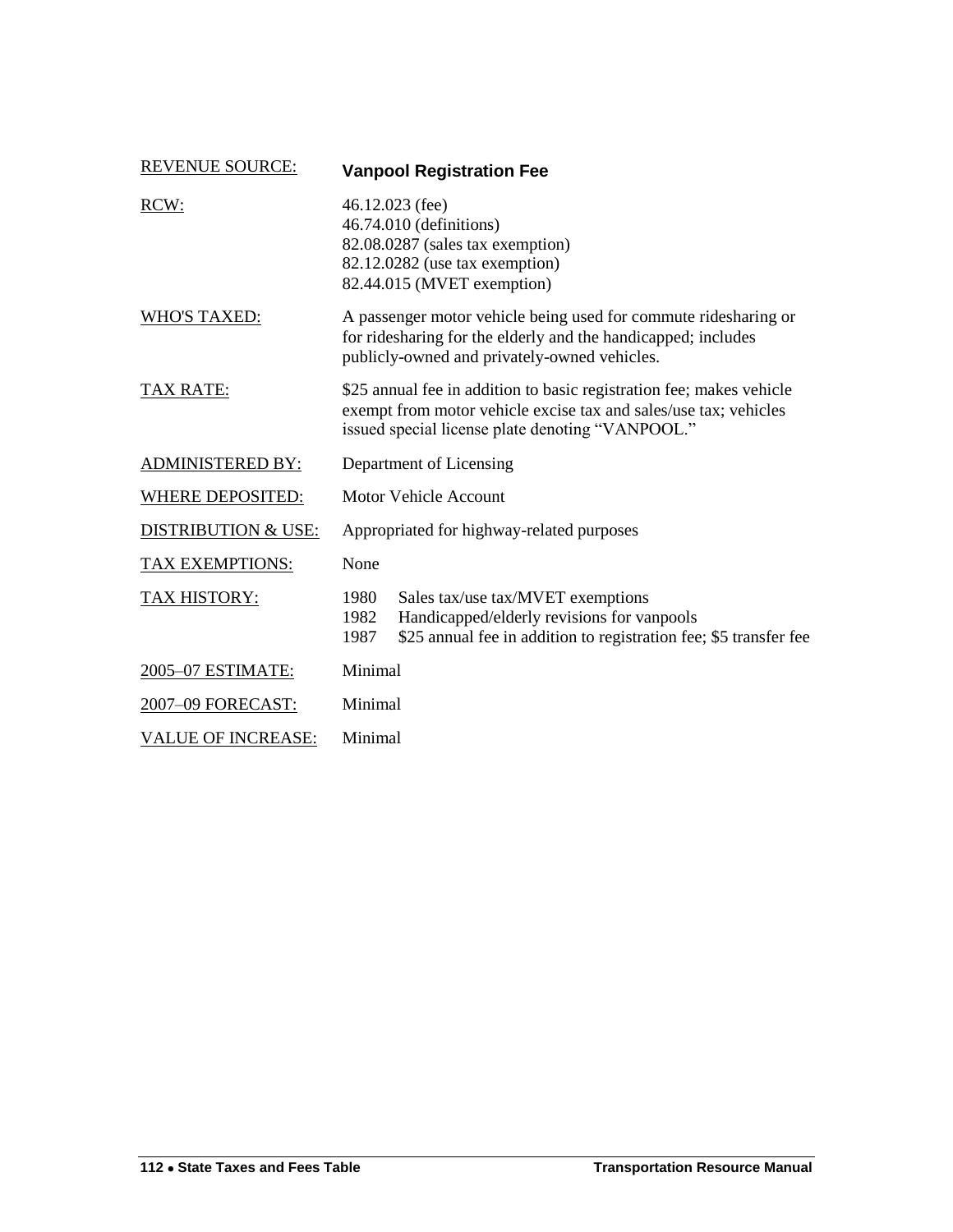| <b>REVENUE SOURCE:</b>         | Vehicle Certificate of Ownership (Title) and Inspection<br>Fee                                                                                                                                                                                                                                                                                                                                                                                                                                                                                                                                                                                                                                                                                                                                                                                                      |  |  |
|--------------------------------|---------------------------------------------------------------------------------------------------------------------------------------------------------------------------------------------------------------------------------------------------------------------------------------------------------------------------------------------------------------------------------------------------------------------------------------------------------------------------------------------------------------------------------------------------------------------------------------------------------------------------------------------------------------------------------------------------------------------------------------------------------------------------------------------------------------------------------------------------------------------|--|--|
| RCW:                           | 46.12.040 (Certificate of title and motor vehicle inspection fee)<br>46.12.060 (VIN altered or obliterated)<br>46.12.080 (Motorcycle and motor changes to title)<br>46.12.101 (Transfer of ownership)<br>46.12.170 (Reissue of titles)<br>46.12.181 (Lost or stolen titles)<br>46.68.020 (Distribution)                                                                                                                                                                                                                                                                                                                                                                                                                                                                                                                                                             |  |  |
| <b>WHO'S TAXED:</b>            | Applicants for vehicle certificate of ownership (includes motor and<br>nonmotor vehicles except bicycles); inspections required for<br>vehicles previously registered in another state or country, vehicles<br>rebuilt after being declared a total loss, other vehicles as determined<br>by the Department of Licensing; changes to or reissues of title.                                                                                                                                                                                                                                                                                                                                                                                                                                                                                                          |  |  |
| TAX RATE:                      | Certificate of title, \$5.00                                                                                                                                                                                                                                                                                                                                                                                                                                                                                                                                                                                                                                                                                                                                                                                                                                        |  |  |
|                                | Vehicle inspection, \$15 if previously registered in another state or<br>country; \$50 for all other inspections.                                                                                                                                                                                                                                                                                                                                                                                                                                                                                                                                                                                                                                                                                                                                                   |  |  |
| <b>ADMINISTERED BY:</b>        | Department of Licensing                                                                                                                                                                                                                                                                                                                                                                                                                                                                                                                                                                                                                                                                                                                                                                                                                                             |  |  |
| <b>WHERE DEPOSITED:</b>        | Motor Vehicle Account<br>Multimodal Account<br>Transportation 2003 (Nickel) Account<br><b>Air Pollution Control Account</b><br><b>Vessel Response Account</b>                                                                                                                                                                                                                                                                                                                                                                                                                                                                                                                                                                                                                                                                                                       |  |  |
| <b>DISTRIBUTION &amp; USE:</b> | Appropriated for oil spill response, school bus retrofit, and<br>highway-related purposes.                                                                                                                                                                                                                                                                                                                                                                                                                                                                                                                                                                                                                                                                                                                                                                          |  |  |
| TAX EXEMPTIONS:                | None                                                                                                                                                                                                                                                                                                                                                                                                                                                                                                                                                                                                                                                                                                                                                                                                                                                                |  |  |
| TAX HISTORY:                   | 1937<br>50 cents<br>1951<br>\$1<br>\$1 certificate of ownership; \$10 inspection fee.<br>1974<br>1989<br>\$1 certificate of ownership; \$15 inspection fee if previously<br>registered elsewhere; \$20 inspection fee if not.<br>\$1.25 certificate of ownership; \$15 inspection fee if<br>1990<br>previously registered elsewhere; \$20 inspection fee if not.<br>\$5.00 certificate of ownership; \$15 inspection fee if<br>2002<br>previously registered elsewhere; \$50 inspection fee if not;<br>raised fee for changes to certificate to \$5.00.<br>2003<br>Changed distributions of fees from Motor Vehicle Account<br>to Multimodal Account, Transportation 2003 Account, Air<br>Pollution Control Account, and Vessel Response Account.<br>After 2008, fees going to Air Pollution Control and Vessel<br>Response will go to Transportation 2003 Account. |  |  |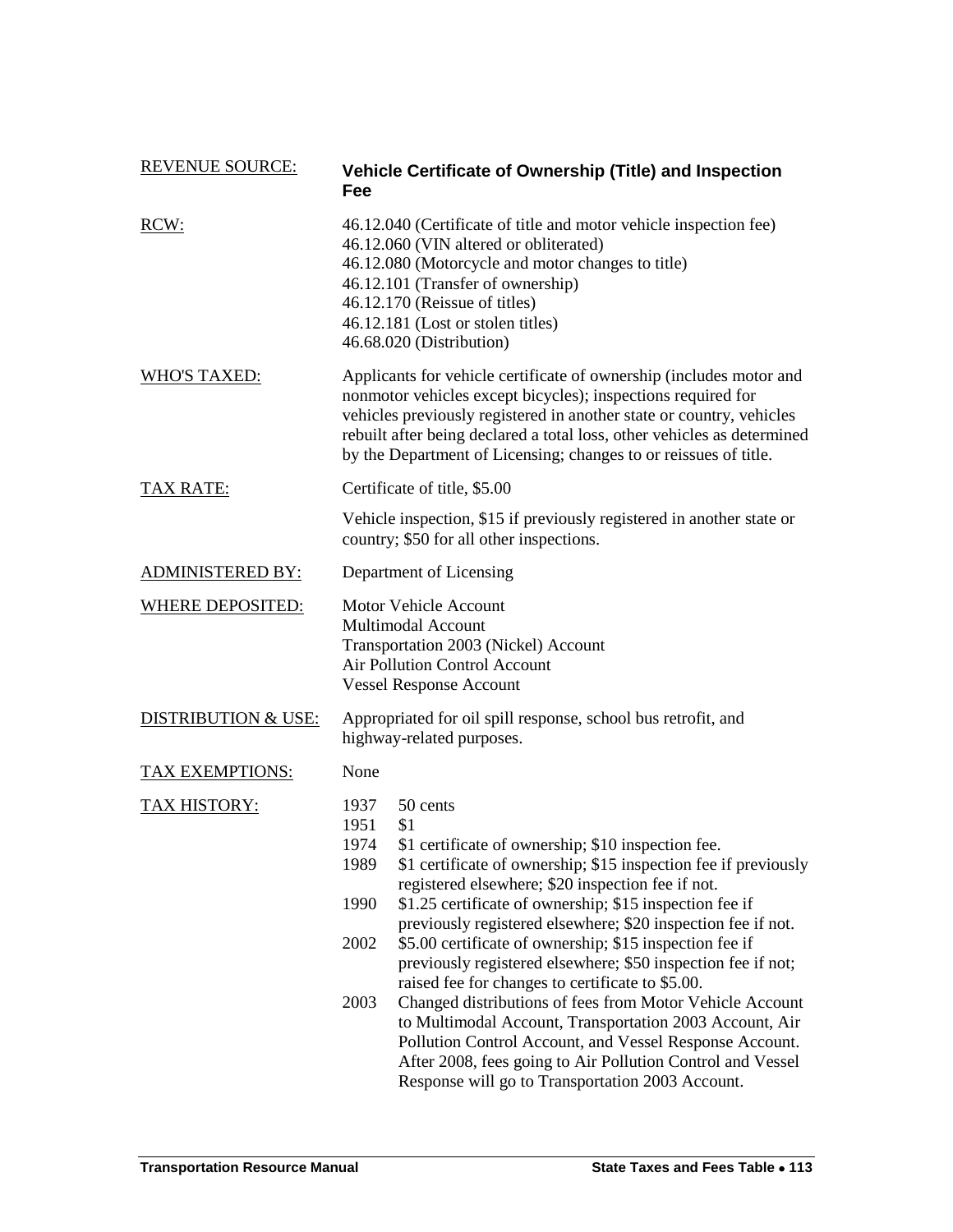| 2005-07 ESTIMATE:         | Certificates:<br>Inspections: | \$22.5 million<br>\$3.9 million                                                            |
|---------------------------|-------------------------------|--------------------------------------------------------------------------------------------|
| 2007-09 FORECAST:         | Certificates:<br>Inspections: | \$22.0 million<br>\$4.0 million                                                            |
| <b>VALUE OF INCREASE:</b> | Certificates:<br>Inspections: | \$4.3 million per \$1 increase per biennium<br>\$0.7 million per \$1 increase per biennium |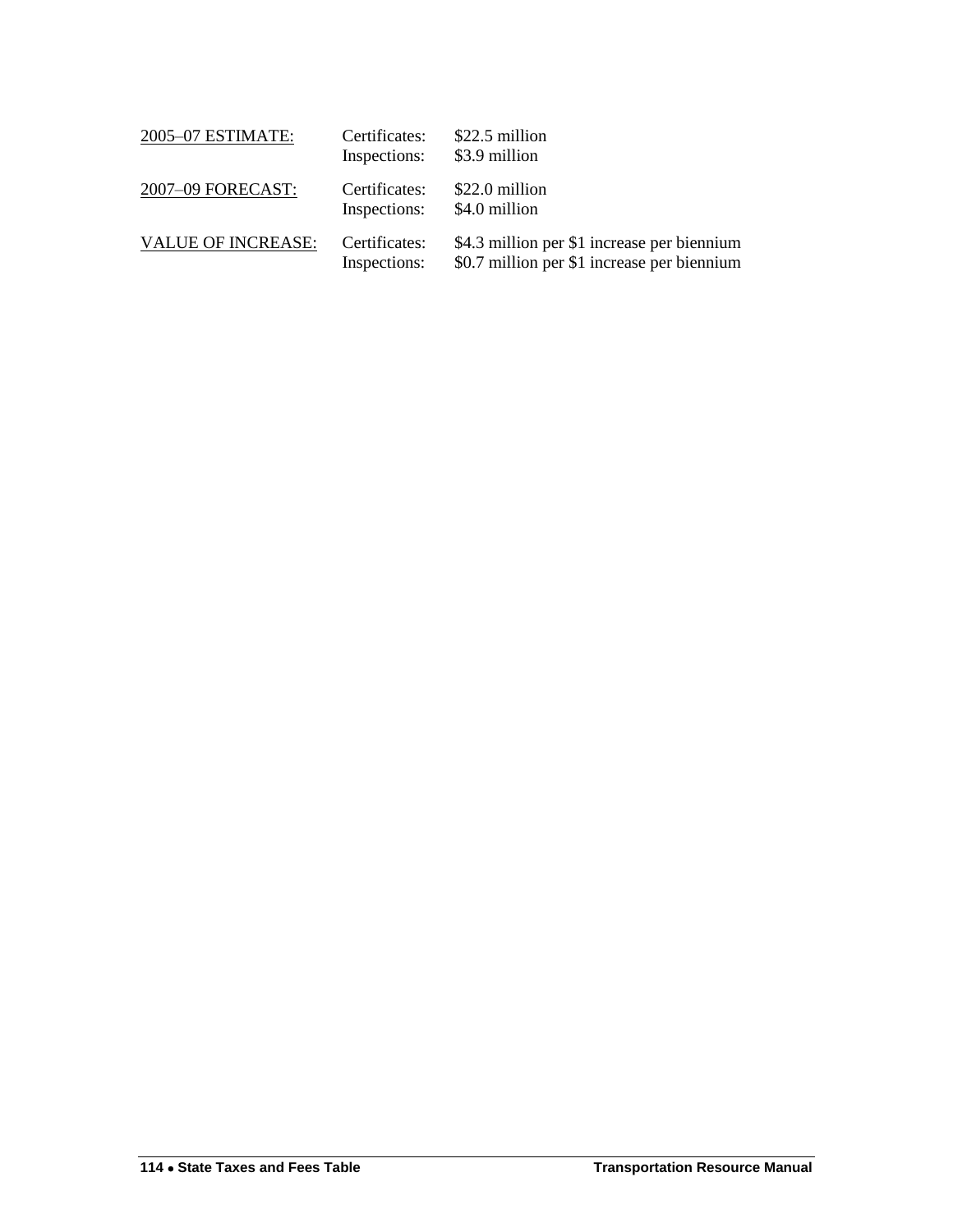| <b>REVENUE SOURCE:</b>         | <b>Vehicle Dealer Excise Tax</b>                                                                                               |  |
|--------------------------------|--------------------------------------------------------------------------------------------------------------------------------|--|
| RCW:                           | 82.44.030<br>Chapter 1, 1st Special Session, Laws of 2000 repealed the<br>vehicle dealer excise tax, effective January 1, 2000 |  |
| <b>WHO'S TAXED:</b>            | <b>Vehicle Dealers</b>                                                                                                         |  |
| <b>TAX RATE:</b>               | One-time fee of \$2 per set of vehicle dealer license plates; for<br>privilege of demonstrating vehicles held for retail sale. |  |
| <b>ADMINISTERED BY:</b>        | Department of Licensing                                                                                                        |  |
| WHERE DEPOSITED:               | The proceeds of this tax are deposited in the same accounts as the<br>motor vehicle excise tax.                                |  |
| <b>DISTRIBUTION &amp; USE:</b> | Appropriated for general government purposes and highway-related<br>purposes.                                                  |  |
| <b>TAX EXEMPTIONS:</b>         | None                                                                                                                           |  |
| <b>TAX HISTORY:</b>            | \$2 per set of plates<br>1943<br>Repealed by Chapter 1, 1 <sup>st</sup> Special Session, Laws of 2000<br>2000                  |  |
| 2005-07 ESTIMATE:              | \$0                                                                                                                            |  |
| 2007-09 FORECAST:              | \$0                                                                                                                            |  |
| <b>VALUE OF INCREASE:</b>      | \$0                                                                                                                            |  |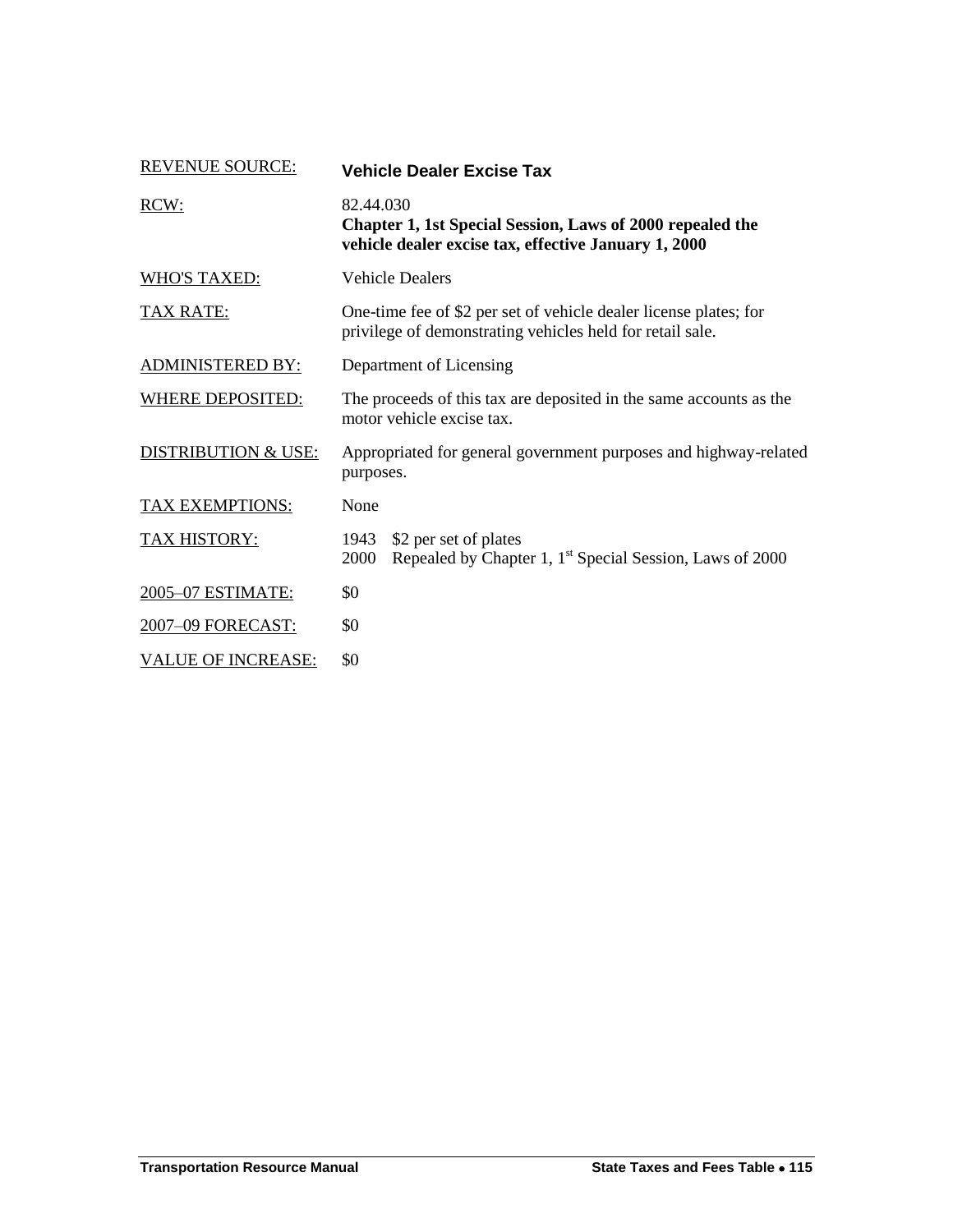| <b>REVENUE SOURCE:</b>         | <b>Vehicle Dealer (Group IV)</b>                                                                                                                                                                                |                                  |
|--------------------------------|-----------------------------------------------------------------------------------------------------------------------------------------------------------------------------------------------------------------|----------------------------------|
| RCW:                           | 46.70.061                                                                                                                                                                                                       |                                  |
| <b>WHO'S TAXED:</b>            | Businesses that sell or manufacture vehicles.                                                                                                                                                                   |                                  |
|                                | See: Hulk Haulers and Scrap Processors Business and Vehicle<br>Licenses, Hulk Haulers, Scrap Processors, and Wreckers License<br>Plate Fees, Tow Truck Operator Fee, and Transporter License and<br>Plate Fees. |                                  |
| <b>TAX RATE:</b>               | <b>Annual Fee – Original License</b>                                                                                                                                                                            |                                  |
|                                | Dealer – Principal place of business<br>Dealer – Subagency<br>Dealer - Temporary subagent<br>Manufacturer                                                                                                       | \$750<br>\$100<br>\$125<br>\$750 |
|                                | <b>Annual Fee - Renewals</b>                                                                                                                                                                                    |                                  |
|                                | Dealer – Principal place of business<br>Dealer – Subagency<br>Manufacturer                                                                                                                                      | \$250<br>\$25<br>\$250           |
| <b>ADMINISTERED BY:</b>        | Department of Licensing                                                                                                                                                                                         |                                  |
| <b>WHERE DEPOSITED:</b>        | Motor Vehicle Account                                                                                                                                                                                           |                                  |
| <b>DISTRIBUTION &amp; USE:</b> | Appropriated for highway-related purposes                                                                                                                                                                       |                                  |
| <b>TAX EXEMPTIONS:</b>         | None                                                                                                                                                                                                            |                                  |
| 2005-07 ESTIMATE:              | \$2.9 million                                                                                                                                                                                                   |                                  |
| 2007-09 FORECAST:              | \$2.8 million                                                                                                                                                                                                   |                                  |
| <b>VALUE OF INCREASE:</b>      | Not available                                                                                                                                                                                                   |                                  |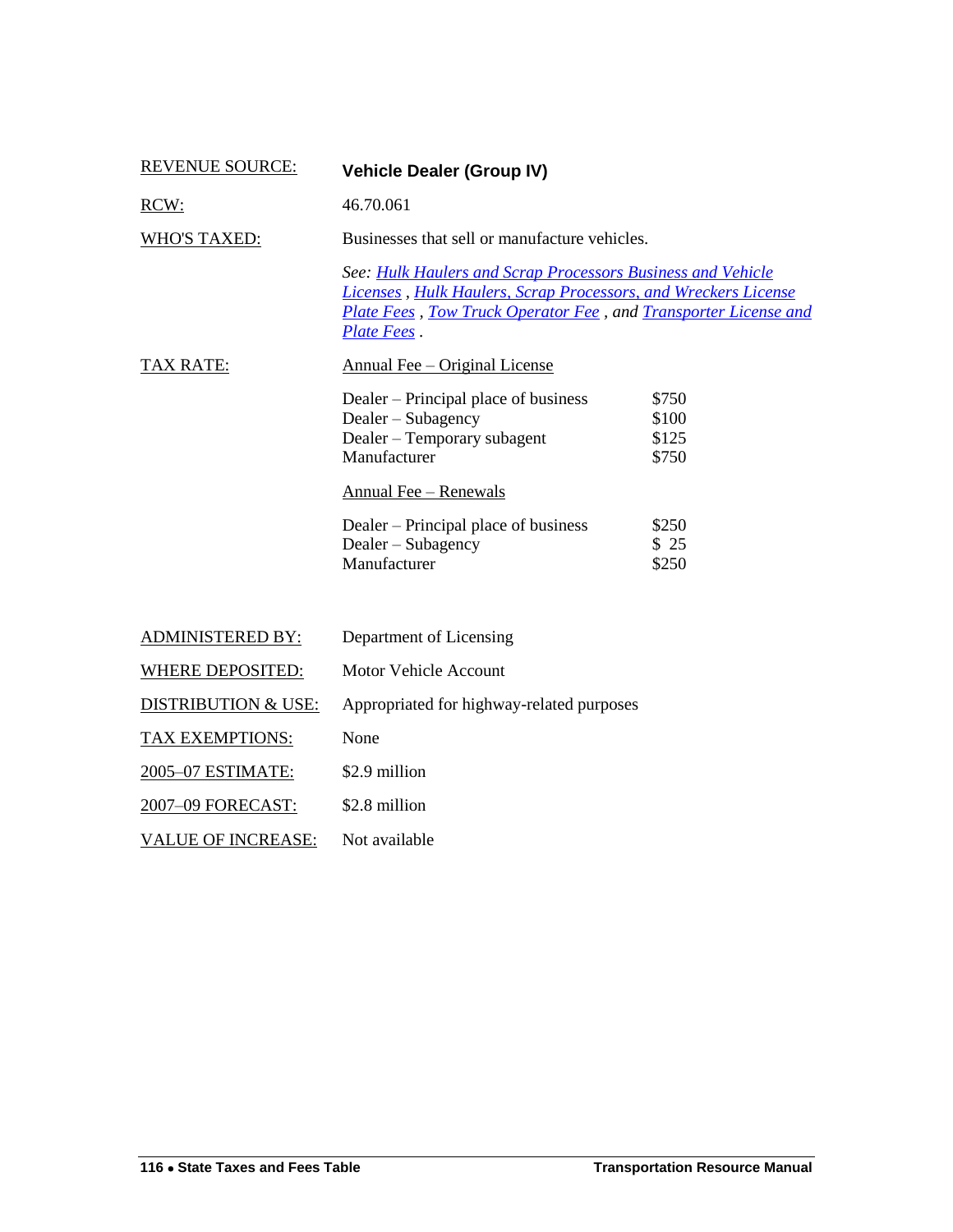| <b>REVENUE SOURCE:</b>    | <b>Vehicle Weight Fee</b>                                                                                                                                                                                                                                                                                                                                                   |  |
|---------------------------|-----------------------------------------------------------------------------------------------------------------------------------------------------------------------------------------------------------------------------------------------------------------------------------------------------------------------------------------------------------------------------|--|
| RCW:                      | 46.17.010                                                                                                                                                                                                                                                                                                                                                                   |  |
| <b>WHO'S TAXED:</b>       | All motor vehicles licensed under 46.16.0621, except motor homes, which<br>pay a <i>motor home weight fee</i> . Fee is based on vehicle scale weight.                                                                                                                                                                                                                       |  |
| <b>TAX RATE:</b>          | The vehicle weight fee is the fee on the scale weight listed in schedule B in<br>RCW 46.16.070 minus the \$30 basic fee imposed under RCW 46.16.0621.<br>Minimum fee is \$10. For most passenger vehicles, weight fees are \$10,<br>\$20, or \$30.                                                                                                                          |  |
| <b>ADMINISTERED BY:</b>   | Department of Licensing                                                                                                                                                                                                                                                                                                                                                     |  |
| <b>WHERE DEPOSITED:</b>   | Freight Mobility Multimodal Account:<br>\$6 million per biennium<br><b>Multimodal Account:</b><br>Remainder                                                                                                                                                                                                                                                                 |  |
| DISTRIBUTION & USE:       | The vehicle weight fee provides funds to mitigate the impact of vehicle<br>loads on the state roads and highways and is separate and distinct from<br>other vehicle license fees. Proceeds from the fee may be used for<br>transportation purposes, or for facilities and activities that reduce the<br>number of vehicles or load weights on the state roads and highways. |  |
| TAX EXEMPTIONS:           | None                                                                                                                                                                                                                                                                                                                                                                        |  |
| TAX HISTORY:              | Vehicle weight fee established at \$10, \$20, and \$30 for most<br>2005<br>vehicles.                                                                                                                                                                                                                                                                                        |  |
| 2005-07 ESTIMATE:         | \$77.4 million                                                                                                                                                                                                                                                                                                                                                              |  |
| 2007-09 FORECAST:         | \$111.4 million                                                                                                                                                                                                                                                                                                                                                             |  |
| <b>VALUE OF INCREASE:</b> | \$9.9 million per \$1 increase per biennium                                                                                                                                                                                                                                                                                                                                 |  |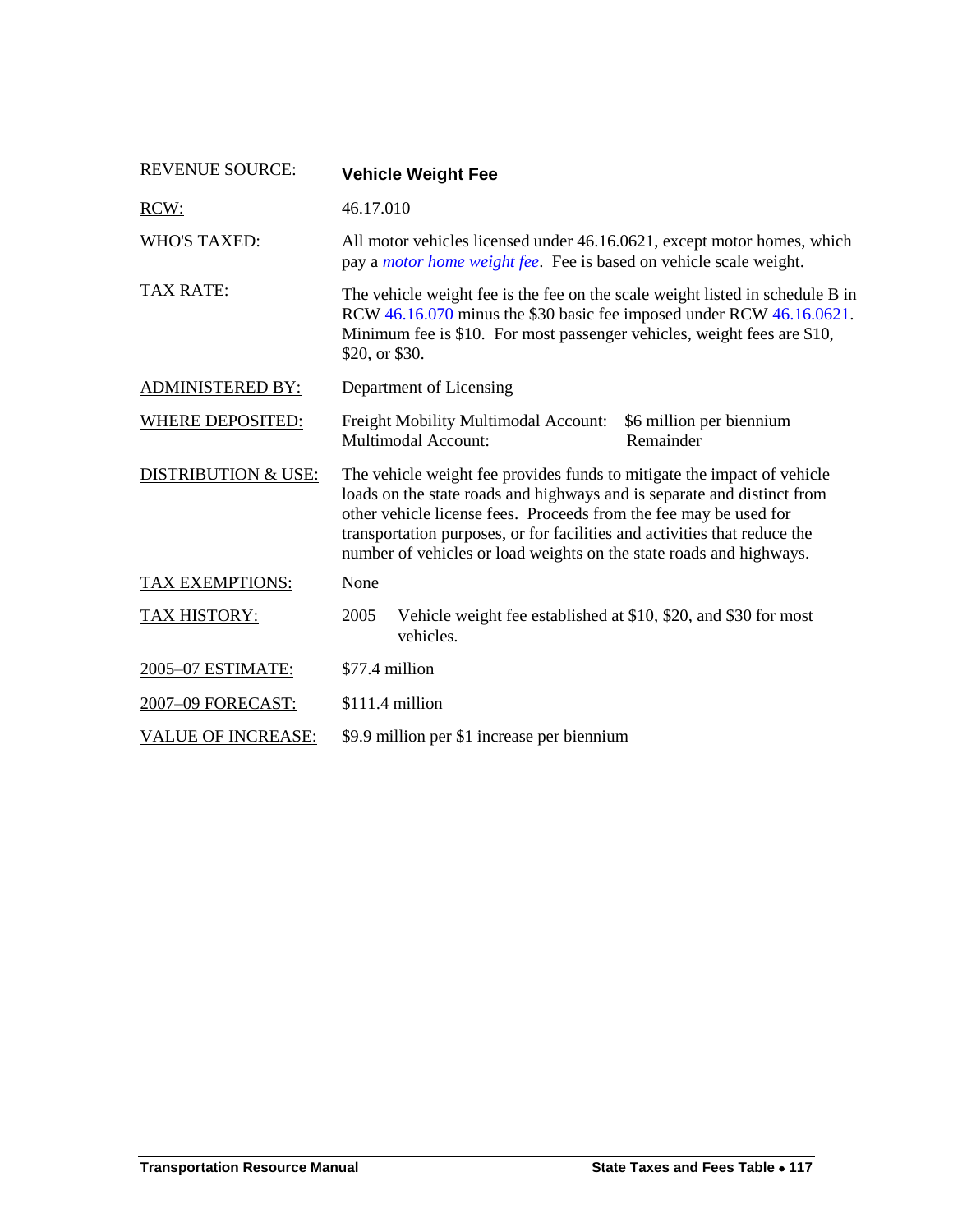| <b>REVENUE SOURCE:</b>         | <b>Vessel Pilot License Fee</b>                                                                                                                                                                                              |
|--------------------------------|------------------------------------------------------------------------------------------------------------------------------------------------------------------------------------------------------------------------------|
| RCW:                           | 88.16.090                                                                                                                                                                                                                    |
| <b>WHO'S TAXED:</b>            | Pilots licensed by the state to board out-of-state ships for the<br>purpose of assisting navigation through Washington waters; the two<br>pilotage districts in the state are the Puget Sound and Grays Harbor<br>districts. |
| <b>TAX RATE:</b>               | \$3,000 per year                                                                                                                                                                                                             |
| <b>ADMINISTERED BY:</b>        | Board of Pilotage Commissioners                                                                                                                                                                                              |
| <b>WHERE DEPOSITED:</b>        | Pilotage Account                                                                                                                                                                                                             |
| <b>DISTRIBUTION &amp; USE:</b> | Appropriated for administration and operations of the Board of<br>Pilotage Commissioners.                                                                                                                                    |
| TAX EXEMPTIONS:                | None                                                                                                                                                                                                                         |
| TAX HISTORY:                   | 1935<br>\$100<br>1977<br>\$250<br>1979<br>Not to exceed \$1000; set by Board of Pilotage<br>Commissioners (BPC)<br>Not to exceed \$1500; set by BPC<br>1986<br>\$2500<br>1995<br>\$3000 beginning 7/1/99<br>1999             |
| 2005-07 ESTIMATE:              | \$318,000                                                                                                                                                                                                                    |
| 2007-09 FORECAST:              | \$318,000                                                                                                                                                                                                                    |
| <b>VALUE OF INCREASE:</b>      | N/A                                                                                                                                                                                                                          |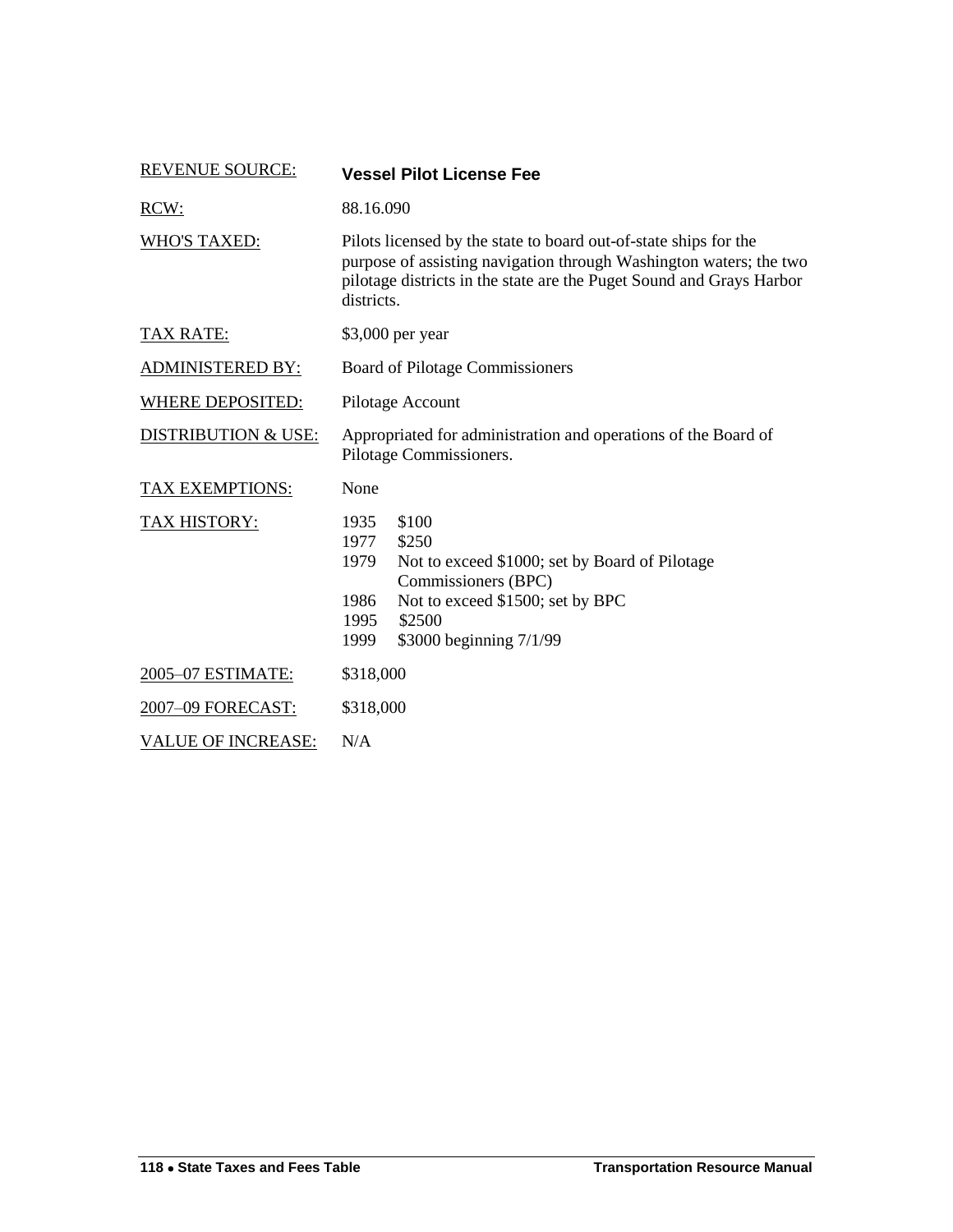| <b>REVENUE SOURCE:</b>         | <b>Vessel Registration Fee</b>                                                                                                                                                                                                                                                                                                                                                                                                                                                                                      |
|--------------------------------|---------------------------------------------------------------------------------------------------------------------------------------------------------------------------------------------------------------------------------------------------------------------------------------------------------------------------------------------------------------------------------------------------------------------------------------------------------------------------------------------------------------------|
| RCW:                           | 88.02.050                                                                                                                                                                                                                                                                                                                                                                                                                                                                                                           |
| <b>WHO'S TAXED:</b>            | Owners of registered vessels                                                                                                                                                                                                                                                                                                                                                                                                                                                                                        |
| <b>TAX RATE:</b>               | $$10.50$ per year                                                                                                                                                                                                                                                                                                                                                                                                                                                                                                   |
| <b>ADMINISTERED BY:</b>        | Department of Licensing                                                                                                                                                                                                                                                                                                                                                                                                                                                                                             |
| <b>WHERE DEPOSITED:</b>        | <b>General Fund</b>                                                                                                                                                                                                                                                                                                                                                                                                                                                                                                 |
| <b>DISTRIBUTION &amp; USE:</b> | All revenue in excess of \$1.1 million per fiscal year is allocated by<br>the State Treasurer to counties with approved boating safety,<br>education, and law enforcement programs. Eligibility is contingent<br>on approval by the State Parks and Recreation Commission.                                                                                                                                                                                                                                          |
| <b>TAX EXEMPTIONS:</b>         | Military and government vessels not for recreational use, foreign<br>vessels, U.S. Customs cruising vessels, vessels registered and used<br>in other states, vessels temporarily in Washington for repairs,<br>vessels with less than 10 horsepower motors used as transportation<br>from shore to a registered vessel, vessels under 16 feet with less<br>than 10 horsepower motors used on nonfederally regulated waters,<br>and commercial fishing vessels assessed by Department of Revenue<br>(RCW 88.02.030). |
| TAX HISTORY:                   | 1984<br>\$6.00 annual registration fee<br>\$10.50 annual registration fee<br>1994                                                                                                                                                                                                                                                                                                                                                                                                                                   |
| 2005-07 ESTIMATE:              | \$6.2 million                                                                                                                                                                                                                                                                                                                                                                                                                                                                                                       |
| 2007-09 FORECAST:              | \$6.3 million                                                                                                                                                                                                                                                                                                                                                                                                                                                                                                       |
| <b>VALUE OF INCREASE:</b>      | \$626,600 per 10% increase each biennium                                                                                                                                                                                                                                                                                                                                                                                                                                                                            |